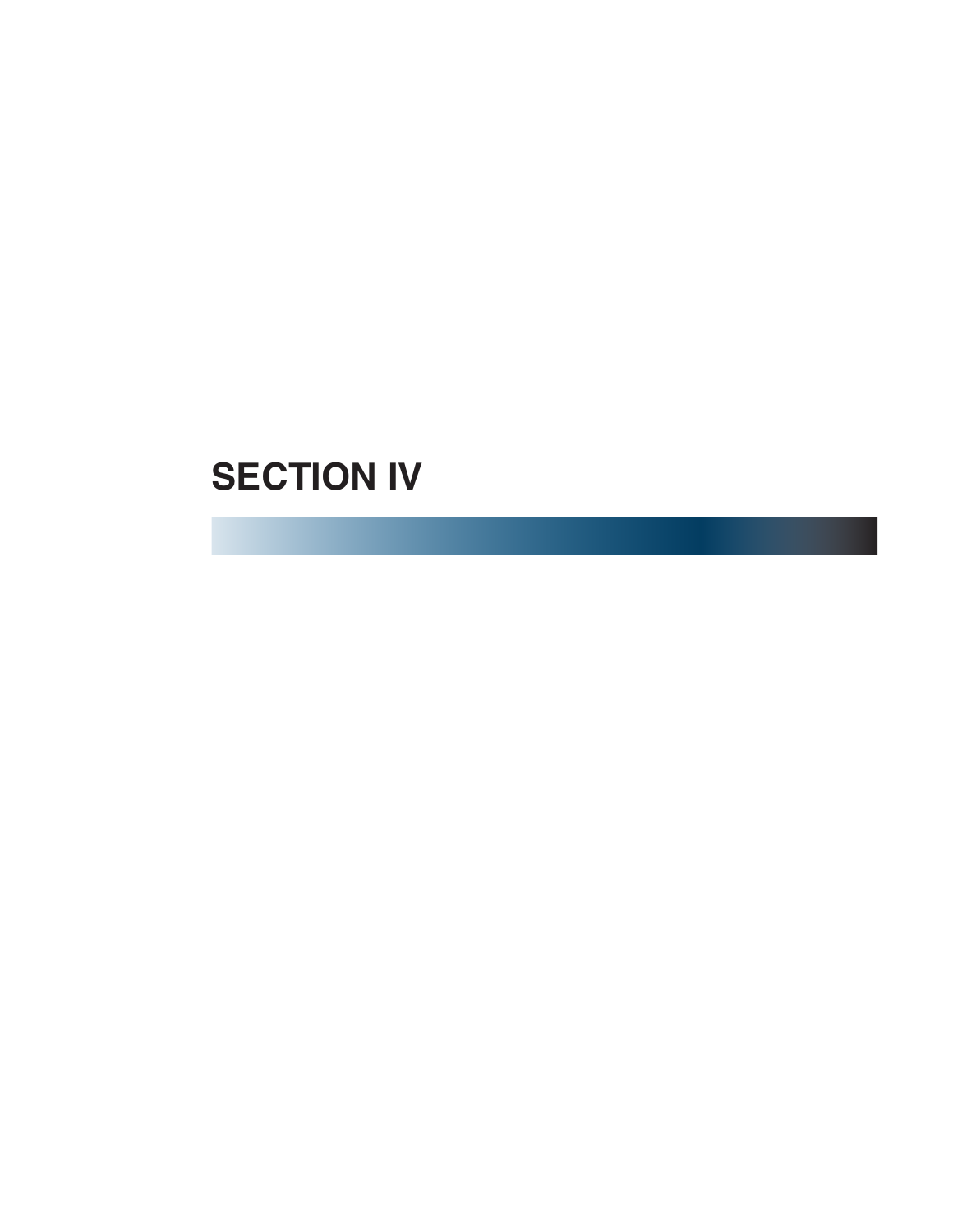# **Persons Arrested**

Arrests are often viewed, correctly or not, as a key measure of law enforcement's effectiveness in fighting crime. However, law enforcement practices with regard to arrests can differ significantly between two locales and even within a specific agency over time and with changes in administration. The pursuit of arrests for certain offenses such as disorderly conduct, vagrancy, and other violations sometimes thought of as "nuisance" crimes can vary widely from agency to agency. On the other hand, the arrest standard for crimes such as murder, forcible rape, and robbery is more likely to be consistent among law enforcement in all locales.

 In the Uniform Crime Reporting (UCR) Program, one arrest is counted for each separate instance in which an individual is arrested, cited, or summoned for criminal acts in Part I and Part II crimes. (See Appendix II for additional information concerning Part I and Part II crimes.) One person may be arrested multiple times during the year; as a result, the arrest figures in this section should not be viewed as a total number of individuals arrested. Rather, this section provides the number of arrest occurrences that were reported by law enforcement.

# **National Volume, Trends, and Rates**

In 2003, law enforcement in the United States made an estimated 13.6 million arrests for crime committed (excluding traffic offenses.) Law enforcement made 1.6 million arrests for property crimes that occurred in 2003, which represented 11.8 percent of the total arrests. An estimated 597,026 arrests for violent crimes made up 4.4 percent of the total arrests. Drug abuse violations accounted for nearly 1.7 million arrests, the most arrests for any offense type. (Based on Table 29.)

 The number of arrests remained virtually unchanged (+0.2 percent) in 2003 when compared to arrest figures from the previous year. Arrests for violent crime decreased 2.3 percent and those for property crime increased 0.7 percent from 2002 data. Drug abuse violation arrests rose 5.2 percent in the 2-year period. (See Table 36.) The 5 year trend (comparing 2003 data with those from 1999) indicated a 3.4-percent drop in the number of arrests. (See Table 34.) A comparison of the 2003 arrest data to those of 1994 (the 10-year trend) showed a 2.8-percent decline in arrests. (See Table 32.)

 The Nation as a whole had a total arrest rate of 4,695.1 arrests per 100,000 inhabitants. There were 558.4 arrests for property crimes per 100,000 persons and 205.3 arrests for violent crimes per 100,000 persons. Drug abuse and alcohol-related arrests were measured at a rate of 1,470.1 arrests per 100,000 inhabitants. (Based on Table 30.)

# *By Age, Sex, and Race*

In 2003, adults (those over the age of 18) made up 83.7 percent of total arrestees. (See Table 38.) Persons under the age of 25 made up 46.3 percent of all arrestees, and nearly a third of arrestees (30.9 percent) were under 21 years of age. (See Table 41.)

 A comparison of 2003 and 2002 data indicated that the number of arrests of juveniles for all offenses decreased 0.4 percent. The number of arrests of juveniles for violent crimes in 2003 remained virtually unchanged (+1.0 percent) from the 2002 number, but the number of arrests of juveniles for drug abuse violations rose 3.7 percent. (See Table 36.)

 By gender, 76.8 percent of arrestees in the United States in 2003 were male. Males made up 82.2 percent of violent crime and 69.2 percent of property crime arrestees. (See Table 42.)

 A comparison of 2003 arrest data to the 2002 figures revealed that the number of arrests of females increased 1.9 percent, and the number of arrests of males decreased 0.4 percent. (See Table 37.) The 5-year trend (comparing 2003 data to those of 1999) showed a 2.8-percent rise in the number of arrests of females and a 5.2-percent drop in the number of arrests of males. (See Table 35.) In 2003, the number of arrests of females was 12.3 percent higher, but the number of arrests of males was 6.7 percent fewer than in 1994 (the 10-year trend). (See Table 33.)

 By race, 70.6 percent of arrestees in 2003 were white, 27.0 percent were black, and the remaining 2.5 percent were of other races (two categories defined by UCR: American Indian or Alaskan Native and Asian or Pacific Islander). Whites accounted for 60.5 percent of the individuals arrested for violent crimes. Blacks made up 37.2 percent of violent crime arrestees, and the remainder of the arrestees were of other races. With regard to property crime arrestees, 68.2 percent were white, 29.1 percent were black, and the remainder of the arrestees were of other races.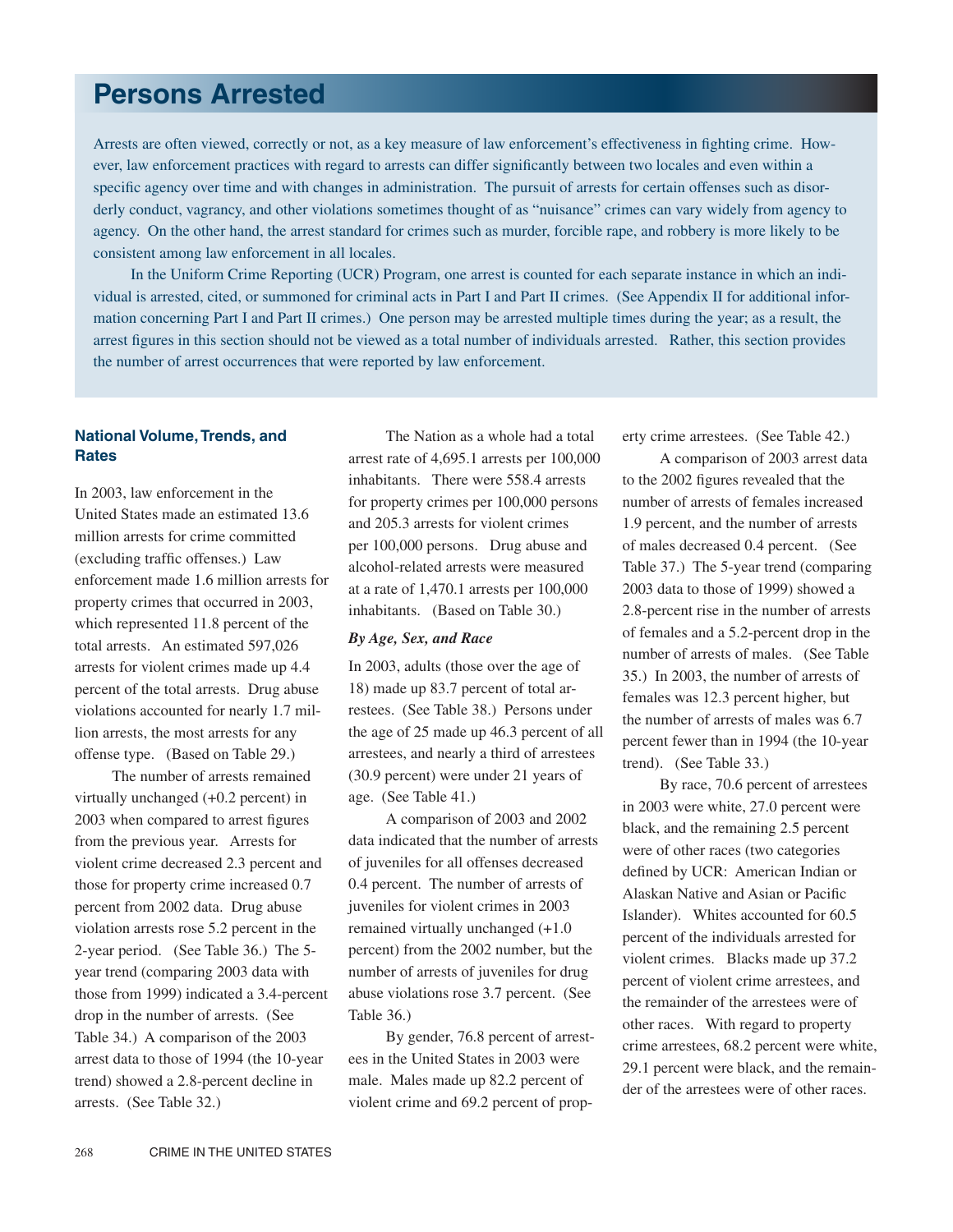The offense with the greatest number of white arrestees was driving under the influence (877,810). The offense with the highest number of black arrestees was drug abuse violations (381,006). (See Table 43.)

# **Regional Arrest Rates**

The United States is partitioned into four regions by the UCR Program: the Northeast, the Midwest, the South, and the West. (See Appendix III for more information concerning the UCR regions and divisions of the country.) In 2003, data collected within the four regions of the Nation indicated the following:

# *The Northeast*

In the Northeast, law enforcement agencies had an overall arrest rate of 3,768.0 per 100,000 in population. The arrest rate for violent crime was 166.5 arrests per 100,000 in population. Property crime arrests in the region were calculated at a rate of 438.4 arrests per 100,000 individuals. (See Table 30.)

# *The Midwest*

Law enforcement had a rate of 4,808.6 arrests per 100,000 inhabitants in the Midwest. The arrest rate for violent crime was 165.8 arrests per 100,000 in population. For property crimes, the region had a rate of 562.1 arrests per 100,000 persons. (See Table 30.)

# *The South*

The South, the U.S. region with the most population, had a rate of 5,255.9 arrests per 100,000 inhabitants. This region had a violent crime rate of 190.4 arrests per 100,000 people, and property crime arrests were recorded at a rate of 604.0 arrests per 100,000 individuals. (See Table 30.)

# *The West*

In the West, arrests were recorded at a rate of 4,584.0 arrests for every 100,000

# **Table 4.1**

#### **Arrests for Drug Abuse Violations** by Region, 2003

| Drug abuse violations                      | <b>United States total</b> | Northeast | Midwest | South | West  |
|--------------------------------------------|----------------------------|-----------|---------|-------|-------|
| Total <sup>1</sup>                         | 100.0                      | 100.0     | 100.0   | 100.0 | 100.0 |
| Sale/Manufacturing:                        | 19.4                       | 25.7      | 19.2    | 20.1  | 15.9  |
| Heroin or cocaine<br>and their derivatives | 8.8                        | 17.1      | 4.8     | 9.8   | 5.8   |
| Marijuana                                  | 5.5                        | 6.4       | 7.7     | 5.3   | 4.2   |
| Synthetic or<br>manufactured drugs         | 1.5                        | 1.0       | 1.4     | 2.8   | 0.7   |
| Other dangerous<br>nonnarcotic drugs       | 3.6                        | 1.2       | 5.2     | 2.3   | 5.2   |
| Possession:                                | 80.6                       | 74.3      | 80.8    | 79.9  | 84.1  |
| Heroin or cocaine<br>and their derivatives | 21.5                       | 24.3      | 11.4    | 22.3  | 23.8  |
| Marijuana                                  | 39.5                       | 42.3      | 51.7    | 46.3  | 26.2  |
| Synthetic or<br>manufactured drugs         | 3.1                        | 1.8       | 3.1     | 4.3   | 2.6   |
| Other dangerous<br>nonnarcotic drugs       | 16.6                       | 5.7       | 14.7    | 6.9   | 31.5  |

<sup>1</sup> Because of rounding, the percentages may not add to 100.0.

persons. The violent crime rate in this region was 276.4 arrests per 100,000 in population. The property crime arrest rate in the West was 582.2 arrests per 100,000 inhabitants. (See Table 30.)

# **Population Groups: Trends and Rates**

The national UCR Program aggregates crime data into population groups—a list of which is furnished in Appendix III. Law enforcement in cities as a group, in 2003, reported 5,109.3 arrests per 100,000 persons. Among the city population groups, the Nation's smallest cities, those with less than 10,000 inhabitants, recorded the highest arrest rate per 100,000 persons at 6,273.3. Law enforcement in cities with 25,000 to 49,999 in population recorded the lowest rate at 4,423.1 arrests per 100,000 inhabitants. The arrest rate for metropolitan counties was 3,731.0 per 100,000 in population, and the arrest rate for nonmetropolitan counties was 3,961.2 per 100,000 persons. (See Table 31.)

 Overall, law enforcement in the Nation's cities reported that adults accounted for 82.2 percent of all arrestees, and juveniles comprised 17.8 percent of persons arrested. Juveniles accounted for 16.3 percent of arrestees for violent crimes and 29.7 percent of arrestees for property crimes. (See Table 46.) Of all persons arrested in cities during 2003, nearly half (47.9 percent) were under the age of 25. (See Table 47.)

 A comparison of the number of 2003 arrests for all offenses reported to law enforcement in U.S. cities to the 2002 figure showed virtually no change (+0.2 percent) in the number of arrests. Property crime arrests increased 0.7 percent; however, violent crime arrests declined 2.5 percent. In the combined city population groups, arrests for drug abuse violations increased 5.1 percent. Total arrests of juveniles in U.S. cities decreased 0.3 percent in 2003 from the 2002 number. (See Table 44.) Law enforcement in metropolitan counties reported a 1.0-percent increase in total arrests, and those in nonmetropolitan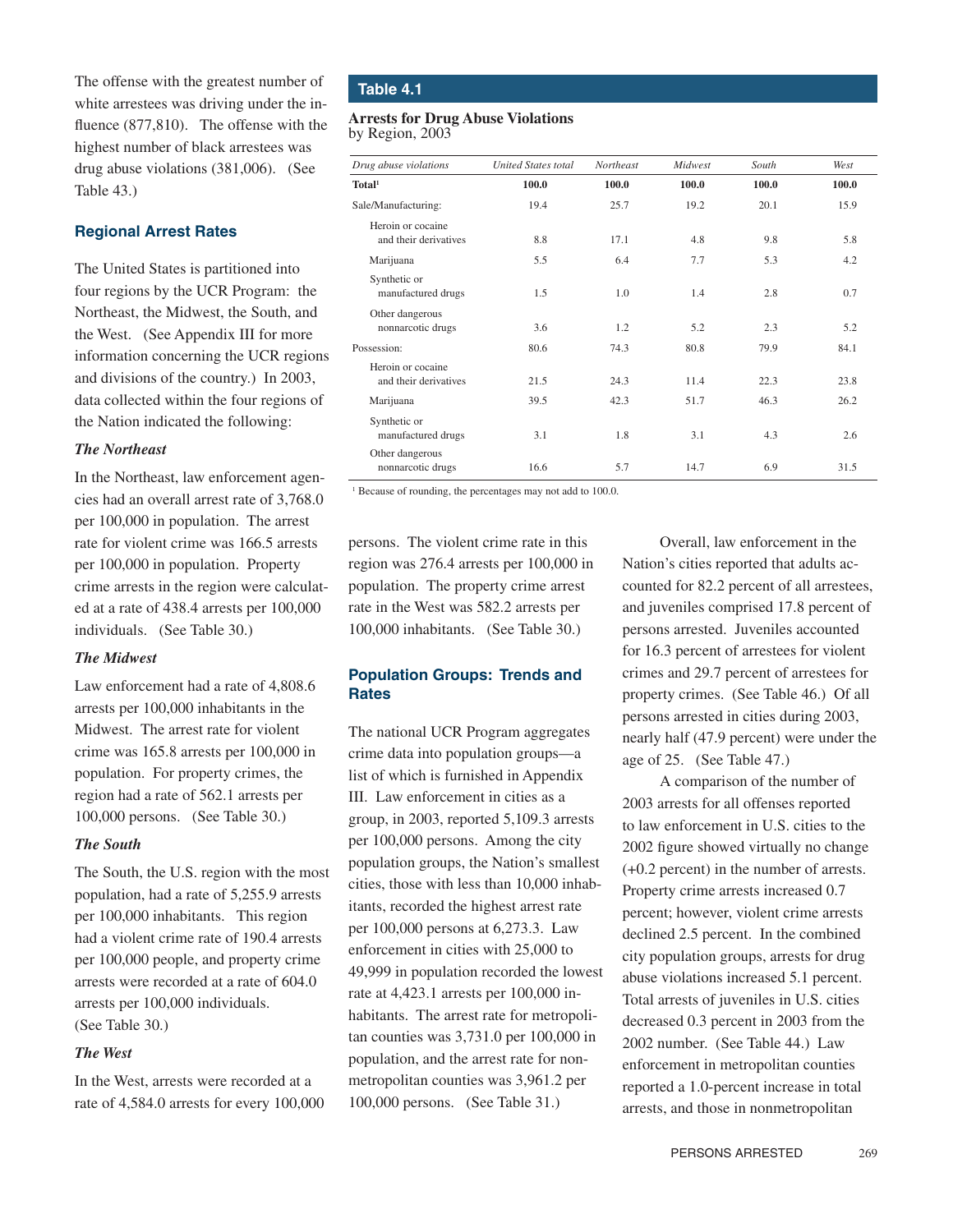counties had a decrease of 2.1 percent in arrests. A comparison of 2003 and 2002 arrest data indicates that in metropolitan counties, arrests of juveniles increased 1.1 percent, and in nonmetropolitan counties, arrests of juveniles dropped 5.5 percent. (See Tables 50 and 56.)

 By race, 68.2 percent of arrestees in the Nation's cities, collectively, were white, 29.3 percent were black, and 2.5 percent were of other races. (See Table 49.) In the Nation's

metropolitan counties, law enforcement reported that 75.1 percent of arrestees were white, 23.6 percent were black, and the remainder of arrestees were of other races; in nonmetropolitan counties, 82.8 percent of arrestees were white, 12.5 percent of arrestees were black, and the remainder of arrestees were of other races. (See Tables 55 and 61.)

# **Table 29**

# **Estimated Number of Arrests**

United States, 2003

| Total <sup>1</sup>                   | 13,639,479 | Stolen property; buying, receiving, possessing       | 126,775   |
|--------------------------------------|------------|------------------------------------------------------|-----------|
|                                      |            | Vandalism                                            | 273,431   |
| Murder and nonnegligent manslaughter | 13,190     | Weapons; carrying, possessing, etc.                  | 167,972   |
| Forcible rape                        | 26,350     | Prostitution and commercialized vice                 | 75,190    |
| Robbery                              | 107,553    | Sex offenses (except forcible rape and prostitution) | 91,546    |
| Aggravated assault                   | 449,933    | Drug abuse violations                                | 1,678,192 |
| Burglary                             | 290,956    | Gambling                                             | 10.954    |
| Larceny-theft                        | 1,145,074  | Offenses against the family and children             | 136,034   |
| Motor vehicle theft                  | 152,934    | Driving under the influence                          | 1,448,148 |
| Arson                                | 16,163     | Liquor laws                                          | 612,079   |
|                                      |            | Drunkenness                                          | 548,616   |
| Violent crime <sup>2</sup>           | 597,026    | Disorderly conduct                                   | 639.371   |
| Property crime <sup>2</sup>          | 1,605,127  | Vagrancy                                             | 28,948    |
|                                      |            | All other offenses                                   | 3,665,543 |
| Other assaults                       | 1,246,698  | Suspicion                                            | 7.163     |
| Forgery and counterfeiting           | 111,823    | Curfew and loitering law violations                  | 136,461   |
| Fraud                                | 299,138    | Runaways                                             | 123,581   |
| Embezzlement                         | 16,826     |                                                      |           |

<sup>1</sup> Does not include suspicion.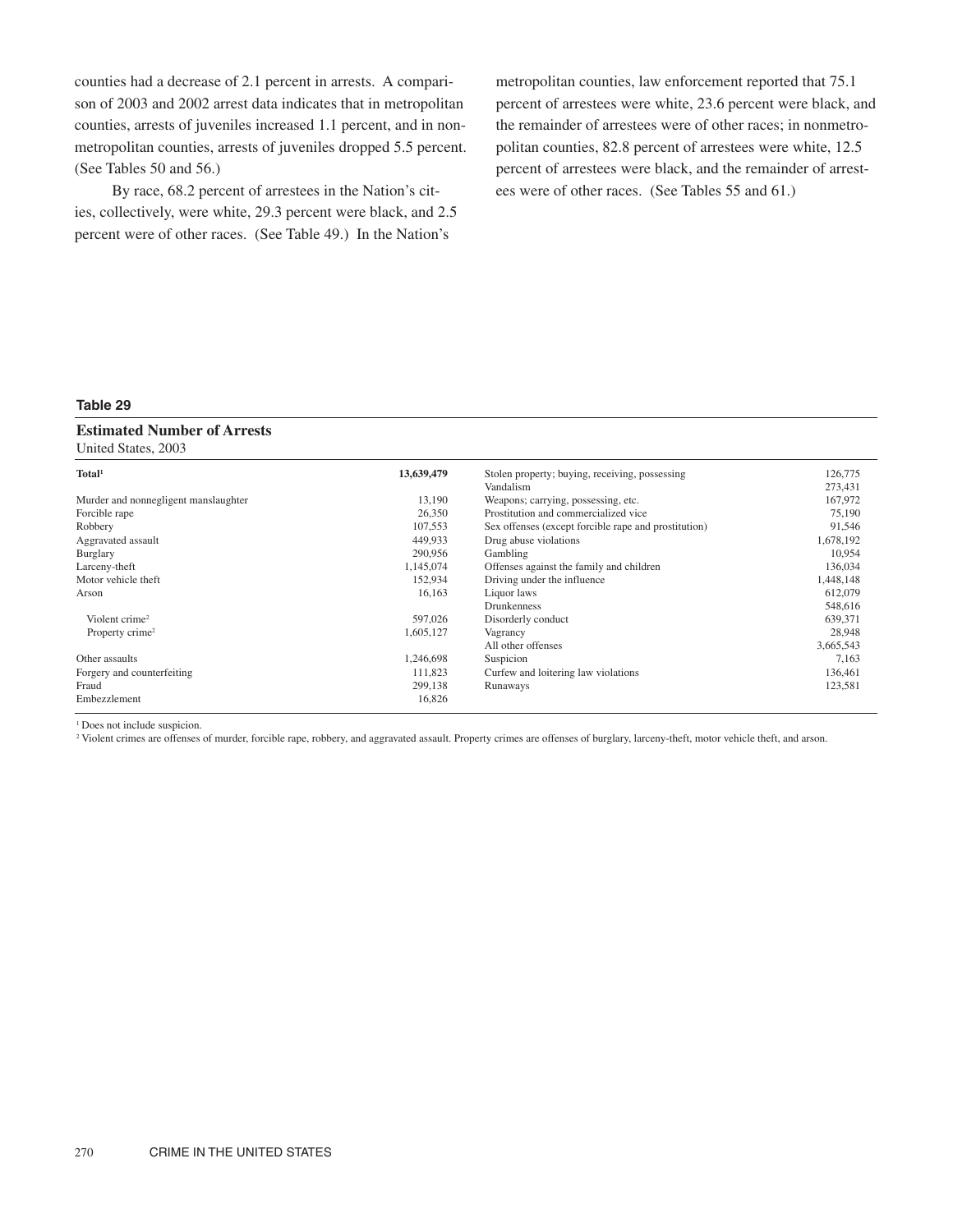# **Number and Rate of Arrests**

by Geographic Region, 2003 [Rate: Number of arrests per 100,000 inhabitants]

|                                                | <b>United States total</b><br>$(10,843$ agencies; | Northeast<br>$(2,450$ agencies; | Midwest<br>$(2,920$ agencies; | South<br>$(3,814$ agencies;  | West<br>$(1,659$ agencies:    |
|------------------------------------------------|---------------------------------------------------|---------------------------------|-------------------------------|------------------------------|-------------------------------|
| Offense charged                                | population 204,034,545)                           | <i>population</i> 37,522,549)   | <i>population 43,412,431)</i> | <i>population</i> 64,793,077 | <i>population</i> 58,306,488) |
| <b>TOTAL1</b><br>Rate                          | 9,579,611<br>4,695.1                              | 1,413,866<br>3,768.0            | 2,087,525<br>4,808.6          | 3,405,479<br>5,255.9         | 2,672,741<br>4,584.0          |
| Murder and nonnegligent manslaughter           | 9,119                                             | 1,145                           | 1,837                         | 3,597                        | 2,540                         |
| Rate                                           | 4.5<br>18,446                                     | 3.1<br>3,244                    | 4.2                           | 5.6<br>6,072                 | 4.4                           |
| Forcible rape<br>Rate                          | 9.0                                               | 8.6                             | 4,369<br>10.1                 | 9.4                          | 4,761<br>8.2                  |
| Robbery                                        | 75,667                                            | 15,612                          | 12,365                        | 24,573                       | 23,117                        |
| Rate                                           | 37.1                                              | 41.6                            | 28.5                          | 37.9                         | 39.6                          |
| Aggravated assault                             | 315,732                                           | 42,480                          | 53,387                        | 89,108                       | 130,757                       |
| Rate                                           | 154.7                                             | 113.2                           | 123.0                         | 137.5                        | 224.3                         |
| Burglary                                       | 204,761                                           | 29,295                          | 34,670                        | 69,664                       | 71.132                        |
| Rate<br>Larceny-theft                          | 100.4<br>817,048                                  | 78.1<br>121,506                 | 79.9<br>184,359               | 107.5<br>291,337             | 122.0<br>219,846              |
| Rate                                           | 400.4                                             | 323.8                           | 424.7                         | 449.6                        | 377.1                         |
| Motor vehicle theft                            | 106,221                                           | 11,782                          | 22,625                        | 26,716                       | 45,098                        |
| Rate                                           | 52.1                                              | 31.4                            | 52.1                          | 41.2                         | 77.3                          |
| Arson                                          | 11,330                                            | 1,899                           | 2,386                         | 3,660                        | 3,385                         |
| Rate                                           | 5.6                                               | 5.1                             | 5.5                           | 5.6                          | 5.8                           |
| Violent crime <sup>2</sup>                     | 418,964<br>205.3                                  | 62,481                          | 71,958                        | 123,350<br>190.4             | 161,175<br>276.4              |
| Rate<br>Property crime <sup>2</sup>            | 1,139,360                                         | 166.5<br>164,482                | 165.8<br>244,040              | 391,377                      | 339,461                       |
| Rate                                           | 558.4                                             | 438.4                           | 562.1                         | 604.0                        | 582.2                         |
| Other assaults                                 | 877,105                                           | 141,202                         | 184,689                       | 351,956                      | 199,258                       |
| Rate                                           | 429.9                                             | 376.3                           | 425.4                         | 543.2                        | 341.7                         |
| Forgery and counterfeiting                     | 79,188                                            | 11,391                          | 13,430                        | 31,874                       | 22,493                        |
| Rate                                           | 38.8                                              | 30.4                            | 30.9                          | 49.2                         | 38.6                          |
| Fraud<br>Rate                                  | 208,469<br>102.2                                  | 34,207<br>91.2                  | 36,067<br>83.1                | 118,513<br>182.9             | 19,682<br>33.8                |
| Embezzlement                                   | 11,986                                            | 1,047                           | 2,036                         | 6,168                        | 2,735                         |
| Rate                                           | 5.9                                               | 2.8                             | 4.7                           | 9.5                          | 4.7                           |
| Stolen property; buying, receiving, possessing | 89,560                                            | 17,846                          | 21,267                        | 22,832                       | 27,615                        |
| Rate                                           | 43.9                                              | 47.6                            | 49.0                          | 35.2                         | 47.4                          |
| Vandalism                                      | 193,083                                           | 40,932                          | 45,701                        | 45,612                       | 60,838                        |
| Rate                                           | 94.6                                              | 109.1                           | 105.3                         | 70.4                         | 104.3                         |
| Weapons; carrying, possessing, etc.<br>Rate    | 117,844<br>57.8                                   | 15,591<br>41.6                  | 23,311<br>53.7                | 39,478<br>60.9               | 39,464<br>67.7                |
| Prostitution and commercialized vice           | 51,686                                            | 7,575                           | 11,732                        | 13,842                       | 18,537                        |
| Rate                                           | 25.3                                              | 20.2                            | 27.0                          | 21.4                         | 31.8                          |
| Sex offenses (except forcible rape and         |                                                   |                                 |                               |                              |                               |
| prostitution)                                  | 63,759                                            | 10,616                          | 14,283                        | 16,021                       | 22,839                        |
| Rate                                           | 31.2                                              | 28.3                            | 32.9                          | 24.7                         | 39.2                          |
| Drug abuse violations<br>Rate                  | 1,172,222<br>574.5                                | 175,322<br>467.2                | 235,444<br>542.3              | 377,572<br>582.7             | 383,884<br>658.4              |
| Gambling                                       | 7,414                                             | 720                             | 3,414                         | 2,519                        | 761                           |
| Rate                                           | 3.6                                               | 1.9                             | 7.9                           | 3.9                          | 1.3                           |
| Offenses against the family and children       | 94,488                                            | 22,796                          | 30,344                        | 30,015                       | 11,333                        |
| Rate                                           | 46.3                                              | 60.8                            | 69.9                          | 46.3                         | 19.4                          |
| Driving under the influence                    | 1,005,777                                         | 121,327                         | 239,406                       | 311,815                      | 333,229                       |
| Rate<br>Liquor laws                            | 492.9<br>431,912                                  | 323.3<br>53,844                 | 551.5<br>165,260              | 481.2<br>93,313              | 571.5<br>119,495              |
| Rate                                           | 211.7                                             | 143.5                           | 380.7                         | 144.0                        | 204.9                         |
| Drunkenness                                    | 389,626                                           | 29,851                          | 33,921                        | 220,058                      | 105,796                       |
| Rate                                           | 191.0                                             | 79.6                            | 78.1                          | 339.6                        | 181.4                         |
| Disorderly conduct                             | 453,645                                           | 112,955                         | 138,895                       | 130,403                      | 71,392                        |
| Rate                                           | 222.3                                             | 301.0                           | 319.9                         | 201.3                        | 122.4                         |
| Vagrancy                                       | 20,052                                            | 4,906<br>13.1                   | 1,601                         | 5,879                        | 7,666<br>13.1                 |
| Rate<br>All other offenses (except traffic)    | 9.8<br>2,571,023                                  | 344,648                         | 3.7<br>537,555                | 9.1<br>1,020,355             | 668,465                       |
| Rate                                           | 1,260.1                                           | 918.5                           | 1,238.3                       | 1,574.8                      | 1,146.5                       |
| Suspicion                                      | 1,812                                             | 201                             | 504                           | 971                          | 136                           |
| Rate                                           | 0.9                                               | 0.5                             | 1.2                           | 1.5                          | 0.2                           |
| Curfew and loitering law violations            | 95,052                                            | 31,569                          | 14,062                        | 20,999                       | 28,422                        |
| Rate                                           | 46.6                                              | 84.1                            | 32.4                          | 32.4                         | 48.7                          |
| Runaways<br>Rate                               | 87,396<br>42.8                                    | 8,558<br>22.8                   | 19,109<br>44.0                | 31,528<br>48.7               | 28,201<br>48.4                |

<sup>1</sup> Does not include suspicion.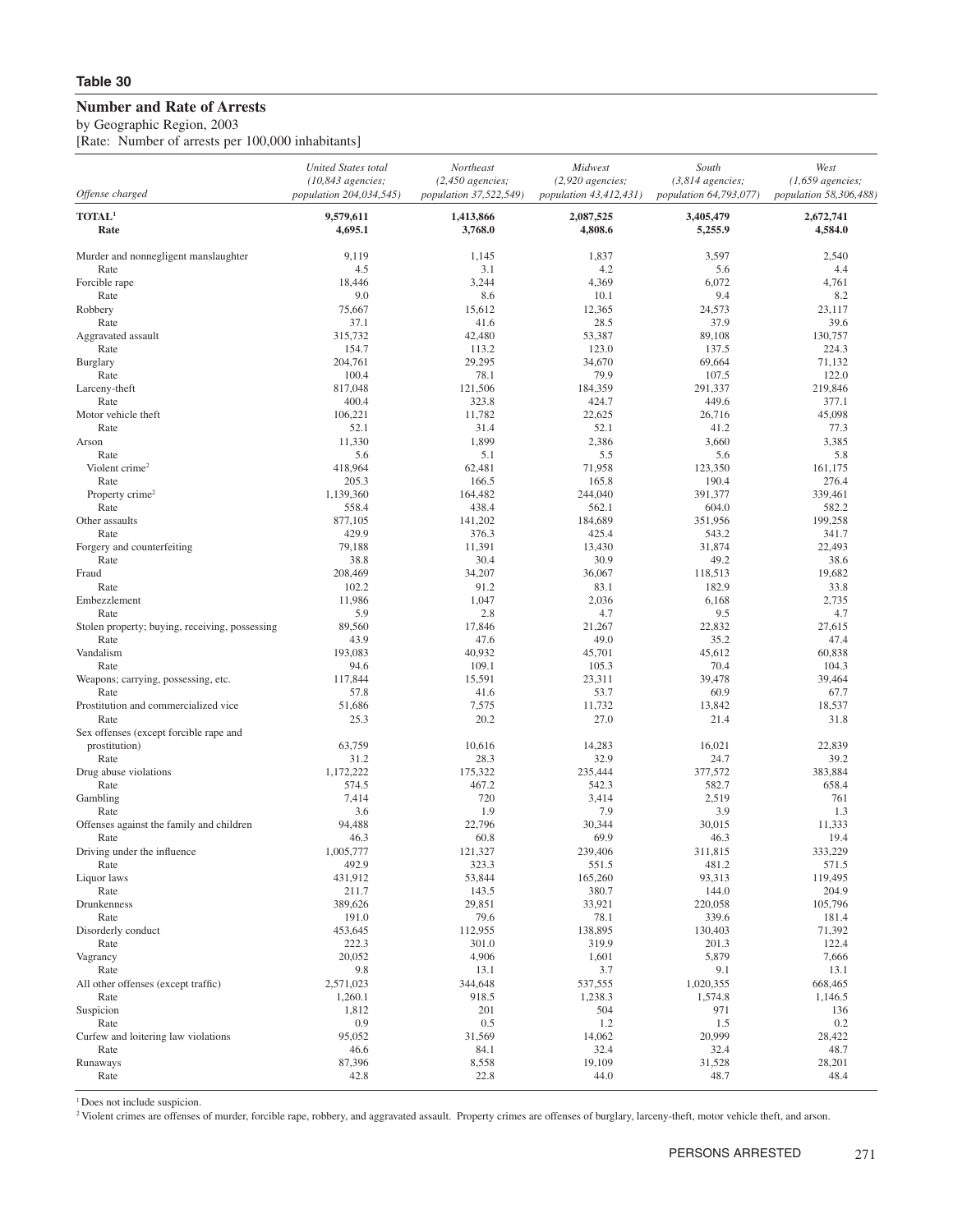| Offense charged<br><b>TOTAL3</b><br>Rate<br>Murder and nonnegligent manslaughter<br>Rate<br>Forcible rape<br>Rate<br>Robbery<br>Rate<br>Aggravated assault<br>Rate<br>Burglary<br>Rate<br>Larceny-theft<br>Rate<br>Motor vehicle theft<br>Rate<br>Arson<br>Rate<br>Violent crime <sup>4</sup><br>Rate<br>Property crime <sup>4</sup><br>Rate<br>Other assaults<br>Rate<br>Forgery and counterfeiting<br>Rate<br>Fraud<br>Rate<br>Embezzlement<br>Rate<br>Stolen property; buying, receiving, possessing<br>Rate | Total<br>$(10, 843$ agencies;<br>population<br>204,034,545)<br>9,579,611<br>4,695.1<br>9,119<br>4.5<br>18,446<br>9.0<br>75,667<br>37.1<br>315,732<br>154.7<br>204,761<br>100.4<br>817,048 | Total cities<br>(7,898 cities;<br>population<br>139,498,658)<br>7,127,426<br>5,109.3<br>6,671<br>4.8<br>13,181<br>9.4<br>63,564<br>45.6<br>239,941<br>172.0<br>148,277<br>106.3<br>683,335 | Group I<br>$(50 \text{ cities})$<br>250,000<br>and over;<br>population<br>35,303,730)<br>1,900,698<br>5,383.8<br>3,308<br>9.4<br>4,098<br>11.6<br>26,851<br>76.1<br>83,271<br>235.9<br>37,864<br>107.3 | Group II<br>$(135 \text{ cities},$<br>100,000 to<br>249,999;<br>population<br>20,341,032)<br>976,023<br>4,798.3<br>1,146<br>5.6<br>1,933<br>9.5<br>11,052<br>54.3<br>41,005<br>201.6<br>25,518 | Group III<br>$(323 \; cities,$<br>50,000 to<br>99,999;<br>population<br>22,274,208)<br>1,100,984<br>4,942.9<br>837<br>3.8<br>1,970<br>8.8<br>9,563<br>42.9<br>37,052<br>166.3 | <b>Cities</b><br>Group IV<br>$(618 \text{ cities},$<br>25,000 to<br>49,999;<br>population<br>21,486,840)<br>950,389<br>4,423.1<br>483<br>2.2<br>1,653<br>7.7<br>6,701<br>31.2<br>28,068 | Group V<br>$(1,412 \text{ cities},$<br>10,000 to<br>24,999;<br>population<br>22,385,366)<br>1,088,487<br>4,862.5<br>465<br>2.1<br>1,834<br>8.2<br>5,936<br>26.5 | Group VI<br>$(5,360 \text{ cities},$<br>under<br>10,000;<br>population<br>17,707,482)<br>1,110,845<br>6,273.3<br>432<br>2.4<br>1,693<br>9.6<br>3,461<br>19.5 | Metropolitan<br>counties <sup>1</sup><br>$(1,158$ agencies;<br>population<br>45,269,822)<br>1,689,021<br>3,731.0<br>1,719<br>3.8<br>3,547<br>7.8<br>10,347 | Counties<br>Nonmetropolitan<br>counties<br>(1,787)<br>agencies;<br>population<br>19,266,065)<br>763,164<br>3,961.2<br>729<br>3.8<br>1,718<br>8.9<br>1,756 |                                                                                   |
|-----------------------------------------------------------------------------------------------------------------------------------------------------------------------------------------------------------------------------------------------------------------------------------------------------------------------------------------------------------------------------------------------------------------------------------------------------------------------------------------------------------------|-------------------------------------------------------------------------------------------------------------------------------------------------------------------------------------------|--------------------------------------------------------------------------------------------------------------------------------------------------------------------------------------------|--------------------------------------------------------------------------------------------------------------------------------------------------------------------------------------------------------|------------------------------------------------------------------------------------------------------------------------------------------------------------------------------------------------|-------------------------------------------------------------------------------------------------------------------------------------------------------------------------------|-----------------------------------------------------------------------------------------------------------------------------------------------------------------------------------------|-----------------------------------------------------------------------------------------------------------------------------------------------------------------|--------------------------------------------------------------------------------------------------------------------------------------------------------------|------------------------------------------------------------------------------------------------------------------------------------------------------------|-----------------------------------------------------------------------------------------------------------------------------------------------------------|-----------------------------------------------------------------------------------|
|                                                                                                                                                                                                                                                                                                                                                                                                                                                                                                                 |                                                                                                                                                                                           |                                                                                                                                                                                            |                                                                                                                                                                                                        |                                                                                                                                                                                                |                                                                                                                                                                               |                                                                                                                                                                                         |                                                                                                                                                                 |                                                                                                                                                              |                                                                                                                                                            |                                                                                                                                                           | Suburban<br>area <sup>2</sup><br>(5,889)<br>agencies;<br>population<br>92,793,659 |
|                                                                                                                                                                                                                                                                                                                                                                                                                                                                                                                 |                                                                                                                                                                                           |                                                                                                                                                                                            |                                                                                                                                                                                                        |                                                                                                                                                                                                |                                                                                                                                                                               |                                                                                                                                                                                         |                                                                                                                                                                 |                                                                                                                                                              |                                                                                                                                                            |                                                                                                                                                           | 3,890,249                                                                         |
|                                                                                                                                                                                                                                                                                                                                                                                                                                                                                                                 |                                                                                                                                                                                           |                                                                                                                                                                                            |                                                                                                                                                                                                        |                                                                                                                                                                                                |                                                                                                                                                                               |                                                                                                                                                                                         |                                                                                                                                                                 |                                                                                                                                                              |                                                                                                                                                            |                                                                                                                                                           | 4,192.4                                                                           |
|                                                                                                                                                                                                                                                                                                                                                                                                                                                                                                                 |                                                                                                                                                                                           |                                                                                                                                                                                            |                                                                                                                                                                                                        |                                                                                                                                                                                                |                                                                                                                                                                               |                                                                                                                                                                                         |                                                                                                                                                                 |                                                                                                                                                              |                                                                                                                                                            |                                                                                                                                                           | 2,625<br>2.8<br>7,059                                                             |
|                                                                                                                                                                                                                                                                                                                                                                                                                                                                                                                 |                                                                                                                                                                                           |                                                                                                                                                                                            |                                                                                                                                                                                                        |                                                                                                                                                                                                |                                                                                                                                                                               |                                                                                                                                                                                         |                                                                                                                                                                 |                                                                                                                                                              |                                                                                                                                                            |                                                                                                                                                           |                                                                                   |
|                                                                                                                                                                                                                                                                                                                                                                                                                                                                                                                 |                                                                                                                                                                                           |                                                                                                                                                                                            |                                                                                                                                                                                                        |                                                                                                                                                                                                |                                                                                                                                                                               |                                                                                                                                                                                         |                                                                                                                                                                 |                                                                                                                                                              |                                                                                                                                                            |                                                                                                                                                           |                                                                                   |
|                                                                                                                                                                                                                                                                                                                                                                                                                                                                                                                 |                                                                                                                                                                                           |                                                                                                                                                                                            |                                                                                                                                                                                                        |                                                                                                                                                                                                |                                                                                                                                                                               |                                                                                                                                                                                         |                                                                                                                                                                 |                                                                                                                                                              |                                                                                                                                                            |                                                                                                                                                           |                                                                                   |
|                                                                                                                                                                                                                                                                                                                                                                                                                                                                                                                 |                                                                                                                                                                                           |                                                                                                                                                                                            |                                                                                                                                                                                                        |                                                                                                                                                                                                |                                                                                                                                                                               |                                                                                                                                                                                         |                                                                                                                                                                 |                                                                                                                                                              |                                                                                                                                                            |                                                                                                                                                           | 7.6                                                                               |
|                                                                                                                                                                                                                                                                                                                                                                                                                                                                                                                 |                                                                                                                                                                                           |                                                                                                                                                                                            |                                                                                                                                                                                                        |                                                                                                                                                                                                |                                                                                                                                                                               |                                                                                                                                                                                         |                                                                                                                                                                 |                                                                                                                                                              |                                                                                                                                                            |                                                                                                                                                           | 23,065                                                                            |
|                                                                                                                                                                                                                                                                                                                                                                                                                                                                                                                 |                                                                                                                                                                                           |                                                                                                                                                                                            |                                                                                                                                                                                                        |                                                                                                                                                                                                |                                                                                                                                                                               |                                                                                                                                                                                         |                                                                                                                                                                 |                                                                                                                                                              | 22.9                                                                                                                                                       | 9.1                                                                                                                                                       | 24.9                                                                              |
|                                                                                                                                                                                                                                                                                                                                                                                                                                                                                                                 |                                                                                                                                                                                           |                                                                                                                                                                                            |                                                                                                                                                                                                        |                                                                                                                                                                                                |                                                                                                                                                                               |                                                                                                                                                                                         | 26,292                                                                                                                                                          | 24,253                                                                                                                                                       | 57,201                                                                                                                                                     | 18,590                                                                                                                                                    | 114,343                                                                           |
|                                                                                                                                                                                                                                                                                                                                                                                                                                                                                                                 |                                                                                                                                                                                           |                                                                                                                                                                                            |                                                                                                                                                                                                        |                                                                                                                                                                                                |                                                                                                                                                                               | 130.6                                                                                                                                                                                   | 117.5                                                                                                                                                           | 137.0                                                                                                                                                        | 126.4                                                                                                                                                      | 96.5                                                                                                                                                      | 123.2                                                                             |
|                                                                                                                                                                                                                                                                                                                                                                                                                                                                                                                 |                                                                                                                                                                                           |                                                                                                                                                                                            |                                                                                                                                                                                                        |                                                                                                                                                                                                | 25,796                                                                                                                                                                        | 19,215                                                                                                                                                                                  | 20,926                                                                                                                                                          | 18,958                                                                                                                                                       | 38,700                                                                                                                                                     | 17,784                                                                                                                                                    | 79,648                                                                            |
|                                                                                                                                                                                                                                                                                                                                                                                                                                                                                                                 |                                                                                                                                                                                           |                                                                                                                                                                                            |                                                                                                                                                                                                        | 125.5                                                                                                                                                                                          | 115.8                                                                                                                                                                         | 89.4                                                                                                                                                                                    | 93.5                                                                                                                                                            | 107.1                                                                                                                                                        | 85.5                                                                                                                                                       | 92.3                                                                                                                                                      | 85.8                                                                              |
|                                                                                                                                                                                                                                                                                                                                                                                                                                                                                                                 |                                                                                                                                                                                           |                                                                                                                                                                                            | 159,573                                                                                                                                                                                                | 104,674                                                                                                                                                                                        | 121,725                                                                                                                                                                       | 105,772                                                                                                                                                                                 | 111,358                                                                                                                                                         | 80,233                                                                                                                                                       | 104,698                                                                                                                                                    | 29,015                                                                                                                                                    | 313,334                                                                           |
|                                                                                                                                                                                                                                                                                                                                                                                                                                                                                                                 | 400.4                                                                                                                                                                                     | 489.9                                                                                                                                                                                      | 452.0                                                                                                                                                                                                  | 514.6                                                                                                                                                                                          | 546.5                                                                                                                                                                         | 492.3                                                                                                                                                                                   | 497.5                                                                                                                                                           | 453.1                                                                                                                                                        | 231.3                                                                                                                                                      | 150.6                                                                                                                                                     | 337.7                                                                             |
|                                                                                                                                                                                                                                                                                                                                                                                                                                                                                                                 | 106,221                                                                                                                                                                                   | 82,656                                                                                                                                                                                     | 39,362                                                                                                                                                                                                 | 12,621                                                                                                                                                                                         | 9,758                                                                                                                                                                         | 7,037                                                                                                                                                                                   | 7,257                                                                                                                                                           | 6,621                                                                                                                                                        | 17,883                                                                                                                                                     | 5,682                                                                                                                                                     | 33,187                                                                            |
|                                                                                                                                                                                                                                                                                                                                                                                                                                                                                                                 | 52.1                                                                                                                                                                                      | 59.3                                                                                                                                                                                       | 111.5                                                                                                                                                                                                  | 62.0                                                                                                                                                                                           | 43.8                                                                                                                                                                          | 32.8                                                                                                                                                                                    | 32.4                                                                                                                                                            | 37.4                                                                                                                                                         | 39.5                                                                                                                                                       | 29.5                                                                                                                                                      | 35.8                                                                              |
|                                                                                                                                                                                                                                                                                                                                                                                                                                                                                                                 | 11,330                                                                                                                                                                                    | 8,024                                                                                                                                                                                      | 2,022                                                                                                                                                                                                  | 1,065                                                                                                                                                                                          | 1,203                                                                                                                                                                         | 1,197                                                                                                                                                                                   | 1,298                                                                                                                                                           | 1,239                                                                                                                                                        | 2,427                                                                                                                                                      | 879                                                                                                                                                       | 5,141                                                                             |
|                                                                                                                                                                                                                                                                                                                                                                                                                                                                                                                 | 5.6                                                                                                                                                                                       | 5.8                                                                                                                                                                                        | 5.7                                                                                                                                                                                                    | 5.2                                                                                                                                                                                            | 5.4                                                                                                                                                                           | 5.6                                                                                                                                                                                     | 5.8                                                                                                                                                             | 7.0                                                                                                                                                          | 5.4                                                                                                                                                        | 4.6                                                                                                                                                       | 5.5                                                                               |
|                                                                                                                                                                                                                                                                                                                                                                                                                                                                                                                 | 418,964                                                                                                                                                                                   | 323,357                                                                                                                                                                                    | 117,528                                                                                                                                                                                                | 55,136                                                                                                                                                                                         | 49.422                                                                                                                                                                        | 36,905                                                                                                                                                                                  | 34,527                                                                                                                                                          | 29,839                                                                                                                                                       | 72,814                                                                                                                                                     | 22,793                                                                                                                                                    | 147,092                                                                           |
|                                                                                                                                                                                                                                                                                                                                                                                                                                                                                                                 | 205.3                                                                                                                                                                                     | 231.8                                                                                                                                                                                      | 332.9                                                                                                                                                                                                  | 271.1                                                                                                                                                                                          | 221.9                                                                                                                                                                         | 171.8                                                                                                                                                                                   | 154.2                                                                                                                                                           | 168.5                                                                                                                                                        | 160.8                                                                                                                                                      | 118.3                                                                                                                                                     | 158.5                                                                             |
|                                                                                                                                                                                                                                                                                                                                                                                                                                                                                                                 | 1,139,360                                                                                                                                                                                 | 922,292                                                                                                                                                                                    | 238,821                                                                                                                                                                                                | 143,878                                                                                                                                                                                        | 158,482                                                                                                                                                                       | 133,221                                                                                                                                                                                 | 140,839                                                                                                                                                         | 107,051                                                                                                                                                      | 163,708                                                                                                                                                    | 53,360                                                                                                                                                    | 431,310                                                                           |
|                                                                                                                                                                                                                                                                                                                                                                                                                                                                                                                 | 558.4                                                                                                                                                                                     | 661.1                                                                                                                                                                                      | 676.5                                                                                                                                                                                                  | 707.3                                                                                                                                                                                          | 711.5                                                                                                                                                                         | 620.0                                                                                                                                                                                   | 629.2                                                                                                                                                           | 604.6                                                                                                                                                        | 361.6                                                                                                                                                      | 277.0                                                                                                                                                     | 464.8                                                                             |
|                                                                                                                                                                                                                                                                                                                                                                                                                                                                                                                 | 877,105                                                                                                                                                                                   | 652,391                                                                                                                                                                                    | 171,940                                                                                                                                                                                                | 98,076                                                                                                                                                                                         | 98,756                                                                                                                                                                        | 90,104                                                                                                                                                                                  | 97,046                                                                                                                                                          | 96,469                                                                                                                                                       | 161,436                                                                                                                                                    | 63,278                                                                                                                                                    | 350,603                                                                           |
|                                                                                                                                                                                                                                                                                                                                                                                                                                                                                                                 | 429.9                                                                                                                                                                                     | 467.7                                                                                                                                                                                      | 487.0                                                                                                                                                                                                  | 482.2                                                                                                                                                                                          | 443.4                                                                                                                                                                         | 419.3                                                                                                                                                                                   | 433.5                                                                                                                                                           | 544.8                                                                                                                                                        | 356.6                                                                                                                                                      | 328.4                                                                                                                                                     | 377.8                                                                             |
|                                                                                                                                                                                                                                                                                                                                                                                                                                                                                                                 | 79,188                                                                                                                                                                                    | 59,999                                                                                                                                                                                     | 12,787                                                                                                                                                                                                 | 8,912                                                                                                                                                                                          | 10,575                                                                                                                                                                        | 9,195                                                                                                                                                                                   | 10,067                                                                                                                                                          | 8,463                                                                                                                                                        | 13,709                                                                                                                                                     | 5,480                                                                                                                                                     | 32,240                                                                            |
|                                                                                                                                                                                                                                                                                                                                                                                                                                                                                                                 | 38.8                                                                                                                                                                                      | 43.0                                                                                                                                                                                       | 36.2                                                                                                                                                                                                   | 43.8                                                                                                                                                                                           | 47.5                                                                                                                                                                          | 42.8                                                                                                                                                                                    | 45.0                                                                                                                                                            | 47.8                                                                                                                                                         | 30.3                                                                                                                                                       | 28.4                                                                                                                                                      | 34.7                                                                              |
|                                                                                                                                                                                                                                                                                                                                                                                                                                                                                                                 | 208,469                                                                                                                                                                                   | 125,024                                                                                                                                                                                    | 14,925                                                                                                                                                                                                 | 12,361                                                                                                                                                                                         | 19,826                                                                                                                                                                        | 17,523                                                                                                                                                                                  | 29,653                                                                                                                                                          | 30,736                                                                                                                                                       | 52,366                                                                                                                                                     | 31,079                                                                                                                                                    | 103,458                                                                           |
|                                                                                                                                                                                                                                                                                                                                                                                                                                                                                                                 | 102.2                                                                                                                                                                                     | 89.6                                                                                                                                                                                       | 42.3                                                                                                                                                                                                   | 60.8                                                                                                                                                                                           | 89.0                                                                                                                                                                          | 81.6                                                                                                                                                                                    | 132.5                                                                                                                                                           | 173.6                                                                                                                                                        | 115.7                                                                                                                                                      | 161.3                                                                                                                                                     | 111.5                                                                             |
|                                                                                                                                                                                                                                                                                                                                                                                                                                                                                                                 | 11,986                                                                                                                                                                                    | 8,946                                                                                                                                                                                      | 1,620                                                                                                                                                                                                  | 1,644                                                                                                                                                                                          | 1,979                                                                                                                                                                         | 1,352                                                                                                                                                                                   | 1,382                                                                                                                                                           | 969                                                                                                                                                          | 2,318                                                                                                                                                      | 722                                                                                                                                                       | 4,744                                                                             |
|                                                                                                                                                                                                                                                                                                                                                                                                                                                                                                                 | 5.9                                                                                                                                                                                       | 6.4                                                                                                                                                                                        | 4.6                                                                                                                                                                                                    | 8.1                                                                                                                                                                                            | 8.9                                                                                                                                                                           | 6.3                                                                                                                                                                                     | 6.2                                                                                                                                                             | 5.5                                                                                                                                                          | 5.1                                                                                                                                                        | 3.7                                                                                                                                                       | 5.1                                                                               |
|                                                                                                                                                                                                                                                                                                                                                                                                                                                                                                                 | 89,560                                                                                                                                                                                    | 68,992                                                                                                                                                                                     | 19,579                                                                                                                                                                                                 | 10,698                                                                                                                                                                                         | 12,186                                                                                                                                                                        | 10,019                                                                                                                                                                                  | 9,342                                                                                                                                                           | 7,168                                                                                                                                                        | 15,452                                                                                                                                                     | 5,116                                                                                                                                                     | 36,034                                                                            |
|                                                                                                                                                                                                                                                                                                                                                                                                                                                                                                                 | 43.9                                                                                                                                                                                      | 49.5                                                                                                                                                                                       | 55.5                                                                                                                                                                                                   | 52.6                                                                                                                                                                                           | 54.7                                                                                                                                                                          | 46.6                                                                                                                                                                                    | 41.7                                                                                                                                                            | 40.5                                                                                                                                                         | 34.1                                                                                                                                                       | 26.6                                                                                                                                                      | 38.8                                                                              |
| Vandalism                                                                                                                                                                                                                                                                                                                                                                                                                                                                                                       | 193,083                                                                                                                                                                                   | 149,393                                                                                                                                                                                    | 35,451                                                                                                                                                                                                 | 21,504                                                                                                                                                                                         | 23,122                                                                                                                                                                        | 20,925                                                                                                                                                                                  | 24,545                                                                                                                                                          | 23,846                                                                                                                                                       | 30,170                                                                                                                                                     | 13,520                                                                                                                                                    | 77,313                                                                            |
| Rate                                                                                                                                                                                                                                                                                                                                                                                                                                                                                                            |                                                                                                                                                                                           | 107.1                                                                                                                                                                                      | 100.4                                                                                                                                                                                                  | 105.7                                                                                                                                                                                          | 103.8                                                                                                                                                                         | 97.4                                                                                                                                                                                    | 109.6                                                                                                                                                           | 134.7                                                                                                                                                        | 66.6                                                                                                                                                       | 70.2                                                                                                                                                      | 83.3                                                                              |
| Weapons; carrying, possessing, etc.                                                                                                                                                                                                                                                                                                                                                                                                                                                                             | 94.6                                                                                                                                                                                      | 91,520                                                                                                                                                                                     | 31,960                                                                                                                                                                                                 | 14,362                                                                                                                                                                                         | 13,588                                                                                                                                                                        | 10,707                                                                                                                                                                                  | 10,370                                                                                                                                                          | 10,533                                                                                                                                                       | 19,532                                                                                                                                                     | 6,792                                                                                                                                                     | 43,191                                                                            |
| Rate                                                                                                                                                                                                                                                                                                                                                                                                                                                                                                            | 117,844                                                                                                                                                                                   | 65.6<br>48,590                                                                                                                                                                             | 90.5                                                                                                                                                                                                   | 70.6                                                                                                                                                                                           | 61.0                                                                                                                                                                          | 49.8                                                                                                                                                                                    | 46.3                                                                                                                                                            | 59.5                                                                                                                                                         | 43.1                                                                                                                                                       | 35.3                                                                                                                                                      | 46.5                                                                              |
| Prostitution and commercialized vice                                                                                                                                                                                                                                                                                                                                                                                                                                                                            | 57.8                                                                                                                                                                                      |                                                                                                                                                                                            | 33,985                                                                                                                                                                                                 | 7,388                                                                                                                                                                                          | 4,086                                                                                                                                                                         | 2,046                                                                                                                                                                                   | 743                                                                                                                                                             | 342                                                                                                                                                          | 2,985                                                                                                                                                      | 111                                                                                                                                                       | 5,762                                                                             |
| Rate                                                                                                                                                                                                                                                                                                                                                                                                                                                                                                            | 51,686                                                                                                                                                                                    |                                                                                                                                                                                            | 96.3                                                                                                                                                                                                   | 36.3                                                                                                                                                                                           | 18.3                                                                                                                                                                          | 9.5                                                                                                                                                                                     | 3.3                                                                                                                                                             | 1.9                                                                                                                                                          | 6.6                                                                                                                                                        | 0.6                                                                                                                                                       | 6.2                                                                               |
| Sex offenses (except forcible rape and                                                                                                                                                                                                                                                                                                                                                                                                                                                                          | 25.3                                                                                                                                                                                      | 34.8                                                                                                                                                                                       |                                                                                                                                                                                                        |                                                                                                                                                                                                |                                                                                                                                                                               |                                                                                                                                                                                         | 5,065                                                                                                                                                           |                                                                                                                                                              |                                                                                                                                                            |                                                                                                                                                           | 23,885                                                                            |
| prostitution)<br>Rate                                                                                                                                                                                                                                                                                                                                                                                                                                                                                           | 63,759                                                                                                                                                                                    | 45,823                                                                                                                                                                                     | 17,002                                                                                                                                                                                                 | 6,364                                                                                                                                                                                          | 6,714                                                                                                                                                                         | 5,406                                                                                                                                                                                   |                                                                                                                                                                 | 5,272                                                                                                                                                        | 12,515                                                                                                                                                     | 5,421                                                                                                                                                     |                                                                                   |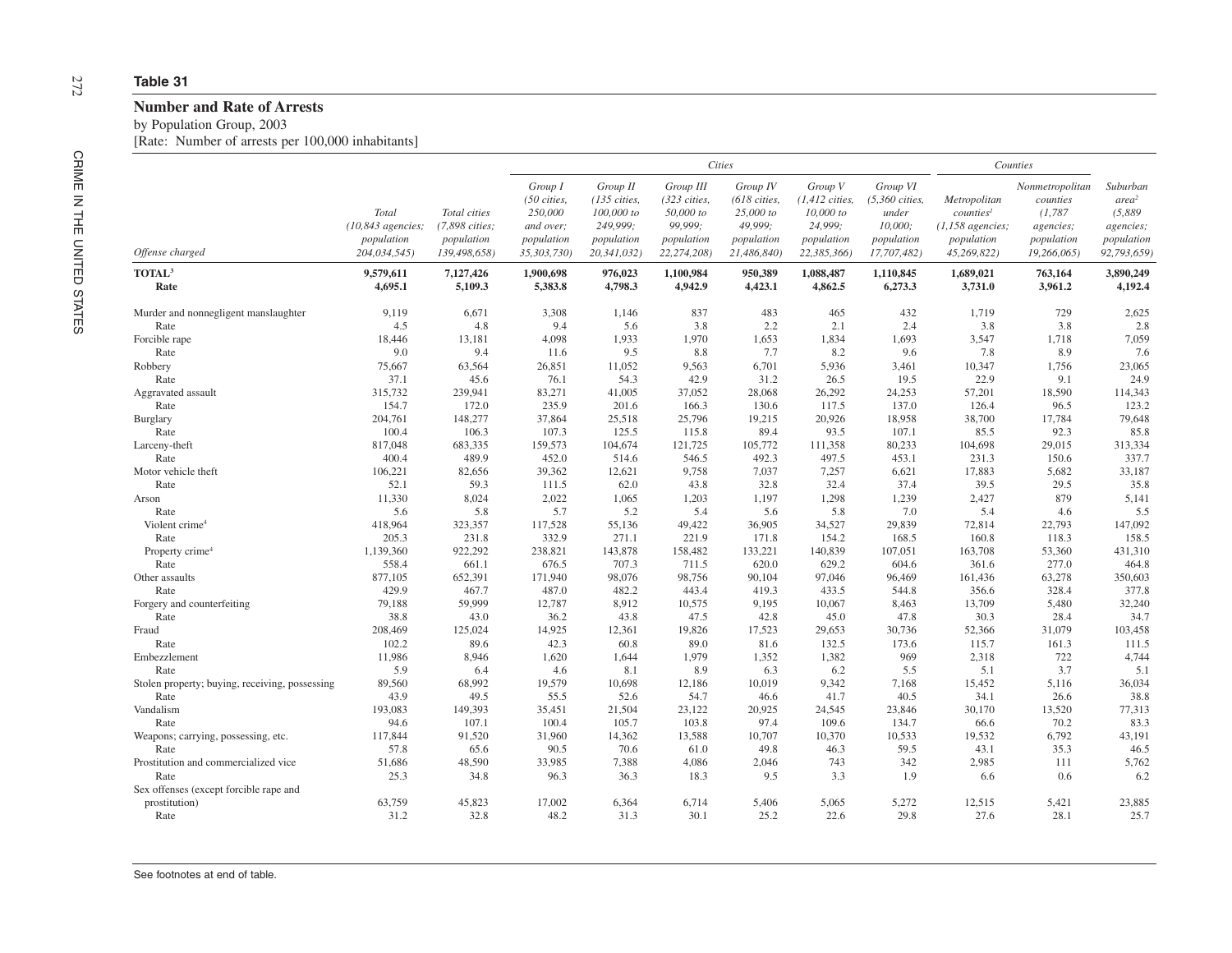#### **Number and Rate of Arrests**

by Population Group, 2003—Continued

[Rate: Number of arrests per 100,000 inhabitants]

|                                          |                                                             |                                                              |                                                                                       |                                                                                      | <b>Cities</b>                                                                  |                                                                                         | Counties                                                                          |                                                                                       |                                                                                          |                                                                                  |                                                                                    |
|------------------------------------------|-------------------------------------------------------------|--------------------------------------------------------------|---------------------------------------------------------------------------------------|--------------------------------------------------------------------------------------|--------------------------------------------------------------------------------|-----------------------------------------------------------------------------------------|-----------------------------------------------------------------------------------|---------------------------------------------------------------------------------------|------------------------------------------------------------------------------------------|----------------------------------------------------------------------------------|------------------------------------------------------------------------------------|
| Offense charged                          | Total<br>$(10, 843$ agencies;<br>population<br>204,034,545) | Total cities<br>(7,898 cities;<br>population<br>139,498,658) | Group I<br>$(50 \text{ cities})$<br>250,000<br>and over:<br>population<br>35,303,730) | Group II<br>$(135 \; cities.$<br>100,000 to<br>249,999;<br>population<br>20,341,032) | Group III<br>(323 cities,<br>50,000 to<br>99,999;<br>population<br>22,274,208) | Group IV<br>$(618 \text{ cities},$<br>25,000 to<br>49.999:<br>population<br>21,486,840) | Group V<br>$(1, 412$ cities,<br>10,000 to<br>24,999;<br>population<br>22,385,366) | Group VI<br>$(5,360 \text{ cities},$<br>under<br>10,000;<br>population<br>17,707,482) | Metropolitan<br>counties <sup>1</sup><br>$(1,158$ agencies;<br>population<br>45,269,822) | Nonmetropolitan<br>counties<br>(1,787)<br>agencies;<br>population<br>19,266,065) | Suburban<br>area <sup>2</sup><br>(5,889)<br>agencies;<br>population<br>92,793,659) |
| Drug abuse violations                    | 1,172,222                                                   | 883,969                                                      | 321,408                                                                               | 131,496                                                                              | 126,174                                                                        | 99,695                                                                                  | 101,359                                                                           | 103,837                                                                               | 199,921                                                                                  | 88,332                                                                           | 425,193                                                                            |
| Rate                                     | 574.5                                                       | 633.7                                                        | 910.4                                                                                 | 646.5                                                                                | 566.5                                                                          | 464.0                                                                                   | 452.8                                                                             | 586.4                                                                                 | 441.6                                                                                    | 458.5                                                                            | 458.2                                                                              |
| Gambling                                 | 7,414                                                       | 6,085                                                        | 4,426                                                                                 | 348                                                                                  | 423                                                                            | 165                                                                                     | 365                                                                               | 358                                                                                   | 717                                                                                      | 612                                                                              | 1,296                                                                              |
| Rate                                     | 3.6                                                         | 4.4                                                          | 12.5                                                                                  | 1.7                                                                                  | 1.9                                                                            | 0.8                                                                                     | 1.6                                                                               | 2.0                                                                                   | 1.6                                                                                      | 3.2                                                                              | 1.4                                                                                |
| Offenses against the family and children | 94,488                                                      | 45,440                                                       | 5,887                                                                                 | 6,321                                                                                | 8,355                                                                          | 7,931                                                                                   | 9,342                                                                             | 7,604                                                                                 | 36,120                                                                                   | 12,928                                                                           | 53,431                                                                             |
| Rate                                     | 46.3                                                        | 32.6                                                         | 16.7                                                                                  | 31.1                                                                                 | 37.5                                                                           | 36.9                                                                                    | 41.7                                                                              | 42.9                                                                                  | 79.8                                                                                     | 67.1                                                                             | 57.6                                                                               |
| Driving under the influence              | 1,005,777                                                   | 613,904                                                      | 120,525                                                                               | 67,893                                                                               | 85,523                                                                         | 90,926                                                                                  | 115,883                                                                           | 133,154                                                                               | 238,681                                                                                  | 153,192                                                                          | 478,094                                                                            |
| Rate                                     | 492.9                                                       | 440.1                                                        | 341.4                                                                                 | 333.8                                                                                | 384.0                                                                          | 423.2                                                                                   | 517.7                                                                             | 752.0                                                                                 | 527.2                                                                                    | 795.1                                                                            | 515.2                                                                              |
| Liquor laws                              | 431,912                                                     | 342,832                                                      | 46,764                                                                                | 38,407                                                                               | 47,323                                                                         | 46,906                                                                                  | 64,899                                                                            | 98,533                                                                                | 51,533                                                                                   | 37,547                                                                           | 185,562                                                                            |
| Rate                                     | 211.7                                                       | 245.8                                                        | 132.5                                                                                 | 188.8                                                                                | 212.5                                                                          | 218.3                                                                                   | 289.9                                                                             | 556.4                                                                                 | 113.8                                                                                    | 194.9                                                                            | 200.0                                                                              |
| <b>Drunkenness</b>                       | 389,626                                                     | 329,648                                                      | 75,828                                                                                | 48,702                                                                               | 53,043                                                                         | 43,770                                                                                  | 52,423                                                                            | 55,882                                                                                | 40,255                                                                                   | 19,723                                                                           | 138,143                                                                            |
| Rate                                     | 191.0                                                       | 236.3                                                        | 214.8                                                                                 | 239.4                                                                                | 238.1                                                                          | 203.7                                                                                   | 234.2                                                                             | 315.6                                                                                 | 88.9                                                                                     | 102.4                                                                            | 148.9                                                                              |
| Disorderly conduct                       | 453,645                                                     | 389,254                                                      | 81,353                                                                                | 44,834                                                                               | 59.798                                                                         | 51,825                                                                                  | 69.914                                                                            | 81,530                                                                                | 42,992                                                                                   | 21,399                                                                           | 183,845                                                                            |
| Rate                                     | 222.3                                                       | 279.0                                                        | 230.4                                                                                 | 220.4                                                                                | 268.5                                                                          | 241.2                                                                                   | 312.3                                                                             | 460.4                                                                                 | 95.0                                                                                     | 111.1                                                                            | 198.1                                                                              |
| Vagrancy                                 | 20,052                                                      | 17,518                                                       | 9,192                                                                                 | 1,847                                                                                | 2,429                                                                          | 946                                                                                     | 884                                                                               | 2,220                                                                                 | 2,185                                                                                    | 349                                                                              | 5,289                                                                              |
| Rate                                     | 9.8                                                         | 12.6                                                         | 26.0                                                                                  | 9.1                                                                                  | 10.9                                                                           | 4.4                                                                                     | 3.9                                                                               | 12.5                                                                                  | 4.8                                                                                      | 1.8                                                                              | 5.7                                                                                |
| All other offenses (except traffic)      | 2,571,023                                                   | 1,848,925                                                    | 478,602                                                                               | 238,412                                                                              | 294,869                                                                        | 253,580                                                                                 | 290,172                                                                           | 293,290                                                                               | 507,655                                                                                  | 214,443                                                                          | 1,107,854                                                                          |
| Rate                                     | 1,260.1                                                     | 1,325.4                                                      | 1,355.7                                                                               | 1,172.1                                                                              | 1,323.8                                                                        | 1,180.2                                                                                 | 1,296.3                                                                           | 1,656.3                                                                               | 1,121.4                                                                                  | 1,113.1                                                                          | 1,193.9                                                                            |
| Suspicion                                | 1,812                                                       | 1,105                                                        | 34                                                                                    | 159                                                                                  | 65                                                                             | 155                                                                                     | 426                                                                               | 266                                                                                   | 562                                                                                      | 145                                                                              | 1,139                                                                              |
| Rate                                     | 0.9                                                         | 0.8                                                          | 0.1                                                                                   | 0.8                                                                                  | 0.3                                                                            | 0.7                                                                                     | 1.9                                                                               | 1.5                                                                                   | 1.2                                                                                      | 0.8                                                                              | 1.2                                                                                |
| Curfew and loitering law violations      | 95,052                                                      | 90,168                                                       | 45,773                                                                                | 6,738                                                                                | 12,138                                                                         | 7,668                                                                                   | 9,931                                                                             | 7,920                                                                                 | 3,727                                                                                    | 1,157                                                                            | 21,428                                                                             |
| Rate                                     | 46.6                                                        | 64.6                                                         | 129.7                                                                                 | 33.1                                                                                 | 54.5                                                                           | 35.7                                                                                    | 44.4                                                                              | 44.7                                                                                  | 8.2                                                                                      | 6.0                                                                              | 23.1                                                                               |
| Runaways                                 | 87,396                                                      | 63,356                                                       | 15,342                                                                                | 10,702                                                                               | 12,173                                                                         | 9,574                                                                                   | 9,736                                                                             | 5,829                                                                                 | 18,230                                                                                   | 5,810                                                                            | 34,482                                                                             |
| Rate                                     | 42.8                                                        | 45.4                                                         | 43.5                                                                                  | 52.6                                                                                 | 54.7                                                                           | 44.6                                                                                    | 43.5                                                                              | 32.9                                                                                  | 40.3                                                                                     | 30.2                                                                             | 37.2                                                                               |

<sup>1</sup> Includes only metropolitan county law enforcement agencies.

2 Suburban area includes law enforcement agencies in cities with less than 50,000 inhabitants and county law enforcement agencies that are within a Metropolitan Statistical Area (see Appendix III). Suburban area excludes all metropolitan agencies associated with a principal city. The agencies associated with suburban areas also appear in other groups within this table.

<sup>3</sup> Does not include suspicion.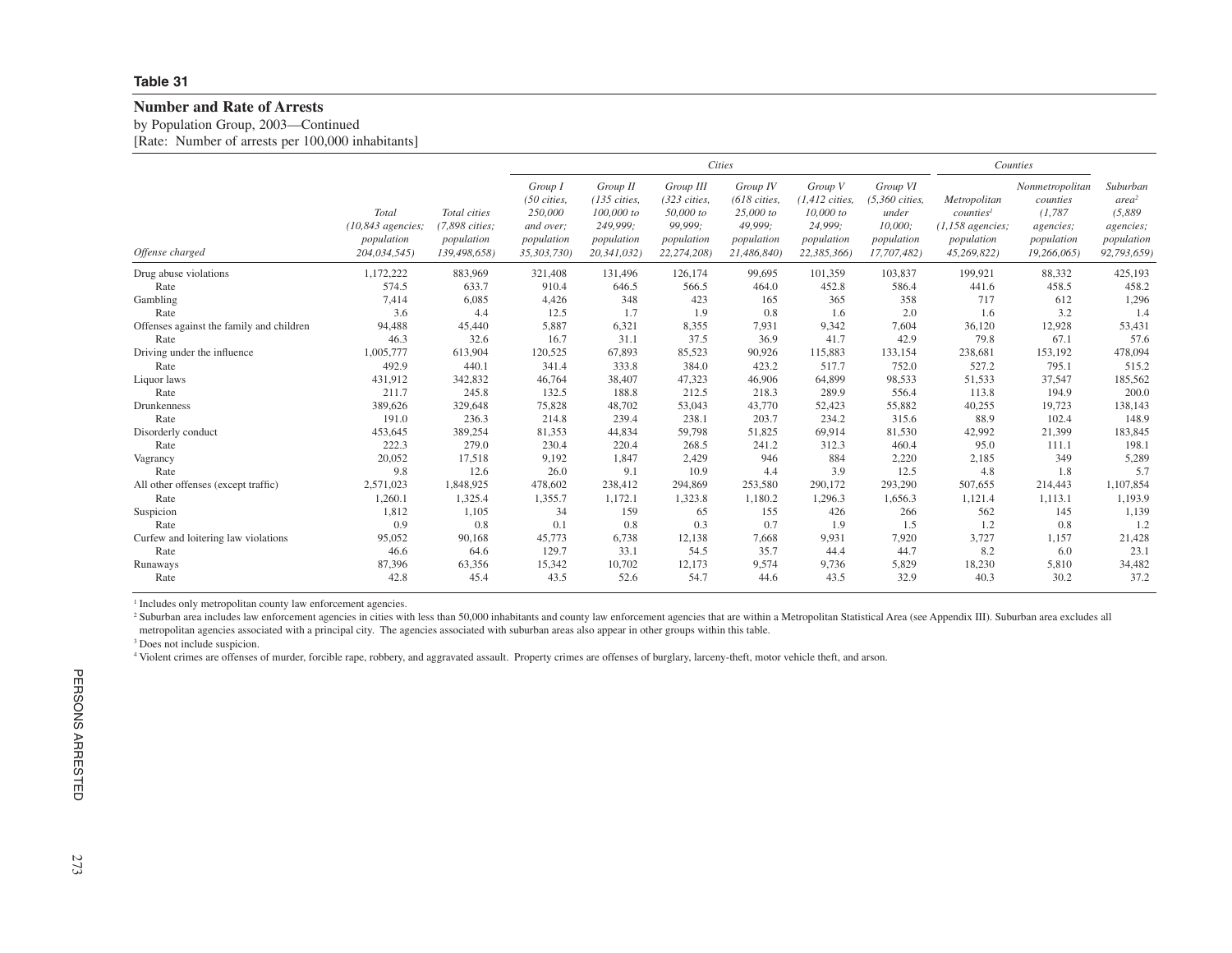# **Ten-Year Arrest Trends**

Totals, 1994-2003

[7,592 agencies; 2003 estimated population 166,154,387; 1994 estimated population 149,051,209]

|                                                |           |                |                   |           | Number of persons arrested |                   |           |                          |                   |
|------------------------------------------------|-----------|----------------|-------------------|-----------|----------------------------|-------------------|-----------|--------------------------|-------------------|
|                                                |           | Total all ages |                   |           | Under 18 years of age      |                   |           | 18 years of age and over |                   |
| Offense charged                                | 1994      | 2003           | Percent<br>change | 1994      | 2003                       | Percent<br>change | 1994      | 2003                     | Percent<br>change |
| TOTAL <sup>1</sup>                             | 8,013,794 | 7,787,587      | $-2.8$            | 1,564,349 | 1,289,876                  | $-17.5$           | 6,449,445 | 6,497,711                | $+0.7$            |
| Murder and nonnegligent manslaughter           | 10,999    | 7,015          | $-36.2$           | 1,913     | 619                        | $-67.6$           | 9,086     | 6,396                    | $-29.6$           |
| Forcible rape                                  | 19,125    | 14,863         | $-22.3$           | 3,207     | 2,415                      | $-24.7$           | 15,918    | 12,448                   | $-21.8$           |
| Robbery                                        | 83,369    | 62,547         | $-25.0$           | 25,732    | 14,645                     | $-43.1$           | 57,637    | 47,902                   | $-16.9$           |
| Aggravated assault                             | 305,983   | 268,339        | $-12.3$           | 47,488    | 35,221                     | $-25.8$           | 258,495   | 233.118                  | $-9.8$            |
| Burglary                                       | 226,221   | 173,061        | $-23.5$           | 84,494    | 50,903                     | $-39.8$           | 141,727   | 122,158                  | $-13.8$           |
| Larceny-theft                                  | 884,239   | 682,312        | $-22.8$           | 305,834   | 198,223                    | $-35.2$           | 578,405   | 484,089                  | $-16.3$           |
| Motor vehicle theft                            | 116,587   | 85,738         | $-26.5$           | 50,996    | 24,371                     | $-52.2$           | 65,591    | 61,367                   | $-6.4$            |
| Arson                                          | 12,450    | 8,898          | $-28.5$           | 7,266     | 4,633                      | $-36.2$           | 5,184     | 4,265                    | $-17.7$           |
| Violent crime <sup>2</sup>                     | 419,476   | 352,764        | $-15.9$           | 78,340    | 52,900                     | $-32.5$           | 341,136   | 299,864                  | $-12.1$           |
| Property crime <sup>2</sup>                    | 1,239,497 | 950,009        | $-23.4$           | 448,590   | 278,130                    | $-38.0$           | 790,907   | 671,879                  | $-15.0$           |
| Other assaults                                 | 678,846   | 699,287        | $+3.0$            | 123,184   | 135,908                    | $+10.3$           | 555,662   | 563,379                  | $+1.4$            |
| Forgery and counterfeiting                     | 65,092    | 66,057         | $+1.5$            | 5,355     | 2,856                      | $-46.7$           | 59,737    | 63,201                   | $+5.8$            |
| Fraud                                          | 192,869   | 160,646        | $-16.7$           | 6,075     | 4,336                      | $-28.6$           | 186,794   | 156,310                  | $-16.3$           |
| Embezzlement                                   | 8,875     | 10,548         | $+18.9$           | 632       | 729                        | $+15.3$           | 8,243     | 9,819                    | $+19.1$           |
| Stolen property; buying, receiving, possessing | 95,002    | 75,145         | $-20.9$           | 27,077    | 14,602                     | $-46.1$           | 67,925    | 60,543                   | $-10.9$           |
| Vandalism                                      | 196,056   | 161,052        | $-17.9$           | 95,252    | 63,723                     | $-33.1$           | 100,804   | 97,329                   | $-3.4$            |
| Weapons; carrying, possessing, etc.            | 150,470   | 96,063         | $-36.2$           | 38,134    | 22,573                     | $-40.8$           | 112,336   | 73,490                   | $-34.6$           |
| Prostitution and commercialized vice           | 46,850    | 38,577         | $-17.7$           | 608       | 797                        | $+31.1$           | 46,242    | 37,780                   | $-18.3$           |
| Sex offenses (except forcible rape and         |           |                |                   |           |                            |                   |           |                          |                   |
| prostitution)                                  | 59,632    | 53,815         | $-9.8$            | 10,765    | 10,950                     | $+1.7$            | 48,867    | 42,865                   | $-12.3$           |
| Drug abuse violations                          | 750,359   | 918,543        | $+22.4$           | 89,520    | 106,293                    | $+18.7$           | 660,839   | 812,250                  | $+22.9$           |
| Gambling                                       | 6.544     | 3,306          | $-49.5$           | 778       | 320                        | $-58.9$           | 5,766     | 2,986                    | $-48.2$           |
| Offenses against the family and children       | 69,149    | 76,462         | $+10.6$           | 3,172     | 3,768                      | $+18.8$           | 65,977    | 72,694                   | $+10.2$           |
| Driving under the influence                    | 848.136   | 798,046        | $-5.9$            | 8.617     | 11,495                     | $+33.4$           | 839,519   | 786,551                  | $-6.3$            |
| Liquor laws                                    | 306,418   | 355,512        | $+16.0$           | 77,061    | 79,994                     | $+3.8$            | 229,357   | 275,518                  | $+20.1$           |
| <b>Drunkenness</b>                             | 443,190   | 328,576        | $-25.9$           | 11,477    | 10,176                     | $-11.3$           | 431,713   | 318,400                  | $-26.2$           |
| Disorderly conduct                             | 394,468   | 350,070        | $-11.3$           | 94,875    | 106,874                    | $+12.6$           | 299,593   | 243,196                  | $-18.8$           |
| Vagrancy                                       | 14,136    | 16.377         | $+15.9$           | 2,775     | 1,397                      | $-49.7$           | 11,361    | 14,980                   | $+31.9$           |
| All other offenses (except traffic)            | 1,813,187 | 2,115,810      | $+16.7$           | 226,520   | 221,133                    | $-2.4$            | 1,586,667 | 1,894,677                | $+19.4$           |
| Suspicion                                      | 6,976     | 1,052          | $-84.9$           | 1,355     | 318                        | $-76.5$           | 5,621     | 734                      | $-86.9$           |
| Curfew and loitering law violations            | 86,860    | 86,249         | $-0.7$            | 86,860    | 86,249                     | $-0.7$            |           |                          |                   |
| Runaways                                       | 128,682   | 74,673         | $-42.0$           | 128,682   | 74,673                     | $-42.0$           |           |                          |                   |

<sup>1</sup> Does not include suspicion.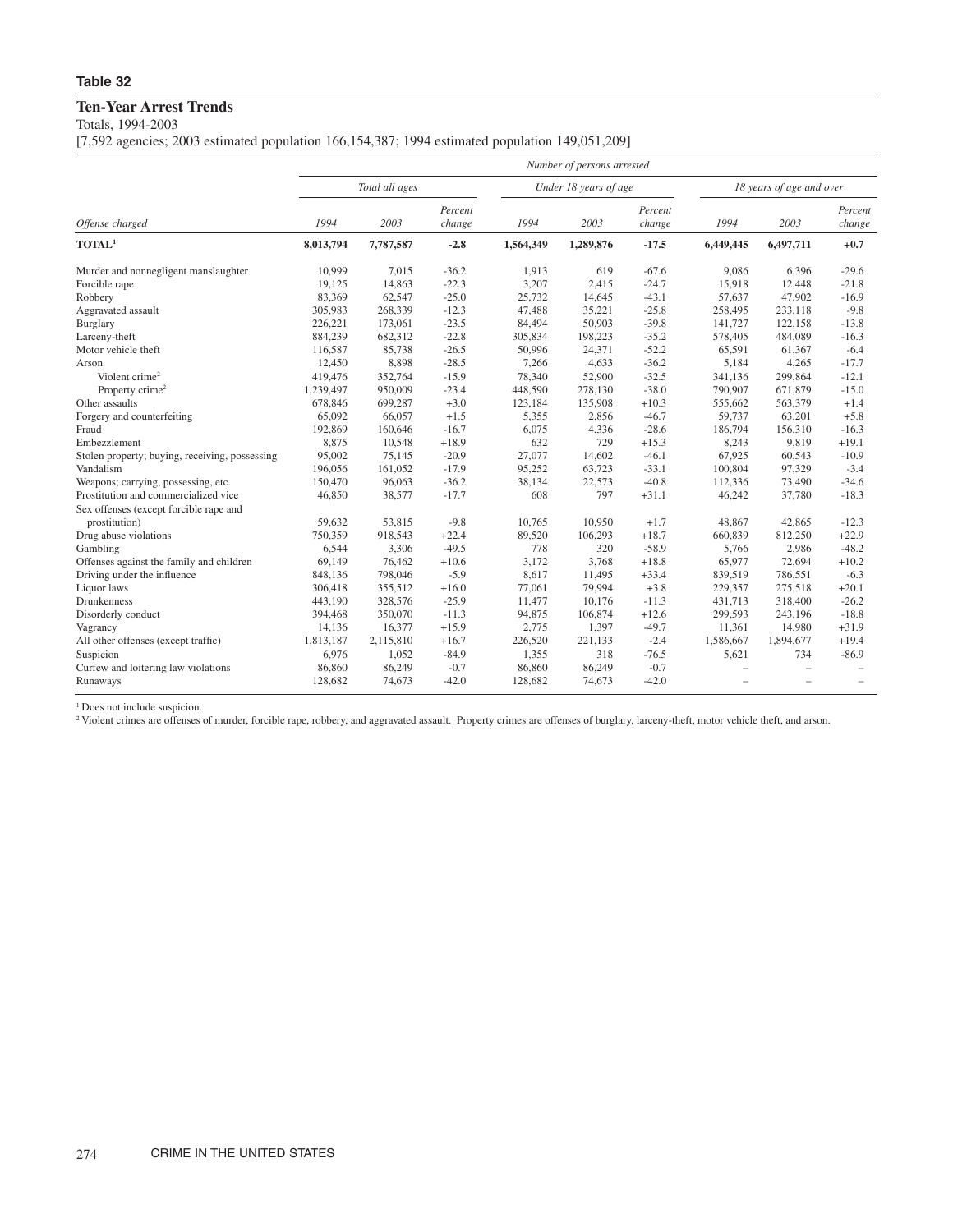# **Ten-Year Arrest Trends**

by Sex, 1994-2003

[7,592 agencies; 2003 estimated population 166,154,387; 1994 estimated population 149,051,209]

|                                          |           |                     |                   | Male      |          |                   | Female              |         |                   |         |          |                   |  |
|------------------------------------------|-----------|---------------------|-------------------|-----------|----------|-------------------|---------------------|---------|-------------------|---------|----------|-------------------|--|
|                                          |           | Total               |                   |           | Under 18 |                   |                     | Total   |                   |         | Under 18 |                   |  |
| Offense charged                          | 1994      | 2003                | Percent<br>change | 1994      | 2003     | Percent<br>change | 1994                | 2003    | Percent<br>change | 1994    | 2003     | Percent<br>change |  |
| TOTAL <sup>1</sup>                       |           | 6,384,846 5,958,949 | $-6.7$            | 1,173,624 | 910,981  | $-22.4$           | 1,628,948 1,828,638 |         | $+12.3$           | 390,725 | 378,895  | $-3.0$            |  |
| Murder and nonnegligent manslaughter     | 9,931     | 6,268               | $-36.9$           | 1,798     | 560      | $-68.9$           | 1.068               | 747     | $-30.1$           | 115     | 59       | $-48.7$           |  |
| Forcible rape                            | 18,910    | 14,651              | $-22.5$           | 3,137     | 2,366    | $-24.6$           | 215                 | 212     | $-1.4$            | 70      | 49       | $-30.0$           |  |
| Robbery                                  | 75,729    | 55,851              | $-26.2$           | 23,510    | 13,262   | $-43.6$           | 7,640               | 6,696   | $-12.4$           | 2,222   | 1,383    | $-37.8$           |  |
| Aggravated assault                       | 257,370   | 212,913             | $-17.3$           | 39,028    | 26,923   | $-31.0$           | 48,613              | 55,426  | $+14.0$           | 8,460   | 8,298    | $-1.9$            |  |
| Burglary                                 | 200,801   | 148,373             | $-26.1$           | 76,003    | 44,700   | $-41.2$           | 25,420              | 24,688  | $-2.9$            | 8,491   | 6,203    | $-26.9$           |  |
| Larceny-theft                            | 587,473   | 425,990             | $-27.5$           | 209,100   | 119,520  | $-42.8$           | 296,766             | 256,322 | $-13.6$           | 96.734  | 78,703   | $-18.6$           |  |
| Motor vehicle theft                      | 101,422   | 71,364              | $-29.6$           | 43,381    | 20,114   | $-53.6$           | 15,165              | 14,374  | $-5.2$            | 7,615   | 4,257    | $-44.1$           |  |
| Arson                                    | 10.679    | 7,547               | $-29.3$           | 6,388     | 4,089    | $-36.0$           | 1,771               | 1,351   | $-23.7$           | 878     | 544      | $-38.0$           |  |
| Violent crime <sup>2</sup>               | 361,940   | 289,683             | $-20.0$           | 67,473    | 43,111   | $-36.1$           | 57,536              | 63,081  | $+9.6$            | 10,867  | 9.789    | $-9.9$            |  |
| Property crime <sup>2</sup>              | 900,375   | 653,274             | $-27.4$           | 334,872   | 188,423  | $-43.7$           | 339,122             | 296,735 | $-12.5$           | 113,718 | 89,707   | $-21.1$           |  |
| Other assaults                           | 549,316   | 528,194             | $-3.8$            | 90,771    | 91,865   | $+1.2$            | 129,530             | 171,093 | $+32.1$           | 32,413  | 44,043   | $+35.9$           |  |
| Forgery and counterfeiting               | 40.983    | 39,420              | $-3.8$            | 3,384     | 1,813    | $-46.4$           | 24,109              | 26,637  | $+10.5$           | 1,971   | 1.043    | $-47.1$           |  |
| Fraud                                    | 109,546   | 86,978              | $-20.6$           | 3,981     | 2,817    | $-29.2$           | 83,323              | 73,668  | $-11.6$           | 2,094   | 1,519    | $-27.5$           |  |
| Embezzlement                             | 5,149     | 5,256               | $+2.1$            | 401       | 433      | $+8.0$            | 3,726               | 5,292   | $+42.0$           | 231     | 296      | $+28.1$           |  |
| Stolen property; buying, receiving,      |           |                     |                   |           |          |                   |                     |         |                   |         |          |                   |  |
| possessing                               | 82,015    | 61.339              | $-25.2$           | 23,964    | 12,400   | $-48.3$           | 12,987              | 13,806  | $+6.3$            | 3,113   | 2,202    | $-29.3$           |  |
| Vandalism                                | 170,987   | 134,674             | $-21.2$           | 85,417    | 54,957   | $-35.7$           | 25,069              | 26,378  | $+5.2$            | 9,835   | 8,766    | $-10.9$           |  |
| Weapons; carrying, possessing, etc.      | 138,622   | 88,251              | $-36.3$           | 35,145    | 20,230   | $-42.4$           | 11,848              | 7,812   | $-34.1$           | 2,989   | 2,343    | $-21.6$           |  |
| Prostitution and commercialized vice     | 18,501    | 14,489              | $-21.7$           | 305       | 232      | $-23.9$           | 28,349              | 24,088  | $-15.0$           | 303     | 565      | $+86.5$           |  |
| Sex offenses (except forcible rape and   |           |                     |                   |           |          |                   |                     |         |                   |         |          |                   |  |
| prostitution)                            | 54,705    | 49,054              | $-10.3$           | 9.945     | 9,916    | $-0.3$            | 4,927               | 4,761   | $-3.4$            | 820     | 1.034    | $+26.1$           |  |
| Drug abuse violations                    | 621,938   | 745,452             | $+19.9$           | 77,691    | 87,805   | $+13.0$           | 128,421             | 173,091 | $+34.8$           | 11,829  | 18,488   | $+56.3$           |  |
| Gambling                                 | 5,687     | 2,765               | $-51.4$           | 731       | 306      | $-58.1$           | 857                 | 541     | $-36.9$           | 47      | 14       | $-70.2$           |  |
| Offenses against the family and children | 56,848    | 59,095              | $+4.0$            | 2,076     | 2,330    | $+12.2$           | 12,301              | 17,367  | $+41.2$           | 1,096   | 1,438    | $+31.2$           |  |
| Driving under the influence              | 728,079   | 652,694             | $-10.4$           | 7,366     | 9,200    | $+24.9$           | 120,057             | 145,352 | $+21.1$           | 1,251   | 2,295    | $+83.5$           |  |
| Liquor laws                              | 242,837   | 263,033             | $+8.3$            | 54,499    | 51,646   | $-5.2$            | 63.581              | 92,479  | $+45.5$           | 22,562  | 28,348   | $+25.6$           |  |
| <b>Drunkenness</b>                       | 391.194   | 281.214             | $-28.1$           | 9,600     | 7,841    | $-18.3$           | 51,996              | 47.362  | $-8.9$            | 1,877   | 2.335    | $+24.4$           |  |
| Disorderly conduct                       | 308,177   | 260,122             | $-15.6$           | 72,096    | 73,573   | $+2.0$            | 86,291              | 89,948  | $+4.2$            | 22,779  | 33,301   | $+46.2$           |  |
| Vagrancy                                 | 10,839    | 12,734              | $+17.5$           | 2,218     | 1,044    | $-52.9$           | 3,297               | 3,643   | $+10.5$           | 557     | 353      | $-36.6$           |  |
| All other offenses (except traffic)      | 1,469,827 | 1,640,339           | $+11.6$           | 174,408   | 160,150  | $-8.2$            | 343,360             | 475,471 | $+38.5$           | 52,112  | 60,983   | $+17.0$           |  |
| Suspicion                                | 5,895     | 848                 | $-85.6$           | 1,104     | 241      | $-78.2$           | 1,081               | 204     | $-81.1$           | 251     | 77       | $-69.3$           |  |
| Curfew and loitering law violations      | 62,087    | 60,165              | $-3.1$            | 62,087    | 60,165   | $-3.1$            | 24,773              | 26,084  | $+5.3$            | 24,773  | 26,084   | $+5.3$            |  |
| Runaways                                 | 55,194    | 30,724              | $-44.3$           | 55,194    | 30,724   | $-44.3$           | 73,488              | 43,949  | $-40.2$           | 73,488  | 43,949   | $-40.2$           |  |

<sup>1</sup> Does not include suspicion.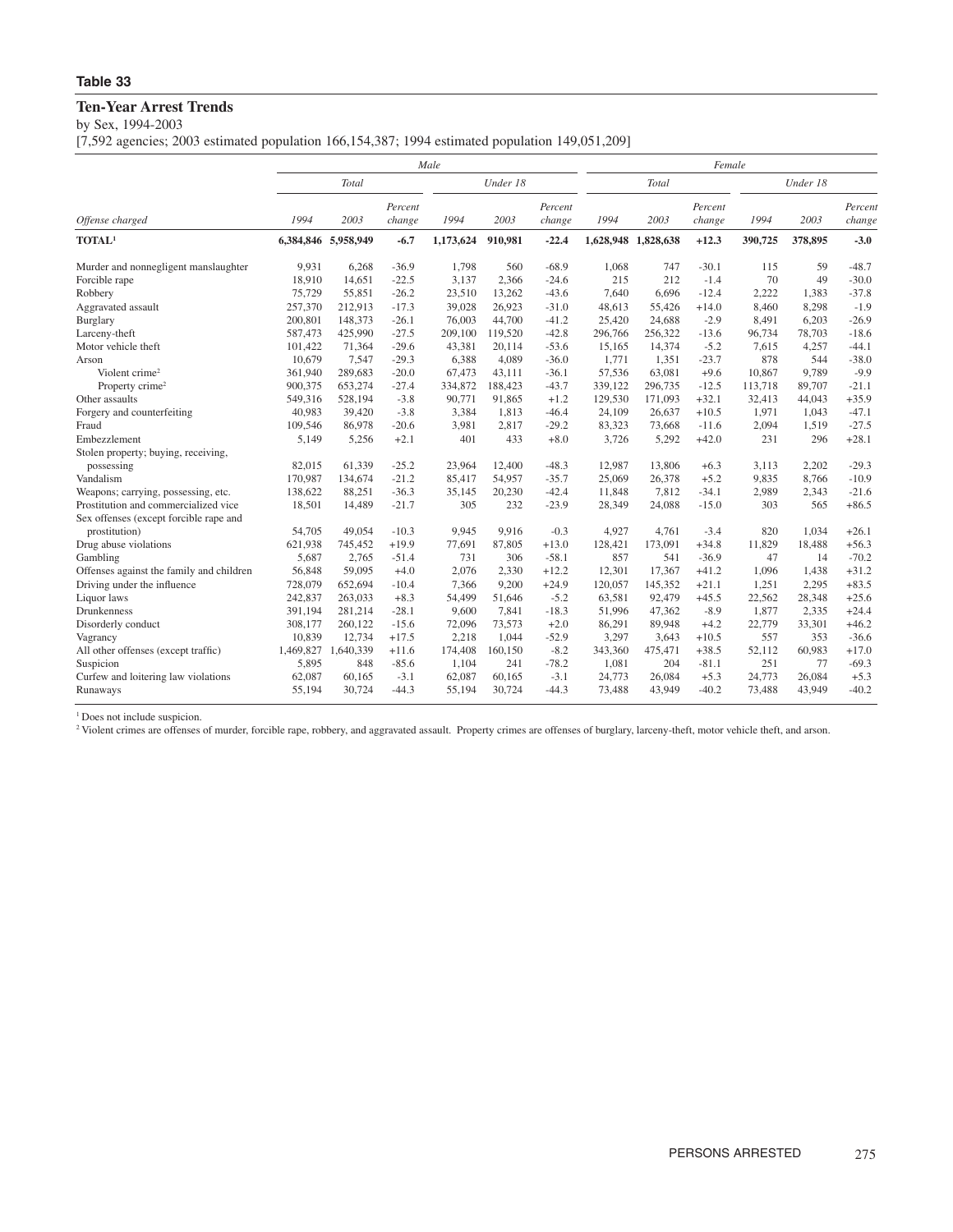# **Five-Year Arrest Trends**

Totals, 1999-2003

[7,925 agencies; 2003 estimated population 163,898,254; 1999 estimated population 154,626,351]

|                                          |           |                |                   |           | Number of persons arrested |                   |           |                          |                   |
|------------------------------------------|-----------|----------------|-------------------|-----------|----------------------------|-------------------|-----------|--------------------------|-------------------|
|                                          |           | Total all ages |                   |           | Under 18 years of age      |                   |           | 18 years of age and over |                   |
| Offense charged                          | 1999      | 2003           | Percent<br>change | 1999      | 2003                       | Percent<br>change | 1999      | 2003                     | Percent<br>change |
| <b>TOTAL</b> <sup>1</sup>                | 7,877,446 | 7,606,247      | $-3.4$            | 1,389,989 | 1,241,719                  | $-10.7$           | 6,487,457 | 6,364,528                | $-1.9$            |
| Murder and nonnegligent manslaughter     | 7,375     | 7,000          | $-5.1$            | 756       | 618                        | $-18.3$           | 6,619     | 6,382                    | $-3.6$            |
| Forcible rape                            | 15,886    | 15,098         | $-5.0$            | 2,695     | 2,411                      | $-10.5$           | 13,191    | 12,687                   | $-3.8$            |
| Robbery                                  | 61,987    | 62,110         | $+0.2$            | 16,350    | 15,112                     | $-7.6$            | 45,637    | 46,998                   | $+3.0$            |
| Aggravated assault                       | 272,164   | 259,751        | $-4.6$            | 39,027    | 35,476                     | $-9.1$            | 233.137   | 224,275                  | $-3.8$            |
| Burglary                                 | 170,484   | 169,896        | $-0.3$            | 58,335    | 49,735                     | $-14.7$           | 112,149   | 120,161                  | $+7.1$            |
| Larceny-theft                            | 695,449   | 660,743        | $-5.0$            | 221,239   | 189,080                    | $-14.5$           | 474,210   | 471,663                  | $-0.5$            |
| Motor vehicle theft                      | 81,647    | 86,120         | $+5.5$            | 29,006    | 24,578                     | $-15.3$           | 52,641    | 61,542                   | $+16.9$           |
| Arson                                    | 9,667     | 8,899          | $-7.9$            | 5,285     | 4,673                      | $-11.6$           | 4,382     | 4,226                    | $-3.6$            |
| Violent crime <sup>2</sup>               | 357,412   | 343,959        | $-3.8$            | 58,828    | 53,617                     | $-8.9$            | 298,584   | 290,342                  | $-2.8$            |
| Property crime <sup>2</sup>              | 957,247   | 925,658        | $-3.3$            | 313,865   | 268,066                    | $-14.6$           | 643,382   | 657,592                  | $+2.2$            |
| Other assaults                           | 723,591   | 712,227        | $-1.6$            | 133,511   | 140,838                    | $+5.5$            | 590,080   | 571,389                  | $-3.2$            |
| Forgery and counterfeiting               | 61,162    | 63,312         | $+3.5$            | 4,090     | 2,627                      | $-35.8$           | 57,072    | 60,685                   | $+6.3$            |
| Fraud                                    | 197,304   | 170,575        | $-13.5$           | 7,427     | 4,706                      | $-36.6$           | 189,877   | 165,869                  | $-12.6$           |
| Embezzlement                             | 10,773    | 10,704         | $-0.6$            | 1,047     | 734                        | $-29.9$           | 9,726     | 9,970                    | $+2.5$            |
| Stolen property; buying, receiving,      |           |                |                   |           |                            |                   |           |                          |                   |
| possessing                               | 65,937    | 69,180         | $+4.9$            | 16,441    | 13,284                     | $-19.2$           | 49,496    | 55,896                   | $+12.9$           |
| Vandalism                                | 161,570   | 155,502        | $-3.8$            | 69,559    | 62,137                     | $-10.7$           | 92,011    | 93,365                   | $+1.5$            |
| Weapons; carrying, possessing, etc.      | 95.654    | 94,449         | $-1.3$            | 24,216    | 22,705                     | $-6.2$            | 71,438    | 71,744                   | $+0.4$            |
| Prostitution and commercialized vice     | 43,529    | 39,121         | $-10.1$           | 634       | 777                        | $+22.6$           | 42,895    | 38,344                   | $-10.6$           |
| Sex offenses (except forcible rape and   |           |                |                   |           |                            |                   |           |                          |                   |
| prostitution)                            | 51,843    | 50,193         | $-3.2$            | 9,531     | 9,855                      | $+3.4$            | 42,312    | 40,338                   | $-4.7$            |
| Drug abuse violations                    | 876,090   | 936,297        | $+6.9$            | 113.143   | 109,413                    | $-3.3$            | 762,947   | 826,884                  | $+8.4$            |
| Gambling                                 | 5,512     | 5,589          | $+1.4$            | 682       | 998                        | $+46.3$           | 4,830     | 4,591                    | $-4.9$            |
| Offenses against the family and children | 81,590    | 76,544         | $-6.2$            | 4,993     | 3,802                      | $-23.9$           | 76,597    | 72,742                   | $-5.0$            |
| Driving under the influence              | 840,984   | 799,612        | $-4.9$            | 12,504    | 11,412                     | $-8.7$            | 828,480   | 788,200                  | $-4.9$            |
| Liquor laws                              | 376,878   | 324,081        | $-14.0$           | 94,178    | 73,440                     | $-22.0$           | 282,700   | 250,641                  | $-11.3$           |
| <b>Drunkenness</b>                       | 387,798   | 328,154        | $-15.4$           | 12,705    | 10,318                     | $-18.8$           | 375,093   | 317,836                  | $-15.3$           |
| Disorderly conduct                       | 356,616   | 319,557        | $-10.4$           | 97,763    | 97,643                     | $-0.1$            | 258,853   | 221,914                  | $-14.3$           |
| Vagrancy                                 | 13,461    | 13,246         | $-1.6$            | 1,333     | 1,063                      | $-20.3$           | 12,128    | 12,183                   | $+0.5$            |
| All other offenses (except traffic)      | 2,032,967 | 2,020,705      | $-0.6$            | 234,011   | 206,702                    | $-11.7$           | 1,798,956 | 1,814,003                | $+0.8$            |
| Suspicion                                | 4.177     | 1,031          | $-75.3$           | 1,078     | 281                        | $-73.9$           | 3,099     | 750                      | $-75.8$           |
| Curfew and loitering law violations      | 93,497    | 77,031         | $-17.6$           | 93,497    | 77,031                     | $-17.6$           |           |                          | $\equiv$          |
| Runaways                                 | 86,031    | 70,551         | $-18.0$           | 86,031    | 70,551                     | $-18.0$           |           |                          |                   |

<sup>1</sup> Does not include suspicion.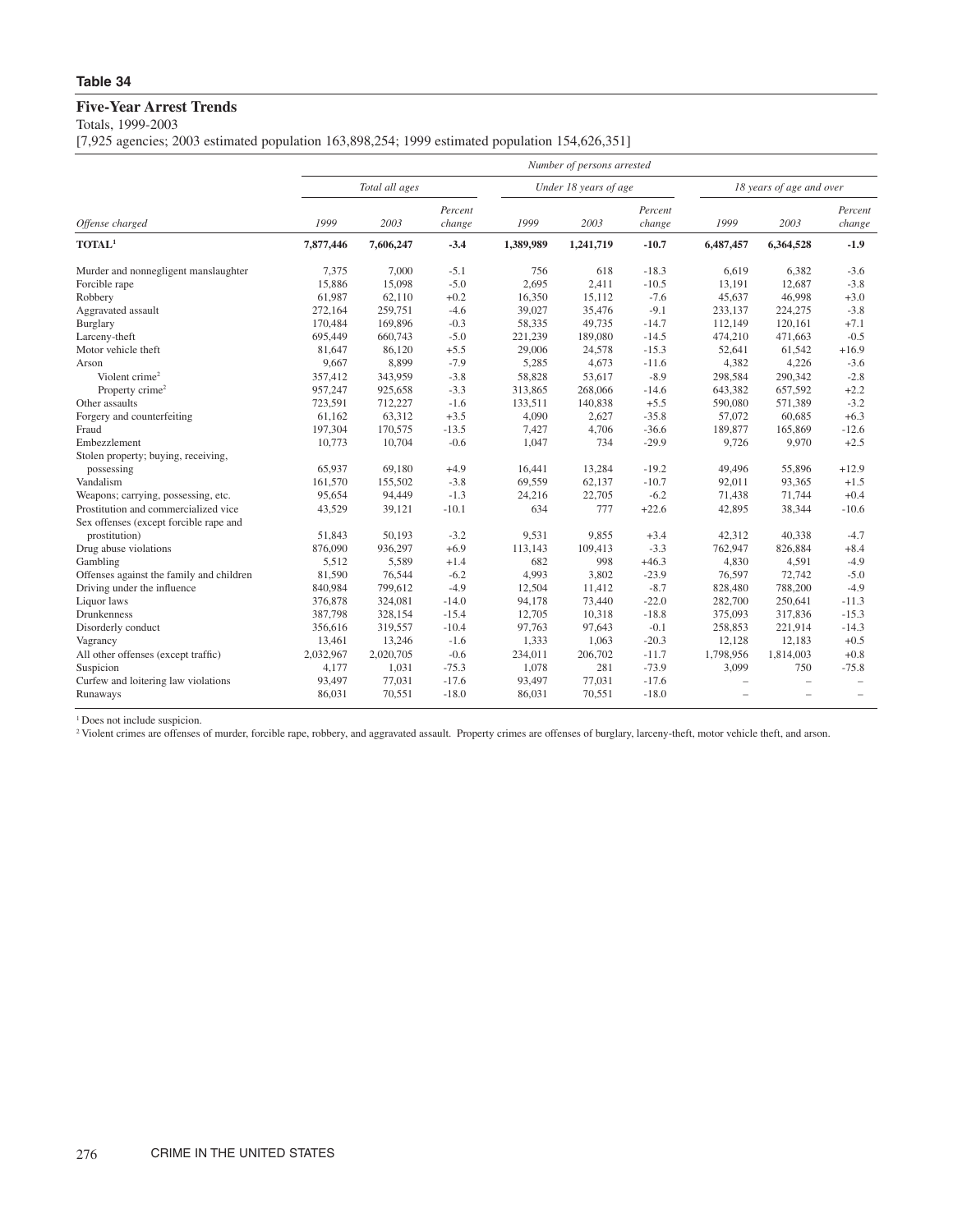# **Five-Year Arrest Trends**

by Sex, 1999-2003

[7,925 agencies; 2003 estimated population 163,898,254; 1999 estimated population 154,626,351]

|                                          |           |                     |                   | Male      |          |                   | Female    |           |                   |         |          |                   |  |
|------------------------------------------|-----------|---------------------|-------------------|-----------|----------|-------------------|-----------|-----------|-------------------|---------|----------|-------------------|--|
|                                          |           | Total               |                   |           | Under 18 |                   |           | Total     |                   |         | Under 18 |                   |  |
| Offense charged                          | 1999      | 2003                | Percent<br>change | 1999      | 2003     | Percent<br>change | 1999      | 2003      | Percent<br>change | 1999    | 2003     | Percent<br>change |  |
| TOTAL <sup>1</sup>                       |           | 6,159,807 5,841,305 | $-5.2$            | 1,014,735 | 883,812  | $-12.9$           | 1,717,639 | 1,764,942 | $+2.8$            | 375,254 | 357,907  | $-4.6$            |  |
| Murder and nonnegligent manslaughter     | 6,556     | 6.275               | $-4.3$            | 695       | 560      | $-19.4$           | 819       | 725       | $-11.5$           | 61      | 58       | $-4.9$            |  |
| Forcible rape                            | 15.701    | 14.903              | $-5.1$            | 2.647     | 2,373    | $-10.4$           | 185       | 195       | $+5.4$            | 48      | 38       | $-20.8$           |  |
| Robbery                                  | 55,861    | 55.626              | $-0.4$            | 14,954    | 13,735   | $-8.2$            | 6,126     | 6,484     | $+5.8$            | 1,396   | 1.377    | $-1.4$            |  |
| Aggravated assault                       | 219,507   | 206,947             | $-5.7$            | 30,562    | 27,342   | $-10.5$           | 52,657    | 52,804    | $+0.3$            | 8,465   | 8,134    | $-3.9$            |  |
| Burglary                                 | 148,123   | 145,642             | $-1.7$            | 51,586    | 43,656   | $-15.4$           | 22,361    | 24,254    | $+8.5$            | 6,749   | 6.079    | $-9.9$            |  |
| Larceny-theft                            | 447,812   | 414,271             | $-7.5$            | 142,757   | 114.591  | $-19.7$           | 247,637   | 246,472   | $-0.5$            | 78,482  | 74,489   | $-5.1$            |  |
| Motor vehicle theft                      | 68,968    | 71,656              | $+3.9$            | 24,267    | 20,467   | $-15.7$           | 12,679    | 14,464    | $+14.1$           | 4,739   | 4,111    | $-13.3$           |  |
| Arson                                    | 8,320     | 7,601               | $-8.6$            | 4.688     | 4,148    | $-11.5$           | 1,347     | 1,298     | $-3.6$            | 597     | 525      | $-12.1$           |  |
| Violent crime <sup>2</sup>               | 297,625   | 283,751             | $-4.7$            | 48,858    | 44,010   | $-9.9$            | 59,787    | 60,208    | $+0.7$            | 9,970   | 9.607    | $-3.6$            |  |
| Property crime <sup>2</sup>              | 673,223   | 639,170             | $-5.1$            | 223,298   | 182,862  | $-18.1$           | 284,024   | 286,488   | $+0.9$            | 90,567  | 85,204   | $-5.9$            |  |
| Other assaults                           | 559,403   | 538,314             | $-3.8$            | 93,390    | 95,319   | $+2.1$            | 164,188   | 173,913   | $+5.9$            | 40,121  | 45,519   | $+13.5$           |  |
| Forgery and counterfeiting               | 37,719    | 37,826              | $+0.3$            | 2,614     | 1,654    | $-36.7$           | 23,443    | 25,486    | $+8.7$            | 1.476   | 973      | $-34.1$           |  |
| Fraud                                    | 112,513   | 94,936              | $-15.6$           | 5,347     | 3,152    | $-41.1$           | 84,791    | 75,639    | $-10.8$           | 2,080   | 1,554    | $-25.3$           |  |
| Embezzlement                             | 5,538     | 5,350               | $-3.4$            | 561       | 427      | $-23.9$           | 5,235     | 5,354     | $+2.3$            | 486     | 307      | $-36.8$           |  |
| Stolen property; buying, receiving,      |           |                     |                   |           |          |                   |           |           |                   |         |          |                   |  |
| possessing                               | 55,595    | 57,063              | $+2.6$            | 14,288    | 11,537   | $-19.3$           | 10,342    | 12,117    | $+17.2$           | 2,153   | 1,747    | $-18.9$           |  |
| Vandalism                                | 137,200   | 130,029             | $-5.2$            | 61,187    | 53,554   | $-12.5$           | 24,370    | 25,473    | $+4.5$            | 8,372   | 8,583    | $+2.5$            |  |
| Weapons; carrying, possessing, etc.      | 88,266    | 86,963              | $-1.5$            | 21,991    | 20,273   | $-7.8$            | 7,388     | 7,486     | $+1.3$            | 2,225   | 2,432    | $+9.3$            |  |
| Prostitution and commercialized vice     | 18,328    | 14,093              | $-23.1$           | 299       | 235      | $-21.4$           | 25,201    | 25,028    | $-0.7$            | 335     | 542      | $+61.8$           |  |
| Sex offenses (except forcible rape and   |           |                     |                   |           |          |                   |           |           |                   |         |          |                   |  |
| prostitution)                            | 48,255    | 46,221              | $-4.2$            | 8,829     | 9,039    | $+2.4$            | 3,588     | 3,972     | $+10.7$           | 702     | 816      | $+16.2$           |  |
| Drug abuse violations                    | 720,685   | 762,906             | $+5.9$            | 96,734    | 91,173   | $-5.7$            | 155,405   | 173,391   | $+11.6$           | 16,409  | 18,240   | $+11.2$           |  |
| Gambling                                 | 4,951     | 5,098               | $+3.0$            | 653       | 974      | $+49.2$           | 561       | 491       | $-12.5$           | 29      | 24       | $-17.2$           |  |
| Offenses against the family and children | 63,944    | 59,181              | $-7.4$            | 3,179     | 2,331    | $-26.7$           | 17,646    | 17,363    | $-1.6$            | 1,814   | 1,471    | $-18.9$           |  |
| Driving under the influence              | 706,444   | 655,402             | $-7.2$            | 10,353    | 9,113    | $-12.0$           | 134,540   | 144,210   | $+7.2$            | 2,151   | 2,299    | $+6.9$            |  |
| Liquor laws                              | 292,059   | 241,846             | $-17.2$           | 64,719    | 48,052   | $-25.8$           | 84,819    | 82,235    | $-3.0$            | 29,459  | 25,388   | $-13.8$           |  |
| Drunkenness                              | 337,584   | 280,717             | $-16.8$           | 10,203    | 7,974    | $-21.8$           | 50,214    | 47,437    | $-5.5$            | 2,502   | 2,344    | $-6.3$            |  |
| Disorderly conduct                       | 274,515   | 240,337             | $-12.5$           | 70,793    | 67,656   | $-4.4$            | 82,101    | 79,220    | $-3.5$            | 26,970  | 29,987   | $+11.2$           |  |
| Vagrancy                                 | 10,989    | 10,115              | $-8.0$            | 1,097     | 813      | $-25.9$           | 2,472     | 3,131     | $+26.7$           | 236     | 250      | $+5.9$            |  |
| All other offenses (except traffic)      | 1,614,149 | 1,569,110           | $-2.8$            | 175,520   | 150,787  | $-14.1$           | 418,818   | 451,595   | $+7.8$            | 58,491  | 55,915   | $-4.4$            |  |
| Suspicion                                | 3,283     | 825                 | $-74.9$           | 838       | 220      | $-73.7$           | 894       | 206       | $-77.0$           | 240     | 61       | $-74.6$           |  |
| Curfew and loitering law violations      | 65,622    | 54,037              | $-17.7$           | 65,622    | 54,037   | $-17.7$           | 27,875    | 22,994    | $-17.5$           | 27,875  | 22,994   | $-17.5$           |  |
| Runaways                                 | 35,200    | 28,840              | $-18.1$           | 35,200    | 28,840   | $-18.1$           | 50,831    | 41,711    | $-17.9$           | 50,831  | 41,711   | $-17.9$           |  |

<sup>1</sup> Does not include suspicion.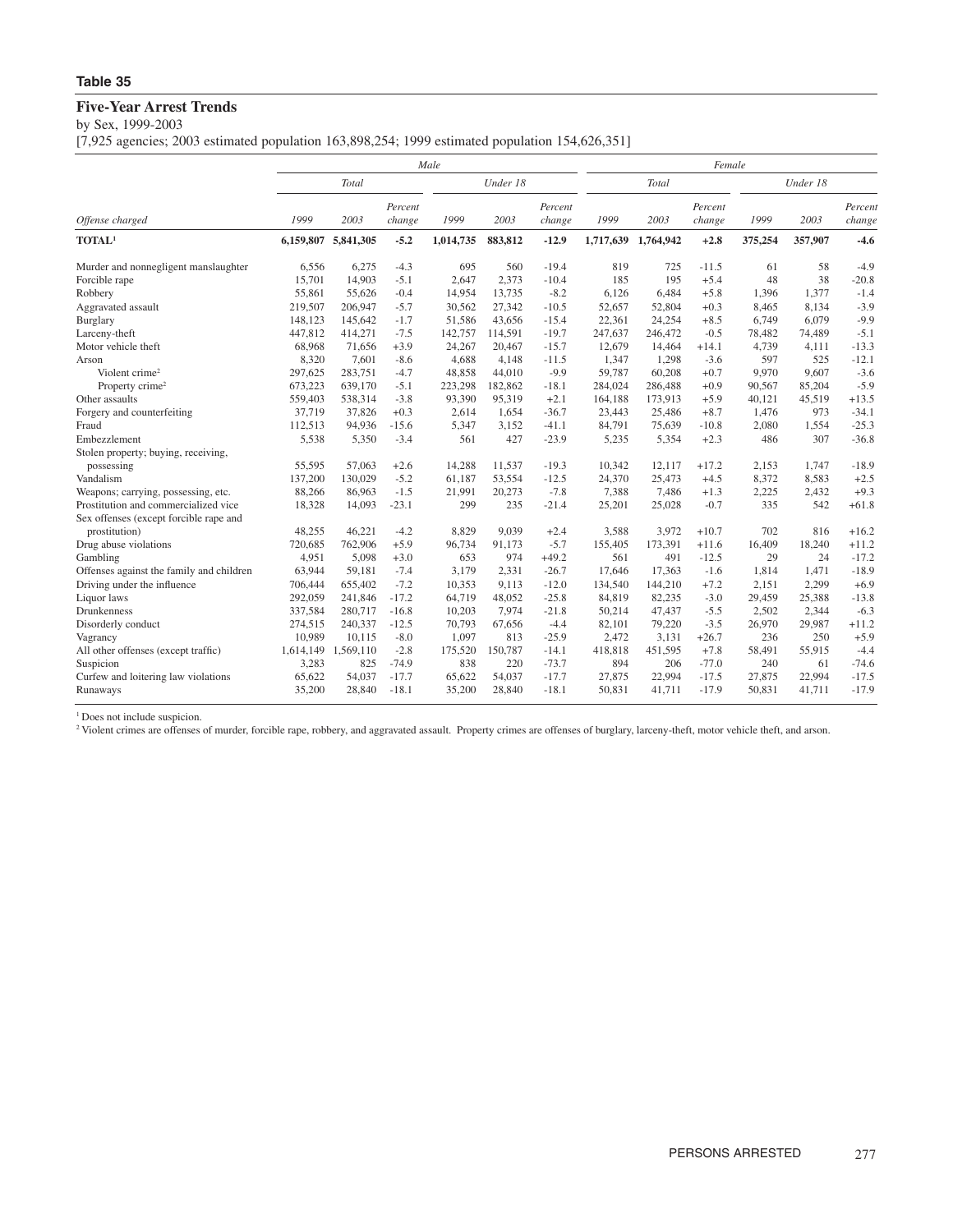# **Current Year Over Previous Year Arrest Trends**

Totals, 2002-2003

[9,556 agencies; 2003 estimated population 180,434,745; 2002 estimated population 178,840,390]

|                                          | Number of persons arrested |                     |                            |         |                       |                   |           |                       |                   |                     |                          |                   |
|------------------------------------------|----------------------------|---------------------|----------------------------|---------|-----------------------|-------------------|-----------|-----------------------|-------------------|---------------------|--------------------------|-------------------|
|                                          |                            | Total all ages      |                            |         | Under 15 years of age |                   |           | Under 18 years of age |                   |                     | 18 years of age and over |                   |
| Offense charged                          | 2002                       | 2003                | Percent<br>change          | 2002    | 2003                  | Percent<br>change | 2002      | 2003                  | Percent<br>change | 2002                | 2003                     | Percent<br>change |
| <b>TOTAL</b> <sup>1</sup>                |                            | 8,411,718 8,424,570 | $+0.2$                     | 435,544 | 439,173               | $+0.8$            | 1,375,467 | 1,370,377             | $-0.4$            | 7,036,251 7,054,193 |                          | $+0.3$            |
| Murder and nonnegligent manslaughter     | 7,712                      | 7,206               | $-6.6$                     | 65      | 63                    | $-3.1$            | 660       | 594                   | $-10.0$           | 7,052               | 6.612                    | $-6.2$            |
| Forcible rape                            | 16,934                     | 16,064              | $-5.1$                     | 1.074   | 970                   | $-9.7$            | 2,877     | 2,618                 | $-9.0$            | 14,057              | 13,446                   | $-4.3$            |
| Robbery                                  | 60,920                     | 60,899              | $\ensuremath{\mathcal{V}}$ | 3,072   | 3,321                 | $+8.1$            | 13,447    | 13,788                | $+2.5$            | 47,473              | 47,111                   | $-0.8$            |
| Aggravated assault                       | 277,238                    | 270,365             | $-2.5$                     | 13,073  | 13,048                | $-0.2$            | 36,443    | 36,468                | $+0.1$            | 240,795             | 233,897                  | $-2.9$            |
| Burglary                                 | 178,095                    | 182,094             | $+2.2$                     | 19,597  | 18,809                | $-4.0$            | 54,414    | 53,750                | $-1.2$            | 123,681             | 128,344                  | $+3.8$            |
| Larceny-theft                            | 728,334                    | 731,736             | $+0.5$                     | 84,102  | 80,708                | $-4.0$            | 219,921   | 212,960               | $-3.2$            | 508,413             | 518,776                  | $+2.0$            |
| Motor vehicle theft                      | 82,268                     | 82,962              | $+0.8$                     | 6,363   | 5,982                 | $-6.0$            | 24,784    | 23,872                | $-3.7$            | 57,484              | 59,090                   | $+2.8$            |
| Arson                                    | 10,557                     | 9,943               | $-5.8$                     | 3,439   | 3,187                 | $-7.3$            | 5,361     | 5,176                 | $-3.5$            | 5,196               | 4,767                    | $-8.3$            |
| Violent crime <sup>2</sup>               | 362,804                    | 354,534             | $-2.3$                     | 17,284  | 17,402                | $+0.7$            | 53,427    | 53,468                | $+0.1$            | 309,377             | 301,066                  | $-2.7$            |
| Property crime <sup>2</sup>              |                            | 999,254 1,006,735   | $+0.7$                     | 113,501 | 108,686               | $-4.2$            | 304,480   | 295,758               | $-2.9$            | 694,774             | 710,977                  | $+2.3$            |
| Other assaults                           | 780,465                    | 773,320             | $-0.9$                     | 61,299  | 64,286                | $+4.9$            | 143,435   | 150,085               | $+4.6$            | 637,030             | 623,235                  | $-2.2$            |
| Forgery and counterfeiting               | 73,635                     | 71,090              | $-3.5$                     | 416     | 394                   | $-5.3$            | 3,313     | 3,053                 | $-7.8$            | 70,322              | 68,037                   | $-3.2$            |
| Fraud                                    | 191,804                    | 189,966             | $-1.0$                     | 1,032   | 889                   | $-13.9$           | 5,610     | 5,132                 | $-8.5$            | 186,194             | 184,834                  | $-0.7$            |
| Embezzlement                             | 12,203                     | 11,269              | $-7.7$                     | 88      | 51                    | $-42.0$           | 957       | 795                   | $-16.9$           | 11,246              | 10,474                   | $-6.9$            |
| Stolen property; buying, receiving,      |                            |                     |                            |         |                       |                   |           |                       |                   |                     |                          |                   |
| possessing                               | 82,558                     | 83,436              | $+1.1$                     | 4,505   | 4,446                 | $-1.3$            | 17.025    | 16,205                | $-4.8$            | 65,533              | 67,231                   | $+2.6$            |
| Vandalism                                | 172,788                    | 174,223             | $+0.8$                     | 29,101  | 30,246                | $+3.9$            | 67,094    | 68,739                | $+2.5$            | 105,694             | 105,484                  | $-0.2$            |
| Weapons; carrying, possessing, etc.      | 96,529                     | 98,829              | $+2.4$                     | 6,991   | 8,269                 | $+18.3$           | 20,299    | 22,525                | $+11.0$           | 76,230              | 76,304                   | $+0.1$            |
| Prostitution and commercialized vice     | 36,040                     | 35,457              | $-1.6$                     | 102     | 92                    | $-9.8$            | 631       | 702                   | $+11.3$           | 35,409              | 34,755                   | $-1.8$            |
| Sex offenses (except forcible rape and   |                            |                     |                            |         |                       |                   |           |                       |                   |                     |                          |                   |
| prostitution)                            | 56,243                     | 54,024              | $-3.9$                     | 6.152   | 5,871                 | $-4.6$            | 11,809    | 11.442                | $-3.1$            | 44,434              | 42.582                   | $-4.2$            |
| Drug abuse violations                    | 904,346                    | 951,027             | $+5.2$                     | 18,279  | 19,995                | $+9.4$            | 109,891   | 113,935               | $+3.7$            | 794,455             | 837,092                  | $+5.4$            |
| Gambling                                 | 4,162                      | 3,715               | $-10.7$                    | 74      | 61                    | $-17.6$           | 350       | 353                   | $+0.9$            | 3,812               | 3,362                    | $-11.8$           |
| Offenses against the family and children | 86,216                     | 80,299              | $-6.9$                     | 2.172   | 1.562                 | $-28.1$           | 5,494     | 4,467                 | $-18.7$           | 80,722              | 75,832                   | $-6.1$            |
| Driving under the influence              | 913,638                    | 899,949             | $-1.5$                     | 377     | 288                   | $-23.6$           | 13,898    | 13,295                | $-4.3$            | 899,740             | 886,654                  | $-1.5$            |
| Liquor laws                              | 414,265                    | 400,501             | $-3.3$                     | 9,210   | 8.730                 | $-5.2$            | 96,363    | 90,917                | $-5.7$            | 317,902             | 309,584                  | $-2.6$            |
| Drunkenness                              | 380,763                    | 368,085             | $-3.3$                     | 1,526   | 1,497                 | $-1.9$            | 12,451    | 11,695                | $-6.1$            | 368,312             | 356,390                  | $-3.2$            |
| Disorderly conduct                       | 400,923                    | 404,194             | $+0.8$                     | 48,966  | 52,444                | $+7.1$            | 118,186   | 125,183               | $+5.9$            | 282,737             | 279,011                  | $-1.3$            |
| Vagrancy                                 | 12,825                     | 16.466              | $+28.4$                    | 359     | 328                   | $-8.6$            | 1,253     | 1,360                 | $+8.5$            | 11,572              | 15,106                   | $+30.5$           |
| All other offenses (except traffic)      |                            | 2,284,629 2,308,406 | $+1.0$                     | 66,221  | 67,410                | $+1.8$            | 243,873   | 242,223               | $-0.7$            | 2,040,756 2,066,183 |                          | $+1.2$            |
| Suspicion                                | 2,617                      | 1,216               | $-53.5$                    | 226     | 98                    | $-56.6$           | 764       | 360                   | $-52.9$           | 1,853               | 856                      | $-53.8$           |
| Curfew and loitering law violations      | 60,778                     | 56,053              | $-7.8$                     | 16,897  | 16,230                | $-3.9$            | 60,778    | 56,053                | $-7.8$            |                     |                          |                   |
| Runaways                                 | 84,850                     | 82,992              | $-2.2$                     | 30,992  | 29,996                | $-3.2$            | 84,850    | 82,992                | $-2.2$            |                     |                          |                   |
|                                          |                            |                     |                            |         |                       |                   |           |                       |                   |                     |                          |                   |

<sup>1</sup> Does not include suspicion.

<sup>2</sup> Violent crimes are offenses of murder, forcible rape, robbery, and aggravated assault. Property crimes are offenses of burglary, larceny-theft, motor vehicle theft, and arson.

\*Less than one-tenth of 1 percent.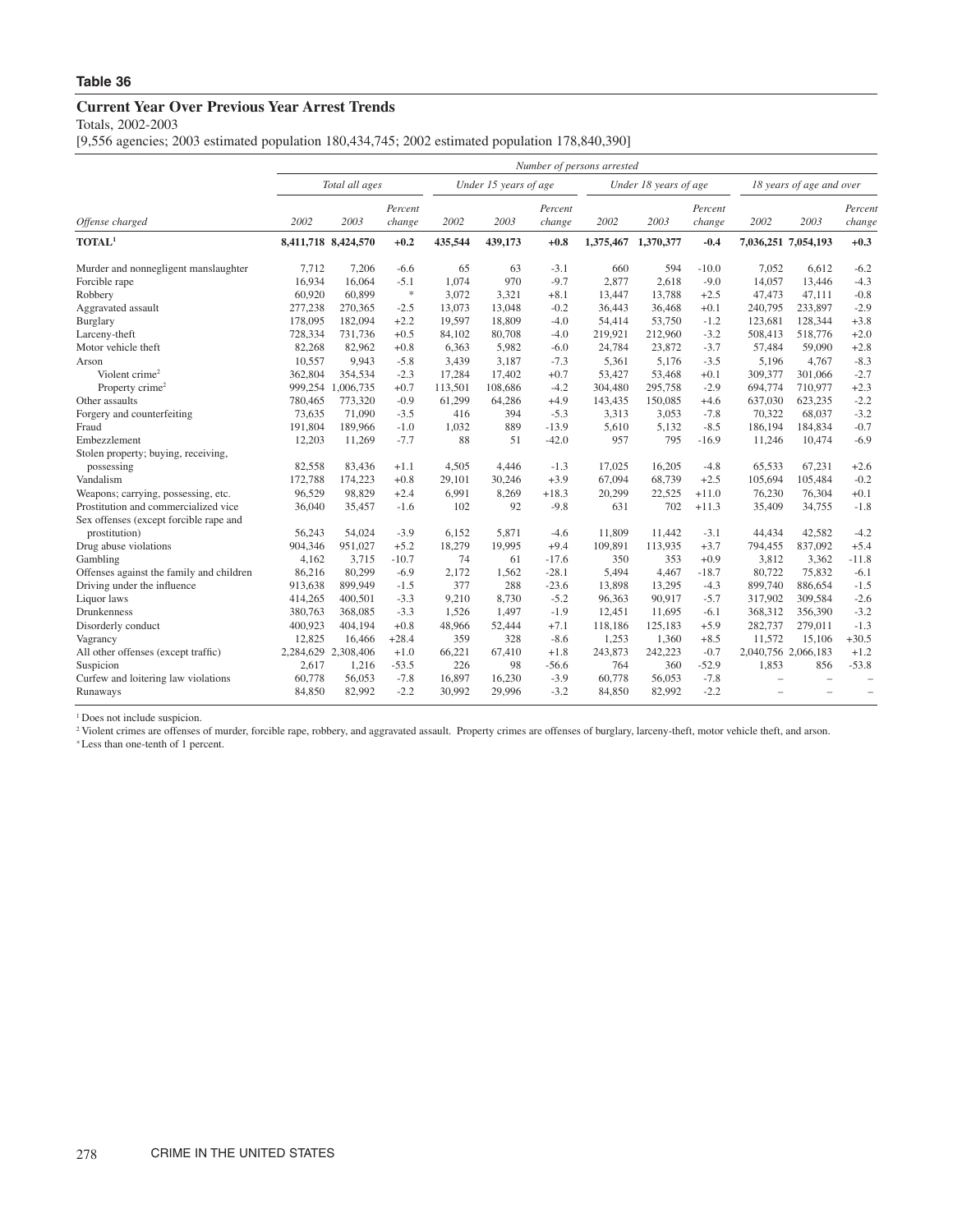# **Current Year Over Previous Year Arrest Trends**

by Sex, 2002-2003

[9,556 agencies; 2003 estimated population 180,434,745; 2002 estimated population 178,840,390]

|                                          |           |                     |                   | Male    |          |                   | Female              |         |                   |         |          |                   |  |
|------------------------------------------|-----------|---------------------|-------------------|---------|----------|-------------------|---------------------|---------|-------------------|---------|----------|-------------------|--|
|                                          |           | Total               |                   |         | Under 18 |                   |                     | Total   |                   |         | Under 18 |                   |  |
| Offense charged                          | 2002      | 2003                | Percent<br>change | 2002    | 2003     | Percent<br>change | 2002                | 2003    | Percent<br>change | 2002    | 2003     | Percent<br>change |  |
| TOTAL <sup>1</sup>                       |           | 6,465,604 6,440,910 | $-0.4$            | 969,951 | 964,760  | $-0.5$            | 1,946,114 1,983,660 |         | $+1.9$            | 405,516 | 405,617  | $\ast$            |  |
| Murder and nonnegligent manslaughter     | 6,834     | 6,428               | $-5.9$            | 586     | 535      | $-8.7$            | 878                 | 778     | $-11.4$           | 74      | 59       | $-20.3$           |  |
| Forcible rape                            | 16.694    | 15,839              | $-5.1$            | 2,775   | 2,567    | $-7.5$            | 240                 | 225     | $-6.3$            | 102     | 51       | $-50.0$           |  |
| Robbery                                  | 54,533    | 54,407              | $-0.2$            | 12,249  | 12,554   | $+2.5$            | 6,387               | 6,492   | $+1.6$            | 1,198   | 1,234    | $+3.0$            |  |
| Aggravated assault                       | 221,079   | 214,238             | $-3.1$            | 27,912  | 27,944   | $+0.1$            | 56,159              | 56,127  | $-0.1$            | 8,531   | 8,524    | $-0.1$            |  |
| Burglary                                 | 154,329   | 156,741             | $+1.6$            | 48,153  | 47,319   | $-1.7$            | 23,766              | 25,353  | $+6.7$            | 6,261   | 6,431    | $+2.7$            |  |
| Larceny-theft                            | 456,433   | 456,767             | $+0.1$            | 133,083 | 128,631  | $-3.3$            | 271,901             | 274,969 | $+1.1$            | 86,838  | 84,329   | $-2.9$            |  |
| Motor vehicle theft                      | 68,317    | 68,745              | $+0.6$            | 20,206  | 19,538   | $-3.3$            | 13,951              | 14,217  | $+1.9$            | 4,578   | 4,334    | $-5.3$            |  |
| Arson                                    | 8,997     | 8,447               | $-6.1$            | 4,759   | 4,570    | $-4.0$            | 1,560               | 1,496   | $-4.1$            | 602     | 606      | $+0.7$            |  |
| Violent crime <sup>2</sup>               | 299,140   | 290,912             | $-2.8$            | 43,522  | 43,600   | $+0.2$            | 63,664              | 63,622  | $-0.1$            | 9,905   | 9,868    | $-0.4$            |  |
| Property crime <sup>2</sup>              | 688,076   | 690,700             | $+0.4$            | 206,201 | 200,058  | $-3.0$            | 311,178             | 316,035 | $+1.6$            | 98,279  | 95,700   | $-2.6$            |  |
| Other assaults                           | 593,091   | 585,007             | $-1.4$            | 97,566  | 101,468  | $+4.0$            | 187,374             | 188,313 | $+0.5$            | 45,869  | 48,617   | $+6.0$            |  |
| Forgery and counterfeiting               | 43.956    | 42,220              | $-3.9$            | 2.139   | 1.965    | $-8.1$            | 29.679              | 28,870  | $-2.7$            | 1.174   | 1.088    | $-7.3$            |  |
| Fraud                                    | 106,900   | 104,993             | $-1.8$            | 3,761   | 3,396    | $-9.7$            | 84,904              | 84,973  | $+0.1$            | 1,849   | 1,736    | $-6.1$            |  |
| Embezzlement                             | 6.147     | 5,616               | $-8.6$            | 567     | 473      | $-16.6$           | 6,056               | 5,653   | $-6.7$            | 390     | 322      | $-17.4$           |  |
| Stolen property; buying, receiving,      |           |                     |                   |         |          |                   |                     |         |                   |         |          |                   |  |
| possessing                               | 67.510    | 68,079              | $+0.8$            | 14,210  | 13,770   | $-3.1$            | 15,048              | 15,357  | $+2.1$            | 2,815   | 2,435    | $-13.5$           |  |
| Vandalism                                | 144,246   | 145,404             | $+0.8$            | 57,932  | 59,116   | $+2.0$            | 28,542              | 28,819  | $+1.0$            | 9,162   | 9,623    | $+5.0$            |  |
| Weapons; carrying, possessing, etc.      | 88,738    | 90,845              | $+2.4$            | 18,228  | 20,281   | $+11.3$           | 7,791               | 7,984   | $+2.5$            | 2,071   | 2,244    | $+8.4$            |  |
| Prostitution and commercialized vice     | 14,208    | 13,265              | $-6.6$            | 238     | 208      | $-12.6$           | 21,832              | 22,192  | $+1.6$            | 393     | 494      | $+25.7$           |  |
| Sex offenses (except forcible rape and   |           |                     |                   |         |          |                   |                     |         |                   |         |          |                   |  |
| prostitution)                            | 52,262    | 50,126              | $-4.1$            | 10,812  | 10,427   | $-3.6$            | 3,981               | 3,898   | $-2.1$            | 997     | 1,015    | $+1.8$            |  |
| Drug abuse violations                    | 736,804   | 772,013             | $+4.8$            | 91,076  | 93,823   | $+3.0$            | 167,542             | 179,014 | $+6.8$            | 18,815  | 20,112   | $+6.9$            |  |
| Gambling                                 | 3,529     | 3,059               | $-13.3$           | 332     | 335      | $+0.9$            | 633                 | 656     | $+3.6$            | 18      | 18       | 0.0               |  |
| Offenses against the family and children | 65,500    | 60,903              | $-7.0$            | 3,309   | 2.764    | $-16.5$           | 20.716              | 19.396  | $-6.4$            | 2,185   | 1.703    | $-22.1$           |  |
| Driving under the influence              | 753,489   | 735,755             | $-2.4$            | 11,234  | 10,603   | $-5.6$            | 160,149             | 164,194 | $+2.5$            | 2,664   | 2,692    | $+1.1$            |  |
| Liquor laws                              | 310,395   | 295,997             | $-4.6$            | 63,634  | 58,935   | $-7.4$            | 103,870             | 104,504 | $+0.6$            | 32,729  | 31.982   | $-2.3$            |  |
| <b>Drunkenness</b>                       | 327,127   | 314,840             | $-3.8$            | 9,748   | 9,015    | $-7.5$            | 53,636              | 53,245  | $-0.7$            | 2,703   | 2,680    | $-0.9$            |  |
| Disorderly conduct                       | 299,876   | 300,573             | $+0.2$            | 82,295  | 86,244   | $+4.8$            | 101,047             | 103,621 | $+2.5$            | 35,891  | 38,939   | $+8.5$            |  |
| Vagrancy                                 | 10,370    | 12,877              | $+24.2$           | 990     | 1,031    | $+4.1$            | 2,455               | 3,589   | $+46.2$           | 263     | 329      | $+25.1$           |  |
| All other offenses (except traffic)      | 1,779,152 | 1,785,571           | $+0.4$            | 177,069 | 175,093  | $-1.1$            | 505,477             | 522,835 | $+3.4$            | 66,804  | 67,130   | $+0.5$            |  |
| Suspicion                                | 2,040     | 969                 | $-52.5$           | 556     | 274      | $-50.7$           | 577                 | 247     | $-57.2$           | 208     | 86       | $-58.7$           |  |
| Curfew and loitering law violations      | 41,000    | 37,907              | $-7.5$            | 41,000  | 37,907   | $-7.5$            | 19,778              | 18,146  | $-8.3$            | 19,778  | 18,146   | $-8.3$            |  |
| Runaways                                 | 34,088    | 34,248              | $+0.5$            | 34,088  | 34,248   | $+0.5$            | 50,762              | 48,744  | $-4.0$            | 50,762  | 48,744   | $-4.0$            |  |

<sup>1</sup> Does not include suspicion.

<sup>2</sup> Violent crimes are offenses of murder, forcible rape, robbery, and aggravated assault. Property crimes are offenses of burglary, larceny-theft, motor vehicle theft, and arson.

\*Less than one-tenth of 1 percent.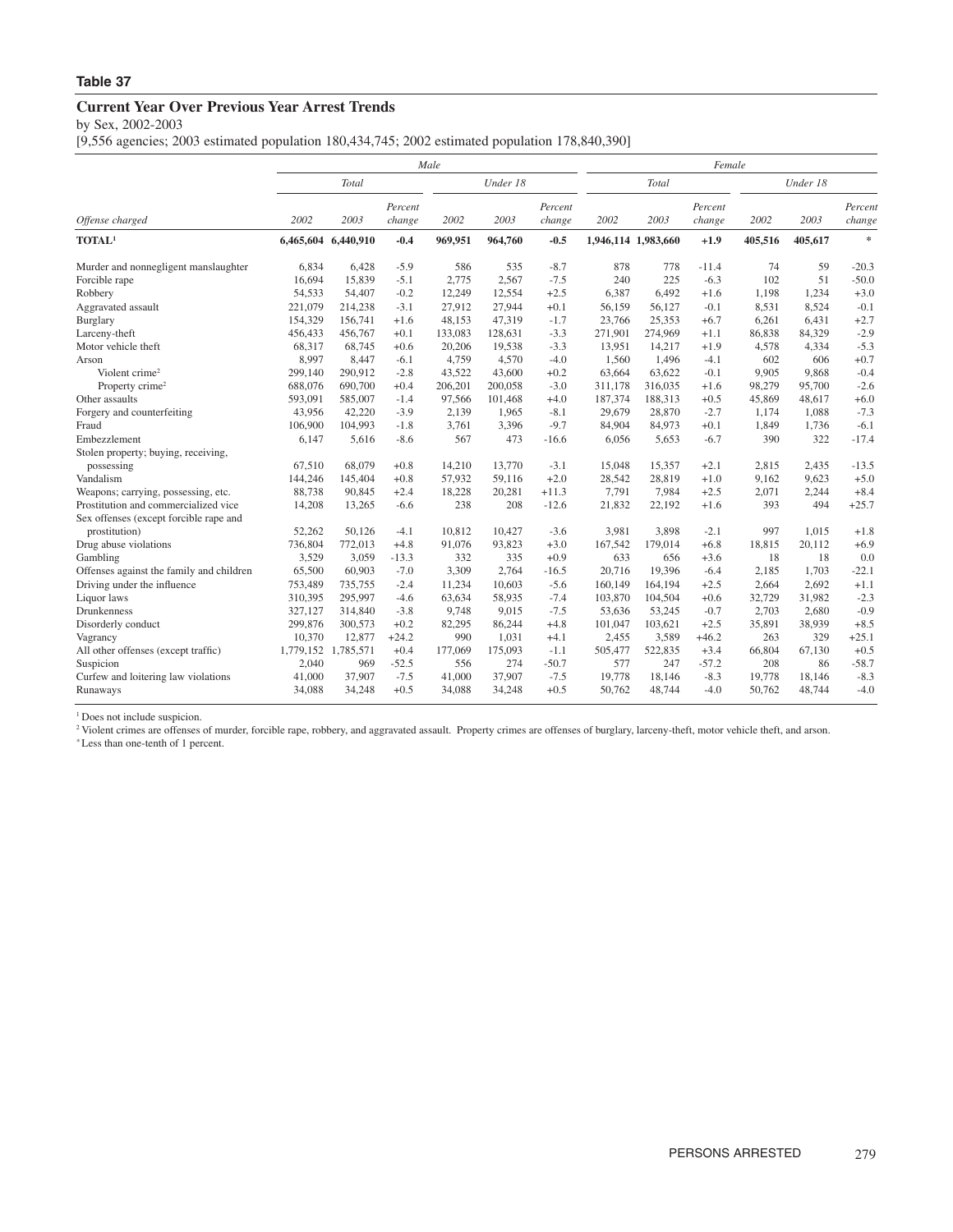#### **Arrests**

# by Age, 2003

[10,843 agencies; 2003 estimated population 204,034,545]

|                                   | Total     | Ages        | Ages        | Ages           |                |                |           |         |         |         |         |                          |         |                          |
|-----------------------------------|-----------|-------------|-------------|----------------|----------------|----------------|-----------|---------|---------|---------|---------|--------------------------|---------|--------------------------|
| Offense charged                   | all       | under<br>15 | under<br>18 | 18 and<br>over | Under<br>10    | $10 - 12$      | $13 - 14$ | 15      | 16      | 17      | 18      | 19                       | 20      | 21                       |
|                                   | ages      |             |             |                |                |                |           |         |         |         |         |                          |         |                          |
| <b>TOTAL</b>                      | 9,581,423 | 497,975     | 1.563.149   | 8,018,274      | 18,177         | 115,088        | 364,710   | 299,866 | 361,152 | 404,156 | 467.190 | 474,982                  | 454.196 | 412,171                  |
| Percent distribution <sup>1</sup> | 100.0     | 5.2         | 16.3        | 83.7           | 0.2            | 1.2            | 3.8       | 3.1     | 3.8     | 4.2     | 4.9     | 5.0                      | 4.7     | 4.3                      |
| Murder and nonnegligent           |           |             |             |                |                |                |           |         |         |         |         |                          |         |                          |
| manslaughter                      | 9.119     | 88          | 783         | 8.336          | 1              | 11             | 76        | 130     | 223     | 342     | 527     | 595                      | 550     | 553                      |
| Forcible rape                     | 18,446    | 1.108       | 2,966       | 15,480         | 28             | 266            | 814       | 522     | 570     | 766     | 953     | 915                      | 871     | 782                      |
| Robbery                           | 75,667    | 4,507       | 17,900      | 57,767         | 91             | 822            | 3,594     | 3,555   | 4,583   | 5,255   | 6,193   | 5,345                    | 4,519   | 3,910                    |
| Aggravated assault                | 315,732   | 15,629      | 43,150      | 272,582        | 582            | 4,125          | 10,922    | 7,863   | 9,257   | 10,401  | 11,406  | 11,658                   | 11,941  | 12,618                   |
| Burglary                          | 204,761   | 21,219      | 59,870      | 144,891        | 1,035          | 5,330          | 14,854    | 11.616  | 13,025  | 14,010  | 15,471  | 12,894                   | 10,221  | 8,825                    |
| Larceny-theft                     | 817,048   | 88,145      | 232,322     | 584,726        | 2,966          | 23,462         | 61,717    | 43,859  | 49,643  | 50,675  | 49,444  | 40,655                   | 34,062  | 28,198                   |
| Motor vehicle theft               | 106,221   | 7,731       | 30,874      | 75,347         | 58             | 877            | 6,796     | 7,300   | 8,059   | 7,784   | 7,514   | 6,514                    | 5,266   | 4,731                    |
| Arson                             | 11,330    | 3.532       | 5.757       | 5.573          | 365            | 1.146          | 2.021     | 968     | 718     | 539     | 465     | 400                      | 336     | 281                      |
| Violent crime <sup>2</sup>        | 418,964   | 21.332      | 64,799      | 354,165        | 702            | 5.224          | 15,406    | 12,070  | 14.633  | 16.764  | 19,079  | 18,513                   | 17,881  | 17,863                   |
| Percent distribution <sup>1</sup> | 100.0     | 5.1         | 15.5        | 84.5           | 0.2            | 1.2            | 3.7       | 2.9     | 3.5     | 4.0     | 4.6     | 4.4                      | 4.3     | 4.3                      |
| Property crime <sup>2</sup>       | 1.139,360 | 120,627     | 328,823     | 810,537        | 4.424          | 30.815         | 85.388    | 63.743  | 71,445  | 73,008  | 72,894  | 60.463                   | 49.885  | 42,035                   |
| Percent distribution <sup>1</sup> | 100.0     | 10.6        | 28.9        | 71.1           | 0.4            | 2.7            | 7.5       | 5.6     | 6.3     | 6.4     | 6.4     | 5.3                      | 4.4     | 3.7                      |
| Other assaults                    | 877,105   | 72,692      | 170,168     | 706,937        | 2,820          | 19.972         | 49,900    | 32.219  | 33,212  | 32,045  | 29,040  | 28,194                   | 29.414  | 31,677                   |
| Forgery and counterfeiting        | 79,188    | 424         | 3,328       | 75,860         | 25             | 55             | 344       | 451     | 861     | 1,592   | 3,084   | 3,807                    | 4,165   | 3,782                    |
| Fraud                             | 208,469   | 1.026       | 5,642       | 202,827        | 80             | 172            | 774       | 848     | 1.414   | 2,354   | 4,993   | 7,224                    | 8,046   | 8,420                    |
| Embezzlement                      | 11,986    | 53          | 826         | 11,160         | 5              | 6              | 42        | 46      | 247     | 480     | 753     | 811                      | 674     | 658                      |
| Stolen property; buying,          |           |             |             |                |                |                |           |         |         |         |         |                          |         |                          |
| receiving, possessing             | 89,560    | 4,692       | 17.184      | 72,376         | 112            | 947            | 3.633     | 3.284   | 4.147   | 5.061   | 6,239   | 5.610                    | 4,897   | 4,279                    |
| Vandalism                         | 193,083   | 33,310      | 76,042      | 117,041        | 2,347          | 9,815          | 21,148    | 13,173  | 14,723  | 14,836  | 13,116  | 10,110                   | 8,224   | 7,955                    |
| Weapons; carrying,                |           |             |             |                |                |                |           |         |         |         |         |                          |         |                          |
| possessing, etc.                  | 117,844   | 9.965       | 27.492      | 90.352         | 391            | 2.537          | 7,037     | 5.062   | 5.793   | 6.672   | 7.472   | 7,059                    | 6,338   | 6.120                    |
| Prostitution and                  |           |             |             |                |                |                |           |         |         |         |         |                          |         |                          |
| commercialized vice               | 51,686    | 133         | 972         | 50.714         | $\overline{7}$ | $\overline{7}$ | 119       | 157     | 243     | 439     | 1,311   | 1,676                    | 1,597   | 1,645                    |
| Sex offenses (except forcible     |           |             |             |                |                |                |           |         |         |         |         |                          |         |                          |
| rape and prostitution)            | 63,759    | 6,531       | 12,747      | 51.012         | 420            | 1.873          | 4.238     | 2.197   | 2,010   | 2.009   | 2,385   | 2,389                    | 2,250   | 2,120                    |
| Drug abuse violations             | 1.172.222 | 23,608      | 137,658     | 1.034.564      | 324            | 2.862          | 20.422    | 24.126  | 36,762  | 53.162  | 74,175  | 73,303                   | 67,534  | 60,702                   |
| Gambling                          | 7,414     | 172         | 1,151       | 6,263          | $\overline{4}$ | 21             | 147       | 244     | 285     | 450     | 519     | 543                      | 463     | 366                      |
| Offenses against the family       |           |             |             |                |                |                |           |         |         |         |         |                          |         |                          |
| and children                      | 94,488    | 1,718       | 4,859       | 89.629         | 137            | 412            | 1,169     | 863     | 1,079   | 1.199   | 1,861   | 1,887                    | 2,233   | 2,712                    |
| Driving under the influence       | 1,005,777 | 324         | 14,570      | 991,207        | 123            | 13             | 188       | 601     | 3,546   | 10,099  | 24,611  | 32,158                   | 37,167  | 49,975                   |
| Liquor laws                       | 431,912   | 9,294       | 96,592      | 335,320        | 147            | 658            | 8,489     | 14,708  | 27,439  | 45,151  | 73,343  | 75,795                   | 63,852  | 12,359                   |
| Drunkenness                       | 389,626   | 1.609       | 12.529      | 377,097        | 72             | 114            | 1.423     | 1.938   | 2.957   | 6.025   | 11.572  | 12.629                   | 13.153  | 17,990                   |
| Disorderly conduct                | 453,645   | 56,205      | 136,970     | 316,675        | 1.446          | 14.334         | 40.425    | 27,799  | 27,559  | 25,407  | 22,072  | 19.129                   | 17.950  | 21.121                   |
| Vagrancy                          | 20,052    | 396         | 1,594       | 18,458         | 10             | 81             | 305       | 340     | 365     | 493     | 611     | 617                      | 579     | 528                      |
| All other offenses                |           |             |             |                |                |                |           |         |         |         |         |                          |         |                          |
| (except traffic)                  | 2.571.023 | 74,370      | 266,365     | 2,304,658      | 3.242          | 14.918         | 56.210    | 52,397  | 64,436  | 75.162  | 97.972  | 112,970                  | 117,801 | 119,794                  |
| Suspicion                         | 1.812     | 102         | 390         | 1.422          | 6              | 22             | 74        | 76      | 100     | 112     | 88      | 95                       | 93      | 70                       |
| Curfew and loitering law          |           |             |             |                |                |                |           |         |         |         |         |                          |         |                          |
| violations                        | 95.052    | 27.719      | 95.052      |                | 529            | 5.099          | 22,091    | 21.372  | 26.023  | 19.938  |         |                          |         |                          |
| Runaways                          | 87,396    | 31,673      | 87,396      | L.             | 804            | 5,131          | 25,738    | 22,152  | 21,873  | 11,698  | ÷       | $\overline{\phantom{a}}$ | -       | $\overline{\phantom{0}}$ |
|                                   |           |             |             |                |                |                |           |         |         |         |         |                          |         |                          |

<sup>1</sup> Because of rounding, the percentages may not add to 100.0.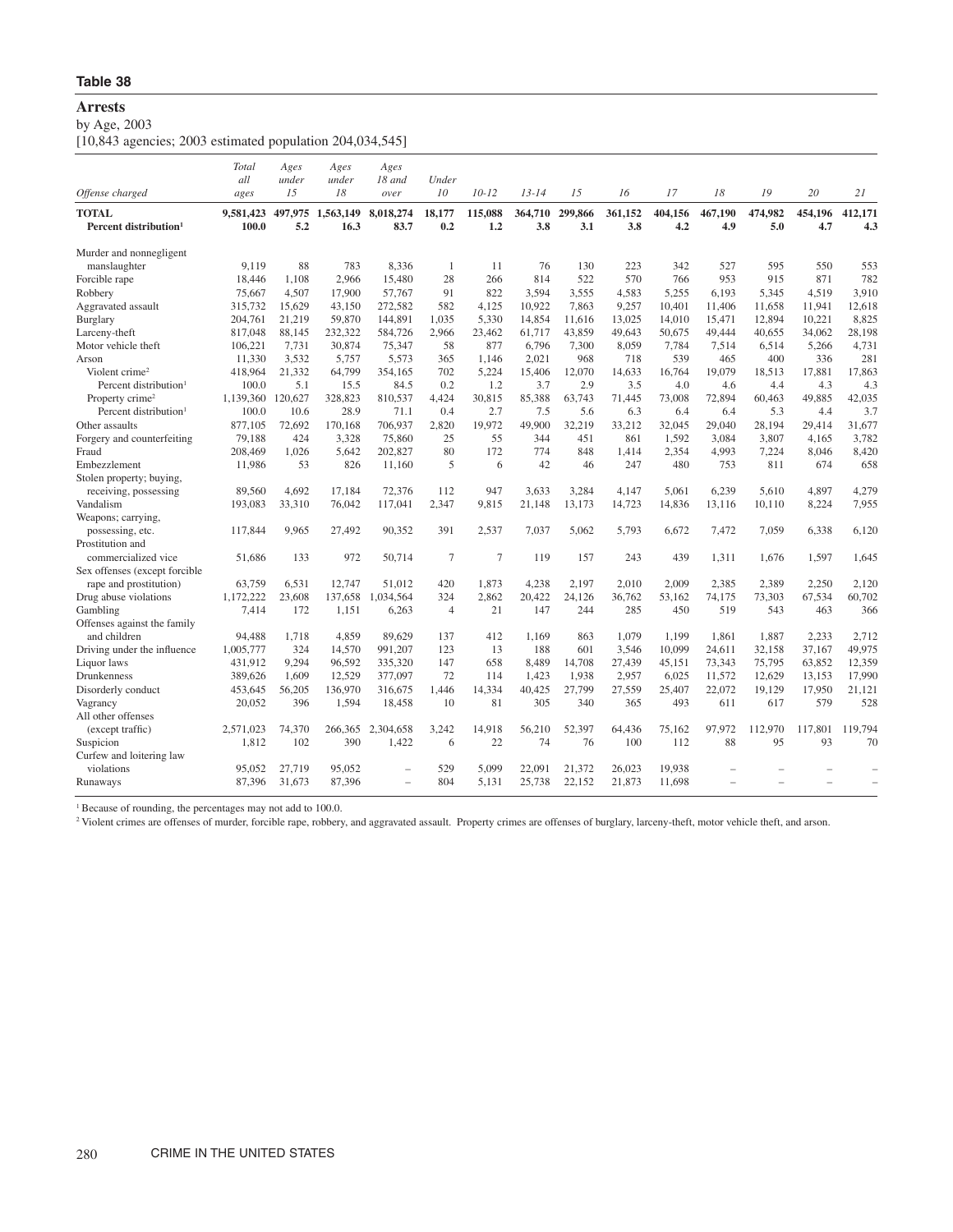# **Arrests**

by Age, 2003—Continued

[10,843 agencies; 2003 estimated population 204,034,545]

| Offense charged                   | 22            | 23      | 24            | $25 - 29$                   | $30 - 34$      | 35-39          | 40-44   | 45-49         | 50-54   | 55-59         | 60-64        | $65$ and<br>over |
|-----------------------------------|---------------|---------|---------------|-----------------------------|----------------|----------------|---------|---------------|---------|---------------|--------------|------------------|
| <b>TOTAL</b>                      | 384,543       | 357,246 |               | 318,416 1,202,370 1,025,775 |                | 959,689        | 861,848 | 556,418       | 288,439 | 135,478       | 63,173       | 56,340           |
| Percent distribution <sup>1</sup> | 4.0           | 3.7     | 3.3           | 12.5                        | 10.7           | 10.0           | 9.0     | 5.8           | 3.0     | 1.4           | 0.7          | 0.6              |
| Murder and nonnegligent           |               |         |               |                             |                |                |         |               |         |               |              |                  |
| manslaughter                      | 521           | 492     | 437           | 1,530                       | 948            | 739            | 551     | 370           | 229     | 128           | 72           | 94               |
| Forcible rape                     | 746           | 631     | 606           | 2,287                       | 2,181          | 1,955          | 1,538   | 942           | 486     | 295           | 140          | 152              |
| Robbery                           | 3.451         | 2.965   | 2,586         | 8,509                       | 6,737          | 5,841          | 4,254   | 2,151         | 829     | 281           | 109          | 87               |
| Aggravated assault                | 12,367        | 11,902  | 10,956        | 44,797                      | 38,573         | 35,843         | 31,311  | 19,569        | 10,177  | 4,812         | 2,291        | 2,361            |
| <b>Burglary</b>                   | 7,557         | 6,744   | 5.715         | 20,217                      | 17,712         | 15,853         | 12,486  | 6,826         | 2.775   | 961           | 358          | 276              |
| Larceny-theft                     | 25,438        | 22,766  | 19,916        | 76,528                      | 72,310         | 71,556         | 62,550  | 41,330        | 20,983  | 9,769         | 4,526        | 4,695            |
| Motor vehicle theft               | 4,242         | 3,688   | 3,370         | 12,151                      | 10,032         | 8,010          | 5,440   | 2,739         | 1,038   | 377           | 129          | 106              |
| Arson                             | 246           | 202     | 189           | 692                         | 636            | 633            | 610     | 412           | 221     | 131           | 56           | 63               |
| Violent crime <sup>2</sup>        | 17,085        | 15,990  | 14,585        | 57,123                      | 48,439         | 44,378         | 37,654  | 23,032        | 11,721  | 5,516         | 2,612        | 2,694            |
| Percent distribution <sup>1</sup> | 4.1           | 3.8     | 3.5           | 13.6                        | 11.6           | 10.6           | 9.0     | 5.5           | 2.8     | 1.3           | 0.6          | 0.6              |
| Property crime <sup>2</sup>       | 37,483        | 33,400  | 29.190        | 109,588                     | 100,690        | 96.052         | 81.086  | 51,307        | 25,017  | 11,238        | 5.069        | 5.140            |
| Percent distribution <sup>1</sup> | 3.3           | 2.9     | 2.6           | 9.6                         | 8.8            | 8.4            | 7.1     | 4.5           | 2.2     | 1.0           | 0.4          | 0.5              |
| Other assaults                    | 31,496        | 30,726  | 28,529        | 115,419                     | 103,382        | 96.664         | 83,595  | 51,165        | 24,832  | 11,686        | 5,665        | 5,453            |
| Forgery and counterfeiting        | 3,588         | 3,522   | 3,260         | 13,755                      | 11,893         | 10,092         | 7,660   | 4,239         | 1,869   | 706           | 262          | 176              |
| Fraud                             | 8,613         | 8,344   | 7,880         | 34,952                      | 33,168         | 29,232         | 23,239  | 14,238        | 7,386   | 3,762         | 1,756        | 1,574            |
| Embezzlement                      | 558           | 547     | 433           | 1,685                       | 1,535          | 1,268          | 1,003   | 618           | 365     | 152           | 63           | 37               |
| Stolen property; buying,          |               |         |               |                             |                |                |         |               |         |               |              |                  |
| receiving, possessing             | 3,808         | 3,436   | 2,933         | 11,209                      | 9,644          | 8.110          | 6,272   | 3,441         | 1,488   | 566           | 251          | 193              |
| Vandalism                         | 6,631         | 5,767   | 5,020         | 16,782                      | 12,817         | 11,284         | 9,354   | 5,290         | 2,490   | 1,121         | 519          | 561              |
| Weapons; carrying,                |               |         |               |                             |                |                |         |               |         |               |              |                  |
| possessing, etc.                  | 5.514         | 5.130   | 4,496         | 14,718                      | 9,817          | 7,618          | 6.455   | 4,436         | 2,515   | 1,282         | 715          | 667              |
| Prostitution and                  |               |         |               |                             |                |                |         |               |         |               |              |                  |
| commercialized vice               | 1,765         | 1,677   | 1,493         |                             | 8,733          | 9,185          |         | 3,883         | 1,735   | 758           | 324          | 385              |
| Sex offenses (except forcible     |               |         |               | 7,295                       |                |                | 7,252   |               |         |               |              |                  |
|                                   |               | 1.726   |               |                             |                |                |         |               |         |               |              |                  |
| rape and prostitution)            | 1,895         |         | 1,577         | 6,425                       | 6,502          | 6,733          | 5,998   | 4,165         | 2,660   | 1,737         | 1,071        | 1,379<br>2,005   |
| Drug abuse violations             | 55,760<br>342 | 51,337  | 45,181<br>235 | 159,273<br>818              | 125,029<br>521 | 114,648<br>466 | 102,297 | 61,639<br>361 | 28,207  | 10,013<br>239 | 3,461<br>160 | 164              |
| Gambling                          |               | 352     |               |                             |                |                | 437     |               | 277     |               |              |                  |
| Offenses against the family       |               |         |               |                             |                |                |         |               |         |               |              |                  |
| and children                      | 2,880         | 3.079   | 3.129         | 14,991                      | 16,355         | 15.350         | 12,600  | 7,202         | 3.067   | 1.282         | 556          | 445              |
| Driving under the influence       | 49,077        | 47,081  | 42,062        | 158,223                     | 129,312        | 118,176        | 116,343 | 83,651        | 50,209  | 27,568        | 13,809       | 11,785           |
| Liquor laws                       | 8.670         | 6,499   | 5,003         | 16,778                      | 13,880         | 14,768         | 16,184  | 12.720        | 8,061   | 3,960         | 1,985        | 1,463            |
| Drunkenness                       | 16,168        | 14,817  | 12,859        | 48,477                      | 43,863         | 48,065         | 53,371  | 40,153        | 23,362  | 11,384        | 5,399        | 3,835            |
| Disorderly conduct                | 18,432        | 15,887  | 13,333        | 46,204                      | 35,019         | 34,097         | 31,779  | 21,015        | 10,639  | 5,261         | 2,463        | 2,274            |
| Vagrancy                          | 525           | 534     | 460           | 1,959                       | 2,168          | 2,774          | 2,942   | 2,397         | 1,369   | 594           | 244          | 157              |
| All other offenses                |               |         |               |                             |                |                |         |               |         |               |              |                  |
| (except traffic)                  | 114,170       | 107,329 | 96,697        | 366,487                     | 312,824        | 290,573        | 256,193 | 161,389       | 81,115  | 36,632        | 16,767       | 15,945           |
| Suspicion                         | 83            | 66      | 61            | 209                         | 184            | 156            | 134     | 77            | 55      | 21            | 22           | 8                |
| Curfew and loitering law          |               |         |               |                             |                |                |         |               |         |               |              |                  |
| violations                        |               |         |               |                             |                |                |         |               |         |               |              |                  |
| Runaways                          |               |         |               |                             |                |                |         |               |         |               |              |                  |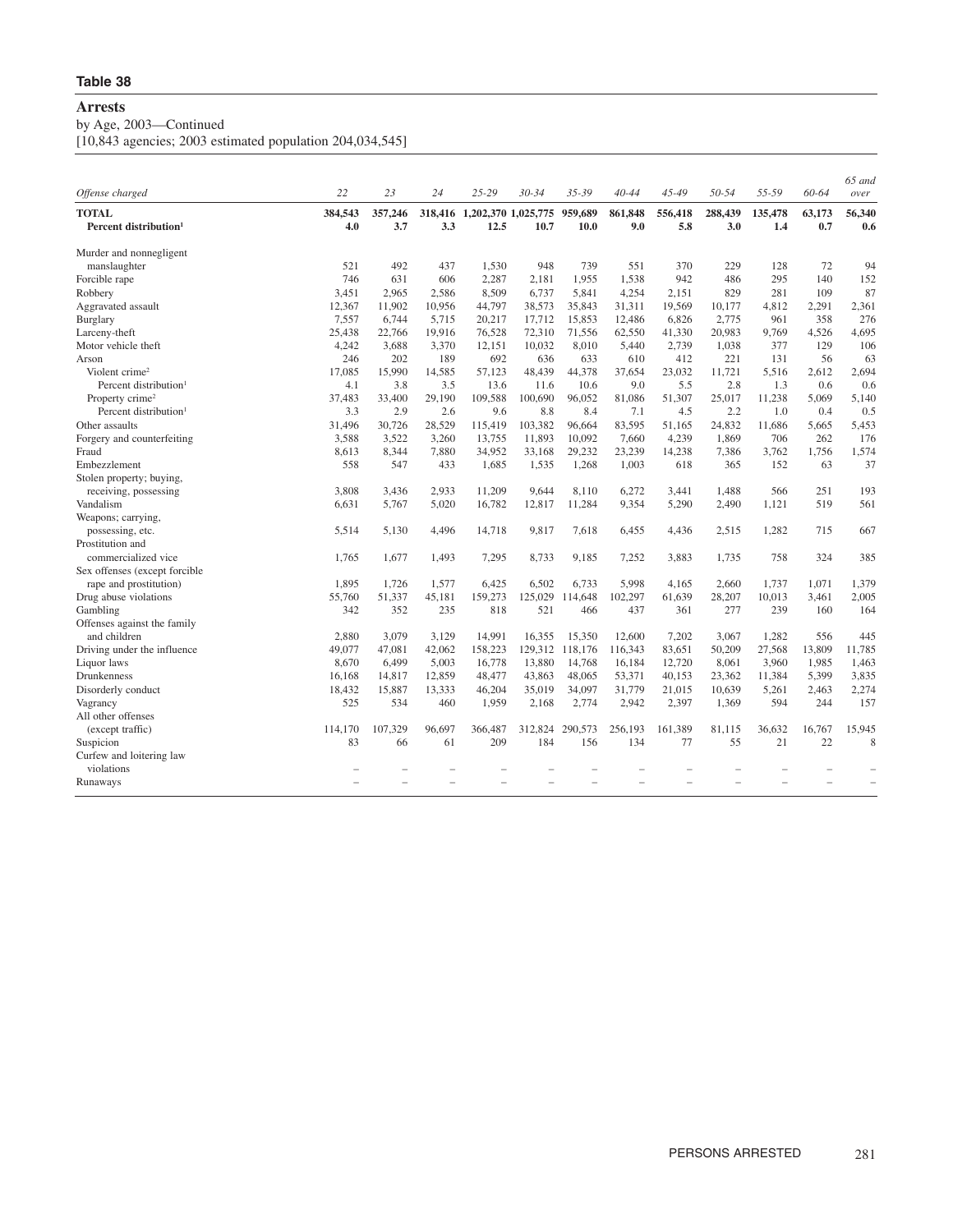#### **Arrests**

# Males, by Age, 2003

[10,843 agencies; 2003 estimated population 204,034,545]

| all<br>under<br>18 and<br>Under<br>under<br>15<br>18<br>10<br>$10 - 12$<br>$13 - 14$<br>15<br>16<br>17<br>18<br>19<br>20<br>21<br>Offense charged<br>over<br>ages<br>6.245.828<br>14.878<br>84,736<br>257,779<br>305,308<br>367,498<br>374.591<br>358,753<br>328,892<br><b>TOTAL</b><br>7,355,693<br>342,741<br>1.109.865<br>243,127<br>204,037<br>84.9<br>0.2<br>3.3<br>4.2<br>5.1<br>4.9<br>4.5<br>100.0<br>15.1<br>1.2<br>2.8<br>3.5<br>5.0<br>Percent distribution <sup>1</sup><br>4.7<br>Murder and nonnegligent<br>78<br>710<br>9<br>68<br>119<br>202<br>488<br>509<br>8,178<br>7,468<br>311<br>557<br>512<br>manslaughter<br>1<br>2,907<br>25<br>793<br>515<br>561<br>758<br>904<br>858<br>775<br>Forcible rape<br>18,199<br>1,073<br>15,292<br>255<br>941<br>81<br>3,570<br>67,818<br>4,052<br>16,315<br>51,503<br>749<br>3,222<br>3,200<br>4,223<br>4,840<br>5,711<br>4,896<br>4,113<br>250,240<br>11,703<br>32,963<br>217,277<br>512<br>3,230<br>7,961<br>5,871<br>7,146<br>8,243<br>9,206<br>9,412<br>9,636<br>10,152<br>900<br>176,718<br>18,435<br>52,812<br>123,906<br>4,625<br>12,910<br>10.264<br>11.613<br>12,500<br>14,002<br>11,399<br>8.947<br>7,685<br>514,090<br>54,075<br>140,865<br>373,225<br>2,243<br>15,353<br>25,844<br>29.574<br>31.372<br>32,048<br>21,877<br>18,029<br>36.479<br>26,493<br>4,024<br>88,541<br>62,889<br>53<br>708<br>5,958<br>6,791<br>6,737<br>6,530<br>4,504<br>6,166<br>25,652<br>5,405<br>5,623<br>9,565<br>5.043<br>4,522<br>1.030<br>845<br>494<br>361<br>291<br>248<br>3,087<br>335<br>1.722<br>617<br>417<br>344,435<br>52,895<br>291,540<br>619<br>9,705<br>14,152<br>15,009<br>Violent crime <sup>2</sup><br>16,906<br>4,243<br>12,044<br>12,132<br>16,346<br>15,769<br>15,116<br>100.0<br>0.2<br>2.8<br>4.1<br>4.4<br>Percent distribution <sup>1</sup><br>4.9<br>15.4<br>84.6<br>1.2<br>3.5<br>3.5<br>4.7<br>4.6<br>4.4<br>788,914<br>224,372<br>564,542<br>3,531<br>21.716<br>56,516<br>42,911<br>48,595<br>51.103<br>52,997<br>43,876<br>29,986<br>Property crime <sup>2</sup><br>81,763<br>35,619<br>100.0<br>28.4<br>71.6<br>0.4<br>2.8<br>5.4<br>3.8<br>Percent distribution <sup>1</sup><br>10.4<br>7.2<br>6.2<br>6.5<br>6.7<br>5.6<br>4.5<br>114,905<br>2,372<br>32,382<br>20,789<br>22,305<br>22,408<br>21,999<br>24,104<br>664,991<br>49,403<br>550,086<br>14,649<br>20,976<br>20,876<br>47.246<br>299<br>45,099<br>18<br>42<br>239<br>278<br>579<br>991<br>1.942<br>2.360<br>2.486<br>2,240<br>2.147<br>115.459<br>681<br>3.775<br>111.684<br>39<br>117<br>525<br>562<br>940<br>1.592<br>2.966<br>4,560<br>4.777<br>4,139<br>6,011<br>495<br>5,516<br>5<br>$\overline{4}$<br>27<br>35<br>145<br>279<br>383<br>409<br>345<br>316<br>36<br>96<br>772<br>2.988<br>2,786<br>4.435<br>4,069<br>3,573<br>receiving, possessing<br>73,216<br>3,856<br>14,623<br>58,593<br>3,546<br>5,325<br>4,737<br>65,554<br>95,859<br>2,125<br>8,448<br>12,936<br>6,985<br>6,672<br>161,413<br>28,461<br>17,888<br>11,336<br>12,821<br>11,487<br>8,714<br>Weapons; carrying,<br>5,767<br>108,192<br>8,630<br>24,449<br>83,743<br>360<br>2.224<br>6,046<br>4,450<br>5,207<br>6,162<br>7,087<br>6,679<br>5,972<br>possessing, etc.<br>41<br>304<br>5<br>$\overline{4}$<br>32<br>38<br>78<br>147<br>284<br>369<br>454<br>568<br>commercialized vice<br>18,522<br>18,218<br>58,344<br>5,897<br>46,785<br>359<br>3,828<br>1.979<br>1.829<br>1.854<br>1.911<br>rape and prostitution)<br>11,559<br>1.710<br>2.151<br>2.133<br>2.036<br>957,239<br>18.327<br>114,987<br>842,252<br>257<br>2,173<br>15.897<br>19,842<br>31.134<br>45.684<br>63.663<br>62.798<br>57,564<br>51.527<br>6,609<br>5,485<br>18<br>240<br>279<br>438<br>502<br>509<br>420<br>351<br>167<br>1,124<br>$\overline{4}$<br>145<br>802<br>1,949<br>and children<br>72,789<br>1,026<br>2,970<br>69,819<br>99<br>267<br>660<br>508<br>634<br>1,383<br>1,363<br>1,551<br>128<br>457<br>40,604<br>822,963<br>235<br>11,623<br>811,340<br>100<br>7<br>2,750<br>8,181<br>20,136<br>26,462<br>30,880<br>4,804<br>62,799<br>4,332<br>8,498<br>53,009<br>320,490<br>257,691<br>116<br>356<br>17,967<br>31,530<br>56,035<br>47,993<br>10,118<br>4,972<br>9,845<br>15,850<br>333,071<br>1,004<br>9,622<br>323,449<br>63<br>78<br>863<br>1,363<br>2,283<br>10,856<br>11,561<br>339,743<br>94,496<br>245,247<br>1.190<br>10.446<br>26.035<br>18.448<br>19,395<br>18.982<br>17.203<br>14,972<br>14,015<br>16.955<br>37,671<br>289<br>9<br>56<br>224<br>253<br>285<br>363<br>510<br>426<br>15,747<br>1,190<br>14,557<br>547<br>475<br>All other offenses<br>51.791<br>11.122<br>38.112<br>36,477<br>46.915<br>58.238<br>79.233<br>90.905<br>94.570<br>96.131<br>1,996,512<br>193,421<br>1,803,091<br>2.557<br>(except traffic)<br>1.529<br>77<br>297<br>1,232<br>5<br>17<br>55<br>60<br>74<br>86<br>70<br>83<br>83<br>58<br>66,206<br>18,522<br>66,206<br>415<br>14,474<br>14,389<br>18,584<br>violations<br>3.633<br>14.711<br>36,052<br>534<br>36,052<br>12,855<br>2,634<br>9,687<br>8,633<br>9,302<br>5,262<br>$\equiv$<br>۳<br>÷<br>$\overline{\phantom{a}}$ |                               | Total | Ages | Ages | Ages |  |  |  |  |  |
|---------------------------------------------------------------------------------------------------------------------------------------------------------------------------------------------------------------------------------------------------------------------------------------------------------------------------------------------------------------------------------------------------------------------------------------------------------------------------------------------------------------------------------------------------------------------------------------------------------------------------------------------------------------------------------------------------------------------------------------------------------------------------------------------------------------------------------------------------------------------------------------------------------------------------------------------------------------------------------------------------------------------------------------------------------------------------------------------------------------------------------------------------------------------------------------------------------------------------------------------------------------------------------------------------------------------------------------------------------------------------------------------------------------------------------------------------------------------------------------------------------------------------------------------------------------------------------------------------------------------------------------------------------------------------------------------------------------------------------------------------------------------------------------------------------------------------------------------------------------------------------------------------------------------------------------------------------------------------------------------------------------------------------------------------------------------------------------------------------------------------------------------------------------------------------------------------------------------------------------------------------------------------------------------------------------------------------------------------------------------------------------------------------------------------------------------------------------------------------------------------------------------------------------------------------------------------------------------------------------------------------------------------------------------------------------------------------------------------------------------------------------------------------------------------------------------------------------------------------------------------------------------------------------------------------------------------------------------------------------------------------------------------------------------------------------------------------------------------------------------------------------------------------------------------------------------------------------------------------------------------------------------------------------------------------------------------------------------------------------------------------------------------------------------------------------------------------------------------------------------------------------------------------------------------------------------------------------------------------------------------------------------------------------------------------------------------------------------------------------------------------------------------------------------------------------------------------------------------------------------------------------------------------------------------------------------------------------------------------------------------------------------------------------------------------------------------------------------------------------------------------------------------------------------------------------------------------------------------------------------------------------------------------------------------------------------------------------------------------------------------------------------------------------------------------------------------------------------------------------------------------------------------------------------------------------------------------------------------------------------------------------------------------------------------------------------------------------------------------------------------------------------------------------------------------------------------------------------------------------------------------------------------------------------------------------------------------------------------------------------------------------------------------------------------------------|-------------------------------|-------|------|------|------|--|--|--|--|--|
|                                                                                                                                                                                                                                                                                                                                                                                                                                                                                                                                                                                                                                                                                                                                                                                                                                                                                                                                                                                                                                                                                                                                                                                                                                                                                                                                                                                                                                                                                                                                                                                                                                                                                                                                                                                                                                                                                                                                                                                                                                                                                                                                                                                                                                                                                                                                                                                                                                                                                                                                                                                                                                                                                                                                                                                                                                                                                                                                                                                                                                                                                                                                                                                                                                                                                                                                                                                                                                                                                                                                                                                                                                                                                                                                                                                                                                                                                                                                                                                                                                                                                                                                                                                                                                                                                                                                                                                                                                                                                                                                                                                                                                                                                                                                                                                                                                                                                                                                                                                                                                                               |                               |       |      |      |      |  |  |  |  |  |
|                                                                                                                                                                                                                                                                                                                                                                                                                                                                                                                                                                                                                                                                                                                                                                                                                                                                                                                                                                                                                                                                                                                                                                                                                                                                                                                                                                                                                                                                                                                                                                                                                                                                                                                                                                                                                                                                                                                                                                                                                                                                                                                                                                                                                                                                                                                                                                                                                                                                                                                                                                                                                                                                                                                                                                                                                                                                                                                                                                                                                                                                                                                                                                                                                                                                                                                                                                                                                                                                                                                                                                                                                                                                                                                                                                                                                                                                                                                                                                                                                                                                                                                                                                                                                                                                                                                                                                                                                                                                                                                                                                                                                                                                                                                                                                                                                                                                                                                                                                                                                                                               |                               |       |      |      |      |  |  |  |  |  |
|                                                                                                                                                                                                                                                                                                                                                                                                                                                                                                                                                                                                                                                                                                                                                                                                                                                                                                                                                                                                                                                                                                                                                                                                                                                                                                                                                                                                                                                                                                                                                                                                                                                                                                                                                                                                                                                                                                                                                                                                                                                                                                                                                                                                                                                                                                                                                                                                                                                                                                                                                                                                                                                                                                                                                                                                                                                                                                                                                                                                                                                                                                                                                                                                                                                                                                                                                                                                                                                                                                                                                                                                                                                                                                                                                                                                                                                                                                                                                                                                                                                                                                                                                                                                                                                                                                                                                                                                                                                                                                                                                                                                                                                                                                                                                                                                                                                                                                                                                                                                                                                               |                               |       |      |      |      |  |  |  |  |  |
|                                                                                                                                                                                                                                                                                                                                                                                                                                                                                                                                                                                                                                                                                                                                                                                                                                                                                                                                                                                                                                                                                                                                                                                                                                                                                                                                                                                                                                                                                                                                                                                                                                                                                                                                                                                                                                                                                                                                                                                                                                                                                                                                                                                                                                                                                                                                                                                                                                                                                                                                                                                                                                                                                                                                                                                                                                                                                                                                                                                                                                                                                                                                                                                                                                                                                                                                                                                                                                                                                                                                                                                                                                                                                                                                                                                                                                                                                                                                                                                                                                                                                                                                                                                                                                                                                                                                                                                                                                                                                                                                                                                                                                                                                                                                                                                                                                                                                                                                                                                                                                                               |                               |       |      |      |      |  |  |  |  |  |
|                                                                                                                                                                                                                                                                                                                                                                                                                                                                                                                                                                                                                                                                                                                                                                                                                                                                                                                                                                                                                                                                                                                                                                                                                                                                                                                                                                                                                                                                                                                                                                                                                                                                                                                                                                                                                                                                                                                                                                                                                                                                                                                                                                                                                                                                                                                                                                                                                                                                                                                                                                                                                                                                                                                                                                                                                                                                                                                                                                                                                                                                                                                                                                                                                                                                                                                                                                                                                                                                                                                                                                                                                                                                                                                                                                                                                                                                                                                                                                                                                                                                                                                                                                                                                                                                                                                                                                                                                                                                                                                                                                                                                                                                                                                                                                                                                                                                                                                                                                                                                                                               |                               |       |      |      |      |  |  |  |  |  |
|                                                                                                                                                                                                                                                                                                                                                                                                                                                                                                                                                                                                                                                                                                                                                                                                                                                                                                                                                                                                                                                                                                                                                                                                                                                                                                                                                                                                                                                                                                                                                                                                                                                                                                                                                                                                                                                                                                                                                                                                                                                                                                                                                                                                                                                                                                                                                                                                                                                                                                                                                                                                                                                                                                                                                                                                                                                                                                                                                                                                                                                                                                                                                                                                                                                                                                                                                                                                                                                                                                                                                                                                                                                                                                                                                                                                                                                                                                                                                                                                                                                                                                                                                                                                                                                                                                                                                                                                                                                                                                                                                                                                                                                                                                                                                                                                                                                                                                                                                                                                                                                               |                               |       |      |      |      |  |  |  |  |  |
|                                                                                                                                                                                                                                                                                                                                                                                                                                                                                                                                                                                                                                                                                                                                                                                                                                                                                                                                                                                                                                                                                                                                                                                                                                                                                                                                                                                                                                                                                                                                                                                                                                                                                                                                                                                                                                                                                                                                                                                                                                                                                                                                                                                                                                                                                                                                                                                                                                                                                                                                                                                                                                                                                                                                                                                                                                                                                                                                                                                                                                                                                                                                                                                                                                                                                                                                                                                                                                                                                                                                                                                                                                                                                                                                                                                                                                                                                                                                                                                                                                                                                                                                                                                                                                                                                                                                                                                                                                                                                                                                                                                                                                                                                                                                                                                                                                                                                                                                                                                                                                                               |                               |       |      |      |      |  |  |  |  |  |
|                                                                                                                                                                                                                                                                                                                                                                                                                                                                                                                                                                                                                                                                                                                                                                                                                                                                                                                                                                                                                                                                                                                                                                                                                                                                                                                                                                                                                                                                                                                                                                                                                                                                                                                                                                                                                                                                                                                                                                                                                                                                                                                                                                                                                                                                                                                                                                                                                                                                                                                                                                                                                                                                                                                                                                                                                                                                                                                                                                                                                                                                                                                                                                                                                                                                                                                                                                                                                                                                                                                                                                                                                                                                                                                                                                                                                                                                                                                                                                                                                                                                                                                                                                                                                                                                                                                                                                                                                                                                                                                                                                                                                                                                                                                                                                                                                                                                                                                                                                                                                                                               | Robbery                       |       |      |      |      |  |  |  |  |  |
|                                                                                                                                                                                                                                                                                                                                                                                                                                                                                                                                                                                                                                                                                                                                                                                                                                                                                                                                                                                                                                                                                                                                                                                                                                                                                                                                                                                                                                                                                                                                                                                                                                                                                                                                                                                                                                                                                                                                                                                                                                                                                                                                                                                                                                                                                                                                                                                                                                                                                                                                                                                                                                                                                                                                                                                                                                                                                                                                                                                                                                                                                                                                                                                                                                                                                                                                                                                                                                                                                                                                                                                                                                                                                                                                                                                                                                                                                                                                                                                                                                                                                                                                                                                                                                                                                                                                                                                                                                                                                                                                                                                                                                                                                                                                                                                                                                                                                                                                                                                                                                                               | Aggravated assault            |       |      |      |      |  |  |  |  |  |
|                                                                                                                                                                                                                                                                                                                                                                                                                                                                                                                                                                                                                                                                                                                                                                                                                                                                                                                                                                                                                                                                                                                                                                                                                                                                                                                                                                                                                                                                                                                                                                                                                                                                                                                                                                                                                                                                                                                                                                                                                                                                                                                                                                                                                                                                                                                                                                                                                                                                                                                                                                                                                                                                                                                                                                                                                                                                                                                                                                                                                                                                                                                                                                                                                                                                                                                                                                                                                                                                                                                                                                                                                                                                                                                                                                                                                                                                                                                                                                                                                                                                                                                                                                                                                                                                                                                                                                                                                                                                                                                                                                                                                                                                                                                                                                                                                                                                                                                                                                                                                                                               | <b>Burglary</b>               |       |      |      |      |  |  |  |  |  |
|                                                                                                                                                                                                                                                                                                                                                                                                                                                                                                                                                                                                                                                                                                                                                                                                                                                                                                                                                                                                                                                                                                                                                                                                                                                                                                                                                                                                                                                                                                                                                                                                                                                                                                                                                                                                                                                                                                                                                                                                                                                                                                                                                                                                                                                                                                                                                                                                                                                                                                                                                                                                                                                                                                                                                                                                                                                                                                                                                                                                                                                                                                                                                                                                                                                                                                                                                                                                                                                                                                                                                                                                                                                                                                                                                                                                                                                                                                                                                                                                                                                                                                                                                                                                                                                                                                                                                                                                                                                                                                                                                                                                                                                                                                                                                                                                                                                                                                                                                                                                                                                               | Larceny-theft                 |       |      |      |      |  |  |  |  |  |
|                                                                                                                                                                                                                                                                                                                                                                                                                                                                                                                                                                                                                                                                                                                                                                                                                                                                                                                                                                                                                                                                                                                                                                                                                                                                                                                                                                                                                                                                                                                                                                                                                                                                                                                                                                                                                                                                                                                                                                                                                                                                                                                                                                                                                                                                                                                                                                                                                                                                                                                                                                                                                                                                                                                                                                                                                                                                                                                                                                                                                                                                                                                                                                                                                                                                                                                                                                                                                                                                                                                                                                                                                                                                                                                                                                                                                                                                                                                                                                                                                                                                                                                                                                                                                                                                                                                                                                                                                                                                                                                                                                                                                                                                                                                                                                                                                                                                                                                                                                                                                                                               | Motor vehicle theft           |       |      |      |      |  |  |  |  |  |
|                                                                                                                                                                                                                                                                                                                                                                                                                                                                                                                                                                                                                                                                                                                                                                                                                                                                                                                                                                                                                                                                                                                                                                                                                                                                                                                                                                                                                                                                                                                                                                                                                                                                                                                                                                                                                                                                                                                                                                                                                                                                                                                                                                                                                                                                                                                                                                                                                                                                                                                                                                                                                                                                                                                                                                                                                                                                                                                                                                                                                                                                                                                                                                                                                                                                                                                                                                                                                                                                                                                                                                                                                                                                                                                                                                                                                                                                                                                                                                                                                                                                                                                                                                                                                                                                                                                                                                                                                                                                                                                                                                                                                                                                                                                                                                                                                                                                                                                                                                                                                                                               | Arson                         |       |      |      |      |  |  |  |  |  |
|                                                                                                                                                                                                                                                                                                                                                                                                                                                                                                                                                                                                                                                                                                                                                                                                                                                                                                                                                                                                                                                                                                                                                                                                                                                                                                                                                                                                                                                                                                                                                                                                                                                                                                                                                                                                                                                                                                                                                                                                                                                                                                                                                                                                                                                                                                                                                                                                                                                                                                                                                                                                                                                                                                                                                                                                                                                                                                                                                                                                                                                                                                                                                                                                                                                                                                                                                                                                                                                                                                                                                                                                                                                                                                                                                                                                                                                                                                                                                                                                                                                                                                                                                                                                                                                                                                                                                                                                                                                                                                                                                                                                                                                                                                                                                                                                                                                                                                                                                                                                                                                               |                               |       |      |      |      |  |  |  |  |  |
|                                                                                                                                                                                                                                                                                                                                                                                                                                                                                                                                                                                                                                                                                                                                                                                                                                                                                                                                                                                                                                                                                                                                                                                                                                                                                                                                                                                                                                                                                                                                                                                                                                                                                                                                                                                                                                                                                                                                                                                                                                                                                                                                                                                                                                                                                                                                                                                                                                                                                                                                                                                                                                                                                                                                                                                                                                                                                                                                                                                                                                                                                                                                                                                                                                                                                                                                                                                                                                                                                                                                                                                                                                                                                                                                                                                                                                                                                                                                                                                                                                                                                                                                                                                                                                                                                                                                                                                                                                                                                                                                                                                                                                                                                                                                                                                                                                                                                                                                                                                                                                                               |                               |       |      |      |      |  |  |  |  |  |
|                                                                                                                                                                                                                                                                                                                                                                                                                                                                                                                                                                                                                                                                                                                                                                                                                                                                                                                                                                                                                                                                                                                                                                                                                                                                                                                                                                                                                                                                                                                                                                                                                                                                                                                                                                                                                                                                                                                                                                                                                                                                                                                                                                                                                                                                                                                                                                                                                                                                                                                                                                                                                                                                                                                                                                                                                                                                                                                                                                                                                                                                                                                                                                                                                                                                                                                                                                                                                                                                                                                                                                                                                                                                                                                                                                                                                                                                                                                                                                                                                                                                                                                                                                                                                                                                                                                                                                                                                                                                                                                                                                                                                                                                                                                                                                                                                                                                                                                                                                                                                                                               |                               |       |      |      |      |  |  |  |  |  |
|                                                                                                                                                                                                                                                                                                                                                                                                                                                                                                                                                                                                                                                                                                                                                                                                                                                                                                                                                                                                                                                                                                                                                                                                                                                                                                                                                                                                                                                                                                                                                                                                                                                                                                                                                                                                                                                                                                                                                                                                                                                                                                                                                                                                                                                                                                                                                                                                                                                                                                                                                                                                                                                                                                                                                                                                                                                                                                                                                                                                                                                                                                                                                                                                                                                                                                                                                                                                                                                                                                                                                                                                                                                                                                                                                                                                                                                                                                                                                                                                                                                                                                                                                                                                                                                                                                                                                                                                                                                                                                                                                                                                                                                                                                                                                                                                                                                                                                                                                                                                                                                               |                               |       |      |      |      |  |  |  |  |  |
|                                                                                                                                                                                                                                                                                                                                                                                                                                                                                                                                                                                                                                                                                                                                                                                                                                                                                                                                                                                                                                                                                                                                                                                                                                                                                                                                                                                                                                                                                                                                                                                                                                                                                                                                                                                                                                                                                                                                                                                                                                                                                                                                                                                                                                                                                                                                                                                                                                                                                                                                                                                                                                                                                                                                                                                                                                                                                                                                                                                                                                                                                                                                                                                                                                                                                                                                                                                                                                                                                                                                                                                                                                                                                                                                                                                                                                                                                                                                                                                                                                                                                                                                                                                                                                                                                                                                                                                                                                                                                                                                                                                                                                                                                                                                                                                                                                                                                                                                                                                                                                                               | Other assaults                |       |      |      |      |  |  |  |  |  |
|                                                                                                                                                                                                                                                                                                                                                                                                                                                                                                                                                                                                                                                                                                                                                                                                                                                                                                                                                                                                                                                                                                                                                                                                                                                                                                                                                                                                                                                                                                                                                                                                                                                                                                                                                                                                                                                                                                                                                                                                                                                                                                                                                                                                                                                                                                                                                                                                                                                                                                                                                                                                                                                                                                                                                                                                                                                                                                                                                                                                                                                                                                                                                                                                                                                                                                                                                                                                                                                                                                                                                                                                                                                                                                                                                                                                                                                                                                                                                                                                                                                                                                                                                                                                                                                                                                                                                                                                                                                                                                                                                                                                                                                                                                                                                                                                                                                                                                                                                                                                                                                               | Forgery and counterfeiting    |       |      |      |      |  |  |  |  |  |
|                                                                                                                                                                                                                                                                                                                                                                                                                                                                                                                                                                                                                                                                                                                                                                                                                                                                                                                                                                                                                                                                                                                                                                                                                                                                                                                                                                                                                                                                                                                                                                                                                                                                                                                                                                                                                                                                                                                                                                                                                                                                                                                                                                                                                                                                                                                                                                                                                                                                                                                                                                                                                                                                                                                                                                                                                                                                                                                                                                                                                                                                                                                                                                                                                                                                                                                                                                                                                                                                                                                                                                                                                                                                                                                                                                                                                                                                                                                                                                                                                                                                                                                                                                                                                                                                                                                                                                                                                                                                                                                                                                                                                                                                                                                                                                                                                                                                                                                                                                                                                                                               | Fraud                         |       |      |      |      |  |  |  |  |  |
|                                                                                                                                                                                                                                                                                                                                                                                                                                                                                                                                                                                                                                                                                                                                                                                                                                                                                                                                                                                                                                                                                                                                                                                                                                                                                                                                                                                                                                                                                                                                                                                                                                                                                                                                                                                                                                                                                                                                                                                                                                                                                                                                                                                                                                                                                                                                                                                                                                                                                                                                                                                                                                                                                                                                                                                                                                                                                                                                                                                                                                                                                                                                                                                                                                                                                                                                                                                                                                                                                                                                                                                                                                                                                                                                                                                                                                                                                                                                                                                                                                                                                                                                                                                                                                                                                                                                                                                                                                                                                                                                                                                                                                                                                                                                                                                                                                                                                                                                                                                                                                                               | Embezzlement                  |       |      |      |      |  |  |  |  |  |
|                                                                                                                                                                                                                                                                                                                                                                                                                                                                                                                                                                                                                                                                                                                                                                                                                                                                                                                                                                                                                                                                                                                                                                                                                                                                                                                                                                                                                                                                                                                                                                                                                                                                                                                                                                                                                                                                                                                                                                                                                                                                                                                                                                                                                                                                                                                                                                                                                                                                                                                                                                                                                                                                                                                                                                                                                                                                                                                                                                                                                                                                                                                                                                                                                                                                                                                                                                                                                                                                                                                                                                                                                                                                                                                                                                                                                                                                                                                                                                                                                                                                                                                                                                                                                                                                                                                                                                                                                                                                                                                                                                                                                                                                                                                                                                                                                                                                                                                                                                                                                                                               | Stolen property; buying,      |       |      |      |      |  |  |  |  |  |
|                                                                                                                                                                                                                                                                                                                                                                                                                                                                                                                                                                                                                                                                                                                                                                                                                                                                                                                                                                                                                                                                                                                                                                                                                                                                                                                                                                                                                                                                                                                                                                                                                                                                                                                                                                                                                                                                                                                                                                                                                                                                                                                                                                                                                                                                                                                                                                                                                                                                                                                                                                                                                                                                                                                                                                                                                                                                                                                                                                                                                                                                                                                                                                                                                                                                                                                                                                                                                                                                                                                                                                                                                                                                                                                                                                                                                                                                                                                                                                                                                                                                                                                                                                                                                                                                                                                                                                                                                                                                                                                                                                                                                                                                                                                                                                                                                                                                                                                                                                                                                                                               |                               |       |      |      |      |  |  |  |  |  |
|                                                                                                                                                                                                                                                                                                                                                                                                                                                                                                                                                                                                                                                                                                                                                                                                                                                                                                                                                                                                                                                                                                                                                                                                                                                                                                                                                                                                                                                                                                                                                                                                                                                                                                                                                                                                                                                                                                                                                                                                                                                                                                                                                                                                                                                                                                                                                                                                                                                                                                                                                                                                                                                                                                                                                                                                                                                                                                                                                                                                                                                                                                                                                                                                                                                                                                                                                                                                                                                                                                                                                                                                                                                                                                                                                                                                                                                                                                                                                                                                                                                                                                                                                                                                                                                                                                                                                                                                                                                                                                                                                                                                                                                                                                                                                                                                                                                                                                                                                                                                                                                               | Vandalism                     |       |      |      |      |  |  |  |  |  |
|                                                                                                                                                                                                                                                                                                                                                                                                                                                                                                                                                                                                                                                                                                                                                                                                                                                                                                                                                                                                                                                                                                                                                                                                                                                                                                                                                                                                                                                                                                                                                                                                                                                                                                                                                                                                                                                                                                                                                                                                                                                                                                                                                                                                                                                                                                                                                                                                                                                                                                                                                                                                                                                                                                                                                                                                                                                                                                                                                                                                                                                                                                                                                                                                                                                                                                                                                                                                                                                                                                                                                                                                                                                                                                                                                                                                                                                                                                                                                                                                                                                                                                                                                                                                                                                                                                                                                                                                                                                                                                                                                                                                                                                                                                                                                                                                                                                                                                                                                                                                                                                               |                               |       |      |      |      |  |  |  |  |  |
|                                                                                                                                                                                                                                                                                                                                                                                                                                                                                                                                                                                                                                                                                                                                                                                                                                                                                                                                                                                                                                                                                                                                                                                                                                                                                                                                                                                                                                                                                                                                                                                                                                                                                                                                                                                                                                                                                                                                                                                                                                                                                                                                                                                                                                                                                                                                                                                                                                                                                                                                                                                                                                                                                                                                                                                                                                                                                                                                                                                                                                                                                                                                                                                                                                                                                                                                                                                                                                                                                                                                                                                                                                                                                                                                                                                                                                                                                                                                                                                                                                                                                                                                                                                                                                                                                                                                                                                                                                                                                                                                                                                                                                                                                                                                                                                                                                                                                                                                                                                                                                                               |                               |       |      |      |      |  |  |  |  |  |
|                                                                                                                                                                                                                                                                                                                                                                                                                                                                                                                                                                                                                                                                                                                                                                                                                                                                                                                                                                                                                                                                                                                                                                                                                                                                                                                                                                                                                                                                                                                                                                                                                                                                                                                                                                                                                                                                                                                                                                                                                                                                                                                                                                                                                                                                                                                                                                                                                                                                                                                                                                                                                                                                                                                                                                                                                                                                                                                                                                                                                                                                                                                                                                                                                                                                                                                                                                                                                                                                                                                                                                                                                                                                                                                                                                                                                                                                                                                                                                                                                                                                                                                                                                                                                                                                                                                                                                                                                                                                                                                                                                                                                                                                                                                                                                                                                                                                                                                                                                                                                                                               | Prostitution and              |       |      |      |      |  |  |  |  |  |
|                                                                                                                                                                                                                                                                                                                                                                                                                                                                                                                                                                                                                                                                                                                                                                                                                                                                                                                                                                                                                                                                                                                                                                                                                                                                                                                                                                                                                                                                                                                                                                                                                                                                                                                                                                                                                                                                                                                                                                                                                                                                                                                                                                                                                                                                                                                                                                                                                                                                                                                                                                                                                                                                                                                                                                                                                                                                                                                                                                                                                                                                                                                                                                                                                                                                                                                                                                                                                                                                                                                                                                                                                                                                                                                                                                                                                                                                                                                                                                                                                                                                                                                                                                                                                                                                                                                                                                                                                                                                                                                                                                                                                                                                                                                                                                                                                                                                                                                                                                                                                                                               |                               |       |      |      |      |  |  |  |  |  |
|                                                                                                                                                                                                                                                                                                                                                                                                                                                                                                                                                                                                                                                                                                                                                                                                                                                                                                                                                                                                                                                                                                                                                                                                                                                                                                                                                                                                                                                                                                                                                                                                                                                                                                                                                                                                                                                                                                                                                                                                                                                                                                                                                                                                                                                                                                                                                                                                                                                                                                                                                                                                                                                                                                                                                                                                                                                                                                                                                                                                                                                                                                                                                                                                                                                                                                                                                                                                                                                                                                                                                                                                                                                                                                                                                                                                                                                                                                                                                                                                                                                                                                                                                                                                                                                                                                                                                                                                                                                                                                                                                                                                                                                                                                                                                                                                                                                                                                                                                                                                                                                               | Sex offenses (except forcible |       |      |      |      |  |  |  |  |  |
|                                                                                                                                                                                                                                                                                                                                                                                                                                                                                                                                                                                                                                                                                                                                                                                                                                                                                                                                                                                                                                                                                                                                                                                                                                                                                                                                                                                                                                                                                                                                                                                                                                                                                                                                                                                                                                                                                                                                                                                                                                                                                                                                                                                                                                                                                                                                                                                                                                                                                                                                                                                                                                                                                                                                                                                                                                                                                                                                                                                                                                                                                                                                                                                                                                                                                                                                                                                                                                                                                                                                                                                                                                                                                                                                                                                                                                                                                                                                                                                                                                                                                                                                                                                                                                                                                                                                                                                                                                                                                                                                                                                                                                                                                                                                                                                                                                                                                                                                                                                                                                                               |                               |       |      |      |      |  |  |  |  |  |
|                                                                                                                                                                                                                                                                                                                                                                                                                                                                                                                                                                                                                                                                                                                                                                                                                                                                                                                                                                                                                                                                                                                                                                                                                                                                                                                                                                                                                                                                                                                                                                                                                                                                                                                                                                                                                                                                                                                                                                                                                                                                                                                                                                                                                                                                                                                                                                                                                                                                                                                                                                                                                                                                                                                                                                                                                                                                                                                                                                                                                                                                                                                                                                                                                                                                                                                                                                                                                                                                                                                                                                                                                                                                                                                                                                                                                                                                                                                                                                                                                                                                                                                                                                                                                                                                                                                                                                                                                                                                                                                                                                                                                                                                                                                                                                                                                                                                                                                                                                                                                                                               | Drug abuse violations         |       |      |      |      |  |  |  |  |  |
|                                                                                                                                                                                                                                                                                                                                                                                                                                                                                                                                                                                                                                                                                                                                                                                                                                                                                                                                                                                                                                                                                                                                                                                                                                                                                                                                                                                                                                                                                                                                                                                                                                                                                                                                                                                                                                                                                                                                                                                                                                                                                                                                                                                                                                                                                                                                                                                                                                                                                                                                                                                                                                                                                                                                                                                                                                                                                                                                                                                                                                                                                                                                                                                                                                                                                                                                                                                                                                                                                                                                                                                                                                                                                                                                                                                                                                                                                                                                                                                                                                                                                                                                                                                                                                                                                                                                                                                                                                                                                                                                                                                                                                                                                                                                                                                                                                                                                                                                                                                                                                                               | Gambling                      |       |      |      |      |  |  |  |  |  |
|                                                                                                                                                                                                                                                                                                                                                                                                                                                                                                                                                                                                                                                                                                                                                                                                                                                                                                                                                                                                                                                                                                                                                                                                                                                                                                                                                                                                                                                                                                                                                                                                                                                                                                                                                                                                                                                                                                                                                                                                                                                                                                                                                                                                                                                                                                                                                                                                                                                                                                                                                                                                                                                                                                                                                                                                                                                                                                                                                                                                                                                                                                                                                                                                                                                                                                                                                                                                                                                                                                                                                                                                                                                                                                                                                                                                                                                                                                                                                                                                                                                                                                                                                                                                                                                                                                                                                                                                                                                                                                                                                                                                                                                                                                                                                                                                                                                                                                                                                                                                                                                               | Offenses against the family   |       |      |      |      |  |  |  |  |  |
|                                                                                                                                                                                                                                                                                                                                                                                                                                                                                                                                                                                                                                                                                                                                                                                                                                                                                                                                                                                                                                                                                                                                                                                                                                                                                                                                                                                                                                                                                                                                                                                                                                                                                                                                                                                                                                                                                                                                                                                                                                                                                                                                                                                                                                                                                                                                                                                                                                                                                                                                                                                                                                                                                                                                                                                                                                                                                                                                                                                                                                                                                                                                                                                                                                                                                                                                                                                                                                                                                                                                                                                                                                                                                                                                                                                                                                                                                                                                                                                                                                                                                                                                                                                                                                                                                                                                                                                                                                                                                                                                                                                                                                                                                                                                                                                                                                                                                                                                                                                                                                                               |                               |       |      |      |      |  |  |  |  |  |
|                                                                                                                                                                                                                                                                                                                                                                                                                                                                                                                                                                                                                                                                                                                                                                                                                                                                                                                                                                                                                                                                                                                                                                                                                                                                                                                                                                                                                                                                                                                                                                                                                                                                                                                                                                                                                                                                                                                                                                                                                                                                                                                                                                                                                                                                                                                                                                                                                                                                                                                                                                                                                                                                                                                                                                                                                                                                                                                                                                                                                                                                                                                                                                                                                                                                                                                                                                                                                                                                                                                                                                                                                                                                                                                                                                                                                                                                                                                                                                                                                                                                                                                                                                                                                                                                                                                                                                                                                                                                                                                                                                                                                                                                                                                                                                                                                                                                                                                                                                                                                                                               | Driving under the influence   |       |      |      |      |  |  |  |  |  |
|                                                                                                                                                                                                                                                                                                                                                                                                                                                                                                                                                                                                                                                                                                                                                                                                                                                                                                                                                                                                                                                                                                                                                                                                                                                                                                                                                                                                                                                                                                                                                                                                                                                                                                                                                                                                                                                                                                                                                                                                                                                                                                                                                                                                                                                                                                                                                                                                                                                                                                                                                                                                                                                                                                                                                                                                                                                                                                                                                                                                                                                                                                                                                                                                                                                                                                                                                                                                                                                                                                                                                                                                                                                                                                                                                                                                                                                                                                                                                                                                                                                                                                                                                                                                                                                                                                                                                                                                                                                                                                                                                                                                                                                                                                                                                                                                                                                                                                                                                                                                                                                               | Liquor laws                   |       |      |      |      |  |  |  |  |  |
|                                                                                                                                                                                                                                                                                                                                                                                                                                                                                                                                                                                                                                                                                                                                                                                                                                                                                                                                                                                                                                                                                                                                                                                                                                                                                                                                                                                                                                                                                                                                                                                                                                                                                                                                                                                                                                                                                                                                                                                                                                                                                                                                                                                                                                                                                                                                                                                                                                                                                                                                                                                                                                                                                                                                                                                                                                                                                                                                                                                                                                                                                                                                                                                                                                                                                                                                                                                                                                                                                                                                                                                                                                                                                                                                                                                                                                                                                                                                                                                                                                                                                                                                                                                                                                                                                                                                                                                                                                                                                                                                                                                                                                                                                                                                                                                                                                                                                                                                                                                                                                                               | Drunkenness                   |       |      |      |      |  |  |  |  |  |
|                                                                                                                                                                                                                                                                                                                                                                                                                                                                                                                                                                                                                                                                                                                                                                                                                                                                                                                                                                                                                                                                                                                                                                                                                                                                                                                                                                                                                                                                                                                                                                                                                                                                                                                                                                                                                                                                                                                                                                                                                                                                                                                                                                                                                                                                                                                                                                                                                                                                                                                                                                                                                                                                                                                                                                                                                                                                                                                                                                                                                                                                                                                                                                                                                                                                                                                                                                                                                                                                                                                                                                                                                                                                                                                                                                                                                                                                                                                                                                                                                                                                                                                                                                                                                                                                                                                                                                                                                                                                                                                                                                                                                                                                                                                                                                                                                                                                                                                                                                                                                                                               | Disorderly conduct            |       |      |      |      |  |  |  |  |  |
|                                                                                                                                                                                                                                                                                                                                                                                                                                                                                                                                                                                                                                                                                                                                                                                                                                                                                                                                                                                                                                                                                                                                                                                                                                                                                                                                                                                                                                                                                                                                                                                                                                                                                                                                                                                                                                                                                                                                                                                                                                                                                                                                                                                                                                                                                                                                                                                                                                                                                                                                                                                                                                                                                                                                                                                                                                                                                                                                                                                                                                                                                                                                                                                                                                                                                                                                                                                                                                                                                                                                                                                                                                                                                                                                                                                                                                                                                                                                                                                                                                                                                                                                                                                                                                                                                                                                                                                                                                                                                                                                                                                                                                                                                                                                                                                                                                                                                                                                                                                                                                                               | Vagrancy                      |       |      |      |      |  |  |  |  |  |
|                                                                                                                                                                                                                                                                                                                                                                                                                                                                                                                                                                                                                                                                                                                                                                                                                                                                                                                                                                                                                                                                                                                                                                                                                                                                                                                                                                                                                                                                                                                                                                                                                                                                                                                                                                                                                                                                                                                                                                                                                                                                                                                                                                                                                                                                                                                                                                                                                                                                                                                                                                                                                                                                                                                                                                                                                                                                                                                                                                                                                                                                                                                                                                                                                                                                                                                                                                                                                                                                                                                                                                                                                                                                                                                                                                                                                                                                                                                                                                                                                                                                                                                                                                                                                                                                                                                                                                                                                                                                                                                                                                                                                                                                                                                                                                                                                                                                                                                                                                                                                                                               |                               |       |      |      |      |  |  |  |  |  |
|                                                                                                                                                                                                                                                                                                                                                                                                                                                                                                                                                                                                                                                                                                                                                                                                                                                                                                                                                                                                                                                                                                                                                                                                                                                                                                                                                                                                                                                                                                                                                                                                                                                                                                                                                                                                                                                                                                                                                                                                                                                                                                                                                                                                                                                                                                                                                                                                                                                                                                                                                                                                                                                                                                                                                                                                                                                                                                                                                                                                                                                                                                                                                                                                                                                                                                                                                                                                                                                                                                                                                                                                                                                                                                                                                                                                                                                                                                                                                                                                                                                                                                                                                                                                                                                                                                                                                                                                                                                                                                                                                                                                                                                                                                                                                                                                                                                                                                                                                                                                                                                               |                               |       |      |      |      |  |  |  |  |  |
|                                                                                                                                                                                                                                                                                                                                                                                                                                                                                                                                                                                                                                                                                                                                                                                                                                                                                                                                                                                                                                                                                                                                                                                                                                                                                                                                                                                                                                                                                                                                                                                                                                                                                                                                                                                                                                                                                                                                                                                                                                                                                                                                                                                                                                                                                                                                                                                                                                                                                                                                                                                                                                                                                                                                                                                                                                                                                                                                                                                                                                                                                                                                                                                                                                                                                                                                                                                                                                                                                                                                                                                                                                                                                                                                                                                                                                                                                                                                                                                                                                                                                                                                                                                                                                                                                                                                                                                                                                                                                                                                                                                                                                                                                                                                                                                                                                                                                                                                                                                                                                                               | Suspicion                     |       |      |      |      |  |  |  |  |  |
|                                                                                                                                                                                                                                                                                                                                                                                                                                                                                                                                                                                                                                                                                                                                                                                                                                                                                                                                                                                                                                                                                                                                                                                                                                                                                                                                                                                                                                                                                                                                                                                                                                                                                                                                                                                                                                                                                                                                                                                                                                                                                                                                                                                                                                                                                                                                                                                                                                                                                                                                                                                                                                                                                                                                                                                                                                                                                                                                                                                                                                                                                                                                                                                                                                                                                                                                                                                                                                                                                                                                                                                                                                                                                                                                                                                                                                                                                                                                                                                                                                                                                                                                                                                                                                                                                                                                                                                                                                                                                                                                                                                                                                                                                                                                                                                                                                                                                                                                                                                                                                                               | Curfew and loitering law      |       |      |      |      |  |  |  |  |  |
|                                                                                                                                                                                                                                                                                                                                                                                                                                                                                                                                                                                                                                                                                                                                                                                                                                                                                                                                                                                                                                                                                                                                                                                                                                                                                                                                                                                                                                                                                                                                                                                                                                                                                                                                                                                                                                                                                                                                                                                                                                                                                                                                                                                                                                                                                                                                                                                                                                                                                                                                                                                                                                                                                                                                                                                                                                                                                                                                                                                                                                                                                                                                                                                                                                                                                                                                                                                                                                                                                                                                                                                                                                                                                                                                                                                                                                                                                                                                                                                                                                                                                                                                                                                                                                                                                                                                                                                                                                                                                                                                                                                                                                                                                                                                                                                                                                                                                                                                                                                                                                                               |                               |       |      |      |      |  |  |  |  |  |
|                                                                                                                                                                                                                                                                                                                                                                                                                                                                                                                                                                                                                                                                                                                                                                                                                                                                                                                                                                                                                                                                                                                                                                                                                                                                                                                                                                                                                                                                                                                                                                                                                                                                                                                                                                                                                                                                                                                                                                                                                                                                                                                                                                                                                                                                                                                                                                                                                                                                                                                                                                                                                                                                                                                                                                                                                                                                                                                                                                                                                                                                                                                                                                                                                                                                                                                                                                                                                                                                                                                                                                                                                                                                                                                                                                                                                                                                                                                                                                                                                                                                                                                                                                                                                                                                                                                                                                                                                                                                                                                                                                                                                                                                                                                                                                                                                                                                                                                                                                                                                                                               | Runaways                      |       |      |      |      |  |  |  |  |  |

<sup>1</sup> Because of rounding, the percentages may not add to 100.0.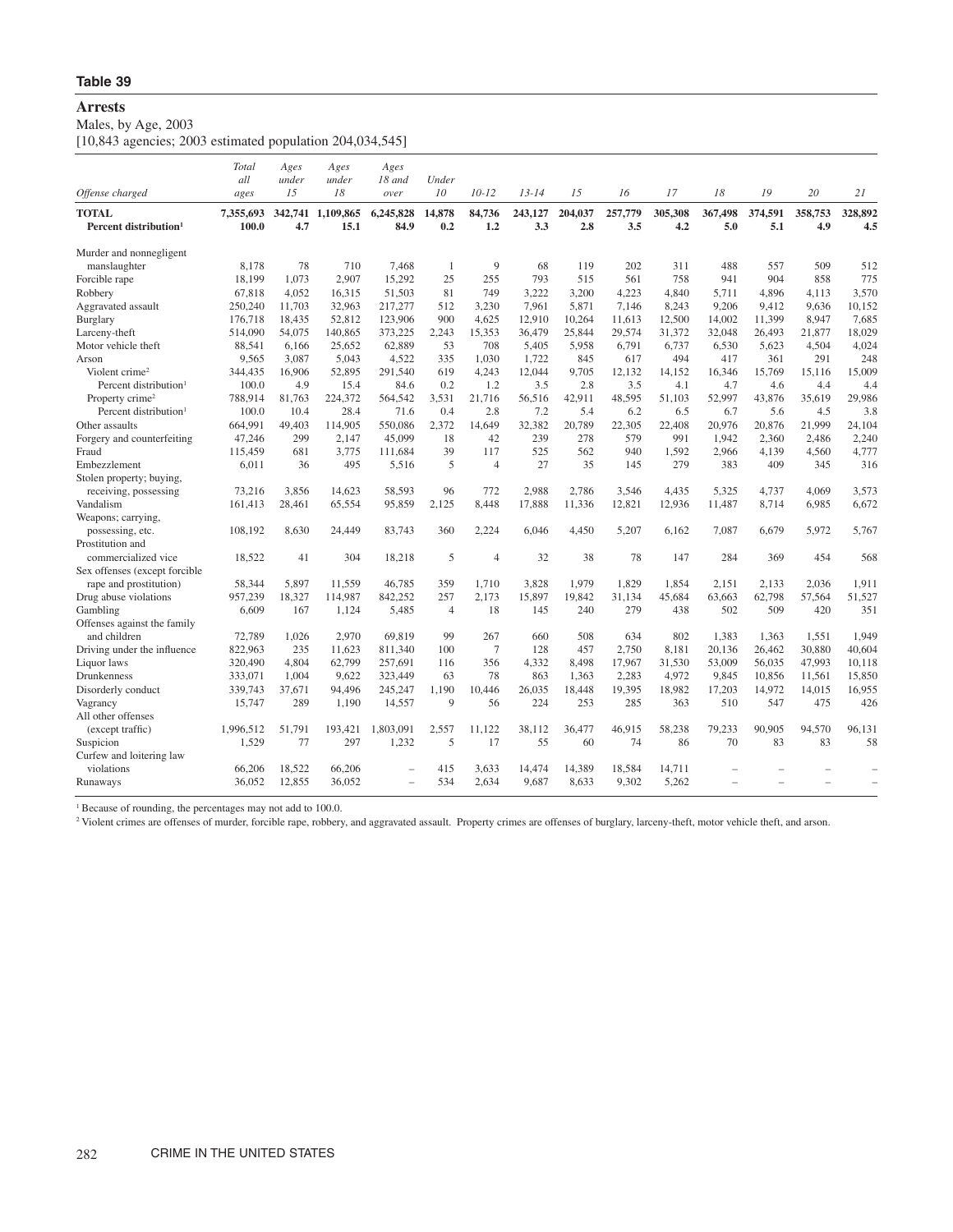# **Arrests**

Males, by Age, 2003—Continued

[10,843 agencies; 2003 estimated population 204,034,545]

| Offense charged                   | 22            | 23      | 24            | $25 - 29$ | $30 - 34$ | 35-39         | $40 - 44$ | 45-49   | 50-54   | 55-59   | 60-64  | $65$ and<br>over |
|-----------------------------------|---------------|---------|---------------|-----------|-----------|---------------|-----------|---------|---------|---------|--------|------------------|
| <b>TOTAL</b>                      | 306,129       | 283,371 | 251,810       | 941,482   | 778,111   | 716,566       | 654,115   | 437,413 | 234,982 | 112,457 | 53,100 | 46,558           |
| Percent distribution <sup>1</sup> | 4.2           | 3.9     | 3.4           | 12.8      | 10.6      | 9.7           | 8.9       | 5.9     | 3.2     | 1.5     | 0.7    | 0.6              |
| Murder and nonnegligent           |               |         |               |           |           |               |           |         |         |         |        |                  |
| manslaughter                      | 475           | 447     | 404           | 1,387     | 832       | 627           | 461       | 319     | 195     | 105     | 67     | 83               |
| Forcible rape                     | 736           | 623     | 603           | 2,261     | 2,153     | 1,929         | 1,518     | 933     | 482     | 290     | 140    | 146              |
| Robbery                           | 3.144         | 2.669   | 2,307         | 7,531     | 5,859     | 4,997         | 3,675     | 1,869   | 725     | 257     | 99     | 81               |
| Aggravated assault                | 9,924         | 9,526   | 8,753         | 35,780    | 30,242    | 27,686        | 24,576    | 15,707  | 8,472   | 4,124   | 1,980  | 2,101            |
| <b>Burglary</b>                   | 6,595         | 5,810   | 4,832         | 17,071    | 14,684    | 13,089        | 10,391    | 5,794   | 2,322   | 780     | 286    | 219              |
| Larceny-theft                     | 16,118        | 14,185  | 12,393        | 46,927    | 45,148    | 46,003        | 41,150    | 27,314  | 13,947  | 6,078   | 2,748  | 2,767            |
| Motor vehicle theft               | 3,549         | 3,122   | 2,788         | 10,019    | 8,047     | 6,445         | 4,488     | 2,305   | 895     | 338     | 114    | 98               |
| Arson                             | 207           | 169     | 158           | 554       | 495       | 475           | 467       | 315     | 169     | 103     | 44     | 49               |
| Violent crime <sup>2</sup>        | 14,279        | 13,265  | 12,067        | 46,959    | 39,086    | 35,239        | 30,230    | 18,828  | 9,874   | 4,776   | 2,286  | 2,411            |
| Percent distribution <sup>1</sup> | 4.1           | 3.9     | 3.5           | 13.6      | 11.3      | 10.2          | 8.8       | 5.5     | 2.9     | 1.4     | 0.7    | 0.7              |
| Property crime <sup>2</sup>       | 26,469        | 23,286  | 20,171        | 74,571    | 68,374    | 66,012        | 56,496    | 35,728  | 17,333  | 7,299   | 3,192  | 3,133            |
| Percent distribution <sup>1</sup> | 3.4           | 3.0     | 2.6           | 9.5       | 8.7       | 8.4           | 7.2       | 4.5     | 2.2     | 0.9     | 0.4    | 0.4              |
| Other assaults                    | 24,361        | 23,774  | 22,197        | 90,587    | 80,509    | 74.592        | 65,562    | 41,098  | 20,369  | 9.709   | 4.767  | 4,606            |
| Forgery and counterfeiting        | 2,152         | 2,166   | 1,892         | 7,998     | 6,699     | 5,918         | 4,547     | 2,580   | 1,316   | 469     | 193    | 141              |
| Fraud                             | 4,670         | 4,597   | 4,263         | 18,103    | 17,236    | 15,846        | 13,311    | 8,429   | 4,481   | 2,265   | 1.070  | 971              |
| Embezzlement                      | 278           | 283     | 219           | 840       | 702       | 643           | 508       | 282     | 173     | 83      | 29     | 23               |
| Stolen property; buying,          |               |         |               |           |           |               |           |         |         |         |        |                  |
| receiving, possessing             | 3,078         | 2,790   | 2,364         | 8,864     | 7,511     | 6,321         | 4,988     | 2,845   | 1,233   | 497     | 225    | 173              |
| Vandalism                         | 5,521         | 4,748   | 4,087         | 13,530    | 10,097    | 8,635         | 7,296     | 4,257   | 1,982   | 934     | 449    | 465              |
| Weapons; carrying,                |               |         |               |           |           |               |           |         |         |         |        |                  |
| possessing, etc.                  | 5,218         | 4,824   | 4,218         | 13,756    | 8,924     | 6,767         | 5,718     | 3,991   | 2,317   | 1,201   | 675    | 629              |
| Prostitution and                  |               |         |               |           |           |               |           |         |         |         |        |                  |
| commercialized vice               | 664           | 637     | 576           | 2,868     | 2,871     | 2,678         | 2,353     | 1,559   | 1,080   | 606     | 289    | 362              |
| Sex offenses (except forcible     |               |         |               |           |           |               |           |         |         |         |        |                  |
|                                   | 1.704         |         |               |           | 5.866     |               |           |         |         |         |        |                  |
| rape and prostitution)            |               | 1.548   | 1,434         | 5,860     |           | 6,128         | 5.448     | 3,919   | 2,535   | 1,695   | 1,052  | 1,365            |
| Drug abuse violations             | 47,301<br>322 | 43,267  | 37,963<br>221 | 132,164   | 97,833    | 85,815<br>370 | 76,919    | 48,524  | 23,377  | 8,673   | 3,074  | 1,790            |
| Gambling                          |               | 326     |               | 746       | 457       |               | 336       | 268     | 214     | 185     | 127    | 131              |
| Offenses against the family       |               |         |               |           |           |               |           |         |         |         |        |                  |
| and children                      | 2,072         | 2,251   | 2,324         | 11.331    | 12,700    | 11,989        | 10,293    | 6,025   | 2,654   | 1.096   | 479    | 359              |
| Driving under the influence       | 40,286        | 39,072  | 35.125        | 133,364   | 106,569   | 93,522        | 90,438    | 66,897  | 41,893  | 23,661  | 12,016 | 10,415           |
| Liquor laws                       | 7,212         | 5,356   | 4,164         | 13,848    | 11,047    | 11,782        | 12,972    | 10,648  | 6,958   | 3,486   | 1,773  | 1,290            |
| <b>Drunkenness</b>                | 14,116        | 13,029  | 11,346        | 42,622    | 37.118    | 39,414        | 43,817    | 34,220  | 20,675  | 10,359  | 5,034  | 3,587            |
| Disorderly conduct                | 14,708        | 12,644  | 10,573        | 36,033    | 26,141    | 24,898        | 23,789    | 16,476  | 8,645   | 4,301   | 2,045  | 1,849            |
| Vagrancy                          | 393           | 416     | 359           | 1,464     | 1,496     | 2,073         | 2,322     | 2,008   | 1,186   | 525     | 215    | 142              |
| All other offenses                |               |         |               |           |           |               |           |         |         |         |        |                  |
| (except traffic)                  | 91,252        | 85,032  | 76,197        | 285,793   | 236,719   | 217,793       | 196,654   | 128,758 | 66,637  | 30.619  | 14,089 | 12,709           |
| Suspicion                         | 73            | 60      | 50            | 181       | 156       | 131           | 118       | 73      | 50      | 18      | 21     | $\overline{7}$   |
| Curfew and loitering law          |               |         |               |           |           |               |           |         |         |         |        |                  |
| violations                        |               |         |               |           |           |               |           |         |         |         |        |                  |
| Runaways                          |               |         |               |           |           |               |           |         |         |         |        |                  |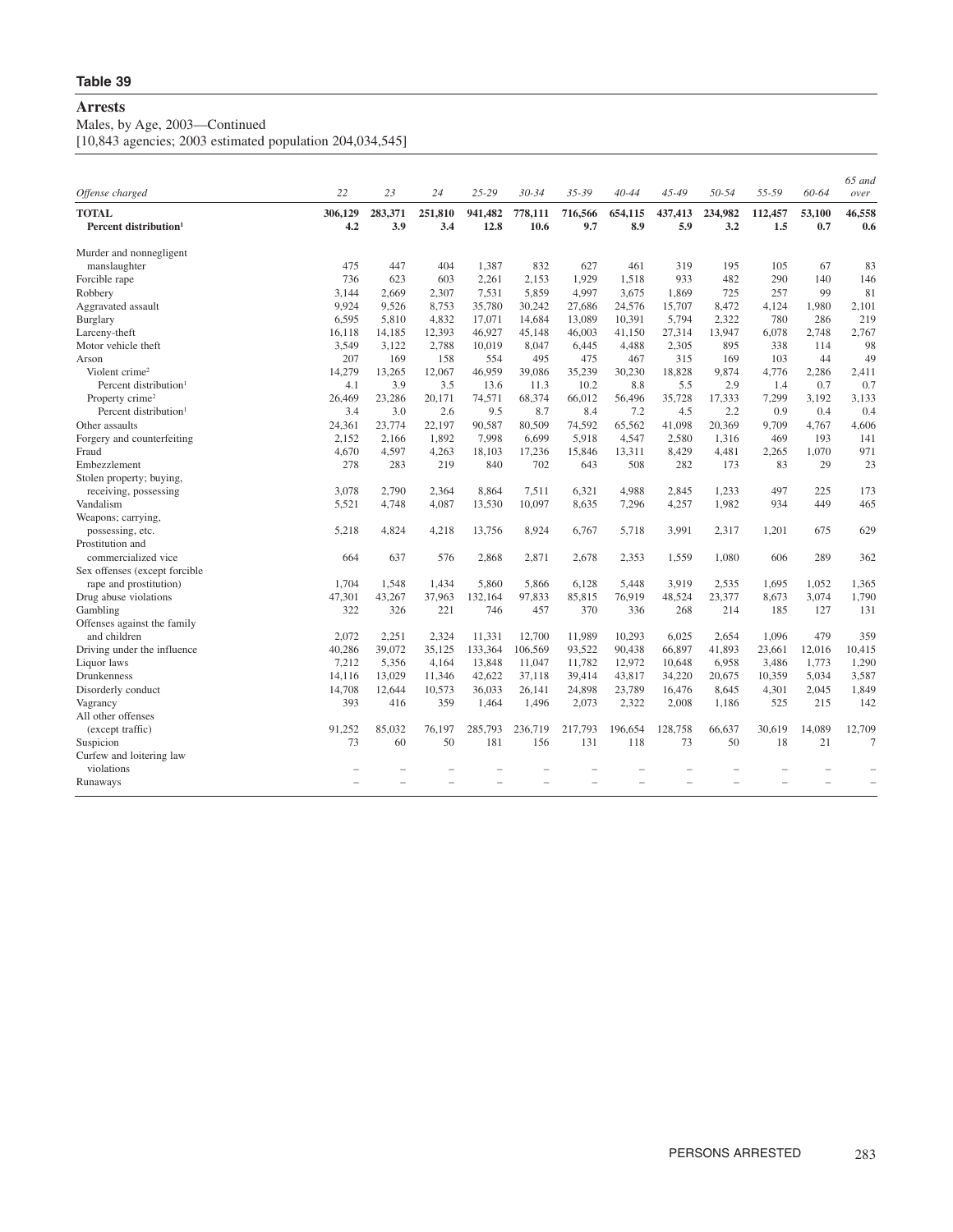### **Arrests**

# Females, by Age, 2003

[10,843 agencies; 2003 estimated population 204,034,545]

|                                   | Total<br>all | Ages<br>under | Ages<br>under | Ages<br>18 and | Under           |                |                |                |         |        |        |         |                          |                |
|-----------------------------------|--------------|---------------|---------------|----------------|-----------------|----------------|----------------|----------------|---------|--------|--------|---------|--------------------------|----------------|
| Offense charged                   | ages         | 15            | 18            | over           | 10              | $10 - 12$      | $13 - 14$      | 15             | 16      | 17     | 18     | 19      | 20                       | 21             |
| <b>TOTAL</b>                      | 2,225,730    | 155,234       | 453,284       | 1,772,446      | 3,299           | 30,352         | 121,583        | 95,829         | 103.373 | 98.848 | 99,692 | 100.391 | 95,443                   | 83,279         |
| Percent distribution <sup>1</sup> | 100.0        | 7.0           | 20.4          | 79.6           | 0.1             | 1.4            | 5.5            | 4.3            | 4.6     | 4.4    | 4.5    | 4.5     | 4.3                      | 3.7            |
| Murder and nonnegligent           |              |               |               |                |                 |                |                |                |         |        |        |         |                          |                |
| manslaughter                      | 941          | 10            | 73            | 868            | $\mathbf{0}$    | $\overline{c}$ | 8              | 11             | 21      | 31     | 39     | 38      | 41                       | 41             |
| Forcible rape                     | 247          | 35            | 59            | 188            | 3               | 11             | 21             | $\overline{7}$ | 9       | 8      | 12     | 11      | 13                       | $\overline{7}$ |
| Robbery                           | 7,849        | 455           | 1,585         | 6,264          | 10              | 73             | 372            | 355            | 360     | 415    | 482    | 449     | 406                      | 340            |
| Aggravated assault                | 65,492       | 3,926         | 10,187        | 55,305         | 70              | 895            | 2,961          | 1,992          | 2,111   | 2,158  | 2,200  | 2,246   | 2,305                    | 2,466          |
| Burglary                          | 28,043       | 2,784         | 7,058         | 20,985         | 135             | 705            | 1,944          | 1.352          | 1.412   | 1.510  | 1,469  | 1,495   | 1,274                    | 1,140          |
| Larceny-theft                     | 302,958      | 34,070        | 91,457        | 211,501        | 723             | 8,109          | 25,238         | 18,015         | 20,069  | 19,303 | 17,396 | 14,162  | 12,185                   | 10,169         |
| Motor vehicle theft               | 17,680       | 1,565         | 5,222         | 12,458         | 5               | 169            | 1,391          | 1,342          | 1,268   | 1,047  | 984    | 891     | 762                      | 707            |
| Arson                             | 1.765        | 445           | 714           | 1.051          | 30              | 116            | 299            | 123            | 101     | 45     | 48     | 39      | 45                       | 33             |
| Violent crime <sup>2</sup>        | 74,529       | 4,426         | 11,904        | 62,625         | 83              | 981            | 3,362          | 2,365          | 2.501   | 2.612  | 2.733  | 2.744   | 2,765                    | 2,854          |
| Percent distribution <sup>1</sup> | 100.0        | 5.9           | 16.0          | 84.0           | 0.1             | 1.3            | 4.5            | 3.2            | 3.4     | 3.5    | 3.7    | 3.7     | 3.7                      | 3.8            |
| Property crime <sup>2</sup>       | 350,446      | 38,864        | 104.451       | 245.995        | 893             | 9,099          | 28.872         | 20.832         | 22,850  | 21.905 | 19.897 | 16.587  | 14,266                   | 12,049         |
| Percent distribution <sup>1</sup> | 100.0        | 11.1          | 29.8          | 70.2           | 0.3             | 2.6            | 8.2            | 5.9            | 6.5     | 6.3    | 5.7    | 4.7     | 4.1                      | 3.4            |
| Other assaults                    | 212,114      | 23,289        | 55,263        | 156,851        | 448             | 5,323          | 17,518         | 11,430         | 10,907  | 9.637  | 8,064  | 7,318   | 7,415                    | 7,573          |
| Forgery and counterfeiting        | 31,942       | 125           | 1,181         | 30,761         | $7\phantom{.0}$ | 13             | 105            | 173            | 282     | 601    | 1,142  | 1.447   | 1,679                    | 1,542          |
| Fraud                             | 93,010       | 345           | 1,867         | 91,143         | 41              | 55             | 249            | 286            | 474     | 762    | 2,027  | 3,085   | 3,486                    | 3,643          |
| Embezzlement                      | 5,975        | 17            | 331           | 5,644          | $\mathbf{0}$    | $\overline{2}$ | 15             | 11             | 102     | 201    | 370    | 402     | 329                      | 342            |
| Stolen property; buying,          |              |               |               |                |                 |                |                |                |         |        |        |         |                          |                |
| receiving, possessing             | 16,344       | 836           | 2,561         | 13,783         | 16              | 175            | 645            | 498            | 601     | 626    | 914    | 873     | 828                      | 706            |
| Vandalism                         | 31,670       | 4,849         | 10,488        | 21,182         | 222             | 1,367          | 3,260          | 1,837          | 1,902   | 1,900  | 1,629  | 1,396   | 1,239                    | 1,283          |
| Weapons; carrying,                |              |               |               |                |                 |                |                |                |         |        |        |         |                          |                |
| possessing, etc.                  | 9,652        | 1,335         | 3.043         | 6.609          | 31              | 313            | 991            | 612            | 586     | 510    | 385    | 380     | 366                      | 353            |
| Prostitution and                  |              |               |               |                |                 |                |                |                |         |        |        |         |                          |                |
| commercialized vice               | 33,164       | 92            | 668           | 32,496         | 2               | 3              | 87             | 119            | 165     | 292    | 1.027  | 1.307   | 1.143                    | 1.077          |
| Sex offenses (except forcible     |              |               |               |                |                 |                |                |                |         |        |        |         |                          |                |
| rape and prostitution)            | 5,415        | 634           | 1,188         | 4,227          | 61              | 163            | 410            | 218            | 181     | 155    | 234    | 256     | 214                      | 209            |
| Drug abuse violations             | 214,983      | 5,281         | 22,671        | 192,312        | 67              | 689            | 4,525          | 4,284          | 5,628   | 7,478  | 10.512 | 10.505  | 9.970                    | 9,175          |
| Gambling                          | 805          | 5             | 27            | 778            | $\mathbf{0}$    | 3              | $\overline{2}$ | $\overline{4}$ | 6       | 12     | 17     | 34      | 43                       | 15             |
| Offenses against the family       |              |               |               |                |                 |                |                |                |         |        |        |         |                          |                |
| and children                      | 21,699       | 692           | 1,889         | 19,810         | 38              | 145            | 509            | 355            | 445     | 397    | 478    | 524     | 682                      | 763            |
| Driving under the influence       | 182,814      | 89            | 2,947         | 179,867        | 23              | 6              | 60             | 144            | 796     | 1,918  | 4,475  | 5,696   | 6,287                    | 9,371          |
| Liquor laws                       | 111,422      | 4,490         | 33,793        | 77,629         | 31              | 302            | 4,157          | 6,210          | 9,472   | 13,621 | 20,334 | 19,760  | 15,859                   | 2,241          |
| Drunkenness                       | 56,555       | 605           | 2,907         | 53,648         | 9               | 36             | 560            | 575            | 674     | 1.053  | 1.727  | 1.773   | 1,592                    | 2,140          |
| Disorderly conduct                | 113,902      | 18,534        | 42,474        | 71,428         | 256             | 3,888          | 14,390         | 9.351          | 8.164   | 6.425  | 4,869  | 4,157   | 3,935                    | 4,166          |
| Vagrancy                          | 4,305        | 107           | 404           | 3,901          | 1               | 25             | 81             | 87             | 80      | 130    | 101    | 70      | 104                      | 102            |
| All other offenses                |              |               |               |                |                 |                |                |                |         |        |        |         |                          |                |
| (except traffic)                  | 574,511      | 22,579        | 72,944        | 501,567        | 685             | 3.796          | 18.098         | 15.920         | 17.521  | 16.924 | 18,739 | 22,065  | 23.231                   | 23.663         |
| Suspicion                         | 283          | 25            | 93            | 190            | $\mathbf{1}$    | 5              | 19             | 16             | 26      | 26     | 18     | 12      | 10                       | 12             |
| Curfew and loitering law          |              |               |               |                |                 |                |                |                |         |        |        |         |                          |                |
| violations                        | 28.846       | 9.197         | 28.846        |                | 114             | 1.466          | 7.617          | 6.983          | 7.439   | 5.227  |        |         |                          |                |
| Runaways                          | 51,344       | 18,818        | 51,344        | ÷              | 270             | 2,497          | 16,051         | 13,519         | 12,571  | 6,436  | ÷      |         | $\overline{\phantom{0}}$ | $\equiv$       |
|                                   |              |               |               |                |                 |                |                |                |         |        |        |         |                          |                |

<sup>1</sup> Because of rounding, the percentages may not add to 100.0.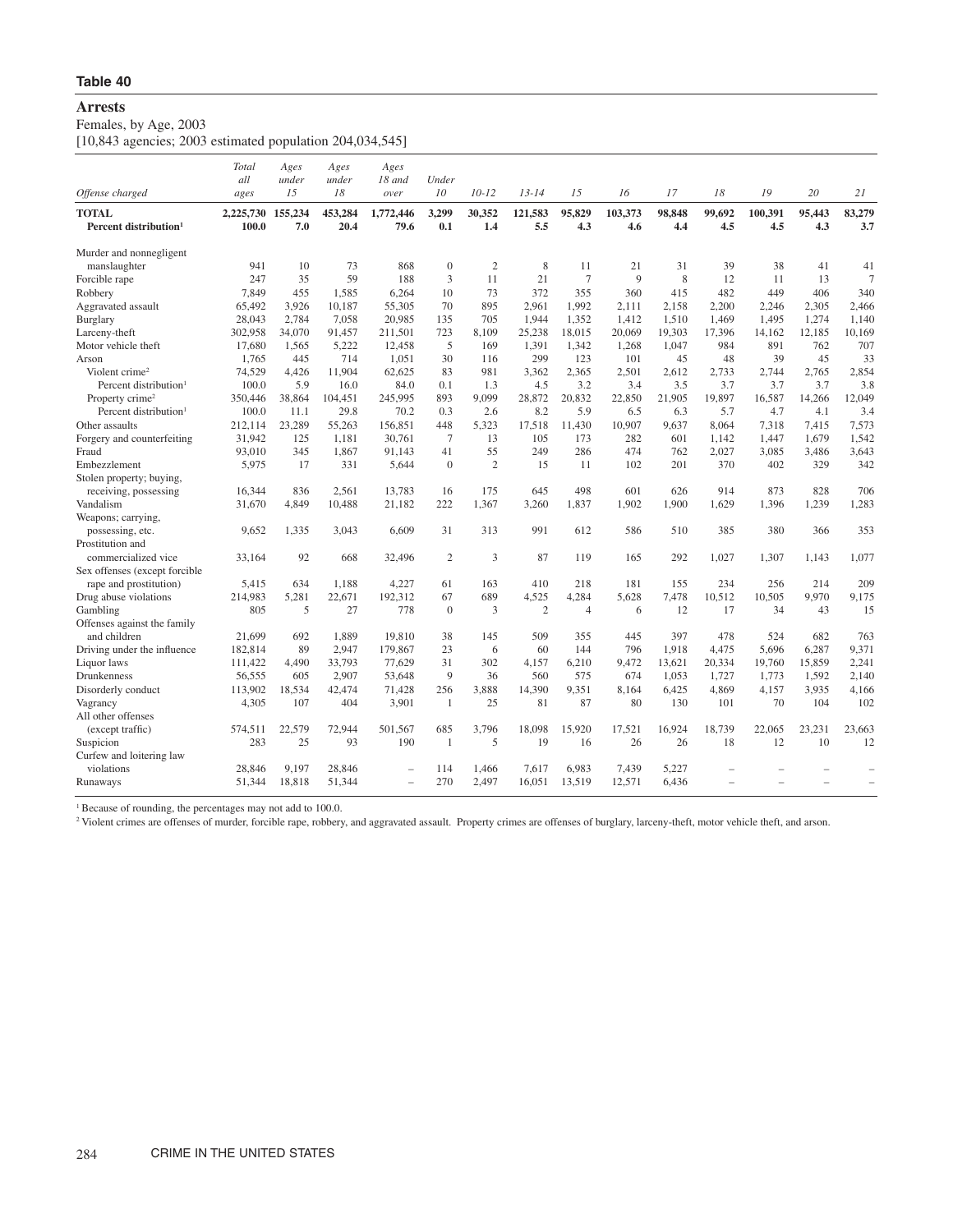# **Arrests**

Females, by Age, 2003—Continued

[10,843 agencies; 2003 estimated population 204,034,545]

| Offense charged                   | 22     | 23     | 24     | 25-29   | $30 - 34$ | 35-39        | 40-44         | 45-49          | 50-54          | 55-59  | 60-64        | $65$ and<br>over |
|-----------------------------------|--------|--------|--------|---------|-----------|--------------|---------------|----------------|----------------|--------|--------------|------------------|
| <b>TOTAL</b>                      | 78,414 | 73,875 | 66,606 | 260,888 | 247,664   | 243,123      | 207,733       | 119,005        | 53,457         | 23,021 | 10,073       | 9,782            |
| Percent distribution <sup>1</sup> | 3.5    | 3.3    | 3.0    | 11.7    | 11.1      | 10.9         | 9.3           | 5.3            | 2.4            | 1.0    | 0.5          | 0.4              |
| Murder and nonnegligent           |        |        |        |         |           |              |               |                |                |        |              |                  |
| manslaughter                      | 46     | 45     | 33     | 143     | 116       | 112          | 90            | 51             | 34             | 23     | 5            | 11               |
| Forcible rape                     | 10     | 8      | 3      | 26      | 28        | 26           | 20            | 9              | $\overline{4}$ | 5      | $\mathbf{0}$ | 6                |
| Robbery                           | 307    | 296    | 279    | 978     | 878       | 844          | 579           | 282            | 104            | 24     | 10           | 6                |
| Aggravated assault                | 2,443  | 2,376  | 2,203  | 9,017   | 8,331     | 8,157        | 6,735         | 3,862          | 1,705          | 688    | 311          | 260              |
| Burglary                          | 962    | 934    | 883    | 3,146   | 3,028     | 2,764        | 2,095         | 1,032          | 453            | 181    | 72           | 57               |
| Larceny-theft                     | 9.320  | 8,581  | 7,523  | 29,601  | 27,162    | 25,553       | 21,400        | 14,016         | 7.036          | 3.691  | 1.778        | 1,928            |
| Motor vehicle theft               | 693    | 566    | 582    | 2,132   | 1,985     | 1,565        | 952           | 434            | 143            | 39     | 15           | 8                |
| Arson                             | 39     | 33     | 31     | 138     | 141       | 158          | 143           | 97             | 52             | 28     | 12           | 14               |
| Violent crime <sup>2</sup>        | 2,806  | 2,725  | 2,518  | 10,164  | 9,353     | 9,139        | 7,424         | 4,204          | 1,847          | 740    | 326          | 283              |
| Percent distribution <sup>1</sup> | 3.8    | 3.7    | 3.4    | 13.6    | 12.5      | 12.3         | 10.0          | 5.6            | 2.5            | 1.0    | 0.4          | 0.4              |
| Property crime <sup>2</sup>       | 11,014 | 10.114 | 9,019  | 35,017  | 32,316    | 30,040       | 24,590        | 15,579         | 7,684          | 3,939  | 1,877        | 2,007            |
| Percent distribution <sup>1</sup> | 3.1    | 2.9    | 2.6    | 10.0    | 9.2       | 8.6          | 7.0           | 4.4            | 2.2            | 1.1    | 0.5          | 0.6              |
| Other assaults                    | 7,135  | 6.952  | 6,332  | 24,832  | 22,873    | 22,072       | 18.033        | 10.067         | 4.463          | 1.977  | 898          | 847              |
| Forgery and counterfeiting        | 1,436  | 1,356  | 1,368  | 5,757   | 5,194     | 4,174        | 3,113         | 1,659          | 553            | 237    | 69           | 35               |
| Fraud                             | 3,943  | 3,747  | 3,617  | 16,849  | 15,932    | 13,386       | 9,928         | 5,809          | 2,905          | 1,497  | 686          | 603              |
| Embezzlement                      | 280    | 264    | 214    | 845     | 833       | 625          | 495           | 336            | 192            | 69     | 34           | 14               |
| Stolen property; buying,          |        |        |        |         |           |              |               |                |                |        |              |                  |
| receiving, possessing             | 730    | 646    | 569    | 2,345   | 2,133     | 1.789        | 1,284         | 596            | 255            | 69     | 26           | 20               |
| Vandalism                         | 1,110  | 1,019  | 933    | 3,252   | 2,720     | 2,649        | 2,058         | 1,033          | 508            | 187    | 70           | 96               |
| Weapons; carrying,                |        |        |        |         |           |              |               |                |                |        |              |                  |
| possessing, etc.                  | 296    | 306    | 278    | 962     | 893       | 851          | 737           | 445            | 198            | 81     | 40           | 38               |
| Prostitution and                  |        |        |        |         |           |              |               |                |                |        |              |                  |
| commercialized vice               | 1.101  | 1.040  | 917    | 4,427   | 5,862     | 6,507        | 4,899         | 2,324          | 655            | 152    | 35           | 23               |
| Sex offenses (except forcible     |        |        |        |         |           |              |               |                |                |        |              |                  |
|                                   | 191    | 178    | 143    |         | 636       | 605          | 550           | 246            | 125            | 42     | 19           | 14               |
| rape and prostitution)            |        |        |        | 565     |           |              |               |                |                |        |              |                  |
| Drug abuse violations             | 8,459  | 8,070  | 7,218  | 27,109  | 27,196    | 28,833<br>96 | 25,378<br>101 | 13,115         | 4,830          | 1,340  | 387          | 215<br>33        |
| Gambling                          | 20     | 26     | 14     | 72      | 64        |              |               | 93             | 63             | 54     | 33           |                  |
| Offenses against the family       |        |        |        |         |           |              |               |                |                |        |              |                  |
| and children                      | 808    | 828    | 805    | 3,660   | 3,655     | 3,361        | 2,307         | 1.177          | 413            | 186    | 77           | 86               |
| Driving under the influence       | 8,791  | 8,009  | 6,937  | 24,859  | 22,743    | 24,654       | 25,905        | 16,754         | 8,316          | 3,907  | 1,793        | 1,370            |
| Liquor laws                       | 1,458  | 1,143  | 839    | 2,930   | 2,833     | 2,986        | 3,212         | 2,072          | 1,103          | 474    | 212          | 173              |
| <b>Drunkenness</b>                | 2,052  | 1.788  | 1,513  | 5,855   | 6,745     | 8,651        | 9,554         | 5,933          | 2.687          | 1,025  | 365          | 248              |
| Disorderly conduct                | 3,724  | 3,243  | 2,760  | 10,171  | 8,878     | 9,199        | 7,990         | 4,539          | 1,994          | 960    | 418          | 425              |
| Vagrancy                          | 132    | 118    | 101    | 495     | 672       | 701          | 620           | 389            | 183            | 69     | 29           | 15               |
| All other offenses                |        |        |        |         |           |              |               |                |                |        |              |                  |
| (except traffic)                  | 22,918 | 22,297 | 20,500 | 80.694  | 76,105    | 72,780       | 59,539        | 32,631         | 14,478         | 6,013  | 2,678        | 3,236            |
| Suspicion                         | 10     | 6      | 11     | 28      | 28        | 25           | 16            | $\overline{4}$ | 5              | 3      | 1            | $\blacksquare$   |
| Curfew and loitering law          |        |        |        |         |           |              |               |                |                |        |              |                  |
| violations                        |        |        |        |         |           |              |               |                |                |        |              |                  |
| Runaways                          |        |        |        |         |           |              |               |                |                |        |              |                  |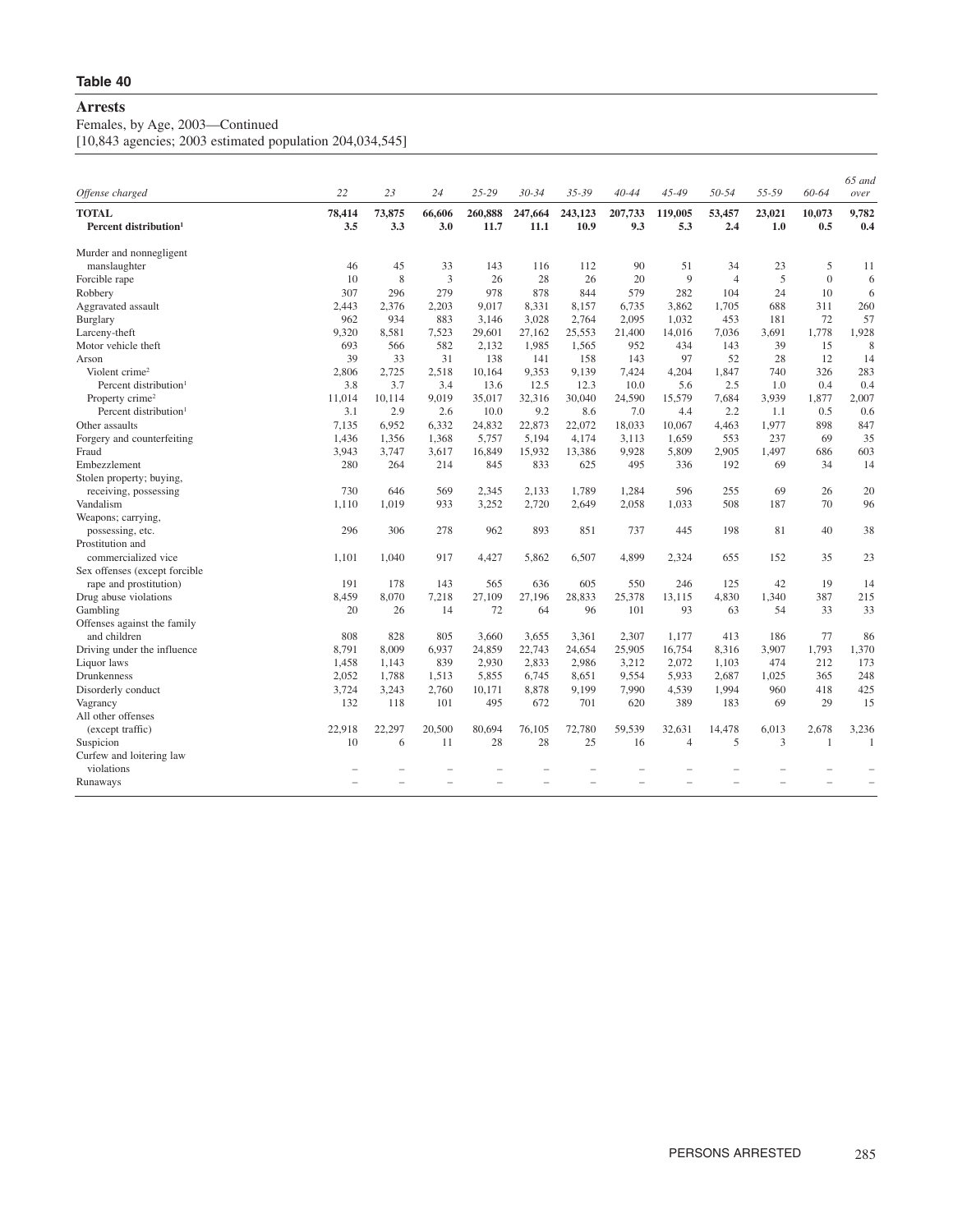# **Arrests**

of Persons Under 15, 18, 21, and 25 Years of Age, 2003 [10,843 agencies; 2003 estimated population 204,034,545]

|                                          |                   |          | Number of persons arrested |           |           |                                   |          | Percent of total all ages |          |
|------------------------------------------|-------------------|----------|----------------------------|-----------|-----------|-----------------------------------|----------|---------------------------|----------|
| Offense charged                          | Total<br>all ages | Under 15 | Under 18                   | Under 21  | Under 25  | Under 15                          | Under 18 | Under 21                  | Under 25 |
| <b>TOTAL</b>                             | 9,581,423         | 497,975  | 1,563,149                  | 2,959,517 | 4,431,893 | 5.2                               | 16.3     | 30.9                      | 46.3     |
| Murder and nonnegligent manslaughter     | 9.119             | 88       | 783                        | 2,455     | 4.458     | 1.0                               | 8.6      | 26.9                      | 48.9     |
| Forcible rape                            | 18,446            | 1,108    | 2,966                      | 5,705     | 8,470     | 6.0                               | 16.1     | 30.9                      | 45.9     |
| Robbery                                  | 75,667            | 4,507    | 17,900                     | 33,957    | 46,869    | 6.0                               | 23.7     | 44.9                      | 61.9     |
| Aggravated assault                       | 315,732           | 15,629   | 43,150                     | 78,155    | 125,998   | 5.0                               | 13.7     | 24.8                      | 39.9     |
| Burglary                                 | 204,761           | 21,219   | 59,870                     | 98.456    | 127,297   | 10.4                              | 29.2     | 48.1                      | 62.2     |
| Larceny-theft                            | 817,048           | 88,145   | 232,322                    | 356,483   | 452,801   | 10.8                              | 28.4     | 43.6                      | 55.4     |
| Motor vehicle theft                      | 106,221           | 7,731    | 30,874                     | 50,168    | 66,199    | 7.3                               | 29.1     | 47.2                      | 62.3     |
| Arson                                    | 11,330            | 3,532    | 5,757                      | 6,958     | 7,876     | 31.2                              | 50.8     | 61.4                      | 69.5     |
| Violent crime <sup>1</sup>               | 418,964           | 21,332   | 64,799                     | 120,272   | 185,795   | 5.1                               | 15.5     | 28.7                      | 44.3     |
| Property crime <sup>1</sup>              | 1,139,360         | 120,627  | 328,823                    | 512,065   | 654,173   | 10.6                              | 28.9     | 44.9                      | 57.4     |
| Other assaults                           | 877,105           | 72,692   | 170,168                    | 256,816   | 379,244   | 8.3                               | 19.4     | 29.3                      | 43.2     |
| Forgery and counterfeiting               | 79,188            | 424      | 3,328                      | 14,384    | 28,536    | 0.5                               | 4.2      | 18.2                      | 36.0     |
| Fraud                                    | 208,469           | 1,026    | 5,642                      | 25,905    | 59,162    | 0.5                               | 2.7      | 12.4                      | 28.4     |
| Embezzlement                             | 11,986            | 53       | 826                        | 3,064     | 5,260     | 0.4                               | 6.9      | 25.6                      | 43.9     |
| Stolen property; buying, receiving,      |                   |          |                            |           |           |                                   |          |                           |          |
| possessing                               | 89,560            | 4,692    | 17,184                     | 33,930    | 48,386    | 5.2                               | 19.2     | 37.9                      | 54.0     |
| Vandalism                                | 193,083           | 33,310   | 76,042                     | 107,492   | 132,865   | 17.3                              | 39.4     | 55.7                      | 68.8     |
| Weapons; carrying, possessing, etc.      | 117,844           | 9,965    | 27,492                     | 48,361    | 69,621    | 8.5                               | 23.3     | 41.0                      | 59.1     |
| Prostitution and commercialized vice     | 51,686            | 133      | 972                        | 5.556     | 12,136    | 0.3                               | 1.9      | 10.7                      | 23.5     |
| Sex offenses (except forcible rape and   |                   |          |                            |           |           |                                   |          |                           |          |
| prostitution)                            | 63,759            | 6,531    | 12,747                     | 19,771    | 27,089    | 10.2                              | 20.0     | 31.0                      | 42.5     |
| Drug abuse violations                    | 1,172,222         | 23,608   | 137,658                    | 352,670   | 565,650   | 2.0                               | 11.7     | 30.1                      | 48.3     |
| Gambling                                 | 7,414             | 172      | 1,151                      | 2,676     | 3,971     | 2.3                               | 15.5     | 36.1                      | 53.6     |
| Offenses against the family and children | 94,488            | 1,718    | 4,859                      | 10,840    | 22,640    | 1.8                               | 5.1      | 11.5                      | 24.0     |
| Driving under the influence              | 1,005,777         | 324      | 14,570                     | 108,506   | 296,701   | $\frac{d\mathbf{y}}{d\mathbf{x}}$ | 1.4      | 10.8                      | 29.5     |
| Liquor laws                              | 431,912           | 9,294    | 96,592                     | 309,582   | 342,113   | 2.2                               | 22.4     | 71.7                      | 79.2     |
| <b>Drunkenness</b>                       | 389,626           | 1,609    | 12,529                     | 49.883    | 111,717   | 0.4                               | 3.2      | 12.8                      | 28.7     |
| Disorderly conduct                       | 453,645           | 56,205   | 136,970                    | 196.121   | 264,894   | 12.4                              | 30.2     | 43.2                      | 58.4     |
| Vagrancy                                 | 20,052            | 396      | 1,594                      | 3,401     | 5,448     | 2.0                               | 7.9      | 17.0                      | 27.2     |
| All other offenses (except traffic)      | 2,571,023         | 74,370   | 266,365                    | 595,108   | 1,033,098 | 2.9                               | 10.4     | 23.1                      | 40.2     |
| Suspicion                                | 1,812             | 102      | 390                        | 666       | 946       | 5.6                               | 21.5     | 36.8                      | 52.2     |
| Curfew and loitering law violations      | 95,052            | 27,719   | 95,052                     | 95.052    | 95,052    | 29.2                              | 100.0    | 100.0                     | 100.0    |
| Runaways                                 | 87,396            | 31,673   | 87,396                     | 87,396    | 87,396    | 36.2                              | 100.0    | 100.0                     | 100.0    |

<sup>1</sup> Violent crimes are offenses of murder, forcible rape, robbery, and aggravated assault. Property crimes are offenses of burglary, larceny-theft, motor vehicle theft, and arson. \*Less than one-tenth of 1 percent.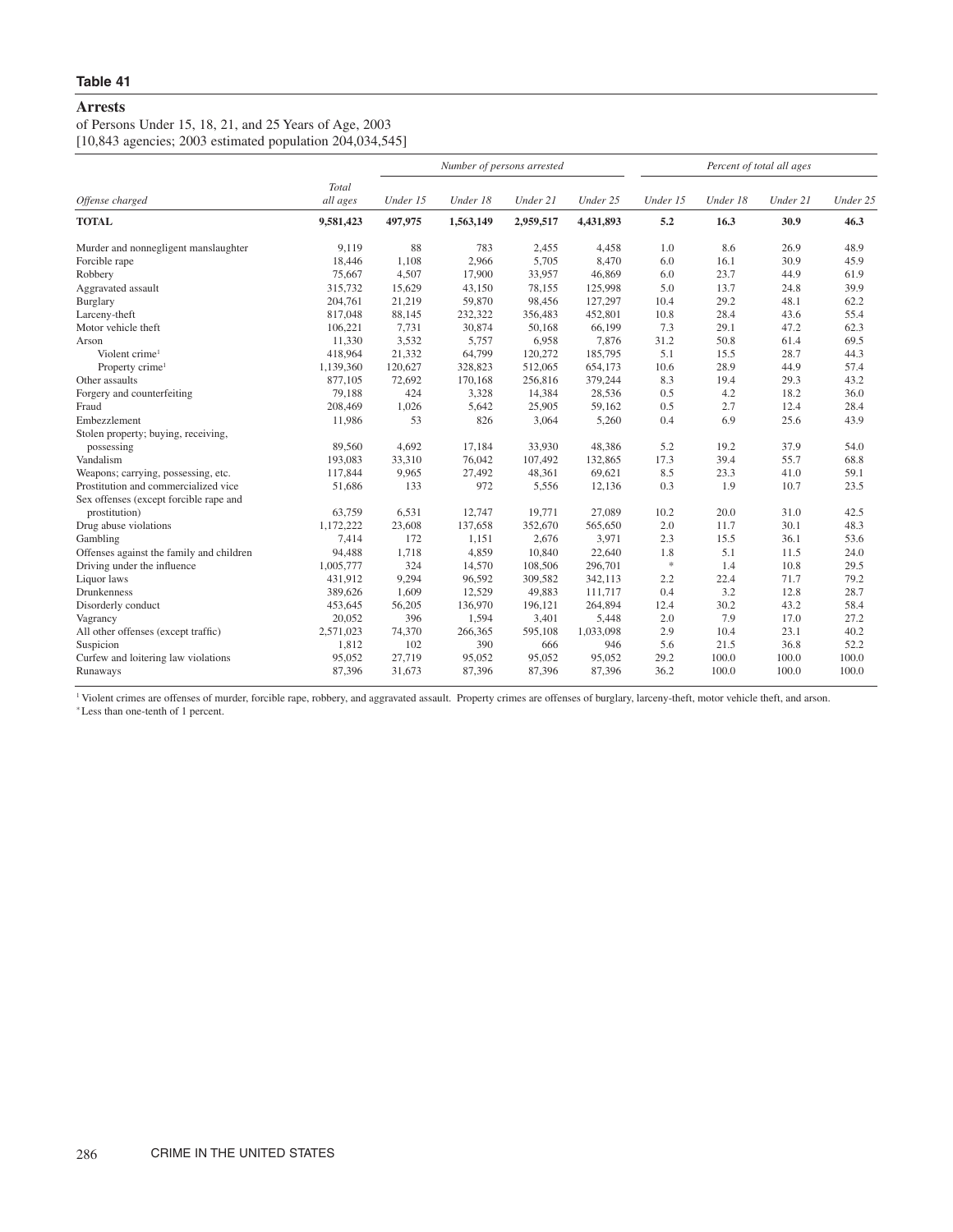#### **Arrests**

# by Sex, 2003

[10,843 agencies; 2003 estimated population 204,034,545]

|                                          |           | Number of persons arrested |           |                 | Percent |       | Percent distribution <sup>1</sup> |                       |
|------------------------------------------|-----------|----------------------------|-----------|-----------------|---------|-------|-----------------------------------|-----------------------|
| Offense charged                          | Total     | Male                       | Female    | Percent<br>male | female  | Total | Male                              | Female                |
| <b>TOTAL</b>                             | 9,581,423 | 7,355,693                  | 2,225,730 | 76.8            | 23.2    | 100.0 | 100.0                             | 100.0                 |
| Murder and nonnegligent manslaughter     | 9.119     | 8,178                      | 941       | 89.7            | 10.3    | 0.1   | 0.1                               | $\frac{1}{2\sqrt{3}}$ |
| Forcible rape                            | 18,446    | 18,199                     | 247       | 98.7            | 1.3     | 0.2   | 0.2                               | $\frac{1}{2}$         |
| Robbery                                  | 75,667    | 67,818                     | 7,849     | 89.6            | 10.4    | 0.8   | 0.9                               | 0.4                   |
| Aggravated assault                       | 315,732   | 250,240                    | 65,492    | 79.3            | 20.7    | 3.3   | 3.4                               | 2.9                   |
| <b>Burglary</b>                          | 204,761   | 176,718                    | 28,043    | 86.3            | 13.7    | 2.1   | 2.4                               | 1.3                   |
| Larceny-theft                            | 817,048   | 514,090                    | 302,958   | 62.9            | 37.1    | 8.5   | 7.0                               | 13.6                  |
| Motor vehicle theft                      | 106,221   | 88,541                     | 17,680    | 83.4            | 16.6    | 1.1   | 1.2                               | 0.8                   |
| Arson                                    | 11,330    | 9,565                      | 1,765     | 84.4            | 15.6    | 0.1   | 0.1                               | 0.1                   |
| Violent crime <sup>2</sup>               | 418.964   | 344,435                    | 74,529    | 82.2            | 17.8    | 4.4   | 4.7                               | 3.3                   |
| Property crime <sup>2</sup>              | 1,139,360 | 788,914                    | 350,446   | 69.2            | 30.8    | 11.9  | 10.7                              | 15.7                  |
| Other assaults                           | 877,105   | 664,991                    | 212,114   | 75.8            | 24.2    | 9.2   | 9.0                               | 9.5                   |
| Forgery and counterfeiting               | 79,188    | 47,246                     | 31,942    | 59.7            | 40.3    | 0.8   | 0.6                               | 1.4                   |
| Fraud                                    | 208,469   | 115,459                    | 93,010    | 55.4            | 44.6    | 2.2   | 1.6                               | 4.2                   |
| Embezzlement                             | 11,986    | 6,011                      | 5,975     | 50.2            | 49.8    | 0.1   | 0.1                               | 0.3                   |
| Stolen property; buying, receiving,      |           |                            |           |                 |         |       |                                   |                       |
| possessing                               | 89,560    | 73,216                     | 16,344    | 81.8            | 18.2    | 0.9   | 1.0                               | 0.7                   |
| Vandalism                                | 193,083   | 161,413                    | 31,670    | 83.6            | 16.4    | 2.0   | 2.2                               | 1.4                   |
| Weapons; carrying, possessing, etc.      | 117,844   | 108,192                    | 9,652     | 91.8            | 8.2     | 1.2   | 1.5                               | 0.4                   |
| Prostitution and commercialized vice     | 51,686    | 18,522                     | 33,164    | 35.8            | 64.2    | 0.5   | 0.3                               | 1.5                   |
| Sex offenses (except forcible rape and   |           |                            |           |                 |         |       |                                   |                       |
| prostitution)                            | 63,759    | 58,344                     | 5,415     | 91.5            | 8.5     | 0.7   | 0.8                               | 0.2                   |
| Drug abuse violations                    | 1,172,222 | 957,239                    | 214,983   | 81.7            | 18.3    | 12.2  | 13.0                              | 9.7                   |
| Gambling                                 | 7,414     | 6,609                      | 805       | 89.1            | 10.9    | 0.1   | 0.1                               | $\ast$                |
| Offenses against the family and children | 94,488    | 72,789                     | 21,699    | 77.0            | 23.0    | 1.0   | 1.0                               | 1.0                   |
| Driving under the influence              | 1,005,777 | 822,963                    | 182,814   | 81.8            | 18.2    | 10.5  | 11.2                              | 8.2                   |
| Liquor laws                              | 431,912   | 320,490                    | 111,422   | 74.2            | 25.8    | 4.5   | 4.4                               | 5.0                   |
| <b>Drunkenness</b>                       | 389,626   | 333,071                    | 56,555    | 85.5            | 14.5    | 4.1   | 4.5                               | 2.5                   |
| Disorderly conduct                       | 453,645   | 339,743                    | 113,902   | 74.9            | 25.1    | 4.7   | 4.6                               | 5.1                   |
| Vagrancy                                 | 20,052    | 15,747                     | 4,305     | 78.5            | 21.5    | 0.2   | 0.2                               | 0.2                   |
| All other offenses (except traffic)      | 2,571,023 | 1,996,512                  | 574,511   | 77.7            | 22.3    | 26.8  | 27.1                              | 25.8                  |
| Suspicion                                | 1,812     | 1,529                      | 283       | 84.4            | 15.6    | $\gg$ | $\frac{1}{2}$                     | $\ast$                |
| Curfew and loitering law violations      | 95,052    | 66,206                     | 28,846    | 69.7            | 30.3    | 1.0   | 0.9                               | 1.3                   |
| Runaways                                 | 87,396    | 36,052                     | 51,344    | 41.3            | 58.7    | 0.9   | 0.5                               | 2.3                   |

<sup>1</sup> Because of rounding, the percentages may not add to 100.0.

<sup>2</sup> Violent crimes are offenses of murder, forcible rape, robbery, and aggravated assault. Property crimes are offenses of burglary, larceny-theft, motor vehicle theft, and arson.

\*Less than one-tenth of 1 percent.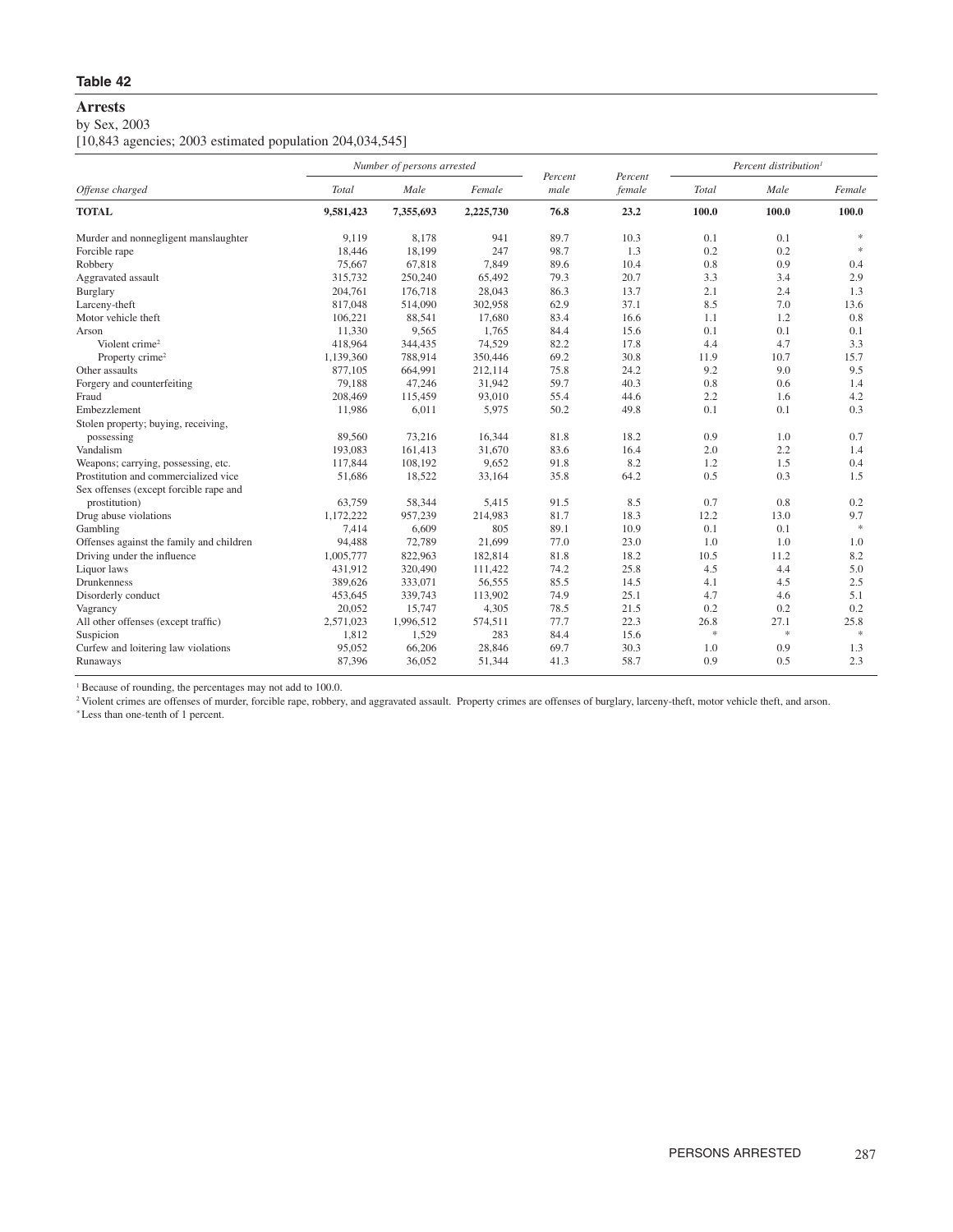#### **Arrests**

by Race, 2003

[10,839 agencies; 2003 estimated population 203,489,015]

|                                          |           |           | Total arrests |                                            |                                           |       |       | Percent distribution <sup>1</sup> |                                            |                                           |
|------------------------------------------|-----------|-----------|---------------|--------------------------------------------|-------------------------------------------|-------|-------|-----------------------------------|--------------------------------------------|-------------------------------------------|
| Offense charged                          | Total     | White     | <b>Black</b>  | American<br>Indian or<br>Alaskan<br>Native | Asian<br>or<br>Pacific<br><b>Islander</b> | Total | White | <b>Black</b>                      | American<br>Indian or<br>Alaskan<br>Native | Asian<br>or<br>Pacific<br><b>Islander</b> |
| <b>TOTAL</b>                             | 9,529,469 | 6,723,093 | 2,570,770     | 125,438                                    | 110,168                                   | 100.0 | 70.6  | 27.0                              | 1.3                                        | 1.2                                       |
| Murder and nonnegligent manslaughter     | 9.063     | 4,454     | 4.395         | 101                                        | 113                                       | 100.0 | 49.1  | 48.5                              | 1.1                                        | 1.2                                       |
| Forcible rape                            | 18,355    | 11,766    | 6,114         | 245                                        | 230                                       | 100.0 | 64.1  | 33.3                              | 1.3                                        | 1.3                                       |
| Robbery                                  | 75,387    | 33,070    | 40,993        | 460                                        | 864                                       | 100.0 | 43.9  | 54.4                              | 0.6                                        | 1.1                                       |
| Aggravated assault                       | 314,045   | 203,076   | 103,697       | 3,492                                      | 3,780                                     | 100.0 | 64.7  | 33.0                              | 1.1                                        | 1.2                                       |
| Burglary                                 | 204,035   | 143,889   | 56,050        | 1,995                                      | 2,101                                     | 100.0 | 70.5  | 27.5                              | 1.0                                        | 1.0                                       |
| Larceny-theft                            | 812,542   | 556,215   | 233,806       | 10,177                                     | 12,344                                    | 100.0 | 68.5  | 28.8                              | 1.3                                        | 1.5                                       |
| Motor vehicle theft                      | 105,902   | 64,910    | 38,012        | 1,076                                      | 1,904                                     | 100.0 | 61.3  | 35.9                              | 1.0                                        | 1.8                                       |
| Arson                                    | 11,287    | 8,743     | 2,357         | 104                                        | 83                                        | 100.0 | 77.5  | 20.9                              | 0.9                                        | 0.7                                       |
| Violent crime <sup>2</sup>               | 416,850   | 252,366   | 155,199       | 4,298                                      | 4,987                                     | 100.0 | 60.5  | 37.2                              | 1.0                                        | 1.2                                       |
| Property crime <sup>2</sup>              | 1,133,766 | 773,757   | 330,225       | 13,352                                     | 16,432                                    | 100.0 | 68.2  | 29.1                              | 1.2                                        | 1.4                                       |
| Other assaults                           | 872,924   | 573,478   | 277,928       | 11,403                                     | 10,115                                    | 100.0 | 65.7  | 31.8                              | 1.3                                        | 1.2                                       |
| Forgery and counterfeiting               | 78,883    | 54,701    | 22,770        | 445                                        | 967                                       | 100.0 | 69.3  | 28.9                              | 0.6                                        | 1.2                                       |
| Fraud                                    | 207,511   | 142,858   | 62,107        | 1,196                                      | 1,350                                     | 100.0 | 68.8  | 29.9                              | 0.6                                        | 0.7                                       |
| Embezzlement                             | 11,901    | 8,124     | 3,548         | 64                                         | 165                                       | 100.0 | 68.3  | 29.8                              | 0.5                                        | 1.4                                       |
| Stolen property; buying, receiving,      |           |           |               |                                            |                                           |       |       |                                   |                                            |                                           |
| possessing                               | 88,985    | 53,932    | 33,493        | 649                                        | 911                                       | 100.0 | 60.6  | 37.6                              | 0.7                                        | 1.0                                       |
| Vandalism                                | 192,406   | 146,640   | 40,886        | 2,664                                      | 2,216                                     | 100.0 | 76.2  | 21.2                              | 1.4                                        | 1.2                                       |
| Weapons; carrying, possessing, etc.      | 117,327   | 72,849    | 42,334        | 827                                        | 1,317                                     | 100.0 | 62.1  | 36.1                              | 0.7                                        | 1.1                                       |
| Prostitution and commercialized vice     | 51,356    | 29,776    | 20,204        | 250                                        | 1,126                                     | 100.0 | 58.0  | 39.3                              | 0.5                                        | 2.2                                       |
| Sex offenses (except forcible rape and   |           |           |               |                                            |                                           |       |       |                                   |                                            |                                           |
| prostitution)                            | 63,573    | 46,839    | 15,204        | 663                                        | 867                                       | 100.0 | 73.7  | 23.9                              | 1.0                                        | 1.4                                       |
| Drug abuse violations                    | 1,168,013 | 770,430   | 381,006       | 7,453                                      | 9,124                                     | 100.0 | 66.0  | 32.6                              | 0.6                                        | 0.8                                       |
| Gambling                                 | 7,394     | 1,964     | 5,153         | 15                                         | 262                                       | 100.0 | 26.6  | 69.7                              | 0.2                                        | 3.5                                       |
| Offenses against the family and children | 94,189    | 63,311    | 28,587        | 1,201                                      | 1,090                                     | 100.0 | 67.2  | 30.4                              | 1.3                                        | 1.2                                       |
| Driving under the influence              | 998,035   | 877,810   | 96,211        | 14.163                                     | 9.851                                     | 100.0 | 88.0  | 9.6                               | 1.4                                        | 1.0                                       |
| Liquor laws                              | 429,298   | 374,751   | 38,381        | 11,924                                     | 4,242                                     | 100.0 | 87.3  | 8.9                               | 2.8                                        | 1.0                                       |
| Drunkenness                              | 388,582   | 326,605   | 49,725        | 10,047                                     | 2,205                                     | 100.0 | 84.1  | 12.8                              | 2.6                                        | 0.6                                       |
| Disorderly conduct                       | 451,736   | 304,789   | 136,643       | 6,852                                      | 3,452                                     | 100.0 | 67.5  | 30.2                              | 1.5                                        | 0.8                                       |
| Vagrancy                                 | 20,041    | 11,199    | 8,346         | 353                                        | 143                                       | 100.0 | 55.9  | 41.6                              | 1.8                                        | 0.7                                       |
| All other offenses (except traffic)      | 2,552,922 | 1,707,425 | 776,135       | 35,375                                     | 33,987                                    | 100.0 | 66.9  | 30.4                              | 1.4                                        | 1.3                                       |
| Suspicion                                | 1,791     | 1,156     | 609           | 11                                         | 15                                        | 100.0 | 64.5  | 34.0                              | 0.6                                        | 0.8                                       |
| Curfew and loitering law violations      | 94,855    | 64,418    | 28,469        | 746                                        | 1,222                                     | 100.0 | 67.9  | 30.0                              | 0.8                                        | 1.3                                       |
| Runaways                                 | 87,131    | 63,915    | 17,607        | 1,487                                      | 4,122                                     | 100.0 | 73.4  | 20.2                              | 1.7                                        | 4.7                                       |
|                                          |           |           |               |                                            |                                           |       |       |                                   |                                            |                                           |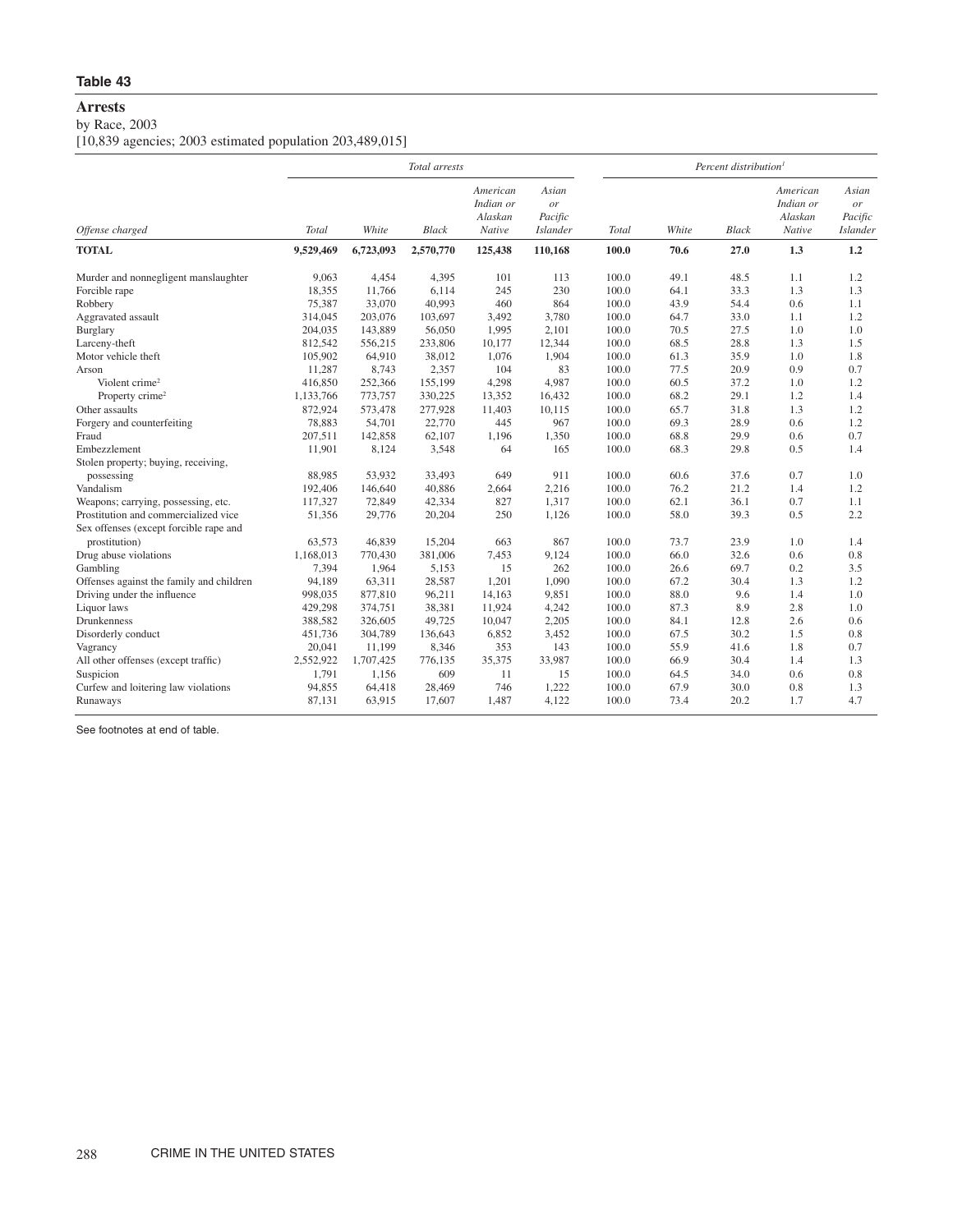# **Arrests**

by Race, 2003—Continued

[10,839 agencies; 2003 estimated population 203,489,015]

|                                          |           |           | Arrests under 18 |                                            |                                           |       |       | Percent distribution <sup>1</sup> |                                            |                                           |
|------------------------------------------|-----------|-----------|------------------|--------------------------------------------|-------------------------------------------|-------|-------|-----------------------------------|--------------------------------------------|-------------------------------------------|
| Offense charged                          | Total     | White     | <b>Black</b>     | American<br>Indian or<br>Alaskan<br>Native | Asian<br>or<br>Pacific<br><b>Islander</b> | Total | White | <b>Black</b>                      | American<br>Indian or<br>Alaskan<br>Native | Asian<br>or<br>Pacific<br><b>Islander</b> |
| <b>TOTAL</b>                             | 1,555,801 | 1,098,012 | 413,236          | 19,917                                     | 24,636                                    | 100.0 | 70.6  | 26.6                              | 1.3                                        | 1.6                                       |
| Murder and nonnegligent manslaughter     | 779       | 381       | 375              | 10                                         | 13                                        | 100.0 | 48.9  | 48.1                              | 1.3                                        | 1.7                                       |
| Forcible rape                            | 2,958     | 1,895     | 988              | 48                                         | 27                                        | 100.0 | 64.1  | 33.4                              | 1.6                                        | 0.9                                       |
| Robbery                                  | 17,849    | 6,278     | 11,208           | 86                                         | 277                                       | 100.0 | 35.2  | 62.8                              | 0.5                                        | 1.6                                       |
| Aggravated assault                       | 42,897    | 25,458    | 16,441           | 438                                        | 560                                       | 100.0 | 59.3  | 38.3                              | 1.0                                        | 1.3                                       |
| Burglary                                 | 59,657    | 42,586    | 15,581           | 709                                        | 781                                       | 100.0 | 71.4  | 26.1                              | 1.2                                        | 1.3                                       |
| Larceny-theft                            | 230,876   | 161,082   | 61,715           | 3,424                                      | 4,655                                     | 100.0 | 69.8  | 26.7                              | 1.5                                        | 2.0                                       |
| Motor vehicle theft                      | 30,785    | 17,281    | 12,417           | 431                                        | 656                                       | 100.0 | 56.1  | 40.3                              | 1.4                                        | 2.1                                       |
| Arson                                    | 5,734     | 4,663     | 969              | 54                                         | 48                                        | 100.0 | 81.3  | 16.9                              | 0.9                                        | 0.8                                       |
| Violent crime <sup>2</sup>               | 64,483    | 34,012    | 29.012           | 582                                        | 877                                       | 100.0 | 52.7  | 45.0                              | 0.9                                        | 1.4                                       |
| Property crime <sup>2</sup>              | 327,052   | 225,612   | 90,682           | 4,618                                      | 6,140                                     | 100.0 | 69.0  | 27.7                              | 1.4                                        | 1.9                                       |
| Other assaults                           | 169,469   | 103,996   | 61,519           | 1,838                                      | 2,116                                     | 100.0 | 61.4  | 36.3                              | 1.1                                        | 1.2                                       |
| Forgery and counterfeiting               | 3,316     | 2,559     | 679              | 28                                         | 50                                        | 100.0 | 77.2  | 20.5                              | 0.8                                        | 1.5                                       |
| Fraud                                    | 5,616     | 3,725     | 1.774            | 34                                         | 83                                        | 100.0 | 66.3  | 31.6                              | 0.6                                        | 1.5                                       |
| Embezzlement                             | 815       | 554       | 243              | 3                                          | 15                                        | 100.0 | 68.0  | 29.8                              | 0.4                                        | 1.8                                       |
| Stolen property; buying, receiving,      |           |           |                  |                                            |                                           |       |       |                                   |                                            |                                           |
| possessing                               | 17,075    | 9,756     | 6,928            | 163                                        | 228                                       | 100.0 | 57.1  | 40.6                              | 1.0                                        | 1.3                                       |
| Vandalism                                | 75,753    | 60,654    | 13,319           | 930                                        | 850                                       | 100.0 | 80.1  | 17.6                              | 1.2                                        | 1.1                                       |
| Weapons; carrying, possessing, etc.      | 27,328    | 18,041    | 8,653            | 181                                        | 453                                       | 100.0 | 66.0  | 31.7                              | 0.7                                        | 1.7                                       |
| Prostitution and commercialized vice     | 966       | 492       | 456              | 4                                          | 14                                        | 100.0 | 50.9  | 47.2                              | 0.4                                        | 1.4                                       |
| Sex offenses (except forcible rape and   |           |           |                  |                                            |                                           |       |       |                                   |                                            |                                           |
| prostitution)                            | 12,692    | 9,067     | 3,359            | 89                                         | 177                                       | 100.0 | 71.4  | 26.5                              | 0.7                                        | 1.4                                       |
| Drug abuse violations                    | 137,052   | 98,849    | 35,638           | 1,225                                      | 1,340                                     | 100.0 | 72.1  | 26.0                              | 0.9                                        | 1.0                                       |
| Gambling                                 | 1,151     | 133       | 994              | 3                                          | 21                                        | 100.0 | 11.6  | 86.4                              | 0.3                                        | 1.8                                       |
| Offenses against the family and children | 4,850     | 3,719     | 971              | 81                                         | 79                                        | 100.0 | 76.7  | 20.0                              | 1.7                                        | 1.6                                       |
| Driving under the influence              | 14,447    | 13,530    | 539              | 245                                        | 133                                       | 100.0 | 93.7  | 3.7                               | 1.7                                        | 0.9                                       |
| Liquor laws                              | 95,970    | 88,146    | 4,031            | 2,733                                      | 1,060                                     | 100.0 | 91.8  | 4.2                               | 2.8                                        | 1.1                                       |
| Drunkenness                              | 12,504    | 11,091    | 1,046            | 263                                        | 104                                       | 100.0 | 88.7  | 8.4                               | 2.1                                        | 0.8                                       |
| Disorderly conduct                       | 136,322   | 87,308    | 46,272           | 1,474                                      | 1,268                                     | 100.0 | 64.0  | 33.9                              | 1.1                                        | 0.9                                       |
| Vagrancy                                 | 1,594     | 984       | 594              | 8                                          | 8                                         | 100.0 | 61.7  | 37.3                              | 0.5                                        | 0.5                                       |
| All other offenses (except traffic)      | 264,970   | 197,193   | 60,322           | 3,179                                      | 4,276                                     | 100.0 | 74.4  | 22.8                              | 1.2                                        | 1.6                                       |
| Suspicion                                | 390       | 258       | 129              | 3                                          | $\mathbf{0}$                              | 100.0 | 66.2  | 33.1                              | 0.8                                        | 0.0                                       |
| Curfew and loitering law violations      | 94,855    | 64,418    | 28,469           | 746                                        | 1,222                                     | 100.0 | 67.9  | 30.0                              | 0.8                                        | 1.3                                       |
| Runaways                                 | 87,131    | 63,915    | 17,607           | 1,487                                      | 4,122                                     | 100.0 | 73.4  | 20.2                              | 1.7                                        | 4.7                                       |
|                                          |           |           |                  |                                            |                                           |       |       |                                   |                                            |                                           |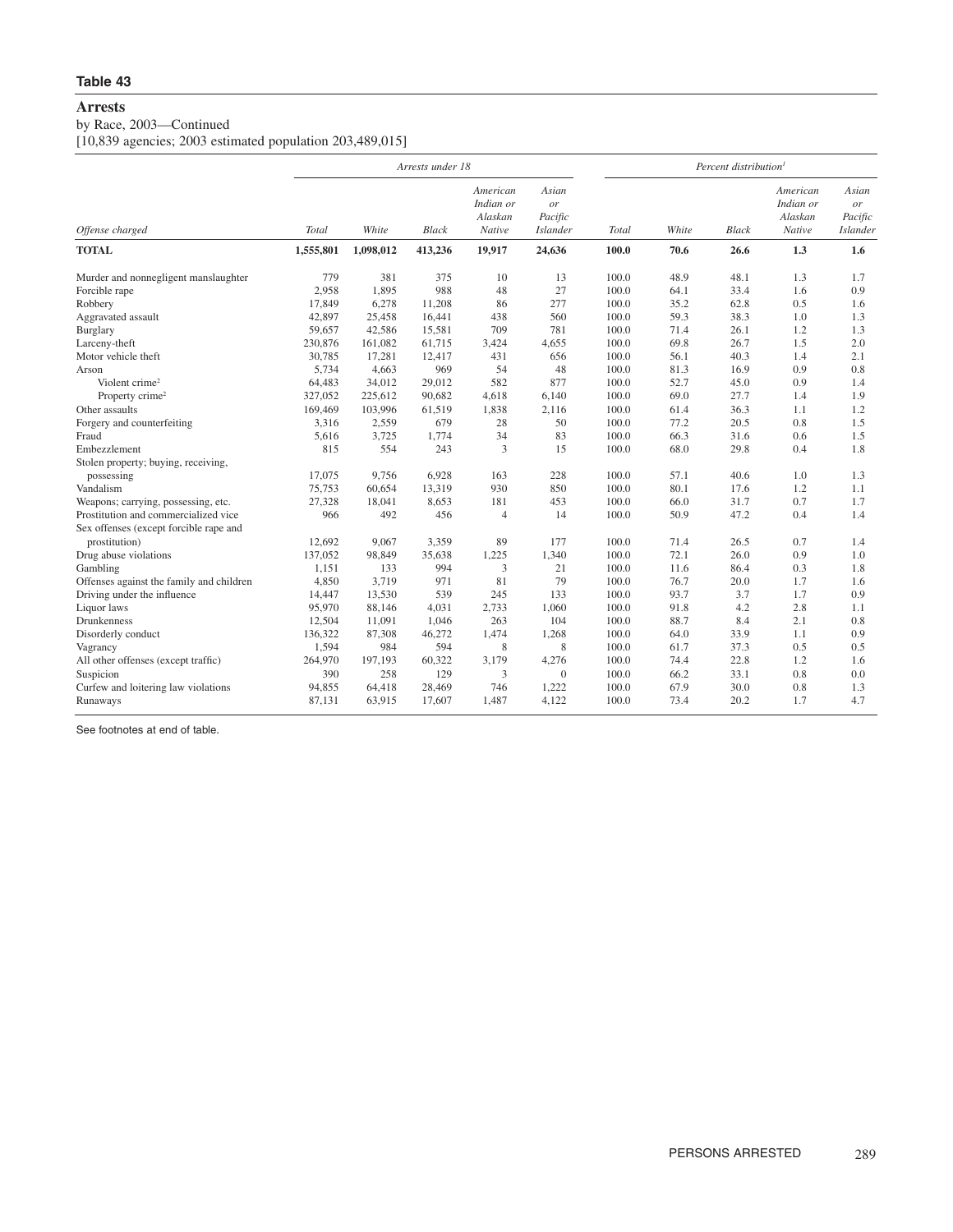# **Arrests**

# by Race, 2003—Continued

[10,839 agencies; 2003 estimated population 203,489,015]

|                                          |           |           | Arrests 18 and over |                                            |                                           |       |       | Percent distribution <sup>1</sup> |                                            |                                           |
|------------------------------------------|-----------|-----------|---------------------|--------------------------------------------|-------------------------------------------|-------|-------|-----------------------------------|--------------------------------------------|-------------------------------------------|
| Offense charged                          | Total     | White     | <b>Black</b>        | American<br>Indian or<br>Alaskan<br>Native | Asian<br>or<br>Pacific<br><b>Islander</b> | Total | White | <b>Black</b>                      | American<br>Indian or<br>Alaskan<br>Native | Asian<br>or<br>Pacific<br><b>Islander</b> |
| <b>TOTAL</b>                             | 7,973,668 | 5,625,081 | 2,157,534           | 105,521                                    | 85,532                                    | 100.0 | 70.5  | 27.1                              | 1.3                                        | 1.1                                       |
| Murder and nonnegligent manslaughter     | 8.284     | 4.073     | 4,020               | 91                                         | 100                                       | 100.0 | 49.2  | 48.5                              | 1.1                                        | 1.2                                       |
| Forcible rape                            | 15,397    | 9,871     | 5,126               | 197                                        | 203                                       | 100.0 | 64.1  | 33.3                              | 1.3                                        | 1.3                                       |
| Robbery                                  | 57,538    | 26,792    | 29,785              | 374                                        | 587                                       | 100.0 | 46.6  | 51.8                              | 0.7                                        | 1.0                                       |
| Aggravated assault                       | 271,148   | 177,618   | 87,256              | 3,054                                      | 3,220                                     | 100.0 | 65.5  | 32.2                              | 1.1                                        | 1.2                                       |
| Burglary                                 | 144,378   | 101,303   | 40,469              | 1.286                                      | 1,320                                     | 100.0 | 70.2  | 28.0                              | 0.9                                        | 0.9                                       |
| Larceny-theft                            | 581,666   | 395,133   | 172,091             | 6,753                                      | 7,689                                     | 100.0 | 67.9  | 29.6                              | 1.2                                        | 1.3                                       |
| Motor vehicle theft                      | 75,117    | 47,629    | 25,595              | 645                                        | 1,248                                     | 100.0 | 63.4  | 34.1                              | 0.9                                        | 1.7                                       |
| Arson                                    | 5,553     | 4,080     | 1,388               | 50                                         | 35                                        | 100.0 | 73.5  | 25.0                              | 0.9                                        | 0.6                                       |
| Violent crime <sup>2</sup>               | 352,367   | 218,354   | 126,187             | 3,716                                      | 4,110                                     | 100.0 | 62.0  | 35.8                              | 1.1                                        | 1.2                                       |
| Property crime <sup>2</sup>              | 806,714   | 548,145   | 239,543             | 8,734                                      | 10,292                                    | 100.0 | 67.9  | 29.7                              | 1.1                                        | 1.3                                       |
| Other assaults                           | 703,455   | 469,482   | 216,409             | 9,565                                      | 7,999                                     | 100.0 | 66.7  | 30.8                              | 1.4                                        | 1.1                                       |
| Forgery and counterfeiting               | 75,567    | 52,142    | 22,091              | 417                                        | 917                                       | 100.0 | 69.0  | 29.2                              | 0.6                                        | 1.2                                       |
| Fraud                                    | 201,895   | 139,133   | 60,333              | 1,162                                      | 1,267                                     | 100.0 | 68.9  | 29.9                              | 0.6                                        | 0.6                                       |
| Embezzlement                             | 11,086    | 7,570     | 3,305               | 61                                         | 150                                       | 100.0 | 68.3  | 29.8                              | 0.6                                        | 1.4                                       |
| Stolen property; buying, receiving,      |           |           |                     |                                            |                                           |       |       |                                   |                                            |                                           |
| possessing                               | 71,910    | 44,176    | 26,565              | 486                                        | 683                                       | 100.0 | 61.4  | 36.9                              | 0.7                                        | 0.9                                       |
| Vandalism                                | 116,653   | 85,986    | 27,567              | 1,734                                      | 1,366                                     | 100.0 | 73.7  | 23.6                              | 1.5                                        | 1.2                                       |
| Weapons; carrying, possessing, etc.      | 89,999    | 54,808    | 33,681              | 646                                        | 864                                       | 100.0 | 60.9  | 37.4                              | 0.7                                        | 1.0                                       |
| Prostitution and commercialized vice     | 50,390    | 29,284    | 19,748              | 246                                        | 1,112                                     | 100.0 | 58.1  | 39.2                              | 0.5                                        | 2.2                                       |
| Sex offenses (except forcible rape and   |           |           |                     |                                            |                                           |       |       |                                   |                                            |                                           |
| prostitution)                            | 50,881    | 37,772    | 11,845              | 574                                        | 690                                       | 100.0 | 74.2  | 23.3                              | 1.1                                        | 1.4                                       |
| Drug abuse violations                    | 1,030,961 | 671,581   | 345,368             | 6,228                                      | 7,784                                     | 100.0 | 65.1  | 33.5                              | 0.6                                        | 0.8                                       |
| Gambling                                 | 6,243     | 1,831     | 4,159               | 12                                         | 241                                       | 100.0 | 29.3  | 66.6                              | 0.2                                        | 3.9                                       |
| Offenses against the family and children | 89,339    | 59,592    | 27,616              | 1,120                                      | 1,011                                     | 100.0 | 66.7  | 30.9                              | 1.3                                        | 1.1                                       |
| Driving under the influence              | 983,588   | 864,280   | 95,672              | 13,918                                     | 9,718                                     | 100.0 | 87.9  | 9.7                               | 1.4                                        | 1.0                                       |
| Liquor laws                              | 333,328   | 286,605   | 34.350              | 9,191                                      | 3,182                                     | 100.0 | 86.0  | 10.3                              | 2.8                                        | 1.0                                       |
| <b>Drunkenness</b>                       | 376,078   | 315,514   | 48,679              | 9,784                                      | 2,101                                     | 100.0 | 83.9  | 12.9                              | 2.6                                        | 0.6                                       |
| Disorderly conduct                       | 315,414   | 217,481   | 90,371              | 5,378                                      | 2,184                                     | 100.0 | 69.0  | 28.7                              | 1.7                                        | 0.7                                       |
| Vagrancy                                 | 18,447    | 10,215    | 7,752               | 345                                        | 135                                       | 100.0 | 55.4  | 42.0                              | 1.9                                        | 0.7                                       |
| All other offenses (except traffic)      | 2,287,952 | 1,510,232 | 715,813             | 32,196                                     | 29,711                                    | 100.0 | 66.0  | 31.3                              | 1.4                                        | 1.3                                       |
| Suspicion                                | 1,401     | 898       | 480                 | 8                                          | 15                                        | 100.0 | 64.1  | 34.3                              | 0.6                                        | 1.1                                       |
| Curfew and loitering law violations      |           | ÷         |                     |                                            | ÷                                         | ۳     | ÷     |                                   |                                            | L.                                        |
| Runaways                                 |           | ÷         | -                   |                                            | ÷                                         | ÷     | -     | -                                 | -                                          |                                           |

<sup>1</sup> Because of rounding, the percentages may not add to 100.0.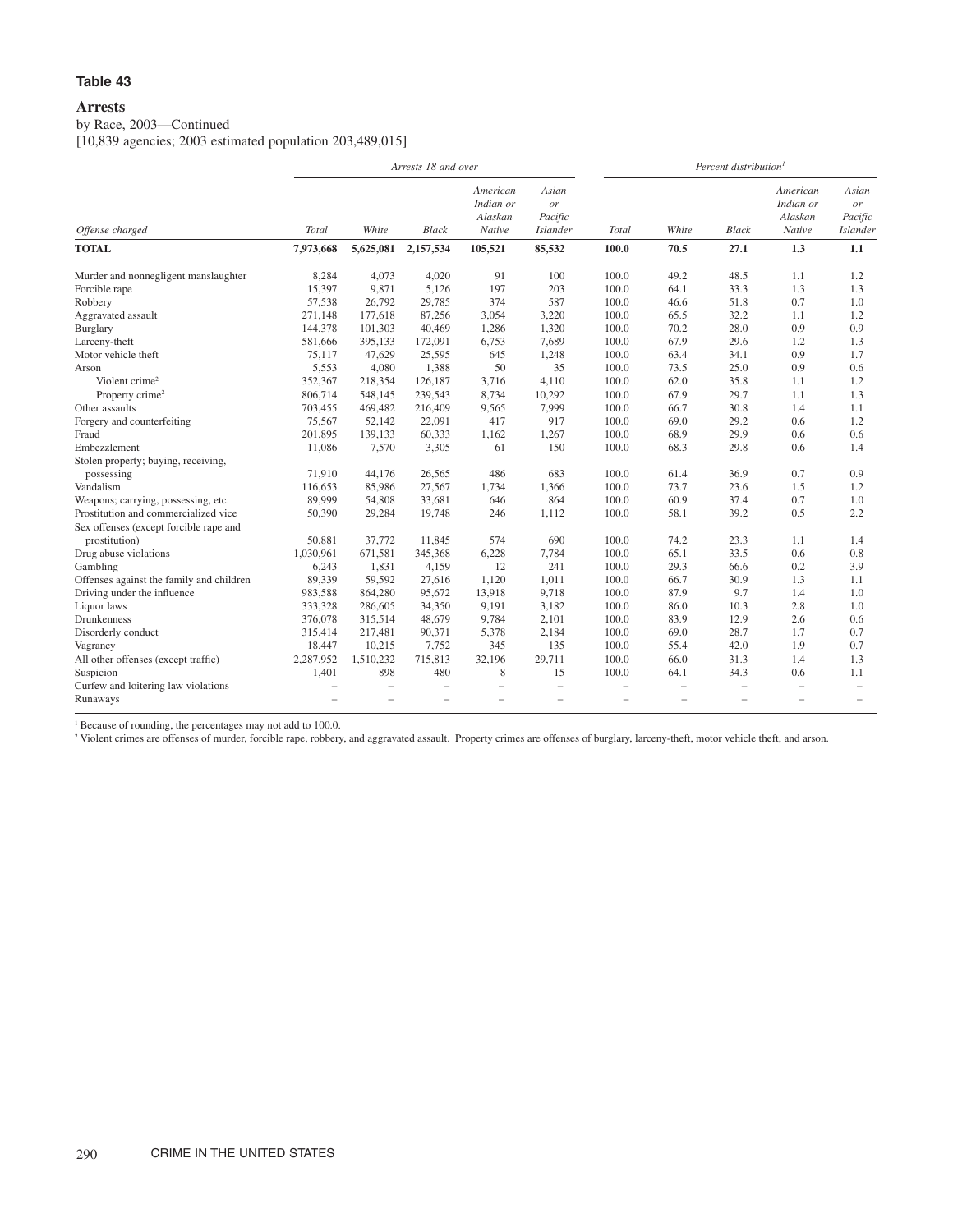# **Arrest Trends**

City, 2002-2003

[6,914 agencies; 2003 estimated population 121,103,160; 2002 estimated population 120,079,143]

|                                          |           |                |                   |           | Number of persons arrested |                   |           |                          |                   |
|------------------------------------------|-----------|----------------|-------------------|-----------|----------------------------|-------------------|-----------|--------------------------|-------------------|
|                                          |           | Total all ages |                   |           | Under 18 years of age      |                   |           | 18 years of age and over |                   |
| Offense charged                          | 2002      | 2003           | Percent<br>change | 2002      | 2003                       | Percent<br>change | 2002      | 2003                     | Percent<br>change |
| <b>TOTAL</b> <sup>1</sup>                | 6,167,649 | 6,179,223      | $+0.2$            | 1,095,242 | 1,092,096                  | $-0.3$            | 5,072,407 | 5,087,127                | $+0.3$            |
| Murder and nonnegligent manslaughter     | 5,418     | 5,076          | $-6.3$            | 517       | 443                        | $-14.3$           | 4,901     | 4,633                    | $-5.5$            |
| Forcible rape                            | 11,674    | 11,158         | $-4.4$            | 2,076     | 1,805                      | $-13.1$           | 9,598     | 9,353                    | $-2.6$            |
| Robbery                                  | 50,371    | 49,983         | $-0.8$            | 11,426    | 11,637                     | $+1.8$            | 38,945    | 38,346                   | $-1.5$            |
| Aggravated assault                       | 206.927   | 201,338        | $-2.7$            | 28,168    | 28,217                     | $+0.2$            | 178,759   | 173,121                  | $-3.2$            |
| Burglary                                 | 126,998   | 130,009        | $+2.4$            | 39,728    | 38,844                     | $-2.2$            | 87,270    | 91,165                   | $+4.5$            |
| Larceny-theft                            | 604,420   | 607,017        | $+0.4$            | 189,219   | 183,208                    | $-3.2$            | 415,201   | 423,809                  | $+2.1$            |
| Motor vehicle theft                      | 61,084    | 61,568         | $+0.8$            | 18,807    | 18,100                     | $-3.8$            | 42,277    | 43,468                   | $+2.8$            |
| Arson                                    | 7,258     | 6,961          | $-4.1$            | 4,020     | 3,910                      | $-2.7$            | 3,238     | 3,051                    | $-5.8$            |
| Violent crime <sup>2</sup>               | 274,390   | 267,555        | $-2.5$            | 42,187    | 42,102                     | $-0.2$            | 232,203   | 225,453                  | $-2.9$            |
| Property crime <sup>2</sup>              | 799,760   | 805,555        | $+0.7$            | 251,774   | 244,062                    | $-3.1$            | 547,986   | 561,493                  | $+2.5$            |
| Other assaults                           | 569,320   | 562,874        | $-1.1$            | 108,410   | 112,986                    | $+4.2$            | 460,910   | 449,888                  | $-2.4$            |
| Forgery and counterfeiting               | 56,026    | 54,234         | $-3.2$            | 2,603     | 2,403                      | $-7.7$            | 53,423    | 51,831                   | $-3.0$            |
| Fraud                                    | 111,831   | 113,669        | $+1.6$            | 4,406     | 4,016                      | $-8.9$            | 107,425   | 109,653                  | $+2.1$            |
| Embezzlement                             | 9,212     | 8,410          | $-8.7$            | 772       | 617                        | $-20.1$           | 8,440     | 7,793                    | $-7.7$            |
| Stolen property; buying, receiving,      |           |                |                   |           |                            |                   |           |                          |                   |
| possessing                               | 64,935    | 65,175         | $+0.4$            | 14,321    | 13,619                     | $-4.9$            | 50,614    | 51,556                   | $+1.9$            |
| Vandalism                                | 132,346   | 132,970        | $+0.5$            | 52,345    | 53,290                     | $+1.8$            | 80,001    | 79,680                   | $-0.4$            |
| Weapons; carrying, possessing, etc.      | 73,689    | 75,513         | $+2.5$            | 16,380    | 18,221                     | $+11.2$           | 57,309    | 57,292                   | $\frac{1}{2}$     |
| Prostitution and commercialized vice     | 33,435    | 32,614         | $-2.5$            | 565       | 638                        | $+12.9$           | 32,870    | 31,976                   | $-2.7$            |
| Sex offenses (except forcible rape and   |           |                |                   |           |                            |                   |           |                          |                   |
| prostitution)                            | 39,253    | 37,703         | $-3.9$            | 8.300     | 8,030                      | $-3.3$            | 30,953    | 29,673                   | $-4.1$            |
| Drug abuse violations                    | 661,531   | 695,560        | $+5.1$            | 85,666    | 88,024                     | $+2.8$            | 575,865   | 607,536                  | $+5.5$            |
| Gambling                                 | 2,790     | 2,515          | $-9.9$            | 316       | 286                        | $-9.5$            | 2,474     | 2,229                    | $-9.9$            |
| Offenses against the family and children | 45,789    | 42,084         | $-8.1$            | 4,020     | 3,233                      | $-19.6$           | 41,769    | 38,851                   | $-7.0$            |
| Driving under the influence              | 555,515   | 549,073        | $-1.2$            | 9,235     | 8,927                      | $-3.3$            | 546,280   | 540,146                  | $-1.1$            |
| Liquor laws                              | 324,913   | 316,696        | $-2.5$            | 72,034    | 69,094                     | $-4.1$            | 252,879   | 247,602                  | $-2.1$            |
| Drunkenness                              | 319,655   | 310,441        | $-2.9$            | 10,607    | 10,016                     | $-5.6$            | 309,048   | 300,425                  | $-2.8$            |
| Disorderly conduct                       | 341,613   | 344,948        | $+1.0$            | 101,622   | 107,651                    | $+5.9$            | 239,991   | 237,297                  | $-1.1$            |
| Vagrancy                                 | 10,912    | 14,353         | $+31.5$           | 1,051     | 1,199                      | $+14.1$           | 9,861     | 13,154                   | $+33.4$           |
| All other offenses (except traffic)      | 1,623,937 | 1,635,649      | $+0.7$            | 191,831   | 192,050                    | $+0.1$            | 1,432,106 | 1,443,599                | $+0.8$            |
| Suspicion                                | 1,788     | 1,016          | $-43.2$           | 675       | 314                        | $-53.5$           | 1,113     | 702                      | $-36.9$           |
| Curfew and loitering law violations      | 55,268    | 51,303         | $-7.2$            | 55,268    | 51,303                     | $-7.2$            |           |                          |                   |
| Runaways                                 | 61,529    | 60,329         | $-2.0$            | 61,529    | 60,329                     | $-2.0$            |           |                          |                   |

 $^{\rm 1}$  Does not include suspicion.

<sup>2</sup> Violent crimes are offenses of murder, forcible rape, robbery, and aggravated assault. Property crimes are offenses of burglary, larceny-theft, motor vehicle theft, and arson.

\*Less than one-tenth of 1 percent.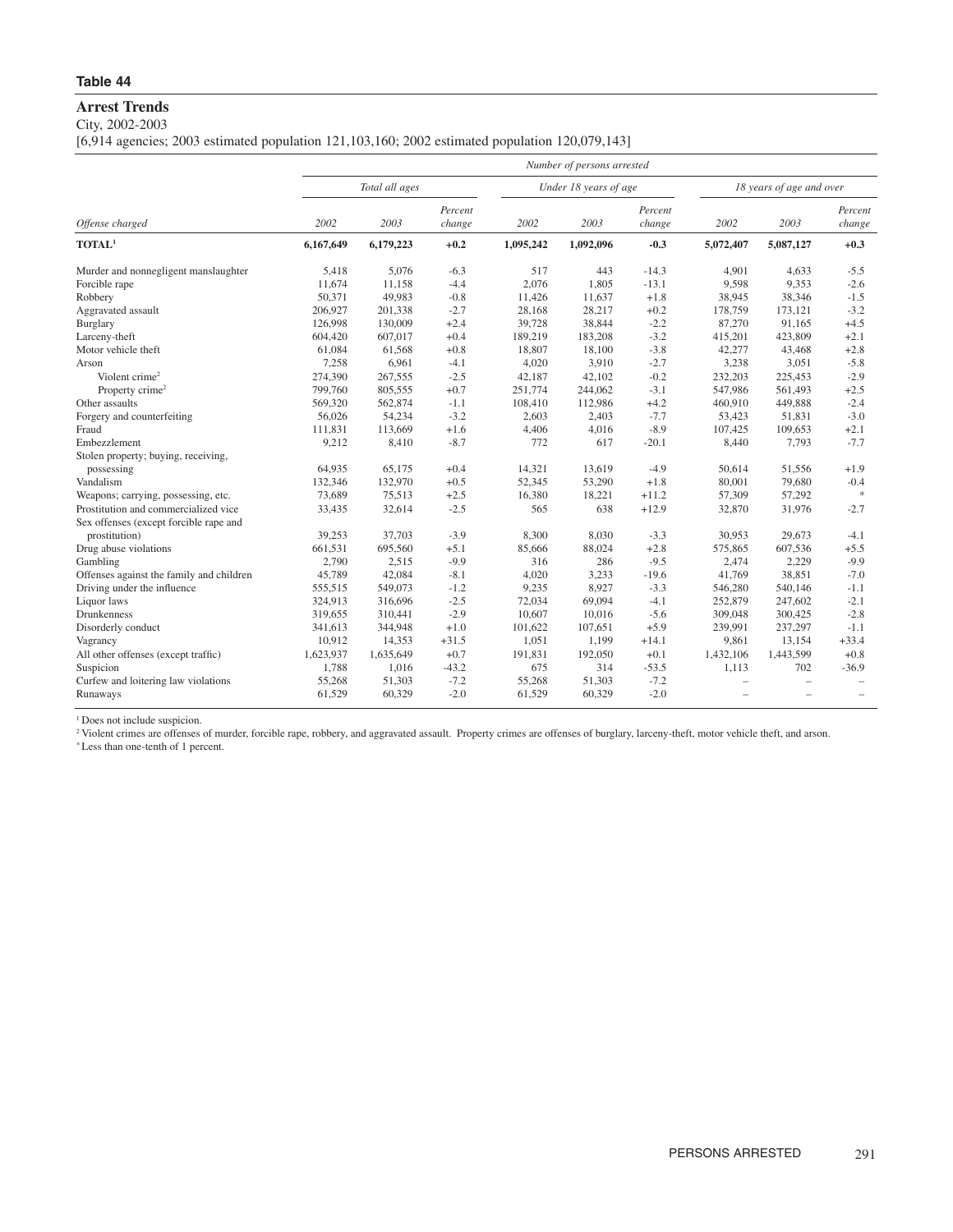# **Arrest Trends**

**City** 

by Sex, 2002-2003

[6,914 agencies; 2003 estimated population 121,103,160; 2002 estimated population 120,079,143]

|                                          |           |                     |                   | Male    |          | Female            |         |                     |                   |         |          |                   |
|------------------------------------------|-----------|---------------------|-------------------|---------|----------|-------------------|---------|---------------------|-------------------|---------|----------|-------------------|
|                                          |           | Total               |                   |         | Under 18 |                   |         | Total               |                   |         | Under 18 |                   |
| Offense charged                          | 2002      | 2003                | Percent<br>change | 2002    | 2003     | Percent<br>change | 2002    | 2003                | Percent<br>change | 2002    | 2003     | Percent<br>change |
| TOTAL <sup>1</sup>                       |           | 4,712,043 4,694,775 | $-0.4$            | 768,130 | 765,445  | $-0.3$            |         | 1,455,606 1,484,448 | $+2.0$            | 327,112 | 326,651  | $-0.1$            |
| Murder and nonnegligent manslaughter     | 4,832     | 4,575               | $-5.3$            | 463     | 404      | $-12.7$           | 586     | 501                 | $-14.5$           | 54      | 39       | $-27.8$           |
| Forcible rape                            | 11,507    | 11,027              | $-4.2$            | 1,990   | 1,772    | $-11.0$           | 167     | 131                 | $-21.6$           | 86      | 33       | $-61.6$           |
| Robbery                                  | 44,995    | 44,630              | $-0.8$            | 10,398  | 10,580   | $+1.8$            | 5,376   | 5,353               | $-0.4$            | 1,028   | 1,057    | $+2.8$            |
| Aggravated assault                       | 163,754   | 158,439             | $-3.2$            | 21,438  | 21,512   | $+0.3$            | 43,173  | 42,899              | $-0.6$            | 6,730   | 6,705    | $-0.4$            |
| Burglary                                 | 109,262   | 111,121             | $+1.7$            | 34,808  | 33,907   | $-2.6$            | 17,736  | 18,888              | $+6.5$            | 4,920   | 4,937    | $+0.3$            |
| Larceny-theft                            | 373,571   | 373,685             | $\ast$            | 112,627 | 109,116  | $-3.1$            | 230,849 | 233,332             | $+1.1$            | 76,592  | 74.092   | $-3.3$            |
| Motor vehicle theft                      | 50,541    | 50,896              | $+0.7$            | 15,305  | 14,770   | $-3.5$            | 10,543  | 10,672              | $+1.2$            | 3,502   | 3,330    | $-4.9$            |
| Arson                                    | 6,180     | 5,897               | $-4.6$            | 3,572   | 3,460    | $-3.1$            | 1,078   | 1,064               | $-1.3$            | 448     | 450      | $+0.4$            |
| Violent crime <sup>2</sup>               | 225,088   | 218,671             | $-2.9$            | 34,289  | 34,268   | $-0.1$            | 49,302  | 48,884              | $-0.8$            | 7,898   | 7,834    | $-0.8$            |
| Property crime <sup>2</sup>              | 539,554   | 541,599             | $+0.4$            | 166,312 | 161,253  | $-3.0$            | 260,206 | 263,956             | $+1.4$            | 85,462  | 82,809   | $-3.1$            |
| Other assaults                           | 431,874   | 425,095             | $-1.6$            | 73,293  | 76,005   | $+3.7$            | 137,446 | 137,779             | $+0.2$            | 35,117  | 36,981   | $+5.3$            |
| Forgery and counterfeiting               | 33,279    | 32,013              | $-3.8$            | 1.667   | 1,513    | $-9.2$            | 22,747  | 22.221              | $-2.3$            | 936     | 890      | $-4.9$            |
| Fraud                                    | 65,024    | 64,799              | $-0.3$            | 2,980   | 2,631    | $-11.7$           | 46,807  | 48,870              | $+4.4$            | 1,426   | 1,385    | $-2.9$            |
| Embezzlement                             | 4.572     | 4,165               | $-8.9$            | 457     | 370      | $-19.0$           | 4,640   | 4,245               | $-8.5$            | 315     | 247      | $-21.6$           |
| Stolen property; buying, receiving,      |           |                     |                   |         |          |                   |         |                     |                   |         |          |                   |
| possessing                               | 52,924    | 52,990              | $+0.1$            | 11.919  | 11,575   | $-2.9$            | 12,011  | 12,185              | $+1.4$            | 2,402   | 2,044    | $-14.9$           |
| Vandalism                                | 109,987   | 110,414             | $+0.4$            | 45,090  | 45,673   | $+1.3$            | 22,359  | 22,556              | $+0.9$            | 7,255   | 7,617    | $+5.0$            |
| Weapons; carrying, possessing, etc.      | 67,808    | 69,440              | $+2.4$            | 14,765  | 16,442   | $+11.4$           | 5,881   | 6,073               | $+3.3$            | 1,615   | 1,779    | $+10.2$           |
| Prostitution and commercialized vice     | 12,919    | 12,002              | $-7.1$            | 199     | 169      | $-15.1$           | 20,516  | 20.612              | $+0.5$            | 366     | 469      | $+28.1$           |
| Sex offenses (except forcible rape and   |           |                     |                   |         |          |                   |         |                     |                   |         |          |                   |
| prostitution)                            | 36,179    | 34,688              | $-4.1$            | 7.571   | 7,288    | $-3.7$            | 3,074   | 3,015               | $-1.9$            | 729     | 742      | $+1.8$            |
| Drug abuse violations                    | 539,977   | 566,025             | $+4.8$            | 71,167  | 72,615   | $+2.0$            | 121,554 | 129,535             | $+6.6$            | 14,499  | 15,409   | $+6.3$            |
| Gambling                                 | 2,405     | 2,100               | $-12.7$           | 302     | 273      | $-9.6$            | 385     | 415                 | $+7.8$            | 14      | 13       | $-7.1$            |
| Offenses against the family and children | 32,041    | 29,390              | $-8.3$            | 2,421   | 1,955    | $-19.2$           | 13,748  | 12,694              | $-7.7$            | 1,599   | 1,278    | $-20.1$           |
| Driving under the influence              | 453.668   | 444.341             | $-2.1$            | 7.467   | 7.145    | $-4.3$            | 101.847 | 104.732             | $+2.8$            | 1.768   | 1.782    | $+0.8$            |
| Liquor laws                              | 243,383   | 234,408             | $-3.7$            | 47,539  | 45,122   | $-5.1$            | 81,530  | 82,288              | $+0.9$            | 24,495  | 23,972   | $-2.1$            |
| <b>Drunkenness</b>                       | 275,486   | 266,175             | $-3.4$            | 8,324   | 7,742    | $-7.0$            | 44,169  | 44,266              | $+0.2$            | 2,283   | 2,274    | $-0.4$            |
| Disorderly conduct                       | 255,596   | 256,624             | $+0.4$            | 70,794  | 74,219   | $+4.8$            | 86,017  | 88,324              | $+2.7$            | 30,828  | 33,432   | $+8.4$            |
| Vagrancy                                 | 8,898     | 11,185              | $+25.7$           | 839     | 905      | $+7.9$            | 2,014   | 3,168               | $+57.3$           | 212     | 294      | $+38.7$           |
| All other offenses (except traffic)      | 1,259,618 | 1,259,102           | $\approx$         | 138,972 | 138,733  | $-0.2$            | 364,319 | 376,547             | $+3.4$            | 52,859  | 53,317   | $+0.9$            |
| Suspicion                                | 1,398     | 808                 | $-42.2$           | 500     | 235      | $-53.0$           | 390     | 208                 | $-46.7$           | 175     | 79       | $-54.9$           |
| Curfew and loitering law violations      | 37,442    | 34,792              | $-7.1$            | 37,442  | 34,792   | $-7.1$            | 17,826  | 16,511              | $-7.4$            | 17,826  | 16,511   | $-7.4$            |
| Runaways                                 | 24,321    | 24,757              | $+1.8$            | 24,321  | 24,757   | $+1.8$            | 37,208  | 35,572              | $-4.4$            | 37,208  | 35,572   | $-4.4$            |

<sup>1</sup> Does not include suspicion.

<sup>2</sup> Violent crimes are offenses of murder, forcible rape, robbery, and aggravated assault. Property crimes are offenses of burglary, larceny-theft, motor vehicle theft, and arson.

\*Less than one-tenth of 1 percent.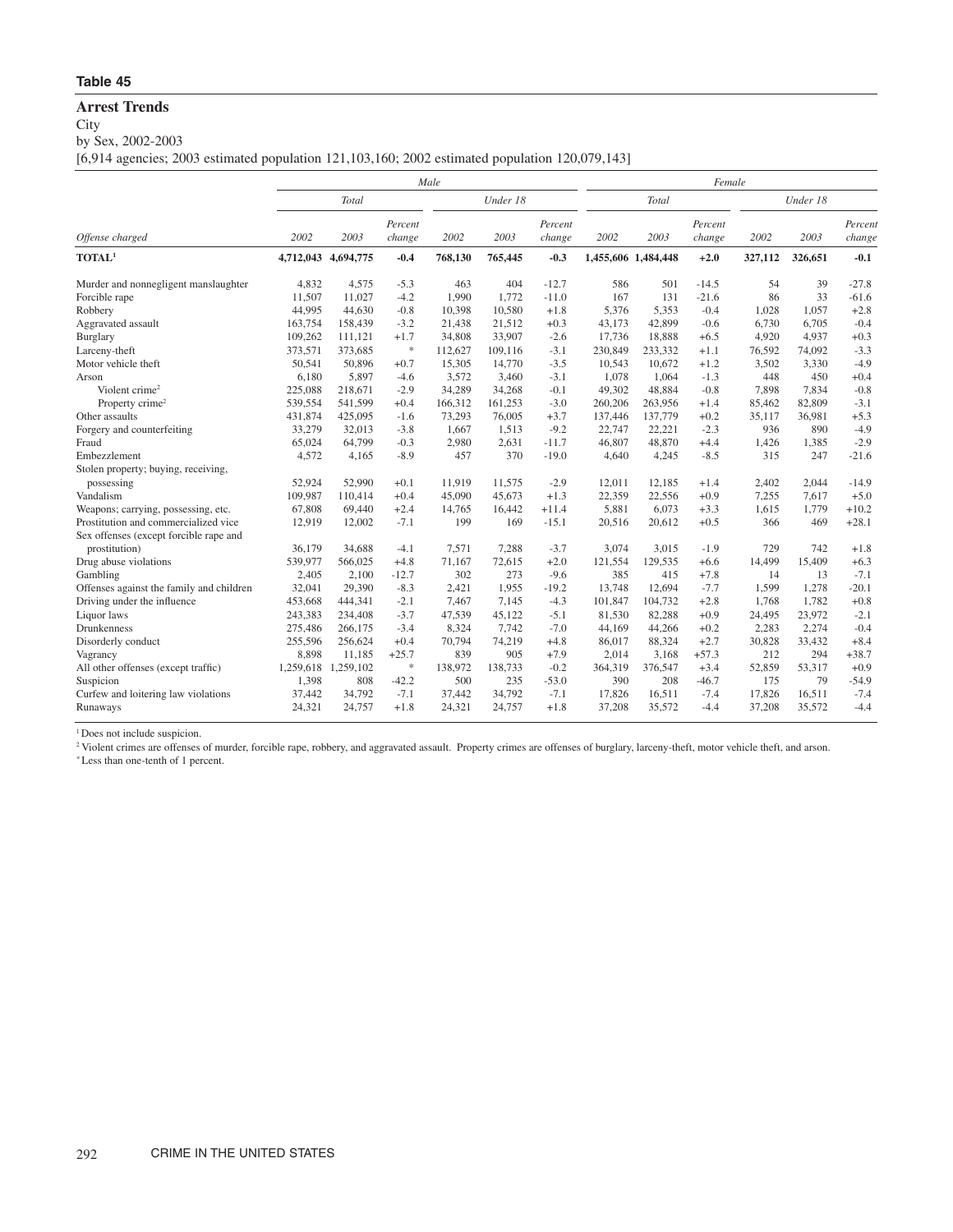#### **Arrests**

City

by Age, 2003

[7,898 agencies; 2003 estimated population 139,498,658]

|                                                   | Total<br>all       | Ages<br>under  | Ages<br>under     | Ages<br>18 and    | Under          |                |                |                |                |                |                |                |                |                |
|---------------------------------------------------|--------------------|----------------|-------------------|-------------------|----------------|----------------|----------------|----------------|----------------|----------------|----------------|----------------|----------------|----------------|
| Offense charged                                   | ages               | 15             | 18                | over              | 10             | $10 - 12$      | $13 - 14$      | 15             | 16             | 17             | 18             | 19             | 20             | 21             |
| <b>TOTAL</b><br>Percent distribution <sup>1</sup> | 7,128,531<br>100.0 | 411,405<br>5.8 | 1,266,104<br>17.8 | 5,862,427<br>82.2 | 14,471<br>0.2  | 95,424<br>1.3  | 301,510<br>4.2 | 245,779<br>3.4 | 290,477<br>4.1 | 318,443<br>4.5 | 355,396<br>5.0 | 361,476<br>5.1 | 340,834<br>4.8 | 307,672<br>4.3 |
| Murder and nonnegligent                           |                    |                |                   |                   |                |                |                |                |                |                |                |                |                |                |
| manslaughter                                      | 6,671              | 70             | 617               | 6.054             | 1              | 6              | 63             | 110            | 169            | 268            | 399            | 467            | 423            | 436            |
| Forcible rape                                     | 13.181             | 809            | 2,122             | 11.059            | 19             | 198            | 592            | 372            | 415            | 526            | 654            | 636            | 610            | 542            |
| Robbery                                           | 63.564             | 4.025          | 15,583            | 47.981            | 83             | 750            | 3.192          | 3.127          | 3.978          | 4.453          | 4.989          | 4.432          | 3.739          | 3,200          |
| Aggravated assault                                | 239,941            | 12,575         | 34,355            | 205,586           | 452            | 3,379          | 8,744          | 6,307          | 7,378          | 8.095          | 8,663          | 8,980          | 9,179          | 9,774          |
| <b>Burglary</b>                                   | 148,277            | 16,171         | 44,025            | 104,252           | 763            | 4,046          | 11,362         | 8,712          | 9,374          | 9,768          | 10,421         | 8,862          | 7,064          | 6,186          |
| Larceny-theft                                     | 683,335            | 77,378         | 200,941           | 482.394           | 2.641          | 20.719         | 54,018         | 38.248         | 42,544         | 42,771         | 40.973         | 33.484         | 27,840         | 23,098         |
| Motor vehicle theft                               | 82,656             | 6,255          | 24,649            | 58,007            | 49             | 712            | 5,494          | 5,872          | 6,429          | 6,093          | 5,843          | 5,047          | 4,020          | 3,708          |
| Arson                                             | 8,024              | 2,761          | 4,361             | 3,663             | 296            | 901            | 1,564          | 723            | 510            | 367            | 290            | 257            | 221            | 175            |
| Violent crime <sup>2</sup>                        | 323,357            | 17.479         | 52,677            | 270,680           | 555            | 4,333          | 12,591         | 9.916          | 11.940         | 13.342         | 14.705         | 14,515         | 13,951         | 13,952         |
| Percent distribution <sup>1</sup>                 | 100.0              | 5.4            | 16.3              | 83.7              | 0.2            | 1.3            | 3.9            | 3.1            | 3.7            | 4.1            | 4.5            | 4.5            | 4.3            | 4.3            |
| Property crime <sup>2</sup>                       | 922.292            | 102.565        | 273,976           | 648,316           | 3.749          | 26,378         | 72.438         | 53,555         | 58,857         | 58,999         | 57,527         | 47.650         | 39.145         | 33.167         |
| Percent distribution <sup>1</sup>                 | 100.0              | 11.1           | 29.7              | 70.3              | 0.4            | 2.9            | 7.9            | 5.8            | 6.4            | 6.4            | 6.2            | 5.2            | 4.2            | 3.6            |
| Other assaults                                    | 652,391            | 56,867         | 130,888           | 521,503           | 2,146          | 15,703         | 39,018         | 24,892         | 25,044         | 24,085         | 21,684         | 21,422         | 22,260         | 24,296         |
| Forgery and counterfeiting                        | 59,999             | 324            | 2.628             | 57,371            | 22             | 38             | 264            | 352            | 719            | 1.233          | 2.444          | 2.958          | 3,236          | 2,877          |
| Fraud                                             | 125,024            | 850            | 4,454             | 120,570           | 71             | 136            | 643            | 671            | 1.105          | 1,828          | 3,644          | 4,879          | 5,293          | 5,315          |
| Embezzlement                                      | 8,946              | 47             | 645               | 8,301             | 5              | $\overline{4}$ | 38             | 41             | 176            | 381            | 597            | 666            | 529            | 526            |
| Stolen property; buying,                          |                    |                |                   |                   |                |                |                |                |                |                |                |                |                |                |
| receiving, possessing                             | 68,992             | 4,050          | 14,306            | 54,686            | 98             | 831            | 3,121          | 2,755          | 3,362          | 4,139          | 4,825          | 4,362          | 3,723          | 3,247          |
| Vandalism                                         | 149,393            | 26,886         | 59,701            | 89,692            | 1,820          | 7.930          | 17,136         | 10,498         | 11,216         | 11,101         | 9,909          | 7,622          | 6,238          | 6,216          |
| Weapons; carrying,                                |                    |                |                   |                   |                |                |                |                |                |                |                |                |                |                |
| possessing, etc.                                  | 91,520             | 8,282          | 22,702            | 68,818            | 301            | 2,092          | 5,889          | 4,197          | 4,783          | 5,440          | 5,908          | 5,681          | 5,068          | 4,850          |
| Prostitution and                                  |                    |                |                   |                   |                |                |                |                |                |                |                |                |                |                |
| commercialized vice                               | 48,590             | 121            | 900               | 47,690            | 5              | 6              | 110            | 142            | 219            | 418            | 1,250          | 1,605          | 1,526          | 1,558          |
| Sex offenses (except forcible                     |                    |                |                   |                   |                |                |                |                |                |                |                |                |                |                |
| rape and prostitution)                            | 45.823             | 4.748          | 9.063             | 36,760            | 287            | 1.384          | 3.077          | 1.533          | 1.400          | 1.382          | 1.587          | 1.669          | 1.536          | 1.488          |
| Drug abuse violations                             | 883,969            | 19,237         | 109,873           | 774,096           | 226            | 2,292          | 16,719         | 19,889         | 29,678         | 41,069         | 56,015         | 55,056         | 49,991         | 45,065         |
| Gambling                                          | 6,085              | 142            | 1,066             | 5,019             | 3              | 8              | 131            | 228            | 270            | 426            | 468            | 466            | 395            | 326            |
| Offenses against the family                       |                    |                |                   |                   |                |                |                |                |                |                |                |                |                |                |
| and children                                      | 45,440             | 1,230          | 3,453             | 41,987            | 89             | 314            | 827            | 618            | 764            | 841            | 1,172          | 1,224          | 1,345          | 1,609          |
| Driving under the influence                       | 613,904            | 222            | 9,649             | 604,255           | 93             | 10             | 119            | 417            | 2,362          | 6.648          | 15,740         | 20,784         | 23,395         | 31,859         |
| Liquor laws                                       | 342,832            | 7,457          | 73,461            | 269,371           | 103            | 528            | 6,826          | 11,352         | 20,900         | 33,752         | 56,657         | 60,135         | 51,067         | 9,986          |
| Drunkenness                                       | 329,648            | 1.381          | 10.760            | 318,888           | 56             | 95             | 1.230          | 1.678          | 2,554          | 5.147          | 9.564          | 10.491         | 10,930         | 15,340         |
| Disorderly conduct                                | 389,254            | 48,833         | 118,448           | 270,806           | 1.171          | 12.389         | 35,273         | 24,098         | 23,585         | 21,932         | 18,800         | 16,610         | 15,639         | 18,756         |
| Vagrancy                                          | 17,518             | 353            | 1,410             | 16,108            | $\overline{7}$ | 77             | 269            | 312            | 327            | 418            | 505            | 527            | 471            | 444            |
| All other offenses                                |                    |                |                   |                   |                |                |                |                |                |                |                |                |                |                |
| (except traffic)                                  | 1,848,925          | 60,376         | 212,191           | 1.636.734         | 2.528          | 12,037         | 45.811         | 42,218         | 51.226         | 58,371         | 72,339         | 83,094         | 85,033         | 86,756         |
| Suspicion                                         | 1,105              | 91             | 329               | 776               | 6              | 20             | 65             | 60             | 76             | 102            | 56             | 60             | 63             | 39             |
| Curfew and loitering law                          |                    |                |                   |                   |                |                |                |                |                |                |                |                |                |                |
| violations                                        | 90,168             | 26,416         | 90,168            |                   | 502            | 4,912          | 21,002         | 20,294         | 24,504         | 18,954         |                |                |                |                |
| Runaways                                          | 63,356             | 23,448         | 63.356            | $\equiv$          | 628            | 3.907          | 18.913         | 16,063         | 15.410         | 8.435          |                |                | ÷              |                |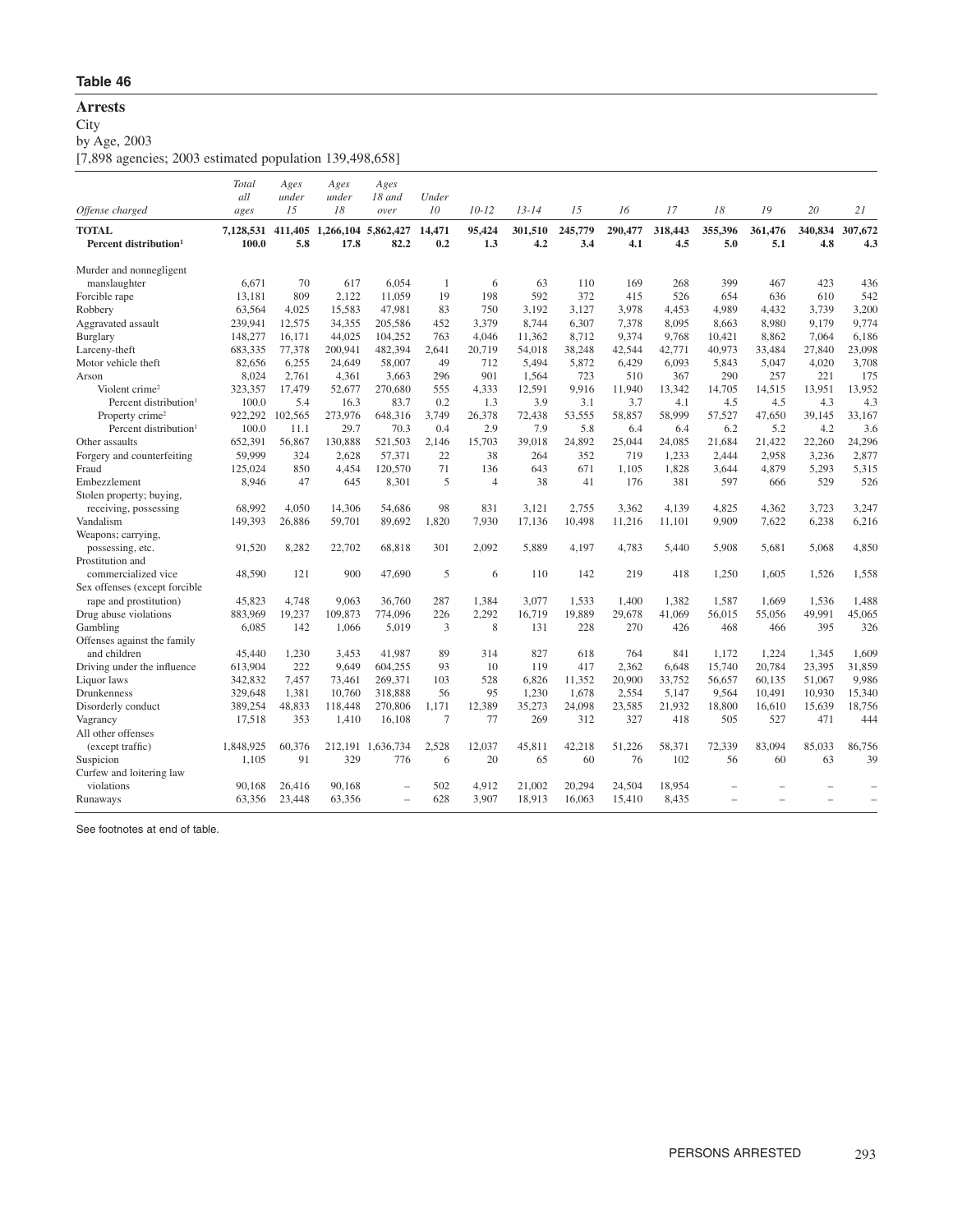# **Arrests**

**City** 

by Age, 2003—Continued

[7,898 agencies; 2003 estimated population 139,498,658]

|                                   |         |         |         |         |           |         |           |         |         |        |                | 65 and         |
|-----------------------------------|---------|---------|---------|---------|-----------|---------|-----------|---------|---------|--------|----------------|----------------|
| Offense charged                   | 22      | 23      | 24      | 25-29   | $30 - 34$ | 35-39   | $40 - 44$ | 45-49   | 50-54   | 55-59  | 60-64          | over           |
| <b>TOTAL</b>                      | 284,888 | 263,082 | 233,026 | 872,507 | 733,885   | 688,585 | 621,802   | 405,595 | 210,594 | 97,575 | 45,052         | 40,458         |
| Percent distribution <sup>1</sup> | 4.0     | 3.7     | 3.3     | 12.2    | 10.3      | 9.7     | 8.7       | 5.7     | 3.0     | 1.4    | 0.6            | 0.6            |
| Murder and nonnegligent           |         |         |         |         |           |         |           |         |         |        |                |                |
| manslaughter                      | 396     | 364     | 344     | 1,143   | 673       | 490     | 356       | 243     | 137     | 74     | 50             | 59             |
| Forcible rape                     | 551     | 468     | 439     | 1,706   | 1,584     | 1,398   | 1,098     | 684     | 331     | 187    | 86             | 85             |
| Robbery                           | 2,818   | 2,417   | 2,096   | 7,063   | 5,673     | 4,916   | 3,650     | 1,853   | 733     | 238    | 93             | 71             |
| Aggravated assault                | 9,597   | 9,287   | 8,458   | 34,266  | 29,045    | 26,542  | 23,036    | 14,454  | 7,492   | 3,499  | 1,632          | 1,682          |
| Burglary                          | 5,226   | 4,692   | 4,050   | 14,501  | 12,995    | 11,975  | 9,552     | 5,330   | 2,198   | 725    | 277            | 198            |
| Larceny-theft                     | 20,756  | 18,534  | 16,178  | 62,314  | 58,944    | 59,022  | 52,290    | 34,875  | 17,945  | 8,297  | 3,783          | 4,061          |
| Motor vehicle theft               | 3,276   | 2,850   | 2,569   | 9,306   | 7,691     | 6,217   | 4,180     | 2,103   | 767     | 270    | 94             | 66             |
| Arson                             | 170     | 137     | 137     | 431     | 403       | 433     | 414       | 282     | 148     | 94     | 37             | 34             |
| Violent crime <sup>2</sup>        | 13,362  | 12,536  | 11,337  | 44,178  | 36,975    | 33,346  | 28,140    | 17,234  | 8,693   | 3,998  | 1,861          | 1,897          |
| Percent distribution <sup>1</sup> | 4.1     | 3.9     | 3.5     | 13.7    | 11.4      | 10.3    | 8.7       | 5.3     | 2.7     | 1.2    | 0.6            | 0.6            |
| Property crime <sup>2</sup>       | 29,428  | 26,213  | 22,934  | 86,552  | 80,033    | 77,647  | 66,436    | 42,590  | 21,058  | 9,386  | 4,191          | 4,359          |
| Percent distribution <sup>1</sup> | 3.2     | 2.8     | 2.5     | 9.4     | 8.7       | 8.4     | 7.2       | 4.6     | 2.3     | 1.0    | 0.5            | 0.5            |
| Other assaults                    | 24,086  | 23,375  | 21,500  | 87,622  | 75,916    | 69,562  | 59,621    | 36,755  | 17,756  | 8,101  | 3,831          | 3,716          |
| Forgery and counterfeiting        | 2,644   | 2,706   | 2,487   | 10,327  | 8,831     | 7,561   | 5,829     | 3,191   | 1,441   | 526    | 190            | 123            |
| Fraud                             | 5,326   | 5,073   | 4,727   | 20,293  | 19,087    | 16,744  | 13,726    | 8,278   | 4,226   | 2,112  | 968            | 879            |
| Embezzlement                      | 423     | 419     | 342     | 1,251   | 1,127     | 903     | 687       | 435     | 242     | 95     | 40             | 19             |
| Stolen property; buying,          |         |         |         |         |           |         |           |         |         |        |                |                |
| receiving, possessing             | 2,930   | 2,595   | 2,228   | 8,359   | 7,186     | 6,088   | 4,734     | 2,604   | 1,106   | 410    | 170            | 119            |
| Vandalism                         | 5,206   | 4,513   | 3,962   | 13,105  | 9,782     | 8,589   | 7,117     | 4,029   | 1,878   | 798    | 356            | 372            |
| Weapons; carrying,                |         |         |         |         |           |         |           |         |         |        |                |                |
| possessing, etc.                  | 4,308   | 4,015   | 3,554   | 11,457  | 7,341     | 5,438   | 4,501     | 3,137   | 1,763   | 882    | 451            | 464            |
| Prostitution and                  |         |         |         |         |           |         |           |         |         |        |                |                |
| commercialized vice               | 1,699   | 1,594   | 1,414   | 6,901   | 8,203     | 8,622   | 6,802     | 3,608   | 1,584   | 682    | 295            | 347            |
| Sex offenses (except forcible     |         |         |         |         |           |         |           |         |         |        |                |                |
| rape and prostitution)            | 1,351   | 1,273   | 1,153   | 4,695   | 4.774     | 4,950   | 4,424     | 3,110   | 1,885   | 1.220  | 711            | 934            |
| Drug abuse violations             | 41,264  | 38,105  | 33,432  | 118,010 | 93,184    | 86,147  | 77,426    | 46,917  | 21,641  | 7,681  | 2,632          | 1,530          |
| Gambling                          | 292     | 307     | 200     | 669     | 393       | 336     | 302       | 261     | 198     | 152    | 126            | 128            |
| Offenses against the family       |         |         |         |         |           |         |           |         |         |        |                |                |
| and children                      | 1,681   | 1,693   | 1,624   | 7,235   | 6,920     | 6,567   | 5,337     | 3,119   | 1,347   | 564    | 288            | 262            |
| Driving under the influence       | 31,141  | 29,722  | 26,381  | 97,796  | 78,081    | 70,548  | 68,866    | 49,190  | 29,489  | 16,170 | 8,123          | 6,970          |
| Liquor laws                       | 7,056   | 5,190   | 3,973   | 13,461  | 11,318    | 12,254  | 13,702    | 11,107  | 7,024   | 3,450  | 1,732          | 1,259          |
| <b>Drunkenness</b>                | 13,757  | 12,629  | 10,924  | 41,078  | 36,840    | 40,545  | 45,119    | 34,177  | 19,869  | 9,729  | 4,620          | 3,276          |
| Disorderly conduct                | 16,215  | 13,877  | 11,630  | 39,823  | 29,436    | 28,533  | 26,613    | 17,734  | 8,907   | 4,365  | 2,035          | 1,833          |
| Vagrancy                          | 437     | 452     | 389     | 1,652   | 1,849     | 2,433   | 2,631     | 2,159   | 1,257   | 538    | 223            | 141            |
| All other offenses                |         |         |         |         |           |         |           |         |         |        |                |                |
| (except traffic)                  | 82,234  | 76,759  | 68,806  | 257,923 | 216.524   | 201.691 | 179,721   | 115,917 | 59.201  | 26,705 | 12.205         | 11,826         |
| Suspicion                         | 48      | 36      | 29      | 120     | 85        | 81      | 68        | 43      | 29      | 11     | $\overline{4}$ | $\overline{A}$ |
| Curfew and loitering law          |         |         |         |         |           |         |           |         |         |        |                |                |
| violations                        |         |         |         |         |           |         |           |         |         |        |                |                |
| Runaways                          |         | L.      |         | L.      |           |         |           |         |         |        |                |                |
|                                   |         |         |         |         |           |         |           |         |         |        |                |                |

<sup>1</sup> Because of rounding, the percentages may not add to 100.0.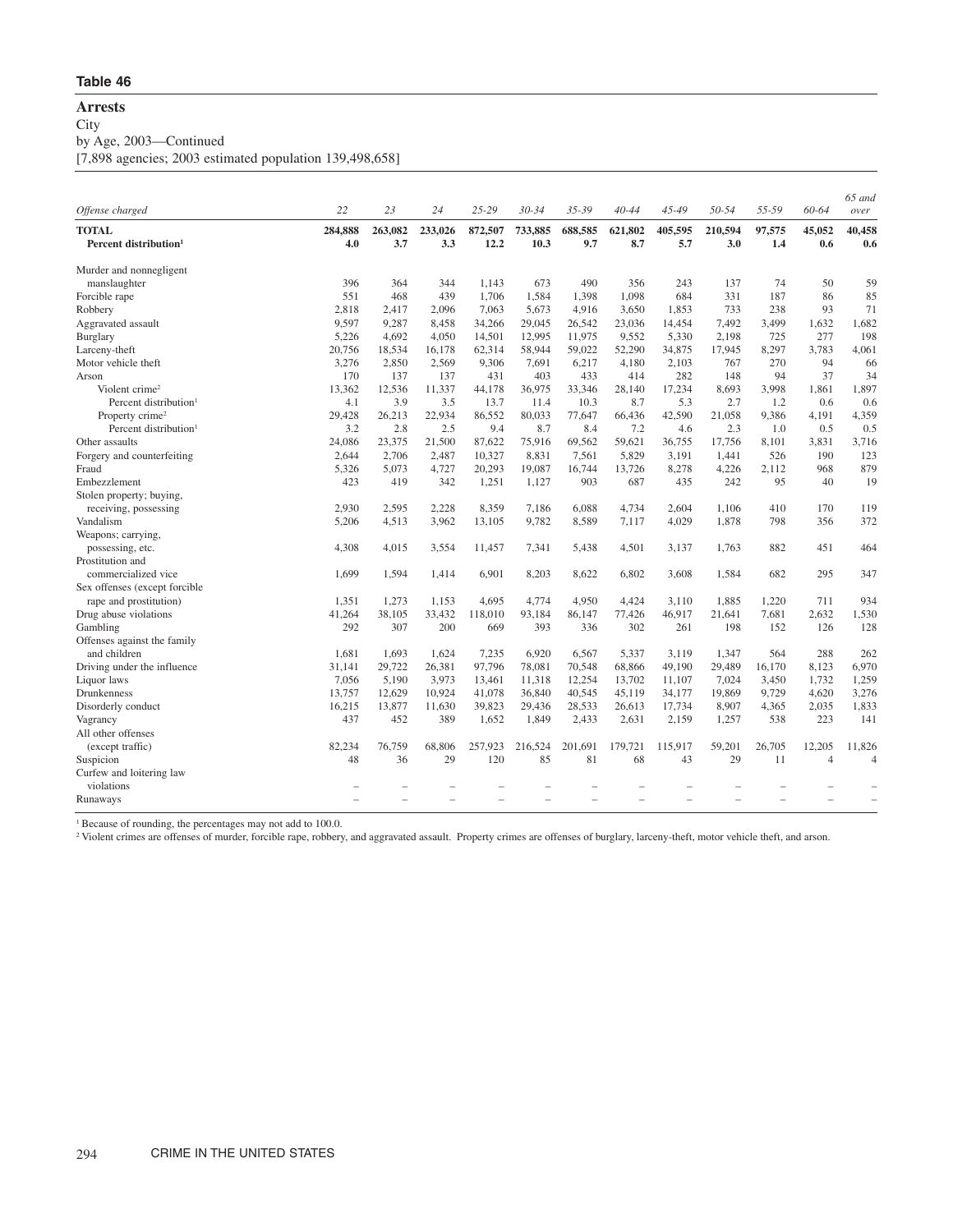# **Arrests City**

of Persons Under 15, 18, 21, and 25 Years of Age, 2003 [7,898 agencies; 2003 estimated population 139,498,658]

|                                          |                   |          | Number of persons arrested |           |           | Percent of total all ages  |          |          |          |  |
|------------------------------------------|-------------------|----------|----------------------------|-----------|-----------|----------------------------|----------|----------|----------|--|
| Offense charged                          | Total<br>all ages | Under 15 | Under 18                   | Under 21  | Under 25  | Under 15                   | Under 18 | Under 21 | Under 25 |  |
| <b>TOTAL</b>                             | 7,128,531         | 411,405  | 1,266,104                  | 2,323,810 | 3,412,478 | 5.8                        | 17.8     | 32.6     | 47.9     |  |
| Murder and nonnegligent manslaughter     | 6,671             | 70       | 617                        | 1,906     | 3,446     | 1.0                        | 9.2      | 28.6     | 51.7     |  |
| Forcible rape                            | 13,181            | 809      | 2,122                      | 4,022     | 6,022     | 6.1                        | 16.1     | 30.5     | 45.7     |  |
| Robbery                                  | 63,564            | 4,025    | 15,583                     | 28,743    | 39,274    | 6.3                        | 24.5     | 45.2     | 61.8     |  |
| Aggravated assault                       | 239,941           | 12,575   | 34,355                     | 61,177    | 98,293    | 5.2                        | 14.3     | 25.5     | 41.0     |  |
| Burglary                                 | 148,277           | 16,171   | 44,025                     | 70,372    | 90,526    | 10.9                       | 29.7     | 47.5     | 61.1     |  |
| Larceny-theft                            | 683,335           | 77,378   | 200,941                    | 303,238   | 381,804   | 11.3                       | 29.4     | 44.4     | 55.9     |  |
| Motor vehicle theft                      | 82,656            | 6,255    | 24,649                     | 39,559    | 51,962    | 7.6                        | 29.8     | 47.9     | 62.9     |  |
| Arson                                    | 8,024             | 2,761    | 4,361                      | 5,129     | 5,748     | 34.4                       | 54.3     | 63.9     | 71.6     |  |
| Violent crime <sup>1</sup>               | 323,357           | 17,479   | 52,677                     | 95,848    | 147,035   | 5.4                        | 16.3     | 29.6     | 45.5     |  |
| Property crime <sup>1</sup>              | 922,292           | 102,565  | 273,976                    | 418,298   | 530,040   | 11.1                       | 29.7     | 45.4     | 57.5     |  |
| Other assaults                           | 652,391           | 56,867   | 130,888                    | 196,254   | 289,511   | 8.7                        | 20.1     | 30.1     | 44.4     |  |
| Forgery and counterfeiting               | 59,999            | 324      | 2,628                      | 11,266    | 21,980    | 0.5                        | 4.4      | 18.8     | 36.6     |  |
| Fraud                                    | 125,024           | 850      | 4,454                      | 18,270    | 38,711    | 0.7                        | 3.6      | 14.6     | 31.0     |  |
| Embezzlement                             | 8,946             | 47       | 645                        | 2,437     | 4,147     | 0.5                        | 7.2      | 27.2     | 46.4     |  |
| Stolen property; buying, receiving,      |                   |          |                            |           |           |                            |          |          |          |  |
| possessing                               | 68,992            | 4,050    | 14,306                     | 27,216    | 38,216    | 5.9                        | 20.7     | 39.4     | 55.4     |  |
| Vandalism                                | 149,393           | 26,886   | 59,701                     | 83,470    | 103,367   | 18.0                       | 40.0     | 55.9     | 69.2     |  |
| Weapons; carrying, possessing, etc.      | 91,520            | 8,282    | 22,702                     | 39,359    | 56,086    | 9.0                        | 24.8     | 43.0     | 61.3     |  |
| Prostitution and commercialized vice     | 48,590            | 121      | 900                        | 5,281     | 11,546    | 0.2                        | 1.9      | 10.9     | 23.8     |  |
| Sex offenses (except forcible rape and   |                   |          |                            |           |           |                            |          |          |          |  |
| prostitution)                            | 45,823            | 4,748    | 9,063                      | 13,855    | 19,120    | 10.4                       | 19.8     | 30.2     | 41.7     |  |
| Drug abuse violations                    | 883,969           | 19,237   | 109,873                    | 270,935   | 428,801   | 2.2                        | 12.4     | 30.6     | 48.5     |  |
| Gambling                                 | 6,085             | 142      | 1,066                      | 2,395     | 3,520     | 2.3                        | 17.5     | 39.4     | 57.8     |  |
| Offenses against the family and children | 45,440            | 1,230    | 3,453                      | 7,194     | 13,801    | 2.7                        | 7.6      | 15.8     | 30.4     |  |
| Driving under the influence              | 613,904           | 222      | 9,649                      | 69,568    | 188,671   | $\ensuremath{\mathcal{R}}$ | 1.6      | 11.3     | 30.7     |  |
| Liquor laws                              | 342,832           | 7,457    | 73,461                     | 241,320   | 267,525   | 2.2                        | 21.4     | 70.4     | 78.0     |  |
| <b>Drunkenness</b>                       | 329,648           | 1,381    | 10,760                     | 41,745    | 94,395    | 0.4                        | 3.3      | 12.7     | 28.6     |  |
| Disorderly conduct                       | 389,254           | 48,833   | 118,448                    | 169,497   | 229,975   | 12.5                       | 30.4     | 43.5     | 59.1     |  |
| Vagrancy                                 | 17,518            | 353      | 1,410                      | 2,913     | 4,635     | 2.0                        | 8.0      | 16.6     | 26.5     |  |
| All other offenses (except traffic)      | 1,848,925         | 60,376   | 212,191                    | 452,657   | 767,212   | 3.3                        | 11.5     | 24.5     | 41.5     |  |
| Suspicion                                | 1,105             | 91       | 329                        | 508       | 660       | 8.2                        | 29.8     | 46.0     | 59.7     |  |
| Curfew and loitering law violations      | 90,168            | 26,416   | 90,168                     | 90,168    | 90,168    | 29.3                       | 100.0    | 100.0    | 100.0    |  |
| Runaways                                 | 63,356            | 23,448   | 63,356                     | 63,356    | 63,356    | 37.0                       | 100.0    | 100.0    | 100.0    |  |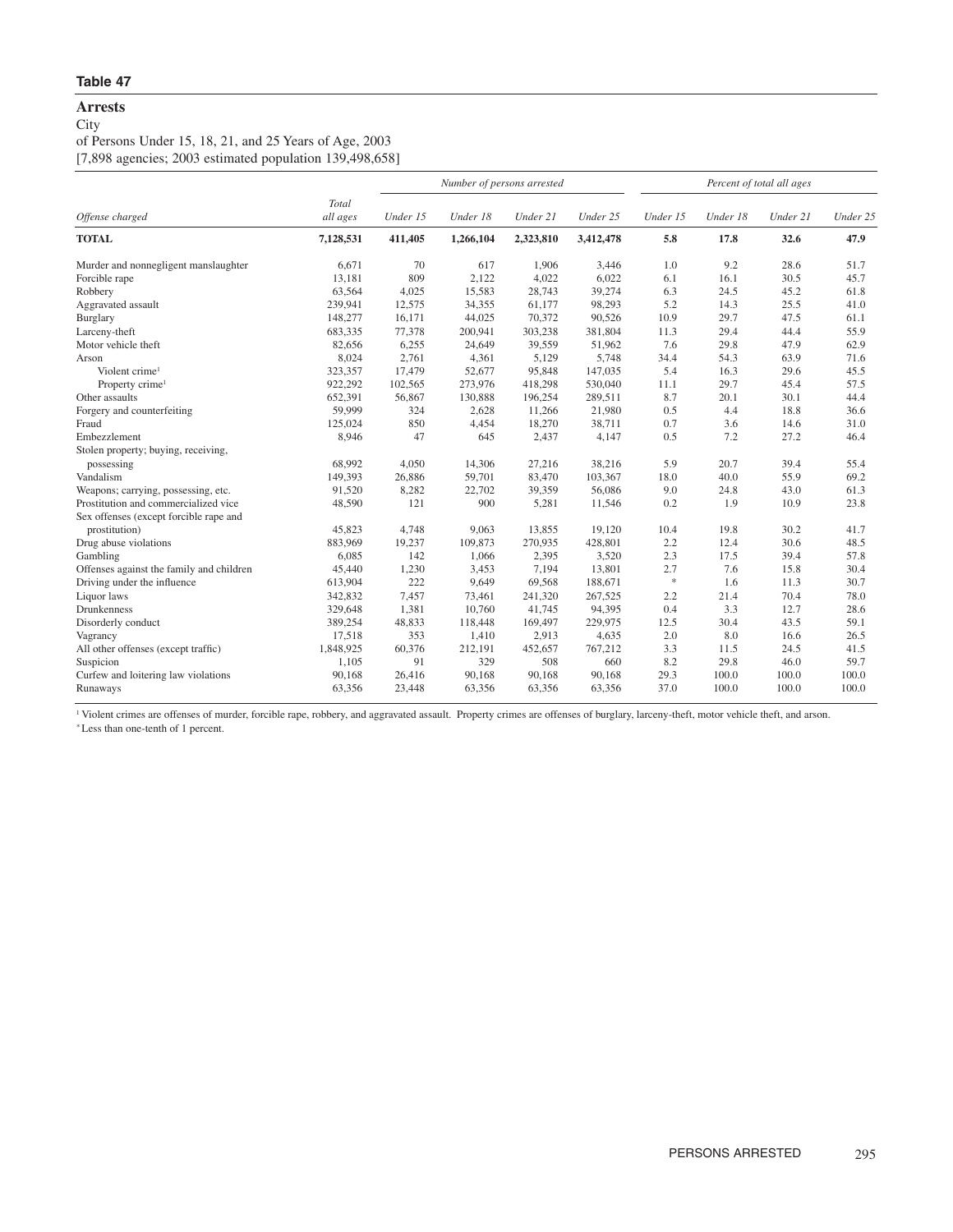# **Arrests**

City

by Sex, 2003

[7,898 agencies; 2003 estimated population 139,498,658]

|                                          |           | Number of persons arrested |           | Percent | Percent | Percent distribution <sup>1</sup> |               |               |  |
|------------------------------------------|-----------|----------------------------|-----------|---------|---------|-----------------------------------|---------------|---------------|--|
| Offense charged                          | Total     | Male                       | Female    | male    | female  | Total                             | Male          | Female        |  |
| <b>TOTAL</b>                             | 7,128,531 | 5,444,900                  | 1,683,631 | 76.4    | 23.6    | 100.0                             | 100.0         | 100.0         |  |
| Murder and nonnegligent manslaughter     | 6,671     | 6,037                      | 634       | 90.5    | 9.5     | 0.1                               | 0.1           | $\frac{1}{2}$ |  |
| Forcible rape                            | 13,181    | 13,035                     | 146       | 98.9    | 1.1     | 0.2                               | 0.2           | $\ast$        |  |
| Robbery                                  | 63,564    | 56,988                     | 6,576     | 89.7    | 10.3    | 0.9                               | 1.0           | 0.4           |  |
| Aggravated assault                       | 239,941   | 188,847                    | 51,094    | 78.7    | 21.3    | 3.4                               | 3.5           | 3.0           |  |
| <b>Burglary</b>                          | 148,277   | 127,219                    | 21,058    | 85.8    | 14.2    | 2.1                               | 2.3           | 1.3           |  |
| Larceny-theft                            | 683,335   | 424,612                    | 258,723   | 62.1    | 37.9    | 9.6                               | 7.8           | 15.4          |  |
| Motor vehicle theft                      | 82,656    | 68,880                     | 13,776    | 83.3    | 16.7    | 1.2                               | 1.3           | 0.8           |  |
| Arson                                    | 8,024     | 6,762                      | 1,262     | 84.3    | 15.7    | 0.1                               | 0.1           | 0.1           |  |
| Violent crime <sup>2</sup>               | 323,357   | 264,907                    | 58,450    | 81.9    | 18.1    | 4.5                               | 4.9           | 3.5           |  |
| Property crime <sup>2</sup>              | 922,292   | 627,473                    | 294,819   | 68.0    | 32.0    | 12.9                              | 11.5          | 17.5          |  |
| Other assaults                           | 652,391   | 494,019                    | 158,372   | 75.7    | 24.3    | 9.2                               | 9.1           | 9.4           |  |
| Forgery and counterfeiting               | 59,999    | 35,579                     | 24,420    | 59.3    | 40.7    | 0.8                               | 0.7           | 1.5           |  |
| Fraud                                    | 125,024   | 71,539                     | 53,485    | 57.2    | 42.8    | 1.8                               | 1.3           | 3.2           |  |
| Embezzlement                             | 8,946     | 4,434                      | 4,512     | 49.6    | 50.4    | 0.1                               | 0.1           | 0.3           |  |
| Stolen property; buying, receiving,      |           |                            |           |         |         |                                   |               |               |  |
| possessing                               | 68,992    | 56,159                     | 12,833    | 81.4    | 18.6    | 1.0                               | 1.0           | 0.8           |  |
| Vandalism                                | 149,393   | 124,358                    | 25,035    | 83.2    | 16.8    | 2.1                               | 2.3           | 1.5           |  |
| Weapons; carrying, possessing, etc.      | 91,520    | 83,973                     | 7,547     | 91.8    | 8.2     | 1.3                               | 1.5           | 0.4           |  |
| Prostitution and commercialized vice     | 48,590    | 17,142                     | 31,448    | 35.3    | 64.7    | 0.7                               | 0.3           | 1.9           |  |
| Sex offenses (except forcible rape and   |           |                            |           |         |         |                                   |               |               |  |
| prostitution)                            | 45,823    | 41,432                     | 4,391     | 90.4    | 9.6     | 0.6                               | 0.8           | 0.3           |  |
| Drug abuse violations                    | 883,969   | 724,263                    | 159,706   | 81.9    | 18.1    | 12.4                              | 13.3          | 9.5           |  |
| Gambling                                 | 6,085     | 5,560                      | 525       | 91.4    | 8.6     | 0.1                               | 0.1           | $\frac{1}{2}$ |  |
| Offenses against the family and children | 45,440    | 31,624                     | 13,816    | 69.6    | 30.4    | 0.6                               | 0.6           | 0.8           |  |
| Driving under the influence              | 613,904   | 498,523                    | 115,381   | 81.2    | 18.8    | 8.6                               | 9.2           | 6.9           |  |
| Liquor laws                              | 342,832   | 254,923                    | 87,909    | 74.4    | 25.6    | 4.8                               | 4.7           | 5.2           |  |
| <b>Drunkenness</b>                       | 329,648   | 282,482                    | 47,166    | 85.7    | 14.3    | 4.6                               | 5.2           | 2.8           |  |
| Disorderly conduct                       | 389,254   | 292,032                    | 97,222    | 75.0    | 25.0    | 5.5                               | 5.4           | 5.8           |  |
| Vagrancy                                 | 17,518    | 13,725                     | 3,793     | 78.3    | 21.7    | 0.2                               | 0.3           | 0.2           |  |
| All other offenses (except traffic)      | 1,848,925 | 1,430,931                  | 417,994   | 77.4    | 22.6    | 25.9                              | 26.3          | 24.8          |  |
| Suspicion                                | 1,105     | 885                        | 220       | 80.1    | 19.9    | $\gg$                             | $\frac{1}{2}$ | $\ast$        |  |
| Curfew and loitering law violations      | 90,168    | 62,996                     | 27,172    | 69.9    | 30.1    | 1.3                               | 1.2           | 1.6           |  |
| Runaways                                 | 63,356    | 25,941                     | 37,415    | 40.9    | 59.1    | 0.9                               | 0.5           | 2.2           |  |

<sup>1</sup> Because of rounding, the percentages may not add to 100.0.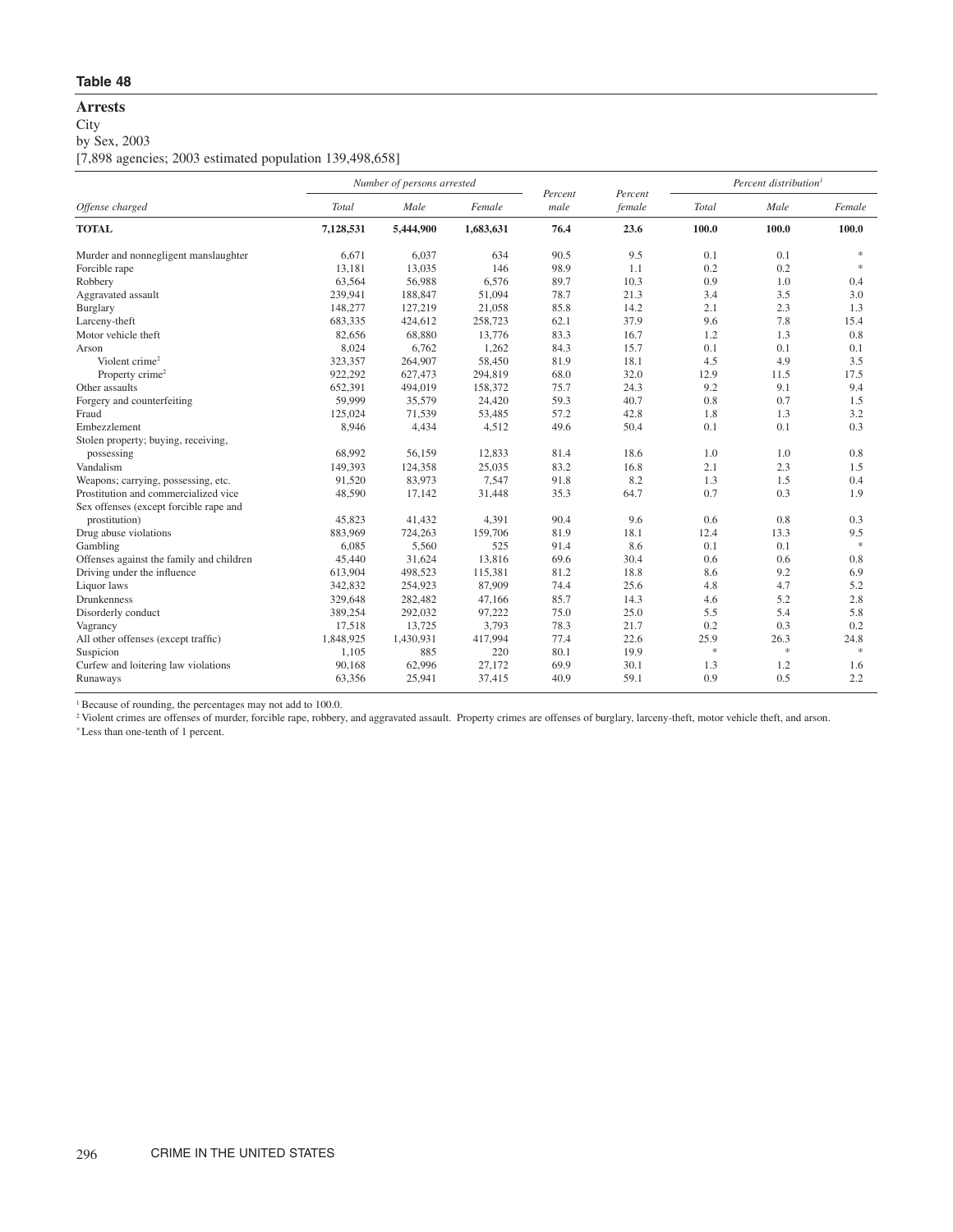# **Arrests**

City

by Race, 2003

[7,894 agencies; 2003 estimated population 138,953,128]

|                                          |           |           | Total arrests |                                            |                                           | Percent distribution <sup>1</sup> |       |              |                                            |                                           |
|------------------------------------------|-----------|-----------|---------------|--------------------------------------------|-------------------------------------------|-----------------------------------|-------|--------------|--------------------------------------------|-------------------------------------------|
| Offense charged                          | Total     | White     | <b>Black</b>  | American<br>Indian or<br>Alaskan<br>Native | Asian<br>or<br>Pacific<br><b>Islander</b> | Total                             | White | <b>Black</b> | American<br>Indian or<br>Alaskan<br>Native | Asian<br>or<br>Pacific<br><b>Islander</b> |
| <b>TOTAL</b>                             | 7,081,879 | 4,826,952 | 2,078,041     | 92,253                                     | 84,633                                    | 100.0                             | 68.2  | 29.3         | 1.3                                        | 1.2                                       |
| Murder and nonnegligent manslaughter     | 6,619     | 2,815     | 3,664         | 49                                         | 91                                        | 100.0                             | 42.5  | 55.4         | 0.7                                        | 1.4                                       |
| Forcible rape                            | 13,105    | 7,699     | 5,074         | 141                                        | 191                                       | 100.0                             | 58.7  | 38.7         | 1.1                                        | 1.5                                       |
| Robbery                                  | 63,284    | 27,116    | 35,072        | 362                                        | 734                                       | 100.0                             | 42.8  | 55.4         | 0.6                                        | 1.2                                       |
| Aggravated assault                       | 238,411   | 147,112   | 85,864        | 2,309                                      | 3,126                                     | 100.0                             | 61.7  | 36.0         | 1.0                                        | 1.3                                       |
| <b>Burglary</b>                          | 147,633   | 99,228    | 45,498        | 1,279                                      | 1,628                                     | 100.0                             | 67.2  | 30.8         | 0.9                                        | 1.1                                       |
| Larceny-theft                            | 679,004   | 460,710   | 198,485       | 9,191                                      | 10,618                                    | 100.0                             | 67.9  | 29.2         | 1.4                                        | 1.6                                       |
| Motor vehicle theft                      | 82,374    | 47,254    | 32,826        | 780                                        | 1,514                                     | 100.0                             | 57.4  | 39.8         | 0.9                                        | 1.8                                       |
| Arson                                    | 7,988     | 5,965     | 1,885         | 71                                         | 67                                        | 100.0                             | 74.7  | 23.6         | 0.9                                        | 0.8                                       |
| Violent crime <sup>2</sup>               | 321,419   | 184,742   | 129,674       | 2,861                                      | 4,142                                     | 100.0                             | 57.5  | 40.3         | 0.9                                        | 1.3                                       |
| Property crime <sup>2</sup>              | 916,999   | 613,157   | 278,694       | 11,321                                     | 13,827                                    | 100.0                             | 66.9  | 30.4         | 1.2                                        | 1.5                                       |
| Other assaults                           | 648,572   | 406,489   | 225,709       | 8,579                                      | 7,795                                     | 100.0                             | 62.7  | 34.8         | 1.3                                        | 1.2                                       |
| Forgery and counterfeiting               | 59,727    | 40,585    | 18,034        | 319                                        | 789                                       | 100.0                             | 68.0  | 30.2         | 0.5                                        | 1.3                                       |
| Fraud                                    | 124,230   | 79,487    | 43,096        | 642                                        | 1,005                                     | 100.0                             | 64.0  | 34.7         | 0.5                                        | 0.8                                       |
| Embezzlement                             | 8,865     | 5,976     | 2,718         | 45                                         | 126                                       | 100.0                             | 67.4  | 30.7         | 0.5                                        | 1.4                                       |
| Stolen property; buying, receiving,      |           |           |               |                                            |                                           |                                   |       |              |                                            |                                           |
| possessing                               | 68,455    | 39,022    | 28,201        | 453                                        | 779                                       | 100.0                             | 57.0  | 41.2         | 0.7                                        | 1.1                                       |
| Vandalism                                | 148,791   | 110,644   | 34,389        | 2,023                                      | 1.735                                     | 100.0                             | 74.4  | 23.1         | 1.4                                        | 1.2                                       |
| Weapons; carrying, possessing, etc.      | 91,032    | 53,856    | 35,571        | 530                                        | 1,075                                     | 100.0                             | 59.2  | 39.1         | 0.6                                        | 1.2                                       |
| Prostitution and commercialized vice     | 48,263    | 27,576    | 19,556        | 236                                        | 895                                       | 100.0                             | 57.1  | 40.5         | 0.5                                        | 1.9                                       |
| Sex offenses (except forcible rape and   |           |           |               |                                            |                                           |                                   |       |              |                                            |                                           |
| prostitution)                            | 45,689    | 32,019    | 12,518        | 420                                        | 732                                       | 100.0                             | 70.1  | 27.4         | 0.9                                        | 1.6                                       |
| Drug abuse violations                    | 880,261   | 545,837   | 322,735       | 4,786                                      | 6,903                                     | 100.0                             | 62.0  | 36.7         | 0.5                                        | 0.8                                       |
| Gambling                                 | 6,067     | 1,190     | 4,749         | $\overline{7}$                             | 121                                       | 100.0                             | 19.6  | 78.3         | 0.1                                        | 2.0                                       |
| Offenses against the family and children | 45,200    | 31,077    | 12,296        | 884                                        | 943                                       | 100.0                             | 68.8  | 27.2         | 2.0                                        | 2.1                                       |
| Driving under the influence              | 607,178   | 532,242   | 60,239        | 8,313                                      | 6,384                                     | 100.0                             | 87.7  | 9.9          | 1.4                                        | 1.1                                       |
| Liquor laws                              | 340,683   | 293,350   | 33,680        | 10,159                                     | 3,494                                     | 100.0                             | 86.1  | 9.9          | 3.0                                        | 1.0                                       |
| <b>Drunkenness</b>                       | 328,687   | 273,139   | 44,891        | 8,723                                      | 1,934                                     | 100.0                             | 83.1  | 13.7         | 2.7                                        | 0.6                                       |
| Disorderly conduct                       | 387,399   | 256,971   | 121,863       | 5,552                                      | 3,013                                     | 100.0                             | 66.3  | 31.5         | 1.4                                        | 0.8                                       |
| Vagrancy                                 | 17,509    | 9,469     | 7,570         | 336                                        | 134                                       | 100.0                             | 54.1  | 43.2         | 1.9                                        | 0.8                                       |
| All other offenses (except traffic)      | 1,832,665 | 1,183,728 | 600,143       | 24,201                                     | 24,593                                    | 100.0                             | 64.6  | 32.7         | 1.3                                        | 1.3                                       |
| Suspicion                                | 1,096     | 713       | 361           | 11                                         | 11                                        | 100.0                             | 65.1  | 32.9         | 1.0                                        | 1.0                                       |
| Curfew and loitering law violations      | 89,974    | 60,729    | 27,710        | 666                                        | 869                                       | 100.0                             | 67.5  | 30.8         | 0.7                                        | 1.0                                       |
| Runaways                                 | 63,118    | 44,954    | 13,644        | 1,186                                      | 3,334                                     | 100.0                             | 71.2  | 21.6         | 1.9                                        | 5.3                                       |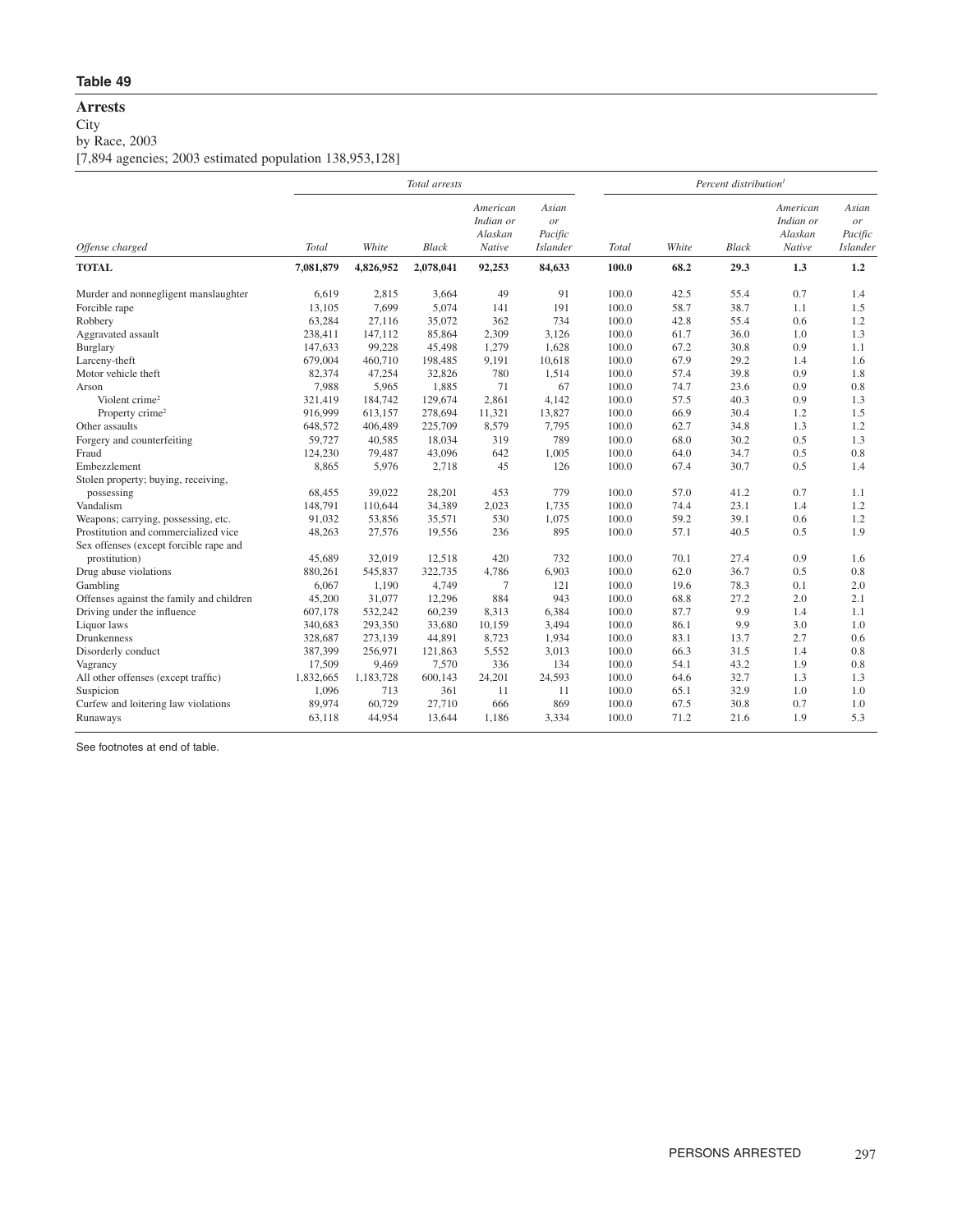# **Arrests**

City

by Race, 2003—Continued

[7,894 agencies; 2003 estimated population 138,953,128]

|                                          |           |         | Arrests under 18 |                                            |                                           | Percent distribution <sup>1</sup> |       |              |                                            |                                           |
|------------------------------------------|-----------|---------|------------------|--------------------------------------------|-------------------------------------------|-----------------------------------|-------|--------------|--------------------------------------------|-------------------------------------------|
| Offense charged                          | Total     | White   | <b>Black</b>     | American<br>Indian or<br>Alaskan<br>Native | Asian<br>or<br>Pacific<br><b>Islander</b> | Total                             | White | <b>Black</b> | American<br>Indian or<br>Alaskan<br>Native | Asian<br>or<br>Pacific<br><b>Islander</b> |
| <b>TOTAL</b>                             | 1,259,313 | 874,121 | 349,137          | 15,617                                     | 20,438                                    | 100.0                             | 69.4  | 27.7         | 1.2                                        | 1.6                                       |
| Murder and nonnegligent manslaughter     | 614       | 283     | 317              | 3                                          | 11                                        | 100.0                             | 46.1  | 51.6         | 0.5                                        | 1.8                                       |
| Forcible rape                            | 2,115     | 1,247   | 826              | 17                                         | 25                                        | 100.0                             | 59.0  | 39.1         | 0.8                                        | 1.2                                       |
| Robbery                                  | 15,532    | 5,434   | 9,778            | 72                                         | 248                                       | 100.0                             | 35.0  | 63.0         | 0.5                                        | 1.6                                       |
| Aggravated assault                       | 34,123    | 19,395  | 13,957           | 290                                        | 481                                       | 100.0                             | 56.8  | 40.9         | 0.8                                        | 1.4                                       |
| Burglary                                 | 43,837    | 30,163  | 12,606           | 466                                        | 602                                       | 100.0                             | 68.8  | 28.8         | 1.1                                        | 1.4                                       |
| Larceny-theft                            | 199,539   | 139,169 | 53,083           | 3,178                                      | 4,109                                     | 100.0                             | 69.7  | 26.6         | 1.6                                        | 2.1                                       |
| Motor vehicle theft                      | 24,568    | 12,938  | 10,783           | 314                                        | 533                                       | 100.0                             | 52.7  | 43.9         | 1.3                                        | 2.2                                       |
| Arson                                    | 4,342     | 3,482   | 781              | 38                                         | 41                                        | 100.0                             | 80.2  | 18.0         | 0.9                                        | 0.9                                       |
| Violent crime <sup>2</sup>               | 52,384    | 26,359  | 24,878           | 382                                        | 765                                       | 100.0                             | 50.3  | 47.5         | 0.7                                        | 1.5                                       |
| Property crime <sup>2</sup>              | 272,286   | 185,752 | 77,253           | 3,996                                      | 5,285                                     | 100.0                             | 68.2  | 28.4         | 1.5                                        | 1.9                                       |
| Other assaults                           | 130,237   | 78,412  | 48,696           | 1,379                                      | 1,750                                     | 100.0                             | 60.2  | 37.4         | 1.1                                        | 1.3                                       |
| Forgery and counterfeiting               | 2,616     | 1,990   | 565              | 21                                         | 40                                        | 100.0                             | 76.1  | 21.6         | 0.8                                        | 1.5                                       |
| Fraud                                    | 4,433     | 2,805   | 1,527            | 29                                         | 72                                        | 100.0                             | 63.3  | 34.4         | 0.7                                        | 1.6                                       |
| Embezzlement                             | 635       | 449     | 174              | 3                                          | 9                                         | 100.0                             | 70.7  | 27.4         | 0.5                                        | 1.4                                       |
| Stolen property; buying, receiving,      |           |         |                  |                                            |                                           |                                   |       |              |                                            |                                           |
| possessing                               | 14,206    | 7,760   | 6,115            | 132                                        | 199                                       | 100.0                             | 54.6  | 43.0         | 0.9                                        | 1.4                                       |
| Vandalism                                | 59,445    | 46,991  | 11,081           | 694                                        | 679                                       | 100.0                             | 79.0  | 18.6         | 1.2                                        | 1.1                                       |
| Weapons; carrying, possessing, etc.      | 22,541    | 14,691  | 7,327            | 129                                        | 394                                       | 100.0                             | 65.2  | 32.5         | 0.6                                        | 1.7                                       |
| Prostitution and commercialized vice     | 894       | 440     | 436              | $\overline{4}$                             | 14                                        | 100.0                             | 49.2  | 48.8         | 0.4                                        | 1.6                                       |
| Sex offenses (except forcible rape and   |           |         |                  |                                            |                                           |                                   |       |              |                                            |                                           |
| prostitution)                            | 9,021     | 6,132   | 2,691            | 47                                         | 151                                       | 100.0                             | 68.0  | 29.8         | 0.5                                        | 1.7                                       |
| Drug abuse violations                    | 109,296   | 76,145  | 31,267           | 885                                        | 999                                       | 100.0                             | 69.7  | 28.6         | 0.8                                        | 0.9                                       |
| Gambling                                 | 1,066     | 97      | 956              | $\boldsymbol{0}$                           | 13                                        | 100.0                             | 9.1   | 89.7         | 0.0                                        | 1.2                                       |
| Offenses against the family and children | 3,444     | 2,557   | 741              | 72                                         | 74                                        | 100.0                             | 74.2  | 21.5         | 2.1                                        | 2.1                                       |
| Driving under the influence              | 9,542     | 8,903   | 391              | 167                                        | 81                                        | 100.0                             | 93.3  | 4.1          | 1.8                                        | 0.8                                       |
| Liquor laws                              | 72,940    | 66,510  | 3,442            | 2,137                                      | 851                                       | 100.0                             | 91.2  | 4.7          | 2.9                                        | 1.2                                       |
| Drunkenness                              | 10,735    | 9,472   | 946              | 221                                        | 96                                        | 100.0                             | 88.2  | 8.8          | 2.1                                        | 0.9                                       |
| Disorderly conduct                       | 117,817   | 75,411  | 40,131           | 1,138                                      | 1,137                                     | 100.0                             | 64.0  | 34.1         | 1.0                                        | 1.0                                       |
| Vagrancy                                 | 1,410     | 869     | 526              | 7                                          | 8                                         | 100.0                             | 61.6  | 37.3         | 0.5                                        | 0.6                                       |
| All other offenses (except traffic)      | 210,944   | 156,472 | 48,535           | 2,319                                      | 3,618                                     | 100.0                             | 74.2  | 23.0         | 1.1                                        | 1.7                                       |
| Suspicion                                | 329       | 221     | 105              | 3                                          | $\overline{0}$                            | 100.0                             | 67.2  | 31.9         | 0.9                                        | 0.0                                       |
| Curfew and loitering law violations      | 89,974    | 60.729  | 27,710           | 666                                        | 869                                       | 100.0                             | 67.5  | 30.8         | 0.7                                        | 1.0                                       |
| Runaways                                 | 63,118    | 44,954  | 13,644           | 1,186                                      | 3,334                                     | 100.0                             | 71.2  | 21.6         | 1.9                                        | 5.3                                       |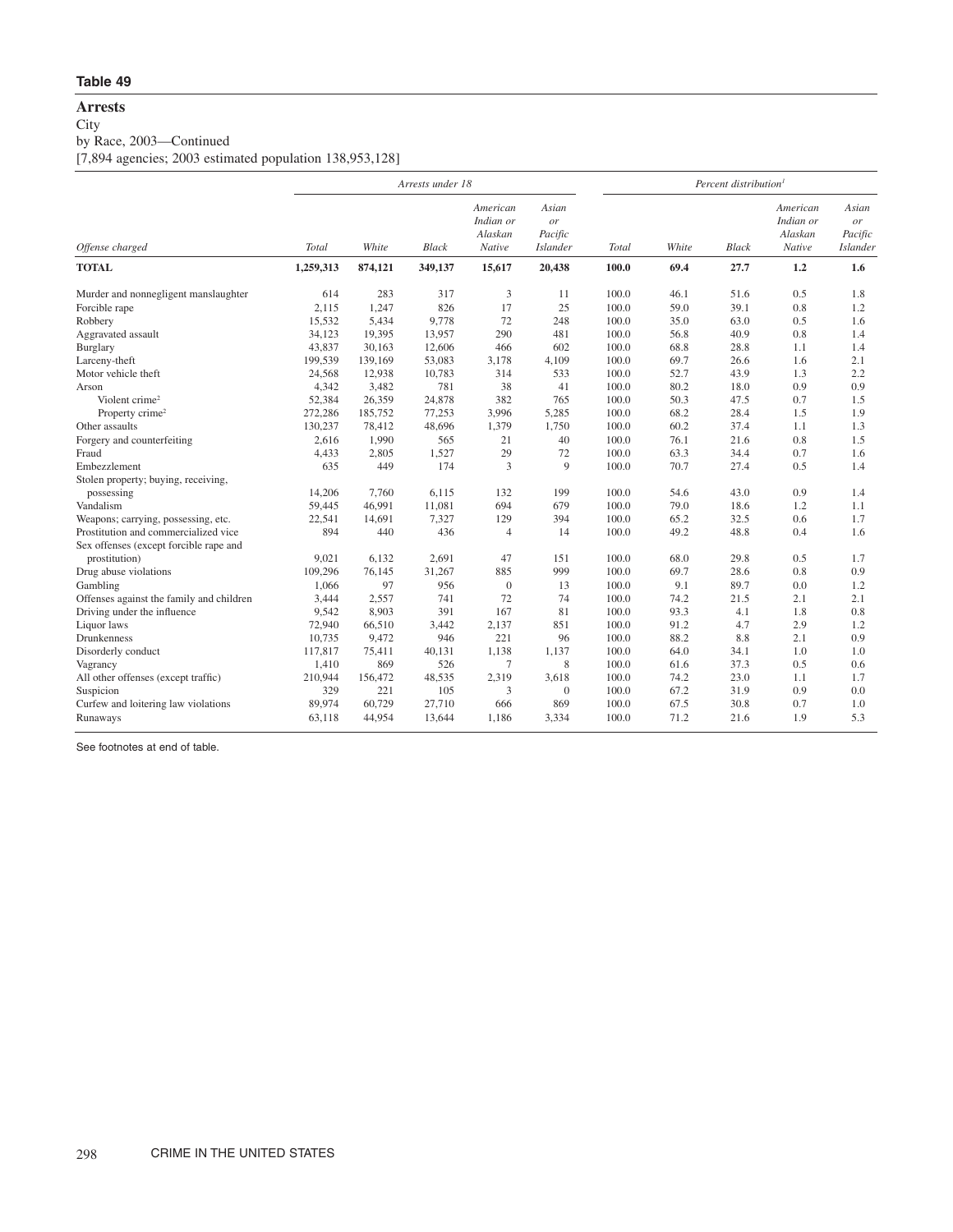# **Arrests**

**City** 

by Race, 2003—Continued

[7,894 agencies; 2003 estimated population 138,953,128]

|                                          |           |                          | Arrests 18 and over      |                                            |                                           | Percent distribution <sup>1</sup> |                          |                          |                                            |                                           |
|------------------------------------------|-----------|--------------------------|--------------------------|--------------------------------------------|-------------------------------------------|-----------------------------------|--------------------------|--------------------------|--------------------------------------------|-------------------------------------------|
| Offense charged                          | Total     | White                    | <b>Black</b>             | American<br>Indian or<br>Alaskan<br>Native | Asian<br>or<br>Pacific<br><b>Islander</b> | Total                             | White                    | <b>Black</b>             | American<br>Indian or<br>Alaskan<br>Native | Asian<br>or<br>Pacific<br><b>Islander</b> |
| <b>TOTAL</b>                             | 5,822,566 | 3,952,831                | 1,728,904                | 76,636                                     | 64,195                                    | 100.0                             | 67.9                     | 29.7                     | 1.3                                        | 1.1                                       |
| Murder and nonnegligent manslaughter     | 6,005     | 2,532                    | 3,347                    | 46                                         | 80                                        | 100.0                             | 42.2                     | 55.7                     | 0.8                                        | 1.3                                       |
| Forcible rape                            | 10,990    | 6,452                    | 4,248                    | 124                                        | 166                                       | 100.0                             | 58.7                     | 38.7                     | 1.1                                        | 1.5                                       |
| Robbery                                  | 47,752    | 21,682                   | 25,294                   | 290                                        | 486                                       | 100.0                             | 45.4                     | 53.0                     | 0.6                                        | 1.0                                       |
| Aggravated assault                       | 204,288   | 127,717                  | 71,907                   | 2,019                                      | 2,645                                     | 100.0                             | 62.5                     | 35.2                     | 1.0                                        | 1.3                                       |
| Burglary                                 | 103,796   | 69,065                   | 32,892                   | 813                                        | 1,026                                     | 100.0                             | 66.5                     | 31.7                     | 0.8                                        | 1.0                                       |
| Larceny-theft                            | 479,465   | 321,541                  | 145,402                  | 6,013                                      | 6,509                                     | 100.0                             | 67.1                     | 30.3                     | 1.3                                        | 1.4                                       |
| Motor vehicle theft                      | 57,806    | 34,316                   | 22,043                   | 466                                        | 981                                       | 100.0                             | 59.4                     | 38.1                     | 0.8                                        | 1.7                                       |
| Arson                                    | 3,646     | 2,483                    | 1.104                    | 33                                         | 26                                        | 100.0                             | 68.1                     | 30.3                     | 0.9                                        | 0.7                                       |
| Violent crime <sup>2</sup>               | 269,035   | 158,383                  | 104,796                  | 2,479                                      | 3,377                                     | 100.0                             | 58.9                     | 39.0                     | 0.9                                        | 1.3                                       |
| Property crime <sup>2</sup>              | 644,713   | 427,405                  | 201,441                  | 7,325                                      | 8,542                                     | 100.0                             | 66.3                     | 31.2                     | 1.1                                        | 1.3                                       |
| Other assaults                           | 518,335   | 328,077                  | 177,013                  | 7,200                                      | 6,045                                     | 100.0                             | 63.3                     | 34.2                     | 1.4                                        | 1.2                                       |
| Forgery and counterfeiting               | 57,111    | 38,595                   | 17,469                   | 298                                        | 749                                       | 100.0                             | 67.6                     | 30.6                     | 0.5                                        | 1.3                                       |
| Fraud                                    | 119,797   | 76,682                   | 41,569                   | 613                                        | 933                                       | 100.0                             | 64.0                     | 34.7                     | 0.5                                        | 0.8                                       |
| Embezzlement                             | 8,230     | 5,527                    | 2,544                    | 42                                         | 117                                       | 100.0                             | 67.2                     | 30.9                     | 0.5                                        | 1.4                                       |
| Stolen property; buying, receiving,      |           |                          |                          |                                            |                                           |                                   |                          |                          |                                            |                                           |
| possessing                               | 54,249    | 31,262                   | 22,086                   | 321                                        | 580                                       | 100.0                             | 57.6                     | 40.7                     | 0.6                                        | 1.1                                       |
| Vandalism                                | 89,346    | 63,653                   | 23,308                   | 1,329                                      | 1,056                                     | 100.0                             | 71.2                     | 26.1                     | 1.5                                        | 1.2                                       |
| Weapons; carrying, possessing, etc.      | 68,491    | 39,165                   | 28,244                   | 401                                        | 681                                       | 100.0                             | 57.2                     | 41.2                     | 0.6                                        | 1.0                                       |
| Prostitution and commercialized vice     | 47,369    | 27,136                   | 19,120                   | 232                                        | 881                                       | 100.0                             | 57.3                     | 40.4                     | 0.5                                        | 1.9                                       |
| Sex offenses (except forcible rape and   |           |                          |                          |                                            |                                           |                                   |                          |                          |                                            |                                           |
| prostitution)                            | 36,668    | 25,887                   | 9,827                    | 373                                        | 581                                       | 100.0                             | 70.6                     | 26.8                     | 1.0                                        | 1.6                                       |
| Drug abuse violations                    | 770,965   | 469,692                  | 291,468                  | 3.901                                      | 5,904                                     | 100.0                             | 60.9                     | 37.8                     | 0.5                                        | 0.8                                       |
| Gambling                                 | 5,001     | 1,093                    | 3,793                    | $\overline{7}$                             | 108                                       | 100.0                             | 21.9                     | 75.8                     | 0.1                                        | 2.2                                       |
| Offenses against the family and children | 41,756    | 28,520                   | 11,555                   | 812                                        | 869                                       | 100.0                             | 68.3                     | 27.7                     | 1.9                                        | 2.1                                       |
| Driving under the influence              | 597,636   | 523,339                  | 59,848                   | 8,146                                      | 6,303                                     | 100.0                             | 87.6                     | 10.0                     | 1.4                                        | 1.1                                       |
| Liquor laws                              | 267,743   | 226,840                  | 30,238                   | 8,022                                      | 2,643                                     | 100.0                             | 84.7                     | 11.3                     | 3.0                                        | 1.0                                       |
| Drunkenness                              | 317,952   | 263,667                  | 43,945                   | 8,502                                      | 1,838                                     | 100.0                             | 82.9                     | 13.8                     | 2.7                                        | 0.6                                       |
| Disorderly conduct                       | 269,582   | 181,560                  | 81,732                   | 4,414                                      | 1,876                                     | 100.0                             | 67.3                     | 30.3                     | 1.6                                        | 0.7                                       |
| Vagrancy                                 | 16,099    | 8,600                    | 7,044                    | 329                                        | 126                                       | 100.0                             | 53.4                     | 43.8                     | 2.0                                        | 0.8                                       |
| All other offenses (except traffic)      | 1,621,721 | 1,027,256                | 551,608                  | 21,882                                     | 20,975                                    | 100.0                             | 63.3                     | 34.0                     | 1.3                                        | 1.3                                       |
| Suspicion                                | 767       | 492                      | 256                      | 8                                          | 11                                        | 100.0                             | 64.1                     | 33.4                     | 1.0                                        | 1.4                                       |
| Curfew and loitering law violations      |           | $\qquad \qquad -$        | ÷,                       |                                            |                                           | ÷                                 | $\equiv$                 | $\overline{\phantom{0}}$ |                                            | $\overline{\phantom{m}}$                  |
| Runaways                                 |           | $\overline{\phantom{0}}$ | $\overline{\phantom{m}}$ |                                            |                                           | $\overline{\phantom{0}}$          | $\overline{\phantom{m}}$ | $\overline{\phantom{m}}$ |                                            | $\overline{\phantom{0}}$                  |

<sup>1</sup> Because of rounding, the percentages may not add to 100.0.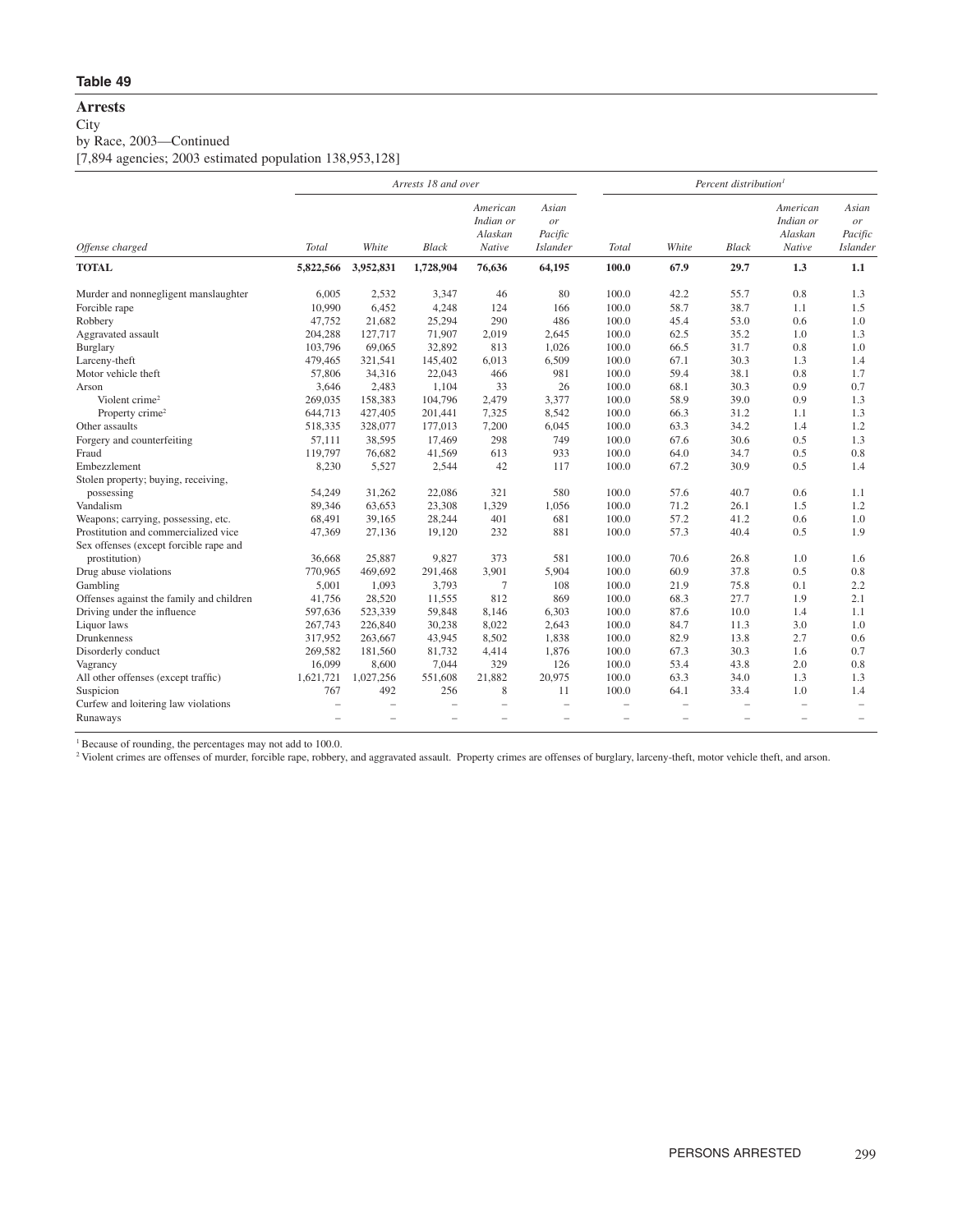# **Arrest Trends**

# Metropolitan Counties, 2002-2003

[1,046 agencies; 2003 estimated population 42,015,453; 2002 estimated population 41,347,805]

|                                          |           |                |                   |         | Number of persons arrested |                   |           |                          |                   |
|------------------------------------------|-----------|----------------|-------------------|---------|----------------------------|-------------------|-----------|--------------------------|-------------------|
|                                          |           | Total all ages |                   |         | Under 18 years of age      |                   |           | 18 years of age and over |                   |
| Offense charged                          | 2002      | 2003           | Percent<br>change | 2002    | 2003                       | Percent<br>change | 2002      | 2003                     | Percent<br>change |
| <b>TOTAL</b> <sup>1</sup>                | 1,550,107 | 1,566,304      | $+1.0$            | 205,018 | 207,239                    | $+1.1$            | 1,345,089 | 1,359,065                | $+1.0$            |
| Murder and nonnegligent manslaughter     | 1,666     | 1,479          | $-11.2$           | 104     | 99                         | $-4.8$            | 1,562     | 1,380                    | $-11.7$           |
| Forcible rape                            | 3,538     | 3,307          | $-6.5$            | 557     | 539                        | $-3.2$            | 2,981     | 2,768                    | $-7.1$            |
| Robbery                                  | 9,001     | 9,338          | $+3.7$            | 1,831   | 1,969                      | $+7.5$            | 7,170     | 7,369                    | $+2.8$            |
| Aggravated assault                       | 52.176    | 51,819         | $-0.7$            | 6.496   | 6,547                      | $+0.8$            | 45,680    | 45,272                   | $-0.9$            |
| Burglary                                 | 34,338    | 35,872         | $+4.5$            | 10,013  | 10,453                     | $+4.4$            | 24,325    | 25,419                   | $+4.5$            |
| Larceny-theft                            | 96,760    | 98,303         | $+1.6$            | 24,206  | 24,051                     | $-0.6$            | 72,554    | 74,252                   | $+2.3$            |
| Motor vehicle theft                      | 15,659    | 16,201         | $+3.5$            | 4,223   | 4,237                      | $+0.3$            | 11,436    | 11,964                   | $+4.6$            |
| Arson                                    | 2,399     | 2,201          | $-8.3$            | 1,061   | 1,013                      | $-4.5$            | 1,338     | 1,188                    | $-11.2$           |
| Violent crime <sup>2</sup>               | 66,381    | 65,943         | $-0.7$            | 8,988   | 9,154                      | $+1.8$            | 57,393    | 56,789                   | $-1.1$            |
| Property crime <sup>2</sup>              | 149,156   | 152,577        | $+2.3$            | 39,503  | 39,754                     | $+0.6$            | 109,653   | 112,823                  | $+2.9$            |
| Other assaults                           | 151,641   | 152,595        | $+0.6$            | 27,540  | 29,320                     | $+6.5$            | 124,101   | 123,275                  | $-0.7$            |
| Forgery and counterfeiting               | 12,698    | 12,103         | $-4.7$            | 491     | 457                        | $-6.9$            | 12,207    | 11,646                   | $-4.6$            |
| Fraud                                    | 51,514    | 47,987         | $-6.8$            | 818     | 775                        | $-5.3$            | 50,696    | 47,212                   | $-6.9$            |
| Embezzlement                             | 2,294     | 2,153          | $-6.1$            | 161     | 148                        | $-8.1$            | 2,133     | 2,005                    | $-6.0$            |
| Stolen property; buying, receiving,      |           |                |                   |         |                            |                   |           |                          |                   |
| possessing                               | 13,509    | 14,031         | $+3.9$            | 2,167   | 2,003                      | $-7.6$            | 11,342    | 12,028                   | $+6.0$            |
| Vandalism                                | 28,276    | 28,681         | $+1.4$            | 10,557  | 10,961                     | $+3.8$            | 17,719    | 17,720                   | $\mathcal{R}$     |
| Weapons; carrying, possessing, etc.      | 16,418    | 17,185         | $+4.7$            | 3,183   | 3,586                      | $+12.7$           | 13,235    | 13,599                   | $+2.8$            |
| Prostitution and commercialized vice     | 2,491     | 2,743          | $+10.1$           | 55      | 55                         | 0.0               | 2,436     | 2,688                    | $+10.3$           |
| Sex offenses (except forcible rape and   |           |                |                   |         |                            |                   |           |                          |                   |
| prostitution)                            | 11,741    | 11,293         | $-3.8$            | 2,351   | 2,281                      | $-3.0$            | 9,390     | 9,012                    | $-4.0$            |
| Drug abuse violations                    | 169,886   | 180,605        | $+6.3$            | 17,943  | 19,720                     | $+9.9$            | 151,943   | 160,885                  | $+5.9$            |
| Gambling                                 | 665       | 634            | $-4.7$            | 28      | 50                         | $+78.6$           | 637       | 584                      | $-8.3$            |
| Offenses against the family and children | 28,804    | 26,489         | $-8.0$            | 903     | 676                        | $-25.1$           | 27,901    | 25,813                   | $-7.5$            |
| Driving under the influence              | 224,333   | 226,295        | $+0.9$            | 2,581   | 2,575                      | $-0.2$            | 221,752   | 223,720                  | $+0.9$            |
| Liquor laws                              | 50,224    | 49,536         | $-1.4$            | 13,982  | 13,253                     | $-5.2$            | 36,242    | 36,283                   | $+0.1$            |
| <b>Drunkenness</b>                       | 41,014    | 39,253         | $-4.3$            | 1,339   | 1,233                      | $-7.9$            | 39,675    | 38,020                   | $-4.2$            |
| Disorderly conduct                       | 38,993    | 39,242         | $+0.6$            | 11,963  | 12,906                     | $+7.9$            | 27,030    | 26,336                   | $-2.6$            |
| Vagrancy                                 | 1,626     | 1,807          | $+11.1$           | 162     | 143                        | $-11.7$           | 1,464     | 1,664                    | $+13.7$           |
| All other offenses (except traffic)      | 466,151   | 474,378        | $+1.8$            | 38,011  | 37,415                     | $-1.6$            | 428,140   | 436,963                  | $+2.1$            |
| Suspicion                                | 700       | 73             | $-89.6$           | 69      | 24                         | $-65.2$           | 631       | 49                       | $-92.2$           |
| Curfew and loitering law violations      | 4,527     | 3,655          | $-19.3$           | 4,527   | 3,655                      | $-19.3$           |           |                          |                   |
| Runaways                                 | 17,765    | 17,119         | $-3.6$            | 17,765  | 17,119                     | $-3.6$            |           |                          |                   |

<sup>1</sup> Does not include suspicion.

<sup>2</sup> Violent crimes are offenses of murder, forcible rape, robbery, and aggravated assault. Property crimes are offenses of burglary, larceny-theft, motor vehicle theft, and arson.

\*Less than one-tenth of 1 percent.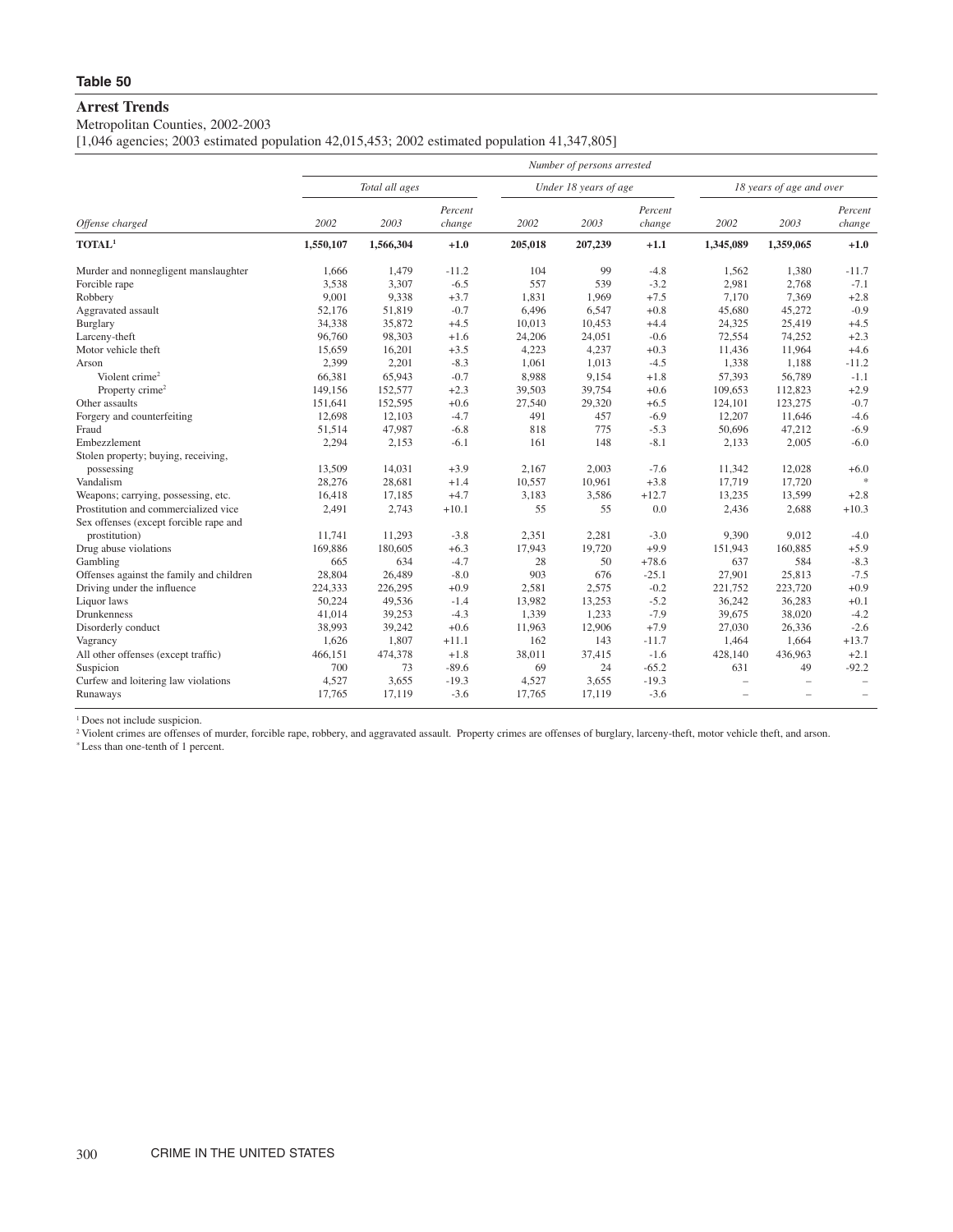#### **Arrest Trends**

Metropolitan Counties

by Sex, 2002-2003

[1,046 agencies; 2003 estimated population 42,015,453; 2002 estimated population 41,347,805]

|                                          |         |                     |                   | Male    |          | Female            |         |         |                   |                |          |                   |
|------------------------------------------|---------|---------------------|-------------------|---------|----------|-------------------|---------|---------|-------------------|----------------|----------|-------------------|
|                                          |         | Total               |                   |         | Under 18 |                   |         | Total   |                   |                | Under 18 |                   |
| Offense charged                          | 2002    | 2003                | Percent<br>change | 2002    | 2003     | Percent<br>change | 2002    | 2003    | Percent<br>change | 2002           | 2003     | Percent<br>change |
| TOTAL <sup>1</sup>                       |         | 1,206,837 1,215,601 | $+0.7$            | 147,243 | 148,258  | $+0.7$            | 343,270 | 350,703 | $+2.2$            | 57,775         | 58,981   | $+2.1$            |
| Murder and nonnegligent manslaughter     | 1,455   | 1,301               | $-10.6$           | 89      | 89       | 0.0               | 211     | 178     | $-15.6$           | 15             | 10       | $-33.3$           |
| Forcible rape                            | 3,484   | 3,250               | $-6.7$            | 543     | 533      | $-1.8$            | 54      | 57      | $+5.6$            | 14             | 6        | $-57.1$           |
| Robbery                                  | 8,144   | 8,391               | $+3.0$            | 1,677   | 1,812    | $+8.1$            | 857     | 947     | $+10.5$           | 154            | 157      | $+1.9$            |
| Aggravated assault                       | 42,253  | 41,739              | $-1.2$            | 5,034   | 5,074    | $+0.8$            | 9,923   | 10.080  | $+1.6$            | 1,462          | 1,473    | $+0.8$            |
| Burglary                                 | 30,121  | 31,394              | $+4.2$            | 9,040   | 9,430    | $+4.3$            | 4,217   | 4,478   | $+6.2$            | 973            | 1,023    | $+5.1$            |
| Larceny-theft                            | 63,319  | 64,241              | $+1.5$            | 15,661  | 15,362   | $-1.9$            | 33,441  | 34,062  | $+1.9$            | 8,545          | 8,689    | $+1.7$            |
| Motor vehicle theft                      | 13,173  | 13,593              | $+3.2$            | 3,494   | 3,537    | $+1.2$            | 2,486   | 2,608   | $+4.9$            | 729            | 700      | $-4.0$            |
| Arson                                    | 2,046   | 1,879               | $-8.2$            | 932     | 884      | $-5.2$            | 353     | 322     | $-8.8$            | 129            | 129      | 0.0               |
| Violent crime <sup>2</sup>               | 55,336  | 54,681              | $-1.2$            | 7.343   | 7,508    | $+2.2$            | 11,045  | 11,262  | $+2.0$            | 1.645          | 1.646    | $+0.1$            |
| Property crime <sup>2</sup>              | 108,659 | 111.107             | $+2.3$            | 29,127  | 29,213   | $+0.3$            | 40,497  | 41,470  | $+2.4$            | 10,376         | 10.541   | $+1.6$            |
| Other assaults                           | 115,154 | 115,334             | $+0.2$            | 19,040  | 20,082   | $+5.5$            | 36,487  | 37,261  | $+2.1$            | 8,500          | 9,238    | $+8.7$            |
| Forgery and counterfeiting               | 7,859   | 7,464               | $-5.0$            | 346     | 321      | $-7.2$            | 4,839   | 4,639   | $-4.1$            | 145            | 136      | $-6.2$            |
| Fraud                                    | 27,020  | 25,598              | $-5.3$            | 535     | 548      | $+2.4$            | 24,494  | 22,389  | $-8.6$            | 283            | 227      | $-19.8$           |
| Embezzlement                             | 1,200   | 1,099               | $-8.4$            | 95      | 88       | $-7.4$            | 1,094   | 1,054   | $-3.7$            | 66             | 60       | $-9.1$            |
| Stolen property; buying, receiving,      |         |                     |                   |         |          |                   |         |         |                   |                |          |                   |
| possessing                               | 11.138  | 11,563              | $+3.8$            | 1.844   | 1.694    | $-8.1$            | 2,371   | 2,468   | $+4.1$            | 323            | 309      | $-4.3$            |
| Vandalism                                | 23,901  | 24,233              | $+1.4$            | 9.176   | 9,517    | $+3.7$            | 4,375   | 4,448   | $+1.7$            | 1,381          | 1,444    | $+4.6$            |
| Weapons; carrying, possessing, etc.      | 14,998  | 15,758              | $+5.1$            | 2,793   | 3,200    | $+14.6$           | 1,420   | 1,427   | $+0.5$            | 390            | 386      | $-1.0$            |
| Prostitution and commercialized vice     | 1,218   | 1,207               | $-0.9$            | 31      | 34       | $+9.7$            | 1,273   | 1,536   | $+20.7$           | 24             | 21       | $-12.5$           |
| Sex offenses (except forcible rape and   |         |                     |                   |         |          |                   |         |         |                   |                |          |                   |
| prostitution)                            | 11.110  | 10,671              | $-4.0$            | 2,174   | 2,104    | $-3.2$            | 631     | 622     | $-1.4$            | 177            | 177      | 0.0               |
| Drug abuse violations                    | 137,688 | 145,968             | $+6.0$            | 14,834  | 16,291   | $+9.8$            | 32,198  | 34,637  | $+7.6$            | 3,109          | 3,429    | $+10.3$           |
| Gambling                                 | 520     | 489                 | $-6.0$            | 24      | 47       | $+95.8$           | 145     | 145     | 0.0               | $\overline{4}$ | 3        | $-25.0$           |
| Offenses against the family and children | 24,044  | 22.018              | $-8.4$            | 565     | 455      | $-19.5$           | 4.760   | 4.471   | $-6.1$            | 338            | 221      | $-34.6$           |
| Driving under the influence              | 187,141 | 187,347             | $+0.1$            | 2,090   | 2.048    | $-2.0$            | 37,192  | 38.948  | $+4.7$            | 491            | 527      | $+7.3$            |
| Liquor laws                              | 38,047  | 36,726              | $-3.5$            | 9,356   | 8,505    | $-9.1$            | 12,177  | 12,810  | $+5.2$            | 4,626          | 4,748    | $+2.6$            |
| Drunkenness                              | 34,615  | 33,149              | $-4.2$            | 1,025   | 936      | $-8.7$            | 6,399   | 6,104   | $-4.6$            | 314            | 297      | $-5.4$            |
| Disorderly conduct                       | 28,996  | 29,033              | $+0.1$            | 8,292   | 8,855    | $+6.8$            | 9,997   | 10,209  | $+2.1$            | 3,671          | 4,051    | $+10.4$           |
| Vagrancy                                 | 1,241   | 1,432               | $+15.4$           | 120     | 113      | $-5.8$            | 385     | 375     | $-2.6$            | 42             | 30       | $-28.6$           |
| All other offenses (except traffic)      | 366,445 | 371,154             | $+1.3$            | 27,926  | 27,129   | $-2.9$            | 99,706  | 103,224 | $+3.5$            | 10,085         | 10,286   | $+2.0$            |
| Suspicion                                | 530     | 54                  | $-89.8$           | 38      | 19       | $-50.0$           | 170     | 19      | $-88.8$           | 31             | 5        | $-83.9$           |
| Curfew and loitering law violations      | 2,976   | 2,447               | $-17.8$           | 2,976   | 2,447    | $-17.8$           | 1,551   | 1,208   | $-22.1$           | 1,551          | 1,208    | $-22.1$           |
| Runaways                                 | 7,531   | 7,123               | $-5.4$            | 7,531   | 7,123    | $-5.4$            | 10,234  | 9.996   | $-2.3$            | 10,234         | 9.996    | $-2.3$            |

<sup>1</sup> Does not include suspicion.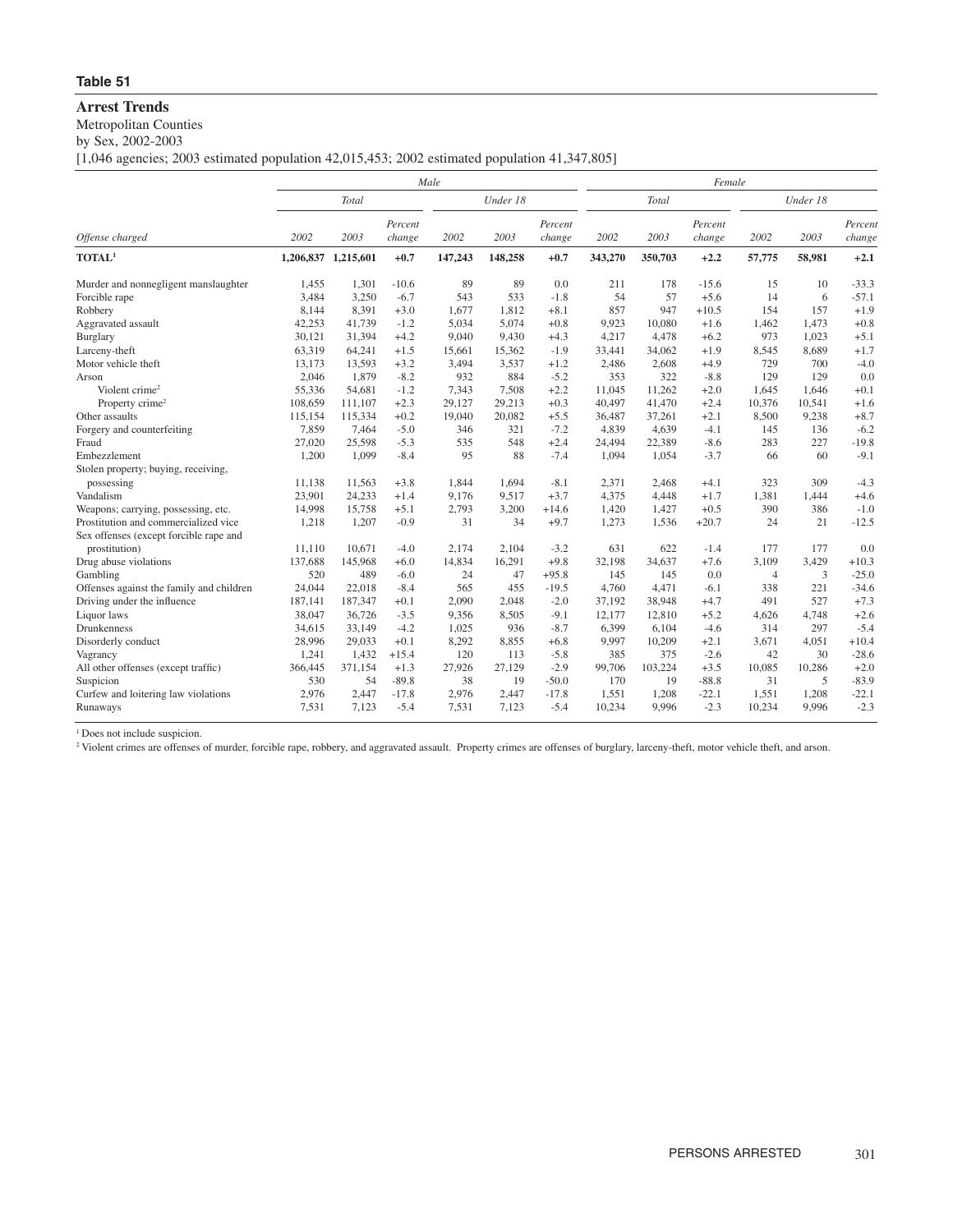#### **Arrests**

Metropolitan Counties

by Age, 2003

[1,158 agencies; 2003 estimated population 45,269,822]

|                                                   | Total<br>all       | Ages<br>under  | Ages<br>under   | Ages<br>18 and           | Under            |                |                 |                |               |                |               |               |               |                          |
|---------------------------------------------------|--------------------|----------------|-----------------|--------------------------|------------------|----------------|-----------------|----------------|---------------|----------------|---------------|---------------|---------------|--------------------------|
| Offense charged                                   | ages               | 15             | 18              | over                     | 10               | $10 - 12$      | $13 - 14$       | 15             | 16            | 17             | 18            | 19            | 20            | 21                       |
| <b>TOTAL</b><br>Percent distribution <sup>1</sup> | 1.689.583<br>100.0 | 66,679<br>3.9  | 220,711<br>13.1 | 1,468,872<br>86.9        | 2,603<br>0.2     | 15,237<br>0.9  | 48,839<br>2.9   | 41,289<br>2.4  | 51.914<br>3.1 | 60.829<br>3.6  | 75,616<br>4.5 | 76,403<br>4.5 | 76,258<br>4.5 | 71,677<br>4.2            |
| Murder and nonnegligent                           |                    |                |                 |                          |                  |                |                 |                |               |                |               |               |               |                          |
| manslaughter                                      | 1,719              | 8              | 112             | 1,607                    | $\mathbf{0}$     | 1              | $7\phantom{.0}$ | 10             | 33            | 61             | 101           | 99            | 103           | 94                       |
| Forcible rape                                     | 3,547              | 195            | 560             | 2.987                    | $\overline{4}$   | 52             | 139             | 98             | 118           | 149            | 196           | 194           | 181           | 164                      |
| Robbery                                           | 10,347             | 463            | 2.125           | 8.222                    | 8                | 72             | 383             | 398            | 547           | 717            | 1,046         | 764           | 676           | 593                      |
| Aggravated assault                                | 57,201             | 2,475          | 6,990           | 50,211                   | 99               | 602            | 1,774           | 1,250          | 1,482         | 1,783          | 2,070         | 2,020         | 2,107         | 2,122                    |
| <b>Burglary</b>                                   | 38,700             | 3,561          | 11.058          | 27.642                   | 161              | 892            | 2,508           | 2.116          | 2.533         | 2.848          | 3.303         | 2.648         | 2.045         | 1.778                    |
| Larceny-theft                                     | 104,698            | 8.721          | 25,333          | 79,365                   | 248              | 2,165          | 6,308           | 4,608          | 5.677         | 6,327          | 6,395         | 5,461         | 4.764         | 3,957                    |
| Motor vehicle theft                               | 17,883             | 1,024          | 4,582           | 13,301                   | $\overline{4}$   | 109            | 911             | 1,082          | 1,180         | 1,296          | 1,286         | 1,114         | 970           | 779                      |
| Arson                                             | 2.427              | 617            | 1.123           | 1.304                    | 52               | 185            | 380             | 201            | 168           | 137            | 120           | 102           | 82            | 65                       |
| Violent crime <sup>2</sup>                        | 72,814             | 3.141          | 9,787           | 63,027                   | 111              | 727            | 2,303           | 1.756          | 2,180         | 2,710          | 3,413         | 3,077         | 3,067         | 2,973                    |
| Percent distribution <sup>1</sup>                 | 100.0              | 4.3            | 13.4            | 86.6                     | 0.2              | 1.0            | 3.2             | 2.4            | 3.0           | 3.7            | 4.7           | 4.2           | 4.2           | 4.1                      |
| Property crime <sup>2</sup>                       | 163,708            | 13.923         | 42,096          | 121.612                  | 465              | 3,351          | 10.107          | 8.007          | 9.558         | 10.608         | 11.104        | 9.325         | 7.861         | 6.579                    |
| Percent distribution <sup>1</sup>                 | 100.0              | 8.5            | 25.7            | 74.3                     | 0.3              | 2.0            | 6.2             | 4.9            | 5.8           | 6.5            | 6.8           | 5.7           | 4.8           | 4.0                      |
| Other assaults                                    | 161,436            | 12,898         | 30,992          | 130,444                  | 521              | 3,549          | 8,828           | 5.875          | 6,270         | 5,949          | 5,367         | 4,820         | 5,217         | 5,266                    |
| Forgery and counterfeiting                        | 13.709             | 74             | 489             | 13.220                   | $\overline{2}$   | 13             | 59              | 66             | 108           | 241            | 440           | 620           | 679           | 652                      |
| Fraud                                             | 52,366             | 127            | 827             | 51,539                   | $\overline{4}$   | 24             | 99              | 126            | 215           | 359            | 809           | 1.468         | 1.691         | 1,979                    |
| Embezzlement                                      | 2,318              | $\overline{4}$ | 151             | 2,167                    | $\boldsymbol{0}$ | 1              | 3               | 3              | 63            | 81             | 136           | 113           | 123           | 108                      |
| Stolen property; buying,                          |                    |                |                 |                          |                  |                |                 |                |               |                |               |               |               |                          |
| receiving, possessing                             | 15,452             | 517            | 2,196           | 13.256                   | 12               | 96             | 409             | 418            | 576           | 685            | 1,033         | 899           | 869           | 783                      |
| Vandalism                                         | 30,170             | 4,560          | 11,554          | 18,616                   | 344              | 1,334          | 2,882           | 1,959          | 2,443         | 2,592          | 2,128         | 1,695         | 1,284         | 1,169                    |
| Weapons; carrying,                                |                    |                |                 |                          |                  |                |                 |                |               |                |               |               |               |                          |
| possessing, etc.                                  | 19,532             | 1.444          | 4,029           | 15.503                   | 77               | 384            | 983             | 734            | 822           | 1.029          | 1,242         | 1.073         | 985           | 987                      |
| Prostitution and                                  |                    |                |                 |                          |                  |                |                 |                |               |                |               |               |               |                          |
| commercialized vice                               | 2.985              | 11             | 63              | 2.922                    | 2                | 1              | 8               | 14             | 21            | 17             | 56            | 62            | 67            | 85                       |
| Sex offenses (except forcible                     |                    |                |                 |                          |                  |                |                 |                |               |                |               |               |               |                          |
| rape and prostitution)                            | 12.515             | 1,238          | 2.490           | 10.025                   | 70               | 364            | 804             | 450            | 386           | 416            | 526           | 495           | 481           | 440                      |
| Drug abuse violations                             | 199.921            | 3.371          | 20.919          | 179,002                  | 68               | 432            | 2.871           | 3.313          | 5.351         | 8.884          | 12.764        | 12.540        | 11.961        | 10.672                   |
| Gambling                                          | 717                | 25             | 65              | 652                      | 1                | 9              | 15              | 6              | 15            | 19             | 39            | 39            | 38            | 18                       |
| Offenses against the family                       |                    |                |                 |                          |                  |                |                 |                |               |                |               |               |               |                          |
| and children                                      | 36.120             | 318            | 830             | 35,290                   | 42               | 69             | 207             | 146            | 174           | 192            | 440           | 434           | 626           | 768                      |
| Driving under the influence                       | 238,681            | 61             | 2.699           | 235,982                  | 18               | $\overline{c}$ | 41              | 100            | 646           | 1.892          | 5.102         | 6.796         | 8,210         | 11,265                   |
| Liquor laws                                       | 51,533             | 1,078          | 13,747          | 37,786                   | 25               | 72             | 981             | 1,963          | 3,808         | 6,898          | 9,749         | 9,088         | 7,199         | 1,310                    |
| <b>Drunkenness</b>                                | 40.255             | 170            | 1,274           | 38.981                   | 5                | 13             | 152             | 194            | 293           | 617            | 1,348         | 1.463         | 1,500         | 1,784                    |
| Disorderly conduct                                | 42,992             | 5.675          | 13,685          | 29,307                   | 171              | 1,550          | 3.954           | 2,722          | 2.897         | 2,391          | 2,193         | 1.669         | 1,463         | 1,532                    |
| Vagrancy<br>All other offenses                    | 2,185              | 36             | 165             | 2,020                    | 3                | $\overline{4}$ | 29              | 25             | 36            | 68             | 90            | 80            | 96            | 77                       |
| (except traffic)                                  | 507,655            | 10.684         | 40,663          | 466,992                  | 513              | 2.158          | 8.013           | 7,933          | 9.972         | 12.074         | 17.616        | 20.618        | 22.815        | 23,206                   |
| Suspicion                                         | 562                | 8              | 33              | 529                      | $\mathbf{0}$     | $\mathbf{1}$   | $\overline{7}$  | $\overline{4}$ | 14            | $\overline{7}$ | 21            | 29            | 26            | 24                       |
| Curfew and loitering law                          |                    |                |                 |                          |                  |                |                 |                |               |                |               |               |               |                          |
| violations                                        | 3.727              | 1.003          | 3.727           | $\overline{\phantom{0}}$ | 13               | 142            | 848             | 817            | 1.155         | 752            |               |               |               |                          |
| Runaways                                          | 18,230             | 6,313          | 18,230          | $\equiv$                 | 136              | 941            | 5,236           | 4,658          | 4,911         | 2,348          | ÷             | ÷             | $\equiv$      | $\overline{\phantom{a}}$ |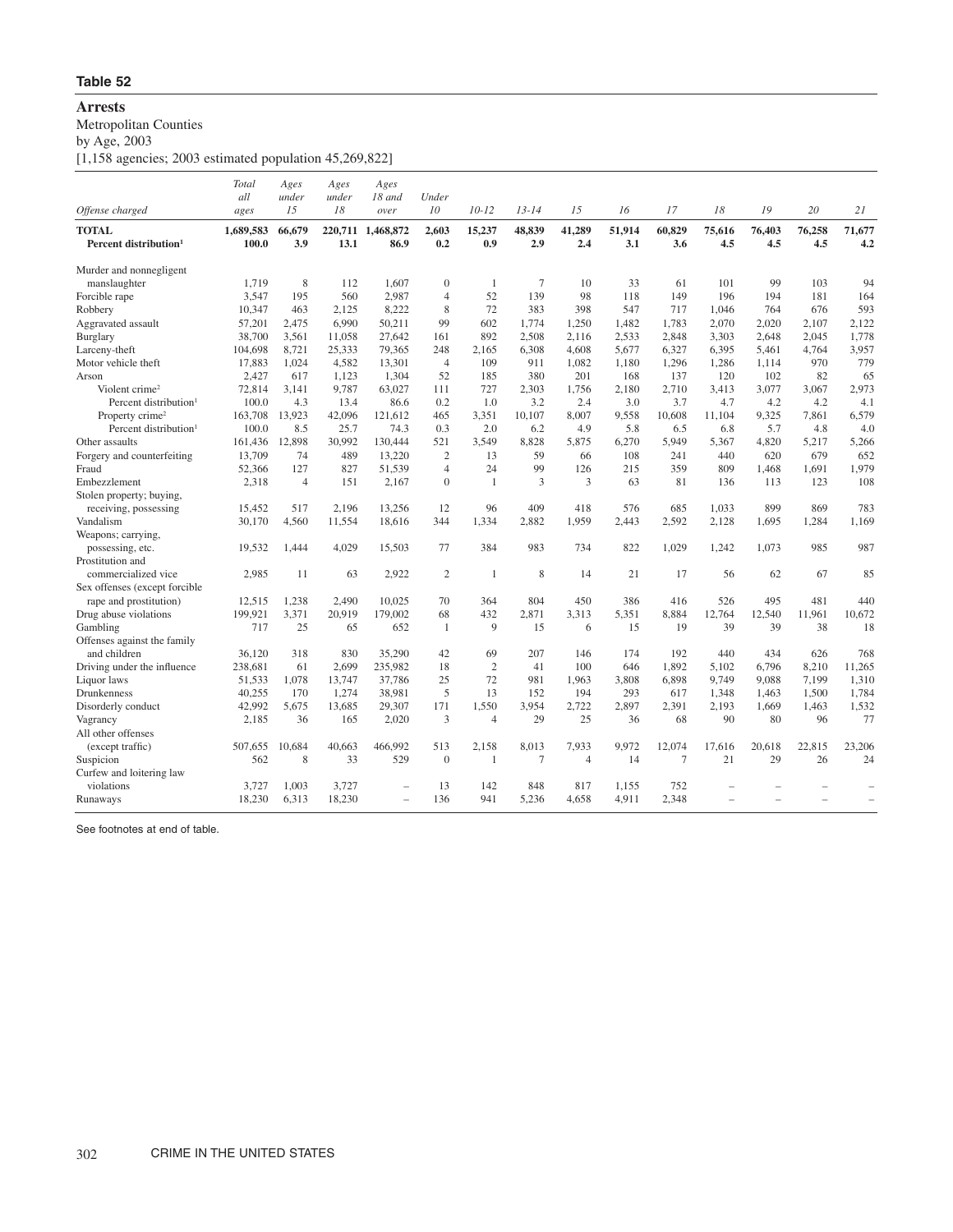# **Arrests**

Metropolitan Counties

by Age, 2003—Continued

[1,158 agencies; 2003 estimated population 45,269,822]

|                                   |        |        |        |         |           |         |         |         |        |        |        | 65 and |
|-----------------------------------|--------|--------|--------|---------|-----------|---------|---------|---------|--------|--------|--------|--------|
| Offense charged                   | 22     | 23     | 24     | 25-29   | $30 - 34$ | 35-39   | 40-44   | 45-49   | 50-54  | 55-59  | 60-64  | over   |
| <b>TOTAL</b>                      | 68,642 | 64,968 | 59,198 | 227,401 | 201,660   | 187,009 | 162,945 | 101,389 | 50.952 | 24,062 | 11,162 | 9,530  |
| Percent distribution <sup>1</sup> | 4.1    | 3.8    | 3.5    | 13.5    | 11.9      | 11.1    | 9.6     | 6.0     | 3.0    | 1.4    | 0.7    | 0.6    |
| Murder and nonnegligent           |        |        |        |         |           |         |         |         |        |        |        |        |
| manslaughter                      | 91     | 88     | 70     | 266     | 176       | 162     | 129     | 85      | 65     | 36     | 18     | 24     |
| Forcible rape                     | 133    | 111    | 117    | 396     | 398       | 393     | 278     | 167     | 106    | 72     | 35     | 46     |
| Robbery                           | 512    | 467    | 398    | 1,178   | 895       | 778     | 513     | 259     | 81     | 34     | 13     | 15     |
| Aggravated assault                | 2,091  | 1,984  | 1,868  | 7,975   | 7,150     | 7,025   | 6,218   | 3,783   | 1,932  | 926    | 460    | 480    |
| Burglary                          | 1,598  | 1,383  | 1,128  | 3,946   | 3,282     | 2,730   | 2,063   | 1,088   | 382    | 159    | 54     | 55     |
| Larceny-theft                     | 3,582  | 3,261  | 2,919  | 11,020  | 10,433    | 9,884   | 8,055   | 5,121   | 2,362  | 1.151  | 540    | 460    |
| Motor vehicle theft               | 757    | 663    | 645    | 2,187   | 1,793     | 1,389   | 959     | 444     | 190    | 71     | 21     | 33     |
| Arson                             | 56     | 47     | 30     | 181     | 158       | 135     | 127     | 95      | 51     | 24     | 11     | 20     |
| Violent crime <sup>2</sup>        | 2,827  | 2,650  | 2,453  | 9,815   | 8,619     | 8,358   | 7,138   | 4,294   | 2,184  | 1,068  | 526    | 565    |
| Percent distribution <sup>1</sup> | 3.9    | 3.6    | 3.4    | 13.5    | 11.8      | 11.5    | 9.8     | 5.9     | 3.0    | 1.5    | 0.7    | 0.8    |
| Property crime <sup>2</sup>       | 5,993  | 5,354  | 4,722  | 17,334  | 15,666    | 14,138  | 11,204  | 6,748   | 2,985  | 1,405  | 626    | 568    |
| Percent distribution <sup>1</sup> | 3.7    | 3.3    | 2.9    | 10.6    | 9.6       | 8.6     | 6.8     | 4.1     | 1.8    | 0.9    | 0.4    | 0.3    |
| Other assaults                    | 5,379  | 5,331  | 5,122  | 19,402  | 19,341    | 19,091  | 16,637  | 10,038  | 4,813  | 2,361  | 1,158  | 1,101  |
| Forgery and counterfeiting        | 638    | 563    | 541    | 2,412   | 2,206     | 1,846   | 1,310   | 781     | 315    | 133    | 52     | 32     |
| Fraud                             | 2,084  | 2.103  | 1,976  | 9,290   | 8,885     | 7,965   | 5,953   | 3,674   | 1.885  | 982    | 440    | 355    |
| Embezzlement                      | 104    | 95     | 66     | 336     | 316       | 269     | 220     | 139     | 82     | 36     | 13     | 11     |
| Stolen property; buying,          |        |        |        |         |           |         |         |         |        |        |        |        |
| receiving, possessing             | 663    | 612    | 506    | 2,162   | 1,863     | 1,552   | 1,172   | 625     | 282    | 119    | 62     | 54     |
| Vandalism                         | 983    | 853    | 745    | 2,514   | 2,151     | 1,889   | 1,548   | 844     | 407    | 199    | 99     | 108    |
| Weapons; carrying,                |        |        |        |         |           |         |         |         |        |        |        |        |
| possessing, etc.                  | 915    | 832    | 708    | 2,372   | 1,719     | 1,506   | 1,292   | 858     | 493    | 240    | 164    | 117    |
| Prostitution and                  |        |        |        |         |           |         |         |         |        |        |        |        |
| commercialized vice               | 64     | 75     | 77     | 383     | 513       | 547     | 444     | 266     | 147    | 72     | 27     | 37     |
| Sex offenses (except forcible     |        |        |        |         |           |         |         |         |        |        |        |        |
| rape and prostitution)            | 391    | 313    | 307    | 1.228   | 1,187     | 1,252   | 1.143   | 773     | 574    | 372    | 251    | 292    |
| Drug abuse violations             | 9.844  | 9.082  | 8,070  | 28,392  | 22,006    | 19,900  | 17,081  | 9,937   | 4,372  | 1,533  | 549    | 299    |
| Gambling                          | 20     | 21     | 13     | 69      | 67        | 69      | 75      | 64      | 42     | 41     | 14     | 23     |
| Offenses against the family       |        |        |        |         |           |         |         |         |        |        |        |        |
| and children                      | 838    | 988    | 1,072  | 5,699   | 7,097     | 6,577   | 5,453   | 3,130   | 1,316  | 556    | 193    | 103    |
| Driving under the influence       | 11,467 | 11,051 | 10,016 | 38,676  | 32,197    | 28,854  | 28,161  | 20,181  | 11,857 | 6,427  | 3,139  | 2,583  |
| Liquor laws                       | 880    | 741    | 563    | 1,867   | 1,461     | 1,489   | 1,439   | 908     | 599    | 278    | 132    | 83     |
| <b>Drunkenness</b>                | 1,630  | 1,434  | 1,264  | 4,991   | 4,717     | 5,039   | 5,508   | 4,061   | 2,333  | 1,072  | 496    | 341    |
| Disorderly conduct                | 1,408  | 1,307  | 1,112  | 4,167   | 3,575     | 3,462   | 3,252   | 2,043   | 1,104  | 518    | 246    | 256    |
| Vagrancy                          | 82     | 71     | 59     | 259     | 272       | 295     | 258     | 208     | 93     | 46     | 19     | 15     |
| All other offenses                |        |        |        |         |           |         |         |         |        |        |        |        |
| (except traffic)                  | 22,399 | 21.466 | 19,782 | 75,960  | 67,720    | 62.853  | 53,602  | 31,789  | 15,047 | 6.594  | 2,941  | 2,584  |
| Suspicion                         | 33     | 26     | 24     | 73      | 82        | 58      | 55      | 28      | 22     | 10     | 15     | 3      |
| Curfew and loitering law          |        |        |        |         |           |         |         |         |        |        |        |        |
| violations                        |        |        |        |         |           |         |         |         |        |        |        |        |
| Runaways                          |        | L.     | L.     |         |           | L.      |         |         | L.     |        | L.     | ÷,     |
|                                   |        |        |        |         |           |         |         |         |        |        |        |        |

<sup>1</sup> Because of rounding, the percentages may not add to 100.0.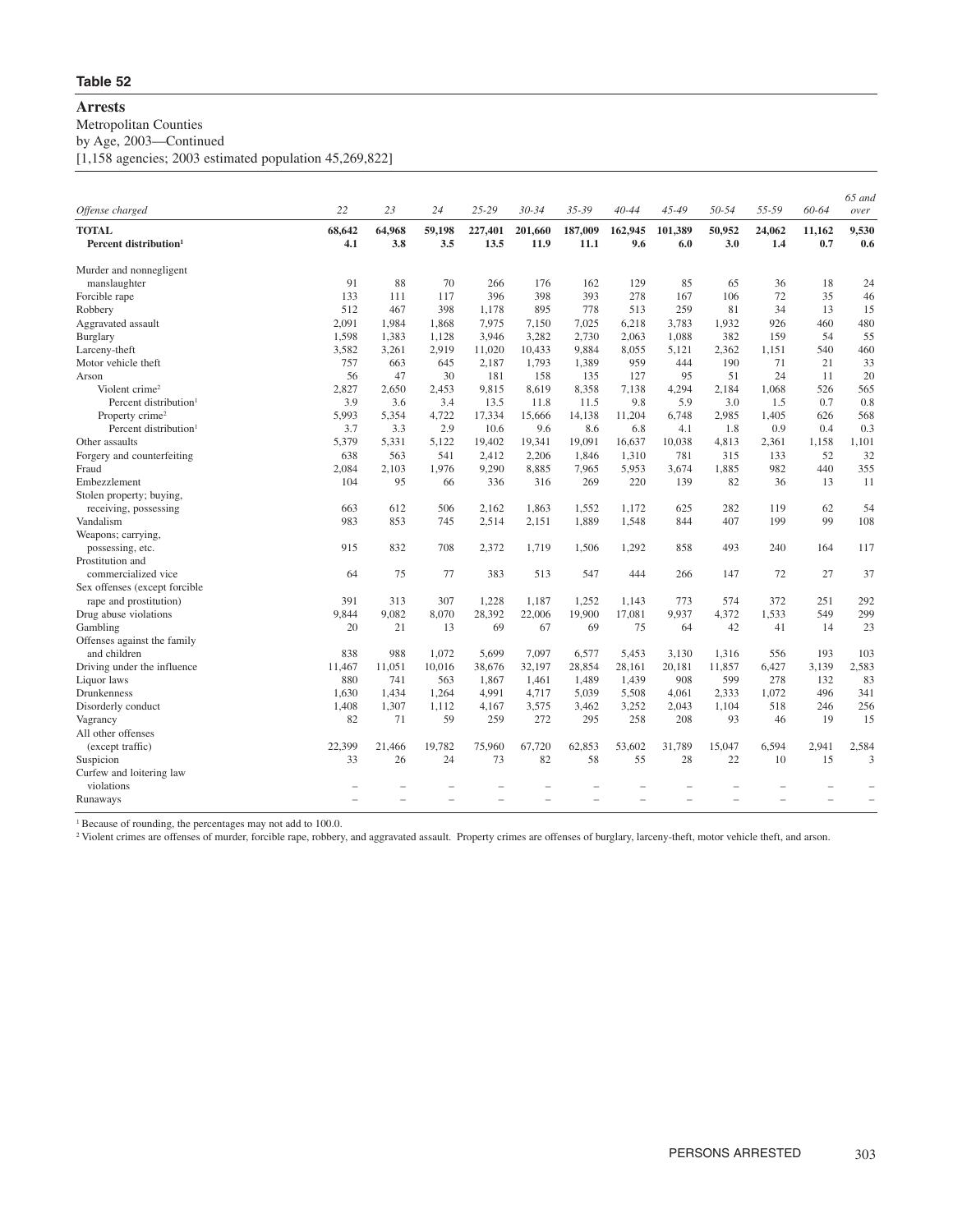# Metropolitan Counties

of Persons Under 15, 18, 21, and 25 Years of Age, 2003

[1,158 agencies; 2003 estimated population 45,269,822]

|                                          |           | Number of persons arrested |          |          |          |                                   | Percent of total all ages |          |          |  |  |
|------------------------------------------|-----------|----------------------------|----------|----------|----------|-----------------------------------|---------------------------|----------|----------|--|--|
|                                          | Total     |                            |          |          |          |                                   |                           |          |          |  |  |
| Offense charged                          | all ages  | Under 15                   | Under 18 | Under 21 | Under 25 | Under 15                          | Under 18                  | Under 21 | Under 25 |  |  |
| <b>TOTAL</b>                             | 1,689,583 | 66,679                     | 220,711  | 448,988  | 713,473  | 3.9                               | 13.1                      | 26.6     | 42.2     |  |  |
| Murder and nonnegligent manslaughter     | 1.719     | 8                          | 112      | 415      | 758      | 0.5                               | 6.5                       | 24.1     | 44.1     |  |  |
| Forcible rape                            | 3,547     | 195                        | 560      | 1,131    | 1,656    | 5.5                               | 15.8                      | 31.9     | 46.7     |  |  |
| Robbery                                  | 10,347    | 463                        | 2,125    | 4,611    | 6,581    | 4.5                               | 20.5                      | 44.6     | 63.6     |  |  |
| Aggravated assault                       | 57,201    | 2,475                      | 6,990    | 13,187   | 21,252   | 4.3                               | 12.2                      | 23.1     | 37.2     |  |  |
| Burglary                                 | 38,700    | 3,561                      | 11,058   | 19,054   | 24,941   | 9.2                               | 28.6                      | 49.2     | 64.4     |  |  |
| Larceny-theft                            | 104,698   | 8,721                      | 25,333   | 41,953   | 55,672   | 8.3                               | 24.2                      | 40.1     | 53.2     |  |  |
| Motor vehicle theft                      | 17,883    | 1,024                      | 4,582    | 7,952    | 10,796   | 5.7                               | 25.6                      | 44.5     | 60.4     |  |  |
| Arson                                    | 2,427     | 617                        | 1,123    | 1,427    | 1,625    | 25.4                              | 46.3                      | 58.8     | 67.0     |  |  |
| Violent crime <sup>1</sup>               | 72,814    | 3,141                      | 9.787    | 19,344   | 30,247   | 4.3                               | 13.4                      | 26.6     | 41.5     |  |  |
| Property crime <sup>1</sup>              | 163,708   | 13,923                     | 42,096   | 70,386   | 93,034   | 8.5                               | 25.7                      | 43.0     | 56.8     |  |  |
| Other assaults                           | 161,436   | 12,898                     | 30,992   | 46,396   | 67,494   | 8.0                               | 19.2                      | 28.7     | 41.8     |  |  |
| Forgery and counterfeiting               | 13,709    | 74                         | 489      | 2,228    | 4,622    | 0.5                               | 3.6                       | 16.3     | 33.7     |  |  |
| Fraud                                    | 52,366    | 127                        | 827      | 4,795    | 12,937   | 0.2                               | 1.6                       | 9.2      | 24.7     |  |  |
| Embezzlement                             | 2,318     | $\overline{4}$             | 151      | 523      | 896      | 0.2                               | 6.5                       | 22.6     | 38.7     |  |  |
| Stolen property; buying, receiving,      |           |                            |          |          |          |                                   |                           |          |          |  |  |
| possessing                               | 15,452    | 517                        | 2,196    | 4,997    | 7,561    | 3.3                               | 14.2                      | 32.3     | 48.9     |  |  |
| Vandalism                                | 30,170    | 4,560                      | 11,554   | 16,661   | 20,411   | 15.1                              | 38.3                      | 55.2     | 67.7     |  |  |
| Weapons; carrying, possessing, etc.      | 19,532    | 1,444                      | 4,029    | 7,329    | 10,771   | 7.4                               | 20.6                      | 37.5     | 55.1     |  |  |
| Prostitution and commercialized vice     | 2,985     | 11                         | 63       | 248      | 549      | 0.4                               | 2.1                       | 8.3      | 18.4     |  |  |
| Sex offenses (except forcible rape and   |           |                            |          |          |          |                                   |                           |          |          |  |  |
| prostitution)                            | 12,515    | 1,238                      | 2,490    | 3,992    | 5,443    | 9.9                               | 19.9                      | 31.9     | 43.5     |  |  |
| Drug abuse violations                    | 199,921   | 3,371                      | 20,919   | 58,184   | 95,852   | 1.7                               | 10.5                      | 29.1     | 47.9     |  |  |
| Gambling                                 | 717       | 25                         | 65       | 181      | 253      | 3.5                               | 9.1                       | 25.2     | 35.3     |  |  |
| Offenses against the family and children | 36,120    | 318                        | 830      | 2,330    | 5,996    | 0.9                               | 2.3                       | 6.5      | 16.6     |  |  |
| Driving under the influence              | 238,681   | 61                         | 2,699    | 22,807   | 66,606   | $\frac{d\mathbf{r}}{d\mathbf{r}}$ | 1.1                       | 9.6      | 27.9     |  |  |
| Liquor laws                              | 51,533    | 1,078                      | 13,747   | 39,783   | 43,277   | 2.1                               | 26.7                      | 77.2     | 84.0     |  |  |
| <b>Drunkenness</b>                       | 40,255    | 170                        | 1,274    | 5,585    | 11,697   | 0.4                               | 3.2                       | 13.9     | 29.1     |  |  |
| Disorderly conduct                       | 42,992    | 5,675                      | 13,685   | 19,010   | 24,369   | 13.2                              | 31.8                      | 44.2     | 56.7     |  |  |
| Vagrancy                                 | 2,185     | 36                         | 165      | 431      | 720      | 1.6                               | 7.6                       | 19.7     | 33.0     |  |  |
| All other offenses (except traffic)      | 507,655   | 10,684                     | 40,663   | 101,712  | 188,565  | 2.1                               | 8.0                       | 20.0     | 37.1     |  |  |
| Suspicion                                | 562       | 8                          | 33       | 109      | 216      | 1.4                               | 5.9                       | 19.4     | 38.4     |  |  |
| Curfew and loitering law violations      | 3,727     | 1,003                      | 3,727    | 3,727    | 3,727    | 26.9                              | 100.0                     | 100.0    | 100.0    |  |  |
| Runaways                                 | 18,230    | 6,313                      | 18,230   | 18,230   | 18,230   | 34.6                              | 100.0                     | 100.0    | 100.0    |  |  |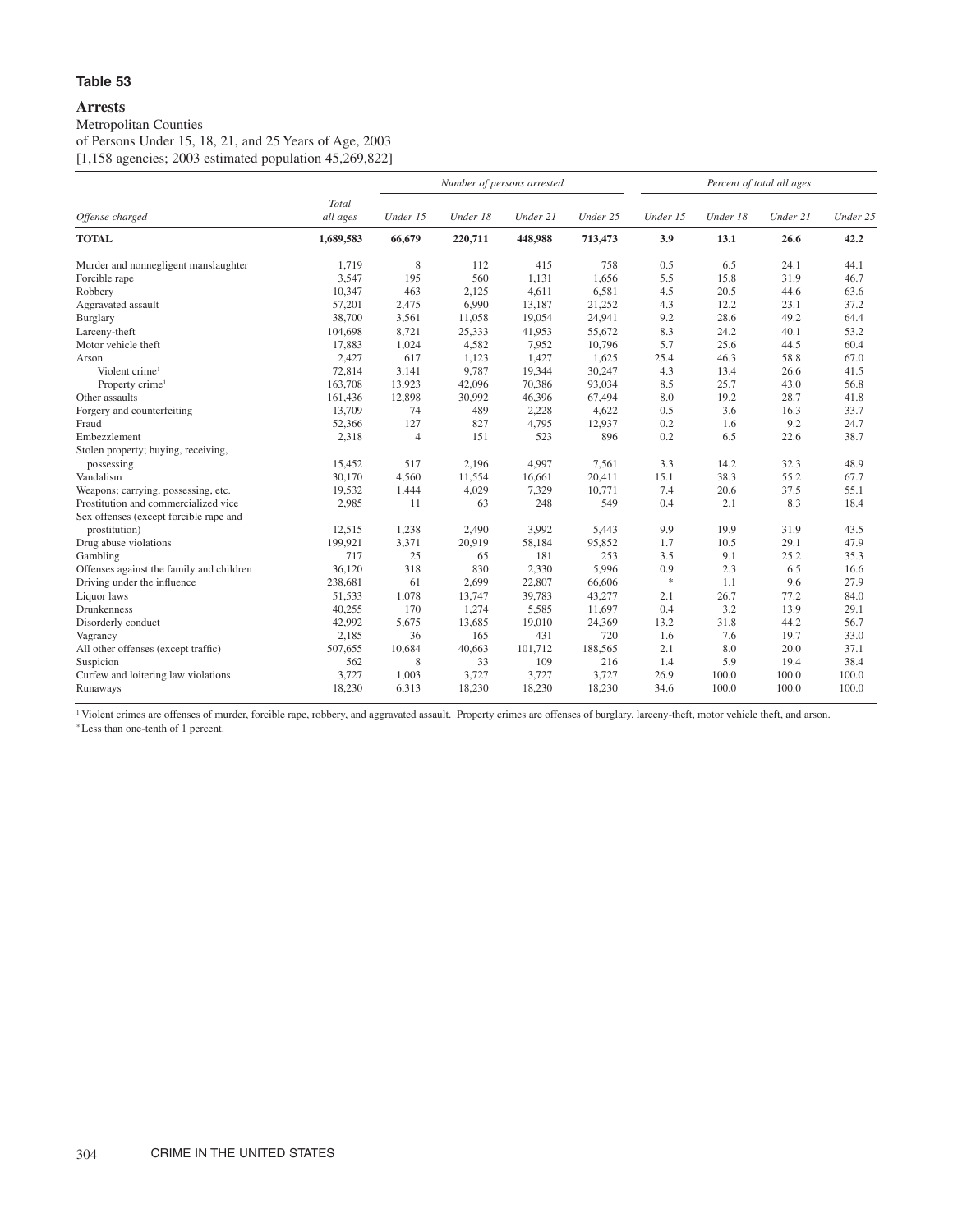Metropolitan Counties

by Sex, 2003

[1,158 agencies; 2003 estimated population 45,269,822]

|                                          |           | Number of persons arrested |         | Percent | Percent |                                   | Percent distribution <sup>1</sup> |               |
|------------------------------------------|-----------|----------------------------|---------|---------|---------|-----------------------------------|-----------------------------------|---------------|
| Offense charged                          | Total     | Male                       | Female  | male    | female  | Total                             | Male                              | Female        |
| <b>TOTAL</b>                             | 1,689,583 | 1,313,835                  | 375,748 | 77.8    | 22.2    | 100.0                             | 100.0                             | 100.0         |
| Murder and nonnegligent manslaughter     | 1,719     | 1,519                      | 200     | 88.4    | 11.6    | 0.1                               | 0.1                               | 0.1           |
| Forcible rape                            | 3,547     | 3,485                      | 62      | 98.3    | 1.7     | 0.2                               | 0.3                               | $\frac{1}{2}$ |
| Robbery                                  | 10,347    | 9,286                      | 1,061   | 89.7    | 10.3    | 0.6                               | 0.7                               | 0.3           |
| Aggravated assault                       | 57,201    | 46,191                     | 11,010  | 80.8    | 19.2    | 3.4                               | 3.5                               | 2.9           |
| <b>Burglary</b>                          | 38,700    | 33,866                     | 4,834   | 87.5    | 12.5    | 2.3                               | 2.6                               | 1.3           |
| Larceny-theft                            | 104,698   | 68,716                     | 35,982  | 65.6    | 34.4    | 6.2                               | 5.2                               | 9.6           |
| Motor vehicle theft                      | 17,883    | 14,997                     | 2,886   | 83.9    | 16.1    | 1.1                               | 1.1                               | 0.8           |
| Arson                                    | 2,427     | 2,055                      | 372     | 84.7    | 15.3    | 0.1                               | 0.2                               | 0.1           |
| Violent crime <sup>2</sup>               | 72,814    | 60,481                     | 12,333  | 83.1    | 16.9    | 4.3                               | 4.6                               | 3.3           |
| Property crime <sup>2</sup>              | 163,708   | 119,634                    | 44,074  | 73.1    | 26.9    | 9.7                               | 9.1                               | 11.7          |
| Other assaults                           | 161,436   | 122,180                    | 39,256  | 75.7    | 24.3    | 9.6                               | 9.3                               | 10.4          |
| Forgery and counterfeiting               | 13,709    | 8,483                      | 5,226   | 61.9    | 38.1    | 0.8                               | 0.6                               | 1.4           |
| Fraud                                    | 52,366    | 27,896                     | 24,470  | 53.3    | 46.7    | 3.1                               | 2.1                               | 6.5           |
| Embezzlement                             | 2,318     | 1,216                      | 1,102   | 52.5    | 47.5    | 0.1                               | 0.1                               | 0.3           |
| Stolen property; buying, receiving,      |           |                            |         |         |         |                                   |                                   |               |
| possessing                               | 15,452    | 12,793                     | 2,659   | 82.8    | 17.2    | 0.9                               | 1.0                               | 0.7           |
| Vandalism                                | 30,170    | 25,492                     | 4,678   | 84.5    | 15.5    | 1.8                               | 1.9                               | 1.2           |
| Weapons; carrying, possessing, etc.      | 19,532    | 17,949                     | 1,583   | 91.9    | 8.1     | 1.2                               | 1.4                               | 0.4           |
| Prostitution and commercialized vice     | 2,985     | 1,316                      | 1,669   | 44.1    | 55.9    | 0.2                               | 0.1                               | 0.4           |
| Sex offenses (except forcible rape and   |           |                            |         |         |         |                                   |                                   |               |
| prostitution)                            | 12,515    | 11,779                     | 736     | 94.1    | 5.9     | 0.7                               | 0.9                               | 0.2           |
| Drug abuse violations                    | 199,921   | 161,937                    | 37,984  | 81.0    | 19.0    | 11.8                              | 12.3                              | 10.1          |
| Gambling                                 | 717       | 548                        | 169     | 76.4    | 23.6    | $\frac{d\mathbf{r}}{d\mathbf{r}}$ | $\frac{1}{2^k}$                   | $\frac{1}{2}$ |
| Offenses against the family and children | 36,120    | 30,680                     | 5,440   | 84.9    | 15.1    | 2.1                               | 2.3                               | 1.4           |
| Driving under the influence              | 238,681   | 197,590                    | 41,091  | 82.8    | 17.2    | 14.1                              | 15.0                              | 10.9          |
| Liquor laws                              | 51,533    | 38,240                     | 13,293  | 74.2    | 25.8    | 3.1                               | 2.9                               | 3.5           |
| <b>Drunkenness</b>                       | 40,255    | 33,968                     | 6,287   | 84.4    | 15.6    | 2.4                               | 2.6                               | 1.7           |
| Disorderly conduct                       | 42,992    | 31,757                     | 11,235  | 73.9    | 26.1    | 2.5                               | 2.4                               | 3.0           |
| Vagrancy                                 | 2,185     | 1,728                      | 457     | 79.1    | 20.9    | 0.1                               | 0.1                               | 0.1           |
| All other offenses (except traffic)      | 507,655   | 397,541                    | 110,114 | 78.3    | 21.7    | 30.0                              | 30.3                              | 29.3          |
| Suspicion                                | 562       | 520                        | 42      | 92.5    | 7.5     | $\gg$                             | $\ast$                            | $\ast$        |
| Curfew and loitering law violations      | 3,727     | 2,492                      | 1,235   | 66.9    | 33.1    | 0.2                               | 0.2                               | 0.3           |
| Runaways                                 | 18,230    | 7,615                      | 10,615  | 41.8    | 58.2    | 1.1                               | 0.6                               | 2.8           |

<sup>1</sup> Because of rounding, the percentages may not add to 100.0.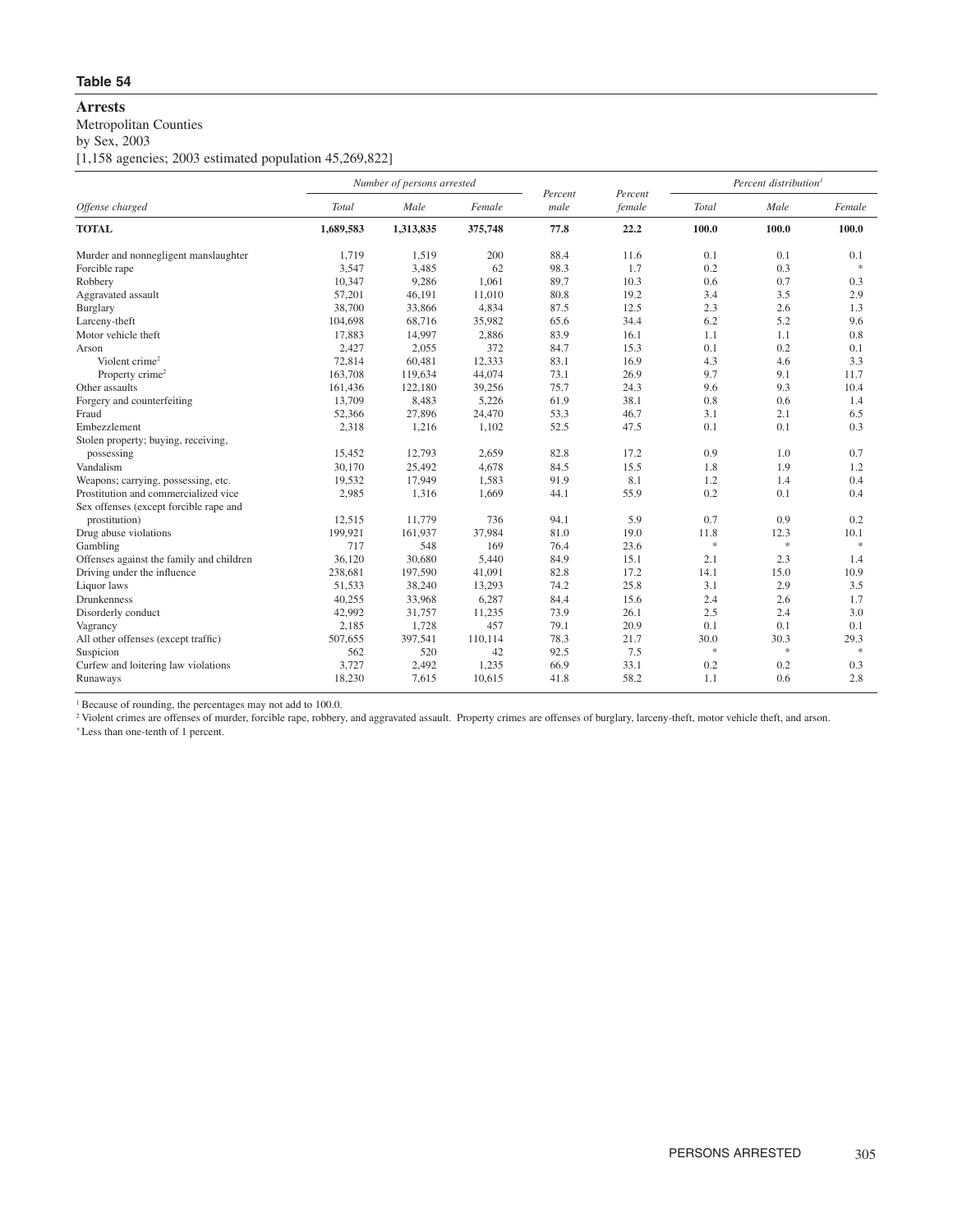#### **Arrests**

Metropolitan Counties

by Race, 2003

[1,158 agencies; 2003 estimated population 45,269,822]

|                                          |           |           | Total arrests |                                            |                                           |       |       | Percent distribution <sup>1</sup> |                                            |                                           |
|------------------------------------------|-----------|-----------|---------------|--------------------------------------------|-------------------------------------------|-------|-------|-----------------------------------|--------------------------------------------|-------------------------------------------|
| Offense charged                          | Total     | White     | <b>Black</b>  | American<br>Indian or<br>Alaskan<br>Native | Asian<br>or<br>Pacific<br><b>Islander</b> | Total | White | <b>Black</b>                      | American<br>Indian or<br>Alaskan<br>Native | Asian<br>or<br>Pacific<br><b>Islander</b> |
| <b>TOTAL</b>                             | 1,686,476 | 1,265,814 | 397,889       | 12,838                                     | 9,935                                     | 100.0 | 75.1  | 23.6                              | 0.8                                        | 0.6                                       |
| Murder and nonnegligent manslaughter     | 1,718     | 1,137     | 542           | 18                                         | 21                                        | 100.0 | 66.2  | 31.5                              | 1.0                                        | 1.2                                       |
| Forcible rape                            | 3,538     | 2,696     | 795           | 28                                         | 19                                        | 100.0 | 76.2  | 22.5                              | 0.8                                        | 0.5                                       |
| Robbery                                  | 10,347    | 4,952     | 5,297         | 58                                         | 40                                        | 100.0 | 47.9  | 51.2                              | 0.6                                        | 0.4                                       |
| Aggravated assault                       | 57,080    | 41,478    | 14,720        | 457                                        | 425                                       | 100.0 | 72.7  | 25.8                              | 0.8                                        | 0.7                                       |
| Burglary                                 | 38,653    | 29,905    | 8,298         | 223                                        | 227                                       | 100.0 | 77.4  | 21.5                              | 0.6                                        | 0.6                                       |
| Larceny-theft                            | 104,583   | 71,575    | 31,573        | 519                                        | 916                                       | 100.0 | 68.4  | 30.2                              | 0.5                                        | 0.9                                       |
| Motor vehicle theft                      | 17,864    | 12,934    | 4,699         | 116                                        | 115                                       | 100.0 | 72.4  | 26.3                              | 0.6                                        | 0.6                                       |
| Arson                                    | 2,422     | 2,008     | 391           | 8                                          | 15                                        | 100.0 | 82.9  | 16.1                              | 0.3                                        | 0.6                                       |
| Violent crime <sup>2</sup>               | 72,683    | 50,263    | 21,354        | 561                                        | 505                                       | 100.0 | 69.2  | 29.4                              | 0.8                                        | 0.7                                       |
| Property crime <sup>2</sup>              | 163,522   | 116,422   | 44,961        | 866                                        | 1,273                                     | 100.0 | 71.2  | 27.5                              | 0.5                                        | 0.8                                       |
| Other assaults                           | 161,202   | 115,785   | 43,238        | 1,156                                      | 1,023                                     | 100.0 | 71.8  | 26.8                              | 0.7                                        | 0.6                                       |
| Forgery and counterfeiting               | 13,689    | 9,677     | 3,846         | 65                                         | 101                                       | 100.0 | 70.7  | 28.1                              | 0.5                                        | 0.7                                       |
| Fraud                                    | 52,292    | 38,002    | 13,848        | 234                                        | 208                                       | 100.0 | 72.7  | 26.5                              | 0.4                                        | 0.4                                       |
| Embezzlement                             | 2,317     | 1,553     | 727           | 13                                         | 24                                        | 100.0 | 67.0  | 31.4                              | 0.6                                        | 1.0                                       |
| Stolen property; buying, receiving,      |           |           |               |                                            |                                           |       |       |                                   |                                            |                                           |
| possessing                               | 15,437    | 10,801    | 4,443         | 98                                         | 95                                        | 100.0 | 70.0  | 28.8                              | 0.6                                        | 0.6                                       |
| Vandalism                                | 30,130    | 24,369    | 5,286         | 244                                        | 231                                       | 100.0 | 80.9  | 17.5                              | 0.8                                        | 0.8                                       |
| Weapons; carrying, possessing, etc.      | 19,520    | 13,489    | 5,765         | 116                                        | 150                                       | 100.0 | 69.1  | 29.5                              | 0.6                                        | 0.8                                       |
| Prostitution and commercialized vice     | 2,982     | 2,111     | 627           | 14                                         | 230                                       | 100.0 | 70.8  | 21.0                              | 0.5                                        | 7.7                                       |
| Sex offenses (except forcible rape and   |           |           |               |                                            |                                           |       |       |                                   |                                            |                                           |
| prostitution)                            | 12,492    | 10,066    | 2,262         | 91                                         | 73                                        | 100.0 | 80.6  | 18.1                              | 0.7                                        | 0.6                                       |
| Drug abuse violations                    | 199,646   | 151,917   | 45,763        | 1,005                                      | 961                                       | 100.0 | 76.1  | 22.9                              | 0.5                                        | 0.5                                       |
| Gambling                                 | 715       | 485       | 202           | 5                                          | 23                                        | 100.0 | 67.8  | 28.3                              | 0.7                                        | 3.2                                       |
| Offenses against the family and children | 36,072    | 22,359    | 13,488        | 118                                        | 107                                       | 100.0 | 62.0  | 37.4                              | 0.3                                        | 0.3                                       |
| Driving under the influence              | 237,986   | 212,095   | 22,922        | 1,731                                      | 1,238                                     | 100.0 | 89.1  | 9.6                               | 0.7                                        | 0.5                                       |
| Liquor laws                              | 51,263    | 46,699    | 3,555         | 664                                        | 345                                       | 100.0 | 91.1  | 6.9                               | 1.3                                        | 0.7                                       |
| Drunkenness                              | 40,208    | 36,115    | 3,445         | 457                                        | 191                                       | 100.0 | 89.8  | 8.6                               | 1.1                                        | 0.5                                       |
| Disorderly conduct                       | 42,965    | 30,875    | 11,497        | 368                                        | 225                                       | 100.0 | 71.9  | 26.8                              | 0.9                                        | 0.5                                       |
| Vagrancy                                 | 2,184     | 1,517     | 653           | $\overline{7}$                             | $7\phantom{.0}$                           | 100.0 | 69.5  | 29.9                              | 0.3                                        | 0.3                                       |
| All other offenses (except traffic)      | 506,671   | 353,615   | 145,452       | 4,853                                      | 2,751                                     | 100.0 | 69.8  | 28.7                              | 1.0                                        | 0.5                                       |
| Suspicion                                | 562       | 371       | 187           | $\mathbf{0}$                               | $\overline{4}$                            | 100.0 | 66.0  | 33.3                              | 0.0                                        | 0.7                                       |
| Curfew and loitering law violations      | 3,725     | 2,936     | 737           | 27                                         | 25                                        | 100.0 | 78.8  | 19.8                              | 0.7                                        | 0.7                                       |
| Runaways                                 | 18,213    | 14,292    | 3,631         | 145                                        | 145                                       | 100.0 | 78.5  | 19.9                              | 0.8                                        | 0.8                                       |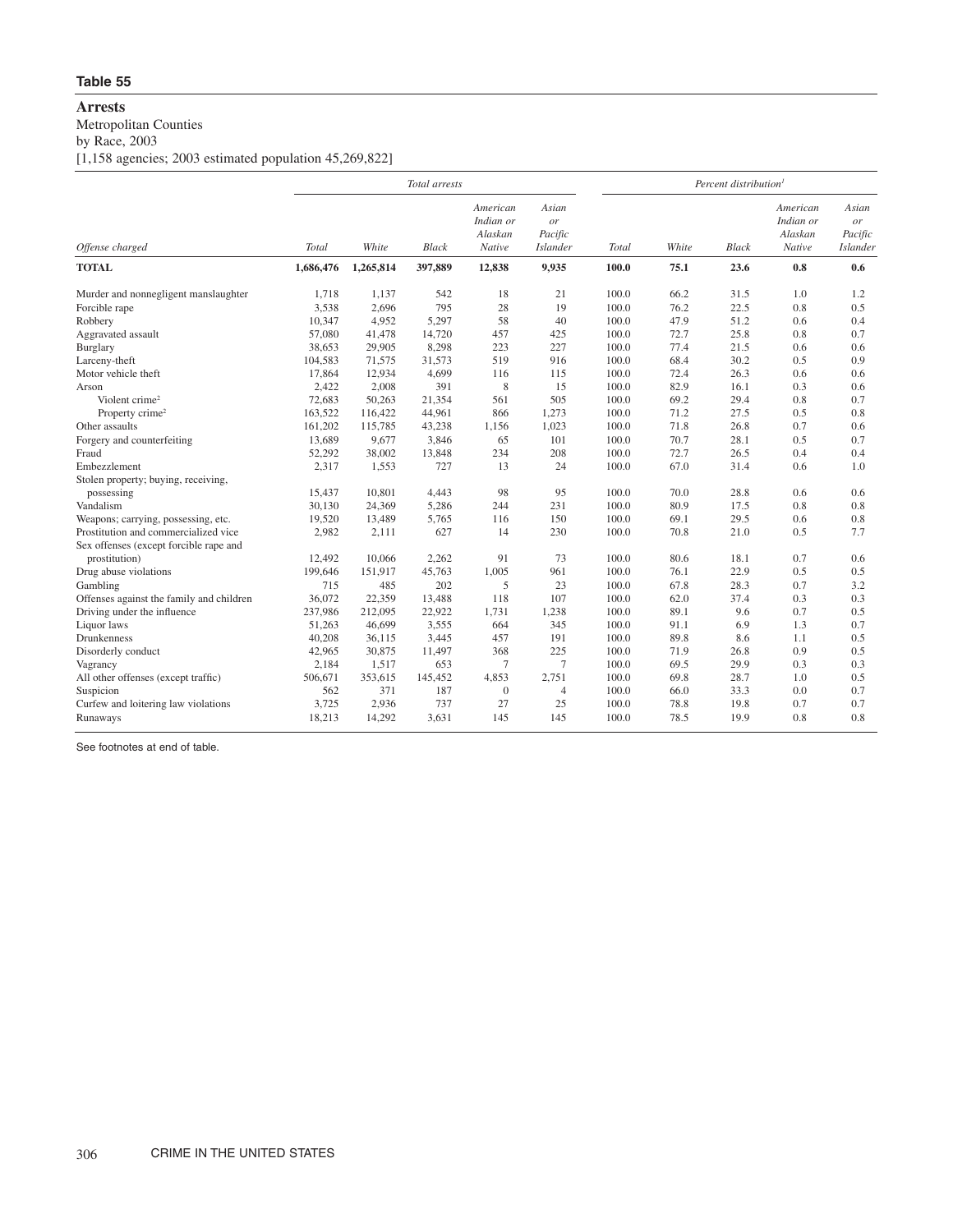# **Arrests**

Metropolitan Counties

by Race, 2003—Continued

[1,158 agencies; 2003 estimated population 45,269,822]

|                                          |              |         | Arrests under 18 |                                            | Percent distribution <sup>1</sup>                    |       |       |              |                                            |                                           |
|------------------------------------------|--------------|---------|------------------|--------------------------------------------|------------------------------------------------------|-------|-------|--------------|--------------------------------------------|-------------------------------------------|
| Offense charged                          | <b>Total</b> | White   | Black            | American<br>Indian or<br>Alaskan<br>Native | Asian<br><sup>or</sup><br>Pacific<br><b>Islander</b> | Total | White | <b>Black</b> | American<br>Indian or<br>Alaskan<br>Native | Asian<br>or<br>Pacific<br><b>Islander</b> |
| <b>TOTAL</b>                             | 220,356      | 159,982 | 56,918           | 1,816                                      | 1,640                                                | 100.0 | 72.6  | 25.8         | 0.8                                        | 0.7                                       |
| Murder and nonnegligent manslaughter     | 112          | 62      | 46               | $\boldsymbol{2}$                           | $\mathfrak{2}$                                       | 100.0 | 55.4  | 41.1         | 1.8                                        | 1.8                                       |
| Forcible rape                            | 560          | 416     | 137              | $\overline{7}$                             | $\mathbf{0}$                                         | 100.0 | 74.3  | 24.5         | 1.3                                        | 0.0                                       |
| Robbery                                  | 2,125        | 761     | 1,346            | 10                                         | 8                                                    | 100.0 | 35.8  | 63.3         | 0.5                                        | 0.4                                       |
| Aggravated assault                       | 6,971        | 4,689   | 2,174            | 61                                         | 47                                                   | 100.0 | 67.3  | 31.2         | 0.9                                        | 0.7                                       |
| Burglary                                 | 11,038       | 8,352   | 2,542            | 56                                         | 88                                                   | 100.0 | 75.7  | 23.0         | 0.5                                        | 0.8                                       |
| Larceny-theft                            | 25,305       | 16,767  | 8,107            | 122                                        | 309                                                  | 100.0 | 66.3  | 32.0         | 0.5                                        | 1.2                                       |
| Motor vehicle theft                      | 4,580        | 2,955   | 1,547            | 41                                         | 37                                                   | 100.0 | 64.5  | 33.8         | 0.9                                        | 0.8                                       |
| Arson                                    | 1,121        | 941     | 169              | $\overline{4}$                             | $\tau$                                               | 100.0 | 83.9  | 15.1         | 0.4                                        | 0.6                                       |
| Violent crime <sup>2</sup>               | 9,768        | 5,928   | 3,703            | 80                                         | 57                                                   | 100.0 | 60.7  | 37.9         | 0.8                                        | 0.6                                       |
| Property crime <sup>2</sup>              | 42,044       | 29,015  | 12,365           | 223                                        | 441                                                  | 100.0 | 69.0  | 29.4         | 0.5                                        | 1.0                                       |
| Other assaults                           | 30,956       | 19,210  | 11,355           | 235                                        | 156                                                  | 100.0 | 62.1  | 36.7         | 0.8                                        | 0.5                                       |
| Forgery and counterfeiting               | 489          | 376     | 105              | $\boldsymbol{0}$                           | 8                                                    | 100.0 | 76.9  | 21.5         | 0.0                                        | 1.6                                       |
| Fraud                                    | 825          | 600     | 214              | 3                                          | 8                                                    | 100.0 | 72.7  | 25.9         | 0.4                                        | 1.0                                       |
| Embezzlement                             | 151          | 81      | 67               | $\mathbf{0}$                               | 3                                                    | 100.0 | 53.6  | 44.4         | 0.0                                        | 2.0                                       |
| Stolen property; buying, receiving,      |              |         |                  |                                            |                                                      |       |       |              |                                            |                                           |
| possessing                               | 2,191        | 1,421   | 739              | 16                                         | 15                                                   | 100.0 | 64.9  | 33.7         | 0.7                                        | 0.7                                       |
| Vandalism                                | 11,534       | 9,370   | 1.973            | 91                                         | 100                                                  | 100.0 | 81.2  | 17.1         | 0.8                                        | 0.9                                       |
| Weapons; carrying, possessing, etc.      | 4,028        | 2,757   | 1,193            | 31                                         | 47                                                   | 100.0 | 68.4  | 29.6         | 0.8                                        | 1.2                                       |
| Prostitution and commercialized vice     | 63           | 45      | 18               | $\Omega$                                   | $\mathbf{0}$                                         | 100.0 | 71.4  | 28.6         | 0.0                                        | 0.0                                       |
| Sex offenses (except forcible rape and   |              |         |                  |                                            |                                                      |       |       |              |                                            |                                           |
| prostitution)                            | 2.483        | 1,898   | 565              | 10                                         | 10                                                   | 100.0 | 76.4  | 22.8         | 0.4                                        | 0.4                                       |
| Drug abuse violations                    | 20,898       | 16,821  | 3,799            | 154                                        | 124                                                  | 100.0 | 80.5  | 18.2         | 0.7                                        | 0.6                                       |
| Gambling                                 | 65           | 29      | 36               | $\mathbf{0}$                               | $\mathbf{0}$                                         | 100.0 | 44.6  | 55.4         | 0.0                                        | 0.0                                       |
| Offenses against the family and children | 830          | 624     | 199              | $\overline{4}$                             | 3                                                    | 100.0 | 75.2  | 24.0         | 0.5                                        | 0.4                                       |
| Driving under the influence              | 2,691        | 2,575   | 83               | 19                                         | 14                                                   | 100.0 | 95.7  | 3.1          | 0.7                                        | 0.5                                       |
| Liquor laws                              | 13,686       | 12,922  | 459              | 209                                        | 96                                                   | 100.0 | 94.4  | 3.4          | 1.5                                        | 0.7                                       |
| Drunkenness                              | 1,274        | 1,161   | 87               | 19                                         | 7                                                    | 100.0 | 91.1  | 6.8          | 1.5                                        | 0.5                                       |
| Disorderly conduct                       | 13,675       | 8,317   | 5,150            | 131                                        | 77                                                   | 100.0 | 60.8  | 37.7         | 1.0                                        | 0.6                                       |
| Vagrancy                                 | 165          | 98      | 66               | 1                                          | $\overline{0}$                                       | 100.0 | 59.4  | 40.0         | 0.6                                        | 0.0                                       |
| All other offenses (except traffic)      | 40,569       | 29,486  | 10,361           | 418                                        | 304                                                  | 100.0 | 72.7  | 25.5         | 1.0                                        | 0.7                                       |
| Suspicion                                | 33           | 20      | 13               | $\mathbf{0}$                               | $\mathbf{0}$                                         | 100.0 | 60.6  | 39.4         | 0.0                                        | 0.0                                       |
| Curfew and loitering law violations      | 3,725        | 2,936   | 737              | 27                                         | 25                                                   | 100.0 | 78.8  | 19.8         | 0.7                                        | 0.7                                       |
| Runaways                                 | 18,213       | 14,292  | 3,631            | 145                                        | 145                                                  | 100.0 | 78.5  | 19.9         | 0.8                                        | 0.8                                       |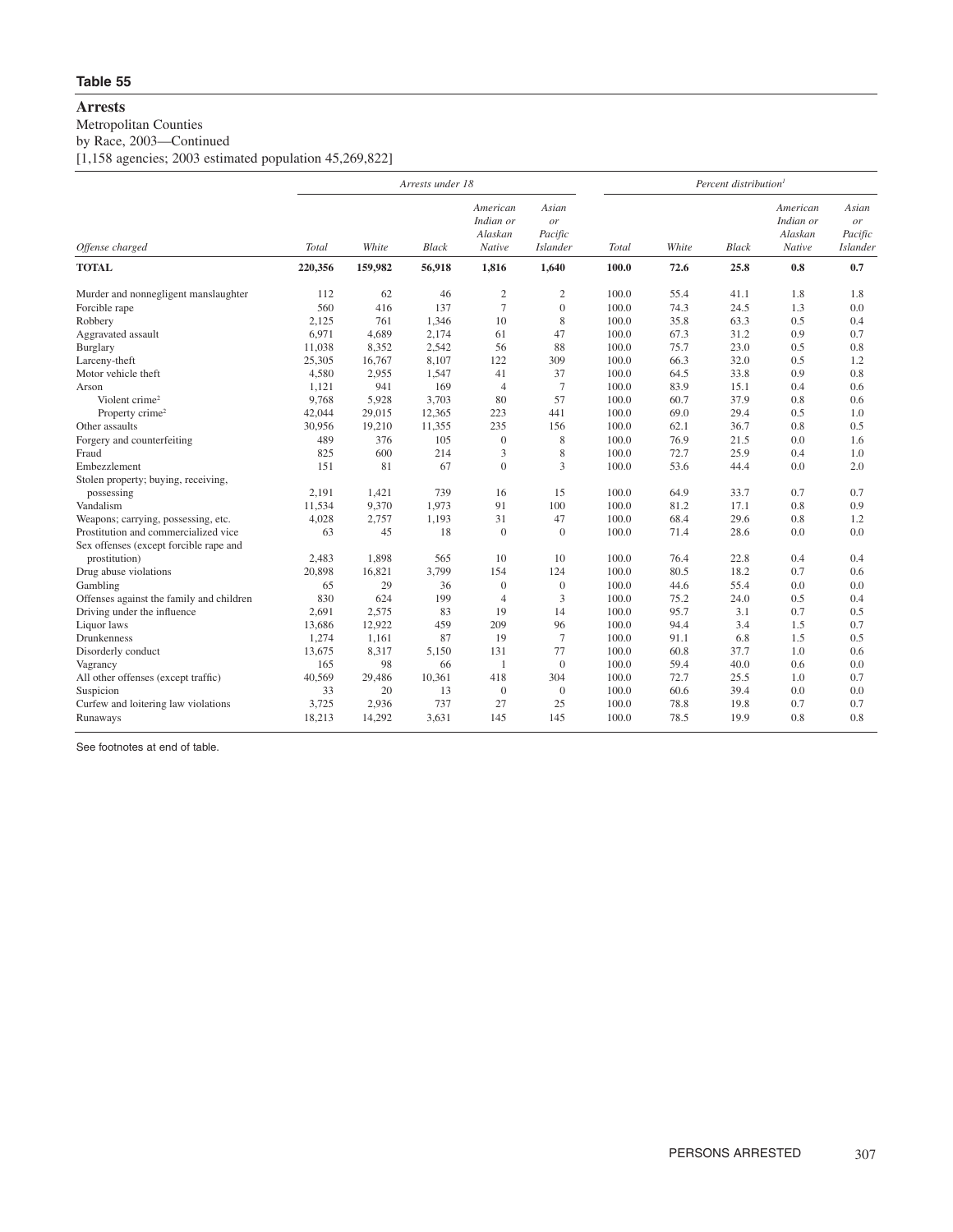# **Arrests**

Metropolitan Counties

by Race, 2003—Continued

[1,158 agencies; 2003 estimated population 45,269,822]

|                                          |              |                          | Arrests 18 and over |                                            |                                                      | Percent distribution <sup>1</sup> |                          |                          |                                            |                                           |
|------------------------------------------|--------------|--------------------------|---------------------|--------------------------------------------|------------------------------------------------------|-----------------------------------|--------------------------|--------------------------|--------------------------------------------|-------------------------------------------|
| Offense charged                          | <b>Total</b> | White                    | <b>Black</b>        | American<br>Indian or<br>Alaskan<br>Native | Asian<br><sub>or</sub><br>Pacific<br><b>Islander</b> | <b>Total</b>                      | White                    | <b>Black</b>             | American<br>Indian or<br>Alaskan<br>Native | Asian<br>or<br>Pacific<br><b>Islander</b> |
| <b>TOTAL</b>                             | 1,466,120    | 1,105,832                | 340,971             | 11,022                                     | 8,295                                                | 100.0                             | 75.4                     | 23.3                     | 0.8                                        | 0.6                                       |
| Murder and nonnegligent manslaughter     | 1,606        | 1,075                    | 496                 | 16                                         | 19                                                   | 100.0                             | 66.9                     | 30.9                     | 1.0                                        | 1.2                                       |
| Forcible rape                            | 2,978        | 2,280                    | 658                 | 21                                         | 19                                                   | 100.0                             | 76.6                     | 22.1                     | 0.7                                        | 0.6                                       |
| Robbery                                  | 8,222        | 4,191                    | 3,951               | 48                                         | 32                                                   | 100.0                             | 51.0                     | 48.1                     | 0.6                                        | 0.4                                       |
| Aggravated assault                       | 50,109       | 36,789                   | 12,546              | 396                                        | 378                                                  | 100.0                             | 73.4                     | 25.0                     | 0.8                                        | 0.8                                       |
| Burglary                                 | 27,615       | 21,553                   | 5,756               | 167                                        | 139                                                  | 100.0                             | 78.0                     | 20.8                     | 0.6                                        | 0.5                                       |
| Larceny-theft                            | 79,278       | 54,808                   | 23,466              | 397                                        | 607                                                  | 100.0                             | 69.1                     | 29.6                     | 0.5                                        | 0.8                                       |
| Motor vehicle theft                      | 13,284       | 9,979                    | 3,152               | 75                                         | 78                                                   | 100.0                             | 75.1                     | 23.7                     | 0.6                                        | 0.6                                       |
| Arson                                    | 1,301        | 1,067                    | 222                 | $\overline{4}$                             | 8                                                    | 100.0                             | 82.0                     | 17.1                     | 0.3                                        | 0.6                                       |
| Violent crime <sup>2</sup>               | 62,915       | 44,335                   | 17,651              | 481                                        | 448                                                  | 100.0                             | 70.5                     | 28.1                     | 0.8                                        | 0.7                                       |
| Property crime <sup>2</sup>              | 121,478      | 87,407                   | 32,596              | 643                                        | 832                                                  | 100.0                             | 72.0                     | 26.8                     | 0.5                                        | 0.7                                       |
| Other assaults                           | 130,246      | 96,575                   | 31,883              | 921                                        | 867                                                  | 100.0                             | 74.1                     | 24.5                     | 0.7                                        | 0.7                                       |
| Forgery and counterfeiting               | 13,200       | 9,301                    | 3,741               | 65                                         | 93                                                   | 100.0                             | 70.5                     | 28.3                     | 0.5                                        | 0.7                                       |
| Fraud                                    | 51,467       | 37,402                   | 13.634              | 231                                        | 200                                                  | 100.0                             | 72.7                     | 26.5                     | 0.4                                        | 0.4                                       |
| Embezzlement                             | 2,166        | 1,472                    | 660                 | 13                                         | 21                                                   | 100.0                             | 68.0                     | 30.5                     | 0.6                                        | 1.0                                       |
| Stolen property; buying, receiving,      |              |                          |                     |                                            |                                                      |                                   |                          |                          |                                            |                                           |
| possessing                               | 13,246       | 9,380                    | 3,704               | 82                                         | 80                                                   | 100.0                             | 70.8                     | 28.0                     | 0.6                                        | 0.6                                       |
| Vandalism                                | 18,596       | 14,999                   | 3,313               | 153                                        | 131                                                  | 100.0                             | 80.7                     | 17.8                     | 0.8                                        | 0.7                                       |
| Weapons; carrying, possessing, etc.      | 15,492       | 10,732                   | 4,572               | 85                                         | 103                                                  | 100.0                             | 69.3                     | 29.5                     | 0.5                                        | 0.7                                       |
| Prostitution and commercialized vice     | 2,919        | 2,066                    | 609                 | 14                                         | 230                                                  | 100.0                             | 70.8                     | 20.9                     | 0.5                                        | 7.9                                       |
| Sex offenses (except forcible rape and   |              |                          |                     |                                            |                                                      |                                   |                          |                          |                                            |                                           |
| prostitution)                            | 10,009       | 8,168                    | 1,697               | 81                                         | 63                                                   | 100.0                             | 81.6                     | 17.0                     | 0.8                                        | 0.6                                       |
| Drug abuse violations                    | 178,748      | 135,096                  | 41,964              | 851                                        | 837                                                  | 100.0                             | 75.6                     | 23.5                     | 0.5                                        | 0.5                                       |
| Gambling                                 | 650          | 456                      | 166                 | 5                                          | 23                                                   | 100.0                             | 70.2                     | 25.5                     | 0.8                                        | 3.5                                       |
| Offenses against the family and children | 35,242       | 21,735                   | 13,289              | 114                                        | 104                                                  | 100.0                             | 61.7                     | 37.7                     | 0.3                                        | 0.3                                       |
| Driving under the influence              | 235,295      | 209,520                  | 22,839              | 1,712                                      | 1,224                                                | 100.0                             | 89.0                     | 9.7                      | 0.7                                        | 0.5                                       |
| Liquor laws                              | 37,577       | 33,777                   | 3,096               | 455                                        | 249                                                  | 100.0                             | 89.9                     | 8.2                      | 1.2                                        | 0.7                                       |
| Drunkenness                              | 38,934       | 34,954                   | 3,358               | 438                                        | 184                                                  | 100.0                             | 89.8                     | 8.6                      | 1.1                                        | 0.5                                       |
| Disorderly conduct                       | 29,290       | 22,558                   | 6,347               | 237                                        | 148                                                  | 100.0                             | 77.0                     | 21.7                     | 0.8                                        | 0.5                                       |
| Vagrancy                                 | 2,019        | 1,419                    | 587                 | 6                                          | 7                                                    | 100.0                             | 70.3                     | 29.1                     | 0.3                                        | 0.3                                       |
| All other offenses (except traffic)      | 466,102      | 324,129                  | 135,091             | 4,435                                      | 2,447                                                | 100.0                             | 69.5                     | 29.0                     | 1.0                                        | 0.5                                       |
| Suspicion                                | 529          | 351                      | 174                 | $\mathbf{0}$                               | $\overline{4}$                                       | 100.0                             | 66.4                     | 32.9                     | 0.0                                        | 0.8                                       |
| Curfew and loitering law violations      |              |                          | L.                  |                                            | ÷                                                    | $\overline{\phantom{0}}$          | $\equiv$                 | $\equiv$                 |                                            | $\overline{\phantom{m}}$                  |
| Runaways                                 |              | $\overline{\phantom{a}}$ |                     |                                            | $\overline{\phantom{0}}$                             | $\overline{\phantom{0}}$          | $\overline{\phantom{0}}$ | $\overline{\phantom{0}}$ | $\overline{\phantom{0}}$                   | $\overline{\phantom{m}}$                  |

<sup>1</sup> Because of rounding, the percentages may not add to 100.0.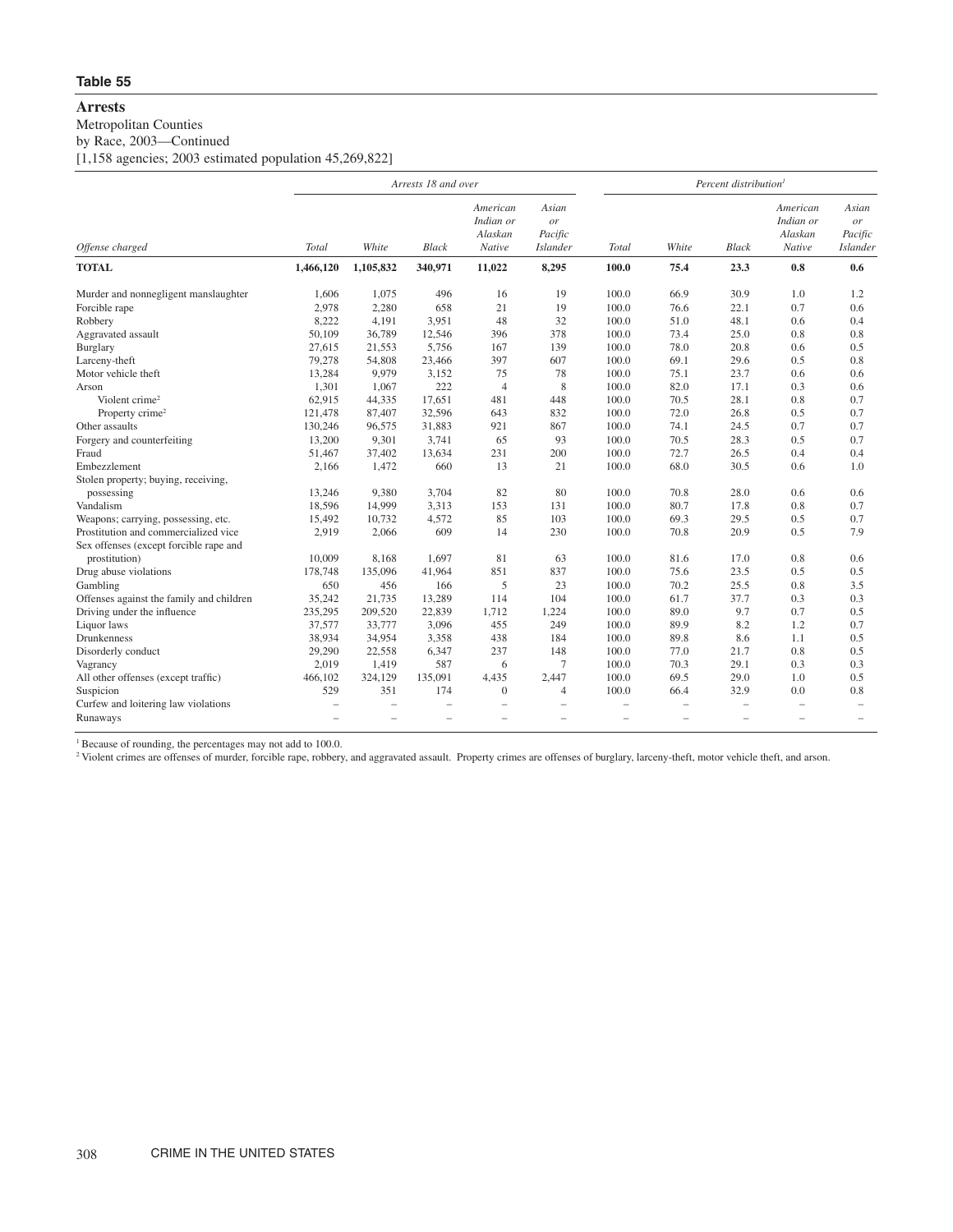# **Arrest Trends**

Nonmetropolitan Counties, 2002-2003

[1,596 agencies; 2003 estimated population 17,316,132; 2002 estimated population 17,413,442]

|                                          |         |                |                   |        | Number of persons arrested |                   |         |                          |                          |
|------------------------------------------|---------|----------------|-------------------|--------|----------------------------|-------------------|---------|--------------------------|--------------------------|
|                                          |         | Total all ages |                   |        | Under 18 years of age      |                   |         | 18 years of age and over |                          |
| Offense charged                          | 2002    | 2003           | Percent<br>change | 2002   | 2003                       | Percent<br>change | 2002    | 2003                     | Percent<br>change        |
| TOTAL <sup>1</sup>                       | 693,962 | 679,043        | $-2.1$            | 75,207 | 71,042                     | $-5.5$            | 618,755 | 608,001                  | $-1.7$                   |
| Murder and nonnegligent manslaughter     | 628     | 651            | $+3.7$            | 39     | 52                         | $+33.3$           | 589     | 599                      | $+1.7$                   |
| Forcible rape                            | 1,722   | 1,599          | $-7.1$            | 244    | 274                        | $+12.3$           | 1,478   | 1,325                    | $-10.4$                  |
| Robbery                                  | 1,548   | 1,578          | $+1.9$            | 190    | 182                        | $-4.2$            | 1,358   | 1,396                    | $+2.8$                   |
| Aggravated assault                       | 18,135  | 17,208         | $-5.1$            | 1.779  | 1.704                      | $-4.2$            | 16,356  | 15,504                   | $-5.2$                   |
| Burglary                                 | 16,759  | 16,213         | $-3.3$            | 4,673  | 4,453                      | $-4.7$            | 12,086  | 11,760                   | $-2.7$                   |
| Larceny-theft                            | 27,154  | 26,416         | $-2.7$            | 6,496  | 5,701                      | $-12.2$           | 20,658  | 20,715                   | $+0.3$                   |
| Motor vehicle theft                      | 5,525   | 5,193          | $-6.0$            | 1,754  | 1,535                      | $-12.5$           | 3,771   | 3,658                    | $-3.0$                   |
| Arson                                    | 900     | 781            | $-13.2$           | 280    | 253                        | $-9.6$            | 620     | 528                      | $-14.8$                  |
| Violent crime <sup>2</sup>               | 22,033  | 21,036         | $-4.5$            | 2,252  | 2,212                      | $-1.8$            | 19,781  | 18,824                   | $-4.8$                   |
| Property crime <sup>2</sup>              | 50,338  | 48,603         | $-3.4$            | 13,203 | 11,942                     | $-9.6$            | 37,135  | 36,661                   | $-1.3$                   |
| Other assaults                           | 59,504  | 57,851         | $-2.8$            | 7,485  | 7,779                      | $+3.9$            | 52,019  | 50,072                   | $-3.7$                   |
| Forgery and counterfeiting               | 4,911   | 4,753          | $-3.2$            | 219    | 193                        | $-11.9$           | 4,692   | 4,560                    | $-2.8$                   |
| Fraud                                    | 28,459  | 28,310         | $-0.5$            | 386    | 341                        | $-11.7$           | 28,073  | 27,969                   | $-0.4$                   |
| Embezzlement                             | 697     | 706            | $+1.3$            | 24     | 30                         | $+25.0$           | 673     | 676                      | $+0.4$                   |
| Stolen property; buying, receiving,      |         |                |                   |        |                            |                   |         |                          |                          |
| possessing                               | 4.114   | 4,230          | $+2.8$            | 537    | 583                        | $+8.6$            | 3,577   | 3.647                    | $+2.0$                   |
| Vandalism                                | 12,166  | 12,572         | $+3.3$            | 4,192  | 4,488                      | $+7.1$            | 7,974   | 8,084                    | $+1.4$                   |
| Weapons; carrying, possessing, etc.      | 6,422   | 6,131          | $-4.5$            | 736    | 718                        | $-2.4$            | 5,686   | 5,413                    | $-4.8$                   |
| Prostitution and commercialized vice     | 114     | 100            | $-12.3$           | 11     | 9                          | $-18.2$           | 103     | 91                       | $-11.7$                  |
| Sex offenses (except forcible rape and   |         |                |                   |        |                            |                   |         |                          |                          |
| prostitution)                            | 5,249   | 5,028          | $-4.2$            | 1,158  | 1,131                      | $-2.3$            | 4,091   | 3,897                    | $-4.7$                   |
| Drug abuse violations                    | 72,929  | 74,862         | $+2.7$            | 6,282  | 6,191                      | $-1.4$            | 66,647  | 68,671                   | $+3.0$                   |
| Gambling                                 | 707     | 566            | $-19.9$           | 6      | 17                         | $+183.3$          | 701     | 549                      | $-21.7$                  |
| Offenses against the family and children | 11,623  | 11,726         | $+0.9$            | 571    | 558                        | $-2.3$            | 11,052  | 11,168                   | $+1.0$                   |
| Driving under the influence              | 133,790 | 124,581        | $-6.9$            | 2,082  | 1,793                      | $-13.9$           | 131,708 | 122,788                  | $-6.8$                   |
| Liquor laws                              | 39,128  | 34,269         | $-12.4$           | 10,347 | 8,570                      | $-17.2$           | 28,781  | 25,699                   | $-10.7$                  |
| <b>Drunkenness</b>                       | 20,094  | 18,391         | $-8.5$            | 505    | 446                        | $-11.7$           | 19,589  | 17,945                   | $-8.4$                   |
| Disorderly conduct                       | 20,317  | 20,004         | $-1.5$            | 4,601  | 4,626                      | $+0.5$            | 15,716  | 15,378                   | $-2.2$                   |
| Vagrancy                                 | 287     | 306            | $+6.6$            | 40     | 18                         | $-55.0$           | 247     | 288                      | $+16.6$                  |
| All other offenses (except traffic)      | 194,541 | 198,379        | $+2.0$            | 14,031 | 12,758                     | $-9.1$            | 180,510 | 185,621                  | $+2.8$                   |
| Suspicion                                | 129     | 127            | $-1.6$            | 20     | 22                         | $+10.0$           | 109     | 105                      | $-3.7$                   |
| Curfew and loitering law violations      | 983     | 1,095          | $+11.4$           | 983    | 1,095                      | $+11.4$           |         |                          | $\overline{\phantom{a}}$ |
| Runaways                                 | 5,556   | 5,544          | $-0.2$            | 5,556  | 5,544                      | $-0.2$            |         |                          |                          |

<sup>1</sup> Does not include suspicion.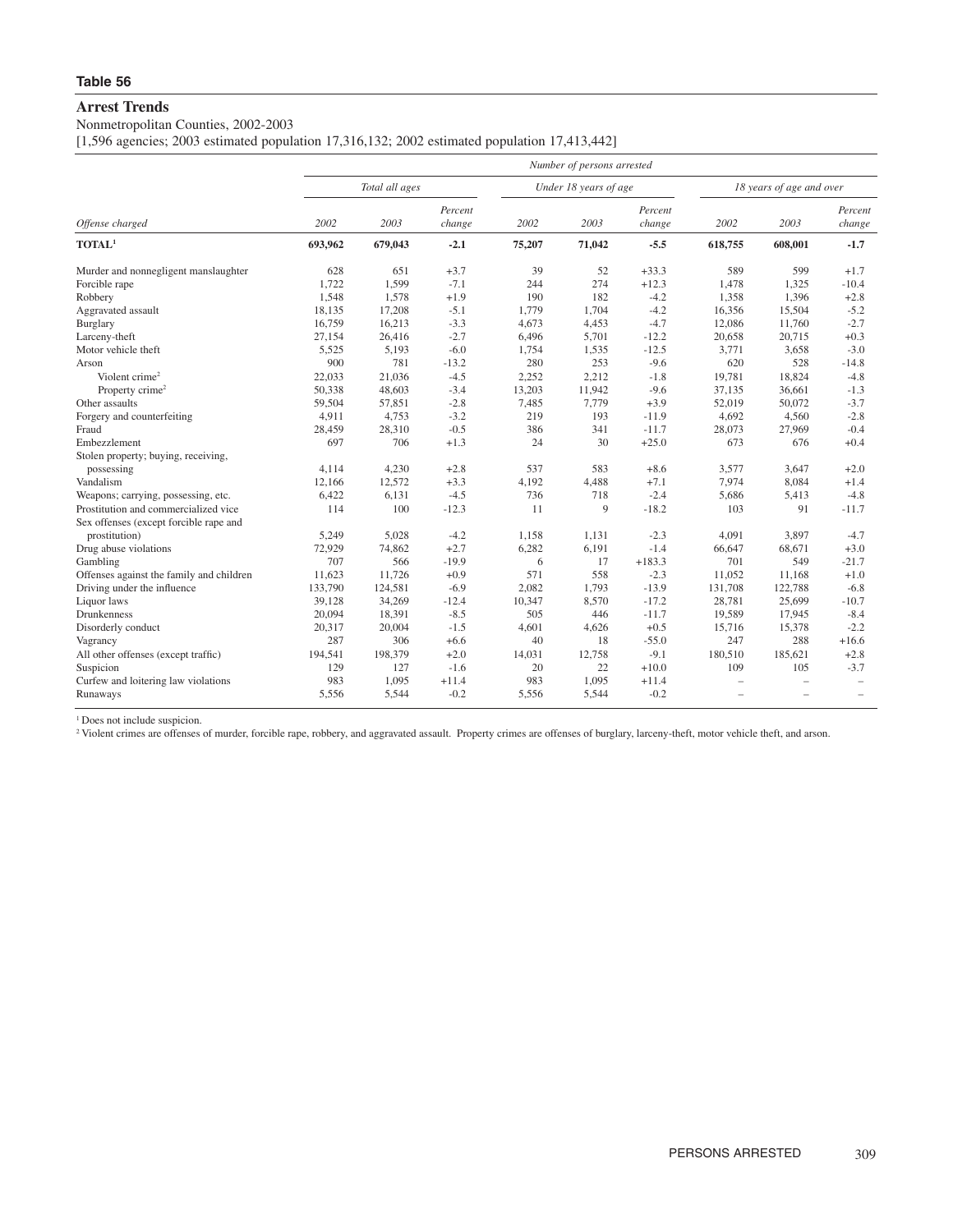#### **Arrest Trends**

Nonmetropolitan Counties

by Sex, 2002-2003

[1,596 agencies; 2003 estimated population 17,316,132; 2002 estimated population 17,413,442]

|                                          |         |         |                   | Male   |          |                   |         |         | Female            |                |                |                   |
|------------------------------------------|---------|---------|-------------------|--------|----------|-------------------|---------|---------|-------------------|----------------|----------------|-------------------|
|                                          |         | Total   |                   |        | Under 18 |                   |         | Total   |                   |                | Under 18       |                   |
| Offense charged                          | 2002    | 2003    | Percent<br>change | 2002   | 2003     | Percent<br>change | 2002    | 2003    | Percent<br>change | 2002           | 2003           | Percent<br>change |
| TOTAL <sup>1</sup>                       | 546,724 | 530,534 | $-3.0$            | 54,578 | 51,057   | $-6.5$            | 147,238 | 148,509 | $+0.9$            | 20,629         | 19,985         | $-3.1$            |
| Murder and nonnegligent manslaughter     | 547     | 552     | $+0.9$            | 34     | 42       | $+23.5$           | 81      | 99      | $+22.2$           | 5              | 10             | $+100.0$          |
| Forcible rape                            | 1,703   | 1,562   | $-8.3$            | 242    | 262      | $+8.3$            | 19      | 37      | $+94.7$           | $\overline{c}$ | 12             | $+500.0$          |
| Robbery                                  | 1,394   | 1,386   | $-0.6$            | 174    | 162      | $-6.9$            | 154     | 192     | $+24.7$           | 16             | 20             | $+25.0$           |
| Aggravated assault                       | 15,072  | 14,060  | $-6.7$            | 1,440  | 1,358    | $-5.7$            | 3,063   | 3,148   | $+2.8$            | 339            | 346            | $+2.1$            |
| Burglary                                 | 14,946  | 14,226  | $-4.8$            | 4,305  | 3,982    | $-7.5$            | 1,813   | 1,987   | $+9.6$            | 368            | 471            | $+28.0$           |
| Larceny-theft                            | 19,543  | 18,841  | $-3.6$            | 4,795  | 4,153    | $-13.4$           | 7.611   | 7.575   | $-0.5$            | 1.701          | 1.548          | $-9.0$            |
| Motor vehicle theft                      | 4,603   | 4,256   | $-7.5$            | 1,407  | 1,231    | $-12.5$           | 922     | 937     | $+1.6$            | 347            | 304            | $-12.4$           |
| Arson                                    | 771     | 671     | $-13.0$           | 255    | 226      | $-11.4$           | 129     | 110     | $-14.7$           | 25             | 27             | $+8.0$            |
| Violent crime <sup>2</sup>               | 18,716  | 17,560  | $-6.2$            | 1,890  | 1,824    | $-3.5$            | 3,317   | 3,476   | $+4.8$            | 362            | 388            | $+7.2$            |
| Property crime <sup>2</sup>              | 39,863  | 37,994  | $-4.7$            | 10,762 | 9,592    | $-10.9$           | 10,475  | 10,609  | $+1.3$            | 2,441          | 2,350          | $-3.7$            |
| Other assaults                           | 46,063  | 44,578  | $-3.2$            | 5,233  | 5,381    | $+2.8$            | 13,441  | 13,273  | $-1.2$            | 2,252          | 2,398          | $+6.5$            |
| Forgery and counterfeiting               | 2,818   | 2,743   | $-2.7$            | 126    | 131      | $+4.0$            | 2,093   | 2,010   | $-4.0$            | 93             | 62             | $-33.3$           |
| Fraud                                    | 14,856  | 14,596  | $-1.8$            | 246    | 217      | $-11.8$           | 13,603  | 13,714  | $+0.8$            | 140            | 124            | $-11.4$           |
| Embezzlement                             | 375     | 352     | $-6.1$            | 15     | 15       | 0.0               | 322     | 354     | $+9.9$            | 9              | 15             | $+66.7$           |
| Stolen property; buying, receiving,      |         |         |                   |        |          |                   |         |         |                   |                |                |                   |
| possessing                               | 3,448   | 3,526   | $+2.3$            | 447    | 501      | $+12.1$           | 666     | 704     | $+5.7$            | 90             | 82             | $-8.9$            |
| Vandalism                                | 10,358  | 10,757  | $+3.9$            | 3,666  | 3,926    | $+7.1$            | 1,808   | 1,815   | $+0.4$            | 526            | 562            | $+6.8$            |
| Weapons; carrying, possessing, etc.      | 5,932   | 5,647   | $-4.8$            | 670    | 639      | $-4.6$            | 490     | 484     | $-1.2$            | 66             | 79             | $+19.7$           |
| Prostitution and commercialized vice     | 71      | 56      | $-21.1$           | 8      | 5        | $-37.5$           | 43      | 44      | $+2.3$            | 3              | $\overline{4}$ | $+33.3$           |
| Sex offenses (except forcible rape and   |         |         |                   |        |          |                   |         |         |                   |                |                |                   |
| prostitution)                            | 4,973   | 4.767   | $-4.1$            | 1.067  | 1,035    | $-3.0$            | 276     | 261     | $-5.4$            | 91             | 96             | $+5.5$            |
| Drug abuse violations                    | 59,139  | 60,020  | $+1.5$            | 5,075  | 4,917    | $-3.1$            | 13,790  | 14,842  | $+7.6$            | 1,207          | 1,274          | $+5.6$            |
| Gambling                                 | 604     | 470     | $-22.2$           | 6      | 15       | $+150.0$          | 103     | 96      | $-6.8$            | $\theta$       | $\overline{2}$ |                   |
| Offenses against the family and children | 9,415   | 9,495   | $+0.8$            | 323    | 354      | $+9.6$            | 2,208   | 2,231   | $+1.0$            | 248            | 204            | $-17.7$           |
| Driving under the influence              | 112,680 | 104,067 | $-7.6$            | 1.677  | 1.410    | $-15.9$           | 21.110  | 20.514  | $-2.8$            | 405            | 383            | $-5.4$            |
| Liquor laws                              | 28,965  | 24,863  | $-14.2$           | 6,739  | 5,308    | $-21.2$           | 10,163  | 9,406   | $-7.4$            | 3,608          | 3,262          | $-9.6$            |
| <b>Drunkenness</b>                       | 17,026  | 15,516  | $-8.9$            | 399    | 337      | $-15.5$           | 3,068   | 2,875   | $-6.3$            | 106            | 109            | $+2.8$            |
| Disorderly conduct                       | 15,284  | 14,916  | $-2.4$            | 3,209  | 3,170    | $-1.2$            | 5,033   | 5,088   | $+1.1$            | 1,392          | 1,456          | $+4.6$            |
| Vagrancy                                 | 231     | 260     | $+12.6$           | 31     | 13       | $-58.1$           | 56      | 46      | $-17.9$           | 9              | 5              | $-44.4$           |
| All other offenses (except traffic)      | 153,089 | 155,315 | $+1.5$            | 10,171 | 9,231    | $-9.2$            | 41,452  | 43,064  | $+3.9$            | 3,860          | 3,527          | $-8.6$            |
| Suspicion                                | 112     | 107     | $-4.5$            | 18     | 20       | $+11.1$           | 17      | 20      | $+17.6$           | $\mathfrak{2}$ | $\overline{2}$ | 0.0               |
| Curfew and loitering law violations      | 582     | 668     | $+14.8$           | 582    | 668      | $+14.8$           | 401     | 427     | $+6.5$            | 401            | 427            | $+6.5$            |
| Runaways                                 | 2,236   | 2,368   | $+5.9$            | 2,236  | 2,368    | $+5.9$            | 3,320   | 3,176   | $-4.3$            | 3,320          | 3,176          | $-4.3$            |

<sup>1</sup> Does not include suspicion.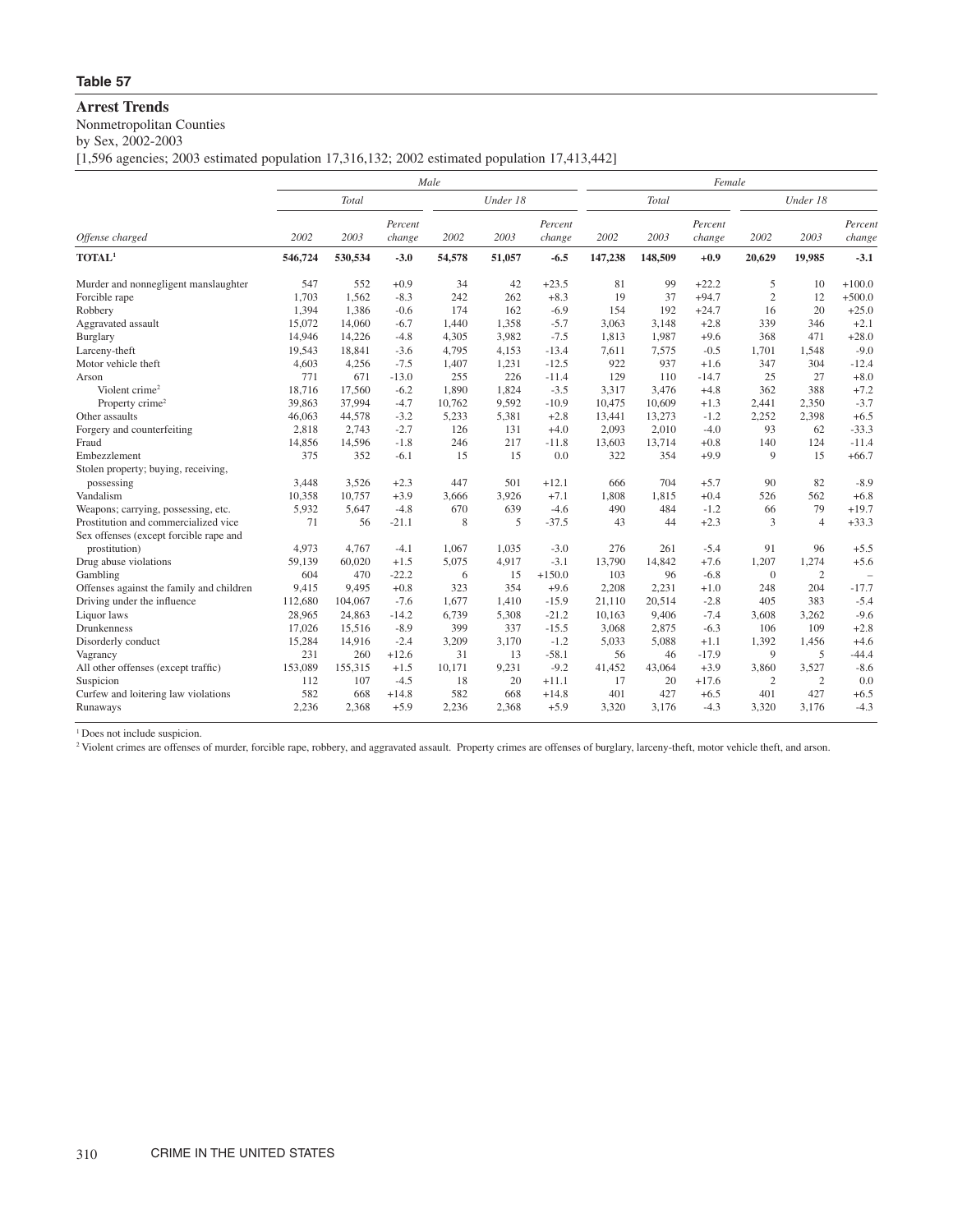# **Arrests**

# Nonmetropolitan Counties

by Age, 2003

[1,787 agencies; 2003 estimated population 19,266,065]

|                                                   | Total<br>all     | Ages<br>under  | Ages<br>under  | Ages<br>18 and           | Under          |                |                |                |                |                |               |               |                |                |
|---------------------------------------------------|------------------|----------------|----------------|--------------------------|----------------|----------------|----------------|----------------|----------------|----------------|---------------|---------------|----------------|----------------|
| Offense charged                                   | ages             | 15             | 18             | over                     | 10             | $10 - 12$      | $13 - 14$      | 15             | 16             | 17             | 18            | 19            | 20             | 21             |
| <b>TOTAL</b><br>Percent distribution <sup>1</sup> | 763,309<br>100.0 | 19,891<br>2.6  | 76,334<br>10.0 | 686,975<br>90.0          | 1,103<br>0.1   | 4,427<br>0.6   | 14,361<br>1.9  | 12,798<br>1.7  | 18,761<br>2.5  | 24,884<br>3.3  | 36,178<br>4.7 | 37,103<br>4.9 | 37,104<br>4.9  | 32,822<br>4.3  |
| Murder and nonnegligent                           |                  |                |                |                          |                |                |                |                |                |                |               |               |                |                |
| manslaughter                                      | 729              | 10             | 54             | 675                      | $\mathbf{0}$   | 4              | 6              | 10             | 21             | 13             | 27            | 29            | 24             | 23             |
| Forcible rape                                     | 1,718            | 104            | 284            | 1,434                    | 5              | 16             | 83             | 52             | 37             | 91             | 103           | 85            | 80             | 76             |
| Robbery                                           | 1.756            | 19             | 192            | 1.564                    | $\mathbf{0}$   | $\Omega$       | 19             | 30             | 58             | 85             | 158           | 149           | 104            | 117            |
| Aggravated assault                                | 18,590           | 579            | 1,805          | 16,785                   | 31             | 144            | 404            | 306            | 397            | 523            | 673           | 658           | 655            | 722            |
| <b>Burglary</b>                                   | 17,784           | 1,487          | 4,787          | 12,997                   | 111            | 392            | 984            | 788            | 1,118          | 1,394          | 1,747         | 1,384         | 1,112          | 861            |
| Larceny-theft                                     | 29,015           | 2,046          | 6.048          | 22,967                   | 77             | 578            | 1.391          | 1.003          | 1.422          | 1,577          | 2,076         | 1.710         | 1,458          | 1,143          |
| Motor vehicle theft                               | 5,682            | 452            | 1,643          | 4,039                    | 5              | 56             | 391            | 346            | 450            | 395            | 385           | 353           | 276            | 244            |
| Arson                                             | 879              | 154            | 273            | 606                      | 17             | 60             | 77             | 44             | 40             | 35             | 55            | 41            | 33             | 41             |
| Violent crime <sup>2</sup>                        | 22,793           | 712            | 2,335          | 20,458                   | 36             | 164            | 512            | 398            | 513            | 712            | 961           | 921           | 863            | 938            |
| Percent distribution <sup>1</sup>                 | 100.0            | 3.1            | 10.2           | 89.8                     | 0.2            | 0.7            | 2.2            | 1.7            | 2.3            | 3.1            | 4.2           | 4.0           | 3.8            | 4.1            |
| Property crime <sup>2</sup>                       | 53,360           | 4,139          | 12,751         | 40,609                   | 210            | 1,086          | 2,843          | 2.181          | 3.030          | 3,401          | 4,263         | 3,488         | 2,879          | 2,289          |
| Percent distribution <sup>1</sup>                 | 100.0            | 7.8            | 23.9           | 76.1                     | 0.4            | 2.0            | 5.3            | 4.1            | 5.7            | 6.4            | 8.0           | 6.5           | 5.4            | 4.3            |
| Other assaults                                    | 63,278           | 2.927          | 8,288          | 54,990                   | 153            | 720            | 2.054          | 1.452          | 1.898          | 2,011          | 1,989         | 1.952         | 1.937          | 2,115          |
| Forgery and counterfeiting                        | 5,480            | 26             | 211            | 5,269                    | $\mathbf{1}$   | $\overline{4}$ | 21             | 33             | 34             | 118            | 200           | 229           | 250            | 253            |
| Fraud                                             | 31,079           | 49             | 361            | 30.718                   | 5              | 12             | 32             | 51             | 94             | 167            | 540           | 877           | 1.062          | 1,126          |
| Embezzlement                                      | 722              | $\overline{c}$ | 30             | 692                      | $\mathbf{0}$   | -1             | 1              | $\overline{2}$ | 8              | 18             | 20            | 32            | 22             | 24             |
| Stolen property; buying,                          |                  |                |                |                          |                |                |                |                |                |                |               |               |                |                |
| receiving, possessing                             | 5.116            | 125            | 682            | 4,434                    | $\overline{2}$ | 20             | 103            | 111            | 209            | 237            | 381           | 349           | 305            | 249            |
| Vandalism                                         | 13,520           | 1,864          | 4,787          | 8,733                    | 183            | 551            | 1.130          | 716            | 1,064          | 1.143          | 1.079         | 793           | 702            | 570            |
| Weapons; carrying,                                |                  |                |                |                          |                |                |                |                |                |                |               |               |                |                |
| possessing, etc.                                  | 6,792            | 239            | 761            | 6,031                    | 13             | 61             | 165            | 131            | 188            | 203            | 322           | 305           | 285            | 283            |
| Prostitution and                                  |                  |                |                |                          |                |                |                |                |                |                |               |               |                |                |
| commercialized vice                               | 111              | $\mathbf{1}$   | 9              | 102                      | $\overline{0}$ | $\overline{0}$ | $\mathbf{1}$   | -1             | 3              | $\overline{4}$ | 5             | 9             | $\overline{4}$ | $\overline{2}$ |
| Sex offenses (except forcible                     |                  |                |                |                          |                |                |                |                |                |                |               |               |                |                |
| rape and prostitution)                            | 5,421            | 545            | 1.194          | 4.227                    | 63             | 125            | 357            | 214            | 224            | 211            | 272           | 225           | 233            | 192            |
| Drug abuse violations                             | 88,332           | 1,000          | 6,866          | 81.466                   | 30             | 138            | 832            | 924            | 1,733          | 3,209          | 5,396         | 5,707         | 5,582          | 4,965          |
| Gambling                                          | 612              | 5              | 20             | 592                      | $\mathbf{0}$   | 4              | $\mathbf{1}$   | 10             | $\overline{0}$ | 5              | 12            | 38            | 30             | 22             |
| Offenses against the family                       |                  |                |                |                          |                |                |                |                |                |                |               |               |                |                |
| and children                                      | 12,928           | 170            | 576            | 12,352                   | 6              | 29             | 135            | 99             | 141            | 166            | 249           | 229           | 262            | 335            |
| Driving under the influence                       | 153.192          | 41             | 2.222          | 150,970                  | 12             | -1             | 28             | 84             | 538            | 1.559          | 3.769         | 4.578         | 5,562          | 6,851          |
| Liquor laws                                       | 37,547           | 759            | 9,384          | 28,163                   | 19             | 58             | 682            | 1.393          | 2,731          | 4,501          | 6,937         | 6,572         | 5,586          | 1,063          |
| Drunkenness                                       | 19,723           | 58             | 495            | 19,228                   | 11             | 6              | 41             | 66             | 110            | 261            | 660           | 675           | 723            | 866            |
| Disorderly conduct                                | 21,399           | 1.697          | 4,837          | 16,562                   | 104            | 395            | 1.198          | 979            | 1.077          | 1,084          | 1.079         | 850           | 848            | 833            |
| Vagrancy                                          | 349              | $\overline{7}$ | 19             | 330                      | $\theta$       | $\overline{0}$ | $\overline{7}$ | 3              | $\mathbf{2}$   | $\tau$         | 16            | 10            | 12             | $\overline{7}$ |
| All other offenses                                |                  |                |                |                          |                |                |                |                |                |                |               |               |                |                |
| (except traffic)                                  | 214,443          | 3,310          | 13.511         | 200.932                  | 201            | 723            | 2,386          | 2,246          | 3,238          | 4,717          | 8.017         | 9,258         | 9,953          | 9,832          |
| Suspicion                                         | 145              | 3              | 28             | 117                      | $\theta$       | $\mathbf{1}$   | $\overline{c}$ | 12             | 10             | 3              | 11            | 6             | $\overline{4}$ | 7              |
| Curfew and loitering law                          |                  |                |                |                          |                |                |                |                |                |                |               |               |                |                |
| violations                                        | 1,157            | 300            | 1,157          | L.                       | 14             | 45             | 241            | 261            | 364            | 232            |               |               |                |                |
| Runaways                                          | 5.810            | 1.912          | 5.810          | $\overline{\phantom{0}}$ | 40             | 283            | 1.589          | 1.431          | 1.552          | 915            | ÷             |               |                |                |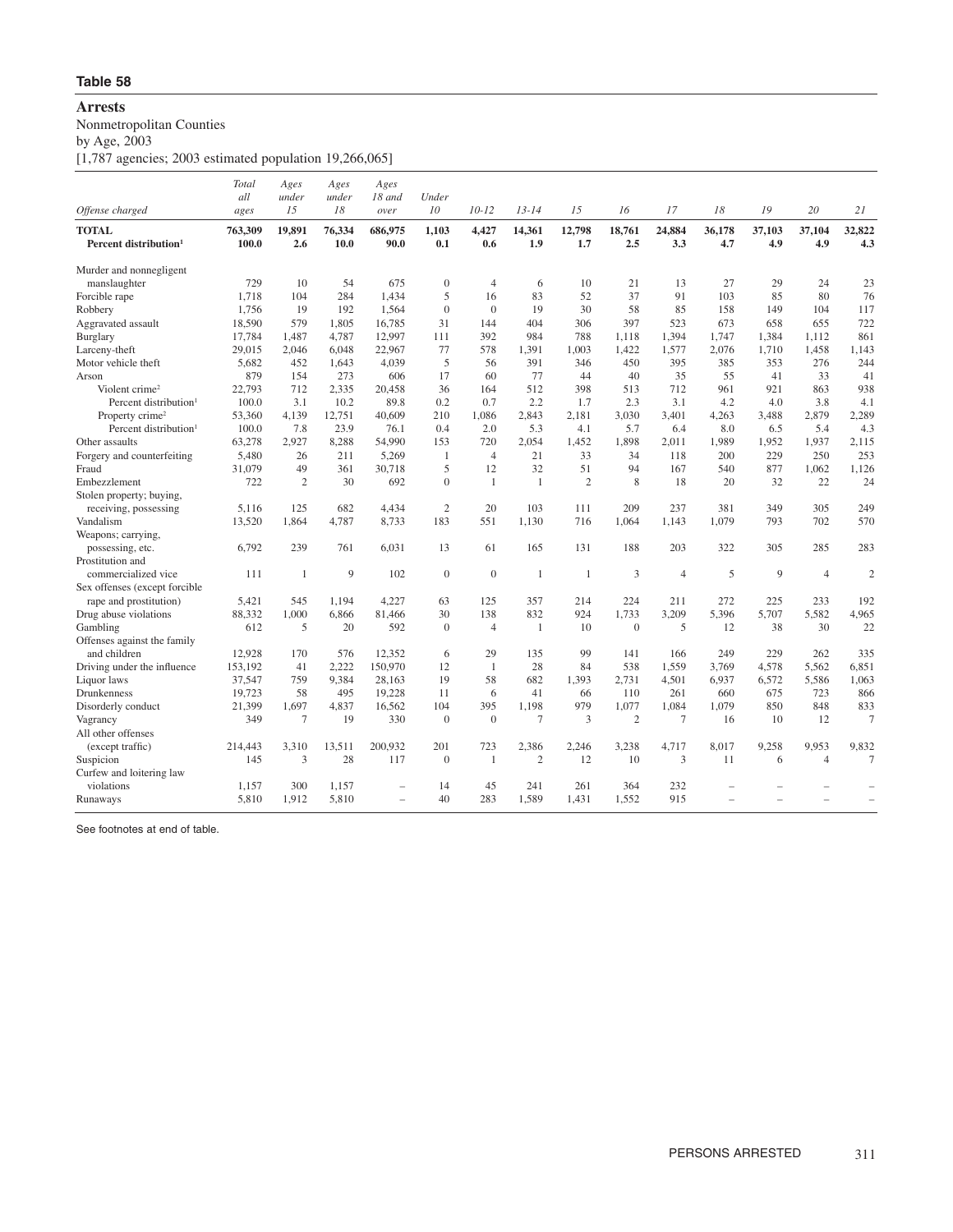# **Arrests**

Nonmetropolitan Counties

by Age, 2003—Continued

[1,787 agencies; 2003 estimated population 19,266,065]

|                                   |                |                |                |           |           |        |        |        |                |                |                | $65$ and     |
|-----------------------------------|----------------|----------------|----------------|-----------|-----------|--------|--------|--------|----------------|----------------|----------------|--------------|
| Offense charged                   | 22             | 23             | 24             | $25 - 29$ | $30 - 34$ | 35-39  | 40-44  | 45-49  | 50-54          | 55-59          | 60-64          | over         |
| <b>TOTAL</b>                      | 31,013         | 29,196         | 26,192         | 102,462   | 90,230    | 84,095 | 77,101 | 49,434 | 26,893         | 13.841         | 6.959          | 6,352        |
| Percent distribution <sup>1</sup> | 4.1            | 3.8            | 3.4            | 13.4      | 11.8      | 11.0   | 10.1   | 6.5    | 3.5            | 1.8            | 0.9            | 0.8          |
| Murder and nonnegligent           |                |                |                |           |           |        |        |        |                |                |                |              |
| manslaughter                      | 34             | 40             | 23             | 121       | 99        | 87     | 66     | 42     | 27             | 18             | $\overline{4}$ | 11           |
| Forcible rape                     | 62             | 52             | 50             | 185       | 199       | 164    | 162    | 91     | 49             | 36             | 19             | 21           |
| Robbery                           | 121            | 81             | 92             | 268       | 169       | 147    | 91     | 39     | 15             | 9              | 3              | -1           |
| Aggravated assault                | 679            | 631            | 630            | 2,556     | 2,378     | 2,276  | 2,057  | 1,332  | 753            | 387            | 199            | 199          |
| Burglary                          | 733            | 669            | 537            | 1.770     | 1.435     | 1.148  | 871    | 408    | 195            | 77             | 27             | 23           |
| Larceny-theft                     | 1,100          | 971            | 819            | 3,194     | 2,933     | 2,650  | 2,205  | 1,334  | 676            | 321            | 203            | 174          |
| Motor vehicle theft               | 209            | 175            | 156            | 658       | 548       | 404    | 301    | 192    | 81             | 36             | 14             | $\tau$       |
| Arson                             | 20             | 18             | 22             | 80        | 75        | 65     | 69     | 35     | 22             | 13             | 8              | 9            |
| Violent crime <sup>2</sup>        | 896            | 804            | 795            | 3,130     | 2,845     | 2,674  | 2,376  | 1,504  | 844            | 450            | 225            | 232          |
| Percent distribution <sup>1</sup> | 3.9            | 3.5            | 3.5            | 13.7      | 12.5      | 11.7   | 10.4   | 6.6    | 3.7            | 2.0            | 1.0            | 1.0          |
| Property crime <sup>2</sup>       | 2,062          | 1,833          | 1,534          | 5,702     | 4,991     | 4,267  | 3,446  | 1,969  | 974            | 447            | 252            | 213          |
| Percent distribution <sup>1</sup> | 3.9            | 3.4            | 2.9            | 10.7      | 9.4       | 8.0    | 6.5    | 3.7    | 1.8            | 0.8            | 0.5            | 0.4          |
| Other assaults                    | 2,031          | 2,020          | 1,907          | 8.395     | 8.125     | 8.011  | 7,337  | 4,372  | 2,263          | 1.224          | 676            | 636          |
| Forgery and counterfeiting        | 306            | 253            | 232            | 1,016     | 856       | 685    | 521    | 267    | 113            | 47             | 20             | 21           |
| Fraud                             | 1,203          | 1,168          | 1,177          | 5,369     | 5,196     | 4,523  | 3,560  | 2,286  | 1,275          | 668            | 348            | 340          |
| Embezzlement                      | 31             | 33             | 25             | 98        | 92        | 96     | 96     | 44     | 41             | 21             | 10             | 7            |
| Stolen property; buying,          |                |                |                |           |           |        |        |        |                |                |                |              |
| receiving, possessing             | 215            | 229            | 199            | 688       | 595       | 470    | 366    | 212    | 100            | 37             | 19             | 20           |
| Vandalism                         | 442            | 401            | 313            | 1,163     | 884       | 806    | 689    | 417    | 205            | 124            | 64             | 81           |
| Weapons; carrying,                |                |                |                |           |           |        |        |        |                |                |                |              |
| possessing, etc.                  | 291            | 283            | 234            | 889       | 757       | 674    | 662    | 441    | 259            | 160            | 100            | 86           |
| Prostitution and                  |                |                |                |           |           |        |        |        |                |                |                |              |
| commercialized vice               | $\overline{2}$ | 8              | $\mathfrak{2}$ | 11        | 17        | 16     | 6      | 9      | $\overline{4}$ | $\overline{4}$ | $\mathfrak{2}$ | $\mathbf{1}$ |
| Sex offenses (except forcible     |                |                |                |           |           |        |        |        |                |                |                |              |
| rape and prostitution)            | 153            | 140            | 117            | 502       | 541       | 531    | 431    | 282    | 201            | 145            | 109            | 153          |
| Drug abuse violations             | 4,652          | 4.150          | 3,679          | 12,871    | 9,839     | 8,601  | 7,790  | 4,785  | 2,194          | 799            | 280            | 176          |
| Gambling                          | 30             | 24             | 22             | 80        | 61        | 61     | 60     | 36     | 37             | 46             | 20             | 13           |
| Offenses against the family       |                |                |                |           |           |        |        |        |                |                |                |              |
| and children                      | 361            | 398            | 433            | 2.057     | 2.338     | 2.206  | 1.810  | 953    | 404            | 162            | 75             | 80           |
| Driving under the influence       | 6,469          | 6,308          | 5,665          | 21,751    | 19,034    | 18,774 | 19,316 | 14,280 | 8,863          | 4,971          | 2,547          | 2,232        |
| Liquor laws                       | 734            | 568            | 467            | 1,450     | 1,101     | 1,025  | 1,043  | 705    | 438            | 232            | 121            | 121          |
| Drunkenness                       | 781            | 754            | 671            | 2,408     | 2,306     | 2,481  | 2,744  | 1,915  | 1.160          | 583            | 283            | 218          |
| Disorderly conduct                | 809            | 703            | 591            | 2,214     | 2,008     | 2,102  | 1,914  | 1,238  | 628            | 378            | 182            | 185          |
| Vagrancy                          | 6              | 11             | 12             | 48        | 47        | 46     | 53     | 30     | 19             | 10             | $\mathfrak{2}$ | -1           |
| All other offenses                |                |                |                |           |           |        |        |        |                |                |                |              |
| (except traffic)                  | 9,537          | 9.104          | 8.109          | 32,604    | 28.580    | 26.029 | 22,870 | 13.683 | 6.867          | 3,333          | 1.621          | 1,535        |
| Suspicion                         | $\overline{c}$ | $\overline{4}$ | 8              | 16        | 17        | 17     | 11     | 6      | $\overline{4}$ | $\overline{0}$ | 3              | $\mathbf{1}$ |
| Curfew and loitering law          |                |                |                |           |           |        |        |        |                |                |                |              |
| violations                        |                |                |                |           |           |        |        |        |                |                |                |              |
| Runaways                          |                |                |                |           |           |        | L.     |        |                |                | L.             |              |
|                                   |                |                |                |           |           |        |        |        |                |                |                |              |

<sup>1</sup> Because of rounding, the percentages may not add to 100.0.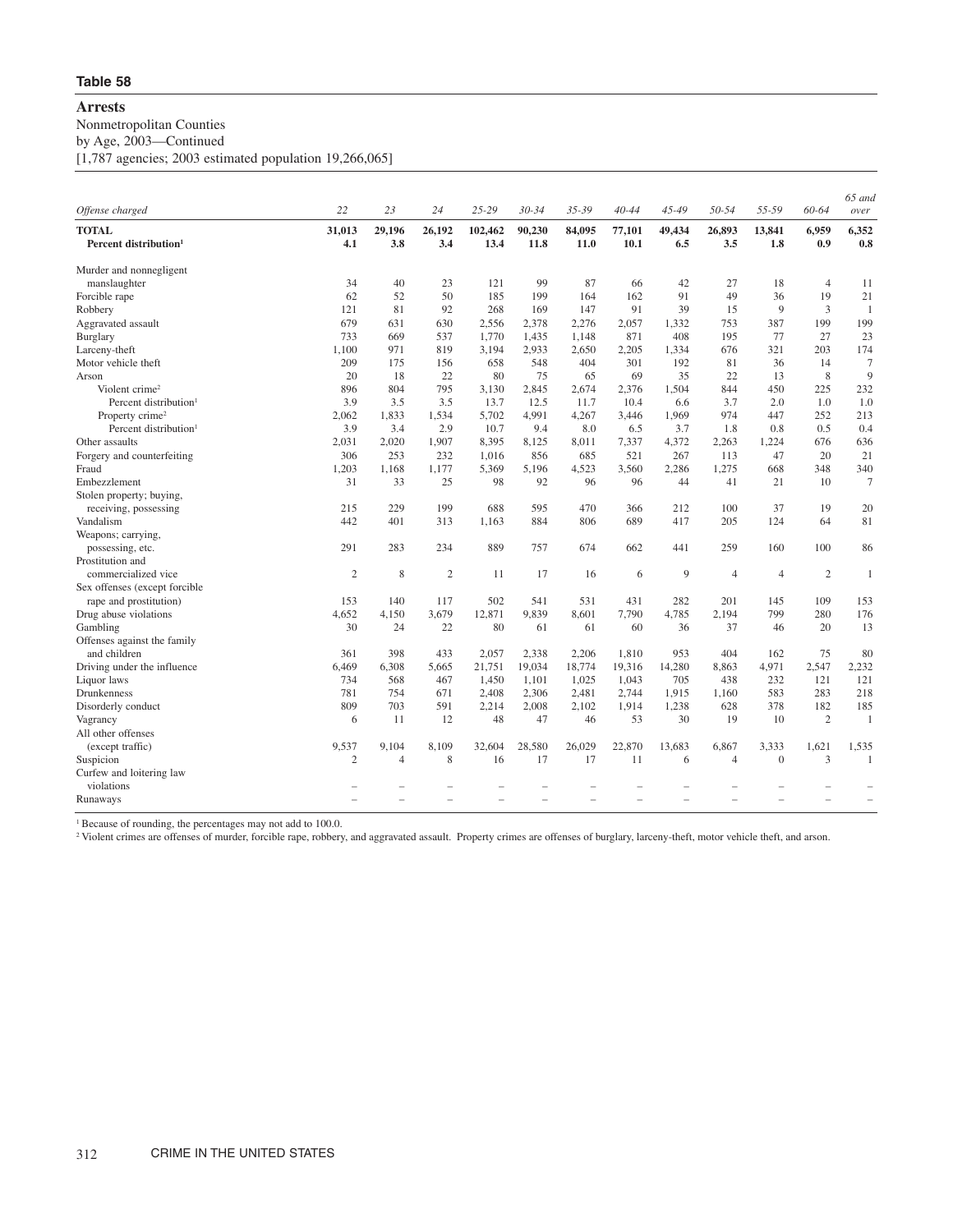# Nonmetropolitan Counties

of Persons Under 15, 18, 21, and 25 Years of Age, 2003

[1,787 agencies; 2003 estimated population 19,266,065]

|                                          |          |                | Number of persons arrested |          |          |               |          | Percent of total all ages |          |
|------------------------------------------|----------|----------------|----------------------------|----------|----------|---------------|----------|---------------------------|----------|
|                                          | Total    |                |                            |          |          |               |          |                           |          |
| Offense charged                          | all ages | Under 15       | Under 18                   | Under 21 | Under 25 | Under 15      | Under 18 | Under 21                  | Under 25 |
| <b>TOTAL</b>                             | 763,309  | 19,891         | 76,334                     | 186,719  | 305,942  | 2.6           | 10.0     | 24.5                      | 40.1     |
| Murder and nonnegligent manslaughter     | 729      | 10             | 54                         | 134      | 254      | 1.4           | 7.4      | 18.4                      | 34.8     |
| Forcible rape                            | 1,718    | 104            | 284                        | 552      | 792      | 6.1           | 16.5     | 32.1                      | 46.1     |
| Robbery                                  | 1,756    | 19             | 192                        | 603      | 1,014    | 1.1           | 10.9     | 34.3                      | 57.7     |
| Aggravated assault                       | 18,590   | 579            | 1,805                      | 3,791    | 6,453    | 3.1           | 9.7      | 20.4                      | 34.7     |
| Burglary                                 | 17,784   | 1,487          | 4,787                      | 9,030    | 11,830   | 8.4           | 26.9     | 50.8                      | 66.5     |
| Larceny-theft                            | 29,015   | 2,046          | 6,048                      | 11,292   | 15,325   | 7.1           | 20.8     | 38.9                      | 52.8     |
| Motor vehicle theft                      | 5,682    | 452            | 1,643                      | 2,657    | 3,441    | 8.0           | 28.9     | 46.8                      | 60.6     |
| Arson                                    | 879      | 154            | 273                        | 402      | 503      | 17.5          | 31.1     | 45.7                      | 57.2     |
| Violent crime <sup>1</sup>               | 22,793   | 712            | 2,335                      | 5,080    | 8,513    | 3.1           | 10.2     | 22.3                      | 37.3     |
| Property crime <sup>1</sup>              | 53,360   | 4,139          | 12,751                     | 23,381   | 31,099   | 7.8           | 23.9     | 43.8                      | 58.3     |
| Other assaults                           | 63,278   | 2,927          | 8,288                      | 14,166   | 22,239   | 4.6           | 13.1     | 22.4                      | 35.1     |
| Forgery and counterfeiting               | 5,480    | 26             | 211                        | 890      | 1,934    | 0.5           | 3.9      | 16.2                      | 35.3     |
| Fraud                                    | 31,079   | 49             | 361                        | 2,840    | 7,514    | 0.2           | 1.2      | 9.1                       | 24.2     |
| Embezzlement                             | 722      | $\overline{2}$ | 30                         | 104      | 217      | 0.3           | 4.2      | 14.4                      | 30.1     |
| Stolen property; buying, receiving,      |          |                |                            |          |          |               |          |                           |          |
| possessing                               | 5.116    | 125            | 682                        | 1,717    | 2,609    | 2.4           | 13.3     | 33.6                      | 51.0     |
| Vandalism                                | 13,520   | 1,864          | 4,787                      | 7,361    | 9,087    | 13.8          | 35.4     | 54.4                      | 67.2     |
| Weapons; carrying, possessing, etc.      | 6,792    | 239            | 761                        | 1,673    | 2,764    | 3.5           | 11.2     | 24.6                      | 40.7     |
| Prostitution and commercialized vice     | 111      | 1              | 9                          | 27       | 41       | 0.9           | 8.1      | 24.3                      | 36.9     |
| Sex offenses (except forcible rape and   |          |                |                            |          |          |               |          |                           |          |
| prostitution)                            | 5,421    | 545            | 1,194                      | 1,924    | 2,526    | 10.1          | 22.0     | 35.5                      | 46.6     |
| Drug abuse violations                    | 88,332   | 1,000          | 6,866                      | 23,551   | 40,997   | 1.1           | 7.8      | 26.7                      | 46.4     |
| Gambling                                 | 612      | 5              | 20                         | 100      | 198      | 0.8           | 3.3      | 16.3                      | 32.4     |
| Offenses against the family and children | 12,928   | 170            | 576                        | 1.316    | 2,843    | 1.3           | 4.5      | 10.2                      | 22.0     |
| Driving under the influence              | 153,192  | 41             | 2,222                      | 16,131   | 41,424   | $\frac{1}{2}$ | 1.5      | 10.5                      | 27.0     |
| Liquor laws                              | 37,547   | 759            | 9,384                      | 28,479   | 31,311   | 2.0           | 25.0     | 75.8                      | 83.4     |
| <b>Drunkenness</b>                       | 19,723   | 58             | 495                        | 2,553    | 5,625    | 0.3           | 2.5      | 12.9                      | 28.5     |
| Disorderly conduct                       | 21,399   | 1,697          | 4,837                      | 7,614    | 10,550   | 7.9           | 22.6     | 35.6                      | 49.3     |
| Vagrancy                                 | 349      | 7              | 19                         | 57       | 93       | 2.0           | 5.4      | 16.3                      | 26.6     |
| All other offenses (except traffic)      | 214,443  | 3,310          | 13,511                     | 40,739   | 77,321   | 1.5           | 6.3      | 19.0                      | 36.1     |
| Suspicion                                | 145      | 3              | 28                         | 49       | 70       | 2.1           | 19.3     | 33.8                      | 48.3     |
| Curfew and loitering law violations      | 1,157    | 300            | 1,157                      | 1,157    | 1,157    | 25.9          | 100.0    | 100.0                     | 100.0    |
| Runaways                                 | 5,810    | 1,912          | 5,810                      | 5,810    | 5,810    | 32.9          | 100.0    | 100.0                     | 100.0    |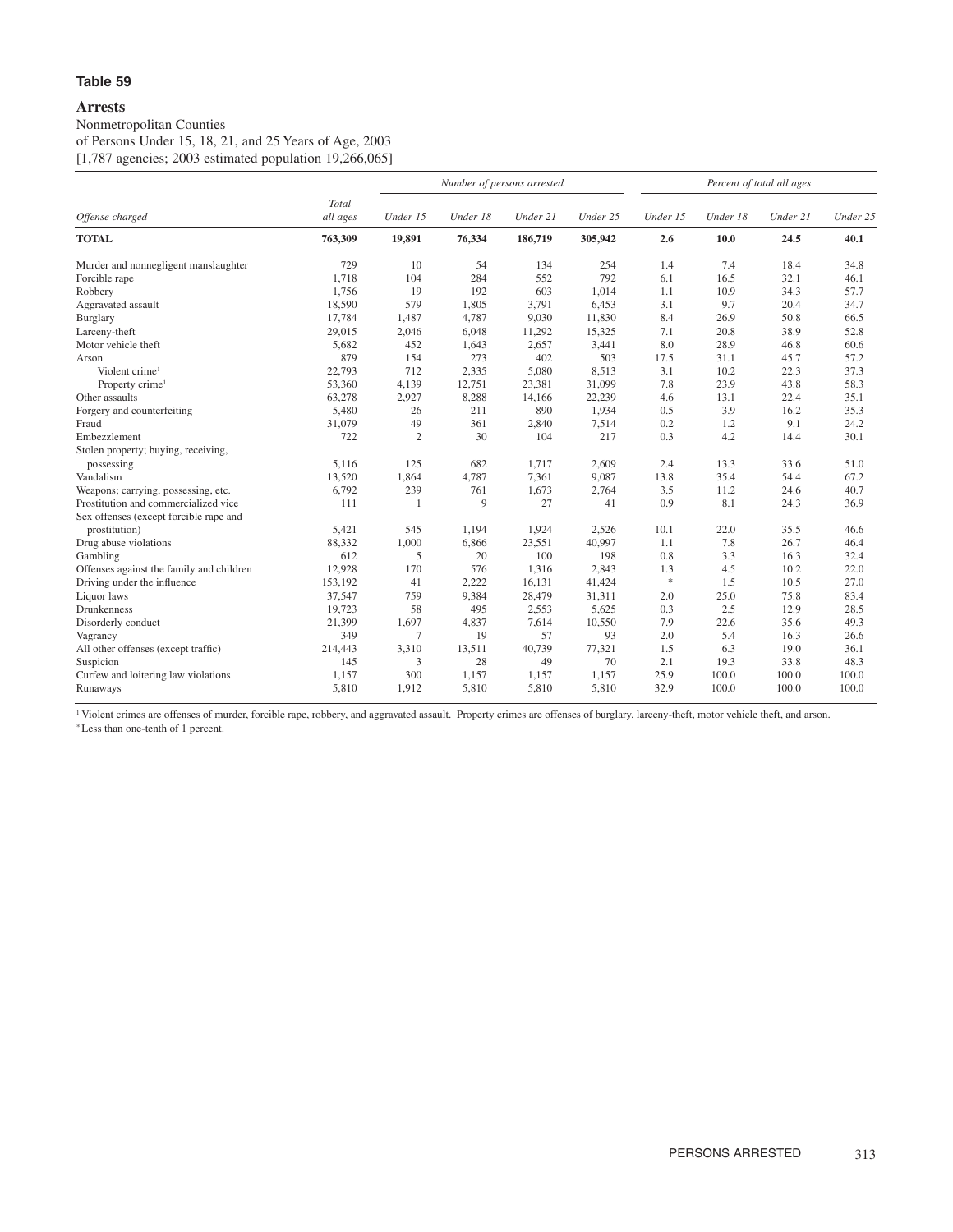# **Arrests**

# Nonmetropolitan Counties

by Sex, 2003

[1,787 agencies; 2003 estimated population 19,266,065]

|                                          |         | Number of persons arrested<br>Male<br>Female |         |                 | Percent |        | Percent distribution <sup>1</sup> |               |
|------------------------------------------|---------|----------------------------------------------|---------|-----------------|---------|--------|-----------------------------------|---------------|
| Offense charged                          | Total   |                                              |         | Percent<br>male | female  | Total  | Male                              | Female        |
| <b>TOTAL</b>                             | 763,309 | 596,958                                      | 166,351 | 78.2            | 21.8    | 100.0  | 100.0                             | 100.0         |
| Murder and nonnegligent manslaughter     | 729     | 622                                          | 107     | 85.3            | 14.7    | 0.1    | 0.1                               | 0.1           |
| Forcible rape                            | 1,718   | 1,679                                        | 39      | 97.7            | 2.3     | 0.2    | 0.3                               | $\ast$        |
| Robbery                                  | 1,756   | 1,544                                        | 212     | 87.9            | 12.1    | 0.2    | 0.3                               | 0.1           |
| Aggravated assault                       | 18,590  | 15,202                                       | 3,388   | 81.8            | 18.2    | 2.4    | 2.5                               | 2.0           |
| <b>Burglary</b>                          | 17,784  | 15,633                                       | 2,151   | 87.9            | 12.1    | 2.3    | 2.6                               | 1.3           |
| Larceny-theft                            | 29,015  | 20,762                                       | 8,253   | 71.6            | 28.4    | 3.8    | 3.5                               | 5.0           |
| Motor vehicle theft                      | 5,682   | 4,664                                        | 1,018   | 82.1            | 17.9    | 0.7    | 0.8                               | 0.6           |
| Arson                                    | 879     | 748                                          | 131     | 85.1            | 14.9    | 0.1    | 0.1                               | 0.1           |
| Violent crime <sup>2</sup>               | 22,793  | 19,047                                       | 3,746   | 83.6            | 16.4    | 3.0    | 3.2                               | 2.3           |
| Property crime <sup>2</sup>              | 53,360  | 41,807                                       | 11,553  | 78.3            | 21.7    | 7.0    | 7.0                               | 6.9           |
| Other assaults                           | 63,278  | 48,792                                       | 14,486  | 77.1            | 22.9    | 8.3    | 8.2                               | 8.7           |
| Forgery and counterfeiting               | 5,480   | 3,184                                        | 2,296   | 58.1            | 41.9    | 0.7    | 0.5                               | 1.4           |
| Fraud                                    | 31,079  | 16,024                                       | 15,055  | 51.6            | 48.4    | 4.1    | 2.7                               | 9.1           |
| Embezzlement                             | 722     | 361                                          | 361     | 50.0            | 50.0    | 0.1    | 0.1                               | 0.2           |
| Stolen property; buying, receiving,      |         |                                              |         |                 |         |        |                                   |               |
| possessing                               | 5,116   | 4,264                                        | 852     | 83.3            | 16.7    | 0.7    | 0.7                               | 0.5           |
| Vandalism                                | 13,520  | 11,563                                       | 1,957   | 85.5            | 14.5    | 1.8    | 1.9                               | 1.2           |
| Weapons; carrying, possessing, etc.      | 6,792   | 6,270                                        | 522     | 92.3            | 7.7     | 0.9    | 1.1                               | 0.3           |
| Prostitution and commercialized vice     | 111     | 64                                           | 47      | 57.7            | 42.3    | $\ast$ | $\frac{1}{2^k}$                   | $\ast$        |
| Sex offenses (except forcible rape and   |         |                                              |         |                 |         |        |                                   |               |
| prostitution)                            | 5,421   | 5,133                                        | 288     | 94.7            | 5.3     | 0.7    | 0.9                               | 0.2           |
| Drug abuse violations                    | 88,332  | 71,039                                       | 17,293  | 80.4            | 19.6    | 11.6   | 11.9                              | 10.4          |
| Gambling                                 | 612     | 501                                          | 111     | 81.9            | 18.1    | 0.1    | 0.1                               | 0.1           |
| Offenses against the family and children | 12,928  | 10,485                                       | 2,443   | 81.1            | 18.9    | 1.7    | 1.8                               | 1.5           |
| Driving under the influence              | 153,192 | 126,850                                      | 26,342  | 82.8            | 17.2    | 20.1   | 21.2                              | 15.8          |
| Liquor laws                              | 37,547  | 27,327                                       | 10,220  | 72.8            | 27.2    | 4.9    | 4.6                               | 6.1           |
| <b>Drunkenness</b>                       | 19,723  | 16,621                                       | 3,102   | 84.3            | 15.7    | 2.6    | 2.8                               | 1.9           |
| Disorderly conduct                       | 21,399  | 15,954                                       | 5,445   | 74.6            | 25.4    | 2.8    | 2.7                               | 3.3           |
| Vagrancy                                 | 349     | 294                                          | 55      | 84.2            | 15.8    | $\ast$ | $\frac{1}{2}$                     | $\frac{1}{2}$ |
| All other offenses (except traffic)      | 214,443 | 168,040                                      | 46,403  | 78.4            | 21.6    | 28.1   | 28.1                              | 27.9          |
| Suspicion                                | 145     | 124                                          | 21      | 85.5            | 14.5    | $\gg$  | $\frac{1}{2}$                     | $\ast$        |
| Curfew and loitering law violations      | 1.157   | 718                                          | 439     | 62.1            | 37.9    | 0.2    | 0.1                               | 0.3           |
| Runaways                                 | 5,810   | 2,496                                        | 3,314   | 43.0            | 57.0    | 0.8    | 0.4                               | 2.0           |

<sup>1</sup> Because of rounding, the percentages may not add to 100.0.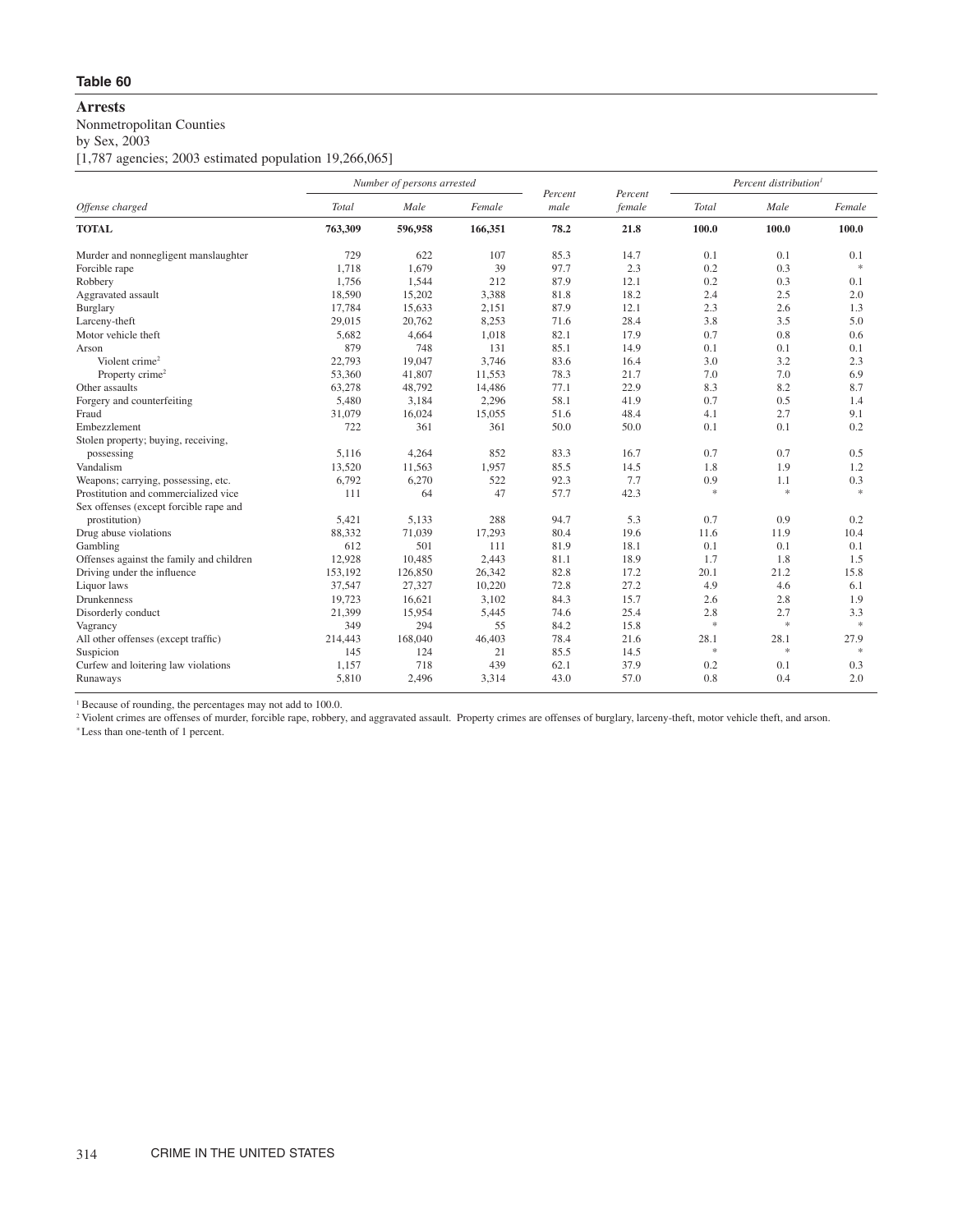# **Arrests**

Nonmetropolitan Counties

by Race, 2003

[1,787 agencies; 2003 estimated population 19,266,065]

|                                          |         |         | Total arrests |                                            |                                           |       |       | Percent distribution <sup>1</sup> |                                            |                                           |
|------------------------------------------|---------|---------|---------------|--------------------------------------------|-------------------------------------------|-------|-------|-----------------------------------|--------------------------------------------|-------------------------------------------|
| Offense charged                          | Total   | White   | <b>Black</b>  | American<br>Indian or<br>Alaskan<br>Native | Asian<br>or<br>Pacific<br><b>Islander</b> | Total | White | <b>Black</b>                      | American<br>Indian or<br>Alaskan<br>Native | Asian<br>or<br>Pacific<br><b>Islander</b> |
| <b>TOTAL</b>                             | 761,114 | 630,327 | 94,840        | 20,347                                     | 15,600                                    | 100.0 | 82.8  | 12.5                              | 2.7                                        | 2.0                                       |
| Murder and nonnegligent manslaughter     | 726     | 502     | 189           | 34                                         | -1                                        | 100.0 | 69.1  | 26.0                              | 4.7                                        | 0.1                                       |
| Forcible rape                            | 1,712   | 1,371   | 245           | 76                                         | 20                                        | 100.0 | 80.1  | 14.3                              | 4.4                                        | 1.2                                       |
| Robbery                                  | 1,756   | 1,002   | 624           | 40                                         | 90                                        | 100.0 | 57.1  | 35.5                              | 2.3                                        | 5.1                                       |
| Aggravated assault                       | 18,554  | 14,486  | 3,113         | 726                                        | 229                                       | 100.0 | 78.1  | 16.8                              | 3.9                                        | 1.2                                       |
| Burglary                                 | 17.749  | 14,756  | 2,254         | 493                                        | 246                                       | 100.0 | 83.1  | 12.7                              | 2.8                                        | 1.4                                       |
| Larceny-theft                            | 28,955  | 23,930  | 3,748         | 467                                        | 810                                       | 100.0 | 82.6  | 12.9                              | 1.6                                        | 2.8                                       |
| Motor vehicle theft                      | 5,664   | 4,722   | 487           | 180                                        | 275                                       | 100.0 | 83.4  | 8.6                               | 3.2                                        | 4.9                                       |
| Arson                                    | 877     | 770     | 81            | 25                                         | 1                                         | 100.0 | 87.8  | 9.2                               | 2.9                                        | 0.1                                       |
| Violent crime <sup>2</sup>               | 22,748  | 17,361  | 4,171         | 876                                        | 340                                       | 100.0 | 76.3  | 18.3                              | 3.9                                        | 1.5                                       |
| Property crime <sup>2</sup>              | 53,245  | 44,178  | 6,570         | 1,165                                      | 1,332                                     | 100.0 | 83.0  | 12.3                              | 2.2                                        | 2.5                                       |
| Other assaults                           | 63,150  | 51,204  | 8,981         | 1,668                                      | 1,297                                     | 100.0 | 81.1  | 14.2                              | 2.6                                        | 2.1                                       |
| Forgery and counterfeiting               | 5,467   | 4,439   | 890           | 61                                         | 77                                        | 100.0 | 81.2  | 16.3                              | 1.1                                        | 1.4                                       |
| Fraud                                    | 30,989  | 25,369  | 5,163         | 320                                        | 137                                       | 100.0 | 81.9  | 16.7                              | 1.0                                        | 0.4                                       |
| Embezzlement                             | 719     | 595     | 103           | 6                                          | 15                                        | 100.0 | 82.8  | 14.3                              | 0.8                                        | 2.1                                       |
| Stolen property; buying, receiving,      |         |         |               |                                            |                                           |       |       |                                   |                                            |                                           |
| possessing                               | 5,093   | 4,109   | 849           | 98                                         | 37                                        | 100.0 | 80.7  | 16.7                              | 1.9                                        | 0.7                                       |
| Vandalism                                | 13,485  | 11.627  | 1,211         | 397                                        | 250                                       | 100.0 | 86.2  | 9.0                               | 2.9                                        | 1.9                                       |
| Weapons; carrying, possessing, etc.      | 6,775   | 5,504   | 998           | 181                                        | 92                                        | 100.0 | 81.2  | 14.7                              | 2.7                                        | 1.4                                       |
| Prostitution and commercialized vice     | 111     | 89      | 21            | $\mathbf{0}$                               | $\mathbf{1}$                              | 100.0 | 80.2  | 18.9                              | 0.0                                        | 0.9                                       |
| Sex offenses (except forcible rape and   |         |         |               |                                            |                                           |       |       |                                   |                                            |                                           |
| prostitution)                            | 5,392   | 4.754   | 424           | 152                                        | 62                                        | 100.0 | 88.2  | 7.9                               | 2.8                                        | 1.1                                       |
| Drug abuse violations                    | 88,106  | 72,676  | 12,508        | 1,662                                      | 1,260                                     | 100.0 | 82.5  | 14.2                              | 1.9                                        | 1.4                                       |
| Gambling                                 | 612     | 289     | 202           | 3                                          | 118                                       | 100.0 | 47.2  | 33.0                              | 0.5                                        | 19.3                                      |
| Offenses against the family and children | 12,917  | 9,875   | 2,803         | 199                                        | 40                                        | 100.0 | 76.4  | 21.7                              | 1.5                                        | 0.3                                       |
| Driving under the influence              | 152,871 | 133,473 | 13,050        | 4,119                                      | 2,229                                     | 100.0 | 87.3  | 8.5                               | 2.7                                        | 1.5                                       |
| Liquor laws                              | 37,352  | 34,702  | 1.146         | 1,101                                      | 403                                       | 100.0 | 92.9  | 3.1                               | 2.9                                        | 1.1                                       |
| Drunkenness                              | 19,687  | 17,351  | 1,389         | 867                                        | 80                                        | 100.0 | 88.1  | 7.1                               | 4.4                                        | 0.4                                       |
| Disorderly conduct                       | 21,372  | 16,943  | 3,283         | 932                                        | 214                                       | 100.0 | 79.3  | 15.4                              | 4.4                                        | 1.0                                       |
| Vagrancy                                 | 348     | 213     | 123           | 10                                         | $\overline{2}$                            | 100.0 | 61.2  | 35.3                              | 2.9                                        | 0.6                                       |
| All other offenses (except traffic)      | 213,586 | 170,082 | 30,540        | 6,321                                      | 6,643                                     | 100.0 | 79.6  | 14.3                              | 3.0                                        | 3.1                                       |
| Suspicion                                | 133     | 72      | 61            | $\mathbf{0}$                               | $\mathbf{0}$                              | 100.0 | 54.1  | 45.9                              | 0.0                                        | 0.0                                       |
| Curfew and loitering law violations      | 1,156   | 753     | 22            | 53                                         | 328                                       | 100.0 | 65.1  | 1.9                               | 4.6                                        | 28.4                                      |
| Runaways                                 | 5,800   | 4,669   | 332           | 156                                        | 643                                       | 100.0 | 80.5  | 5.7                               | 2.7                                        | 11.1                                      |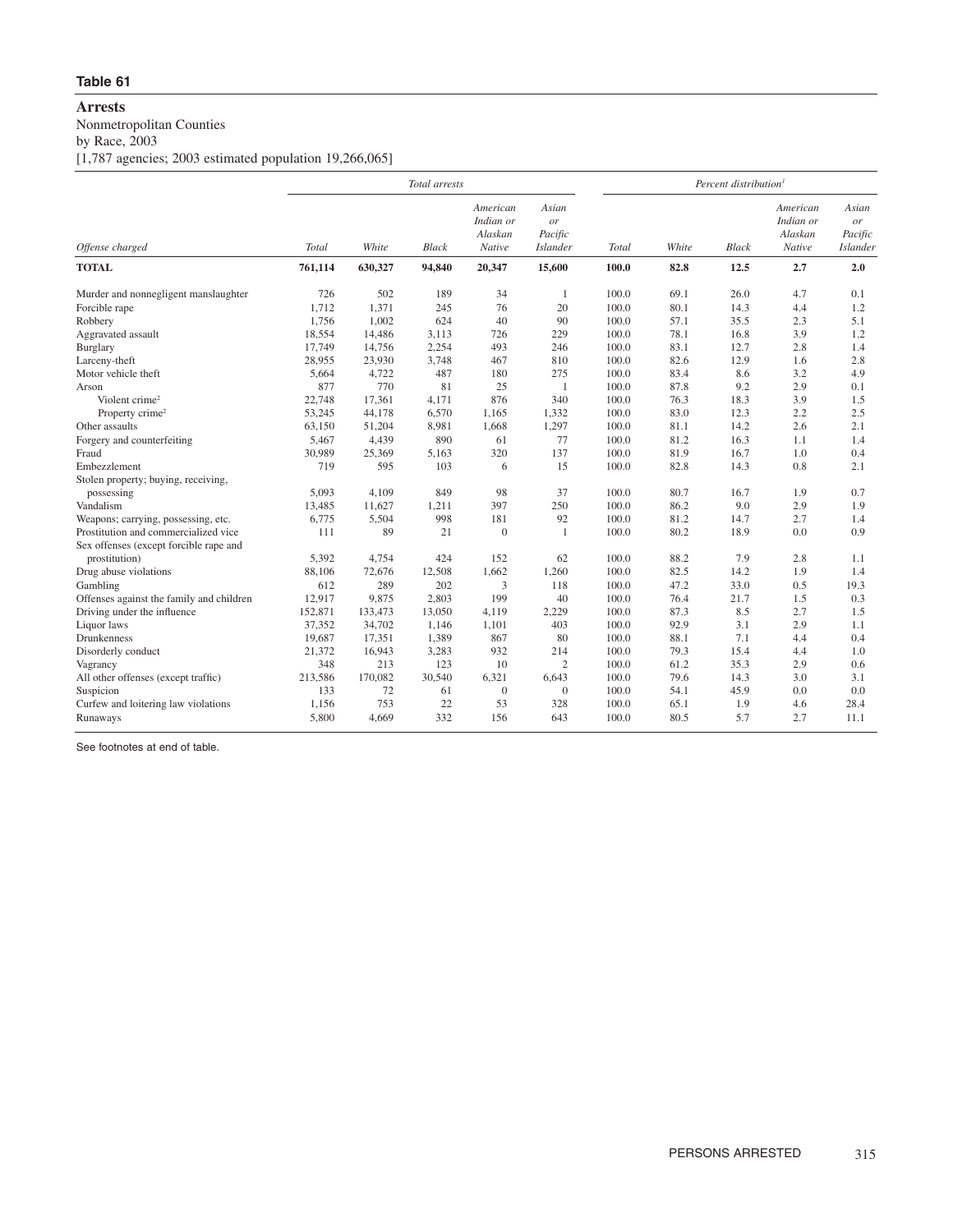# **Arrests**

Nonmetropolitan Counties

by Race, 2003—Continued

[1,787 agencies; 2003 estimated population 19,266,065]

|                                          |        |                | Arrests under 18 |                                            |                                                      | Percent distribution <sup>1</sup> |       |              |                                            |                                           |
|------------------------------------------|--------|----------------|------------------|--------------------------------------------|------------------------------------------------------|-----------------------------------|-------|--------------|--------------------------------------------|-------------------------------------------|
| Offense charged                          | Total  | White          | <b>Black</b>     | American<br>Indian or<br>Alaskan<br>Native | Asian<br><sub>or</sub><br>Pacific<br><b>Islander</b> | Total                             | White | <b>Black</b> | American<br>Indian or<br>Alaskan<br>Native | Asian<br>or<br>Pacific<br><b>Islander</b> |
| <b>TOTAL</b>                             | 76,132 | 63,909         | 7,181            | 2,484                                      | 2,558                                                | 100.0                             | 83.9  | 9.4          | 3.3                                        | 3.4                                       |
| Murder and nonnegligent manslaughter     | 53     | 36             | 12               | 5                                          | $\boldsymbol{0}$                                     | 100.0                             | 67.9  | 22.6         | 9.4                                        | 0.0                                       |
| Forcible rape                            | 283    | 232            | 25               | 24                                         | $\mathbf{2}$                                         | 100.0                             | 82.0  | 8.8          | 8.5                                        | 0.7                                       |
| Robbery                                  | 192    | 83             | 84               | $\overline{4}$                             | 21                                                   | 100.0                             | 43.2  | 43.8         | 2.1                                        | 10.9                                      |
| Aggravated assault                       | 1,803  | 1,374          | 310              | 87                                         | 32                                                   | 100.0                             | 76.2  | 17.2         | 4.8                                        | 1.8                                       |
| Burglary                                 | 4.782  | 4,071          | 433              | 187                                        | 91                                                   | 100.0                             | 85.1  | 9.1          | 3.9                                        | 1.9                                       |
| Larceny-theft                            | 6,032  | 5,146          | 525              | 124                                        | 237                                                  | 100.0                             | 85.3  | 8.7          | 2.1                                        | 3.9                                       |
| Motor vehicle theft                      | 1,637  | 1,388          | 87               | 76                                         | 86                                                   | 100.0                             | 84.8  | 5.3          | 4.6                                        | 5.3                                       |
| Arson                                    | 271    | 240            | 19               | 12                                         | $\mathbf{0}$                                         | 100.0                             | 88.6  | 7.0          | 4.4                                        | 0.0                                       |
| Violent crime <sup>2</sup>               | 2,331  | 1,725          | 431              | 120                                        | 55                                                   | 100.0                             | 74.0  | 18.5         | 5.1                                        | 2.4                                       |
| Property crime <sup>2</sup>              | 12,722 | 10,845         | 1,064            | 399                                        | 414                                                  | 100.0                             | 85.2  | 8.4          | 3.1                                        | 3.3                                       |
| Other assaults                           | 8,276  | 6,374          | 1,468            | 224                                        | 210                                                  | 100.0                             | 77.0  | 17.7         | 2.7                                        | 2.5                                       |
| Forgery and counterfeiting               | 211    | 193            | 9                | $7\phantom{.0}$                            | $\boldsymbol{2}$                                     | 100.0                             | 91.5  | 4.3          | 3.3                                        | 0.9                                       |
| Fraud                                    | 358    | 320            | 33               | $\overline{2}$                             | 3                                                    | 100.0                             | 89.4  | 9.2          | 0.6                                        | 0.8                                       |
| Embezzlement                             | 29     | 24             | $\overline{2}$   | $\overline{0}$                             | 3                                                    | 100.0                             | 82.8  | 6.9          | 0.0                                        | 10.3                                      |
| Stolen property; buying, receiving,      |        |                |                  |                                            |                                                      |                                   |       |              |                                            |                                           |
| possessing                               | 678    | 575            | 74               | 15                                         | 14                                                   | 100.0                             | 84.8  | 10.9         | 2.2                                        | 2.1                                       |
| Vandalism                                | 4,774  | 4,293          | 265              | 145                                        | 71                                                   | 100.0                             | 89.9  | 5.6          | 3.0                                        | 1.5                                       |
| Weapons; carrying, possessing, etc.      | 759    | 593            | 133              | 21                                         | 12                                                   | 100.0                             | 78.1  | 17.5         | 2.8                                        | 1.6                                       |
| Prostitution and commercialized vice     | 9      | $\overline{7}$ | $\overline{2}$   | $\theta$                                   | $\mathbf{0}$                                         | 100.0                             | 77.8  | 22.2         | 0.0                                        | 0.0                                       |
| Sex offenses (except forcible rape and   |        |                |                  |                                            |                                                      |                                   |       |              |                                            |                                           |
| prostitution)                            | 1,188  | 1,037          | 103              | 32                                         | 16                                                   | 100.0                             | 87.3  | 8.7          | 2.7                                        | 1.3                                       |
| Drug abuse violations                    | 6,858  | 5,883          | 572              | 186                                        | 217                                                  | 100.0                             | 85.8  | 8.3          | 2.7                                        | 3.2                                       |
| Gambling                                 | 20     | $\tau$         | $\overline{2}$   | 3                                          | 8                                                    | 100.0                             | 35.0  | 10.0         | 15.0                                       | 40.0                                      |
| Offenses against the family and children | 576    | 538            | 31               | 5                                          | $\mathfrak{2}$                                       | 100.0                             | 93.4  | 5.4          | 0.9                                        | 0.3                                       |
| Driving under the influence              | 2,214  | 2,052          | 65               | 59                                         | 38                                                   | 100.0                             | 92.7  | 2.9          | 2.7                                        | 1.7                                       |
| Liquor laws                              | 9,344  | 8,714          | 130              | 387                                        | 113                                                  | 100.0                             | 93.3  | 1.4          | 4.1                                        | 1.2                                       |
| Drunkenness                              | 495    | 458            | 13               | 23                                         | 1                                                    | 100.0                             | 92.5  | 2.6          | 4.6                                        | 0.2                                       |
| Disorderly conduct                       | 4,830  | 3,580          | 991              | 205                                        | 54                                                   | 100.0                             | 74.1  | 20.5         | 4.2                                        | 1.1                                       |
| Vagrancy                                 | 19     | 17             | $\overline{2}$   | $\overline{0}$                             | $\theta$                                             | 100.0                             | 89.5  | 10.5         | 0.0                                        | 0.0                                       |
| All other offenses (except traffic)      | 13,457 | 11,235         | 1,426            | 442                                        | 354                                                  | 100.0                             | 83.5  | 10.6         | 3.3                                        | 2.6                                       |
| Suspicion                                | 28     | 17             | 11               | $\overline{0}$                             | $\theta$                                             | 100.0                             | 60.7  | 39.3         | 0.0                                        | 0.0                                       |
| Curfew and loitering law violations      | 1,156  | 753            | 22               | 53                                         | 328                                                  | 100.0                             | 65.1  | 1.9          | 4.6                                        | 28.4                                      |
| Runaways                                 | 5,800  | 4,669          | 332              | 156                                        | 643                                                  | 100.0                             | 80.5  | 5.7          | 2.7                                        | 11.1                                      |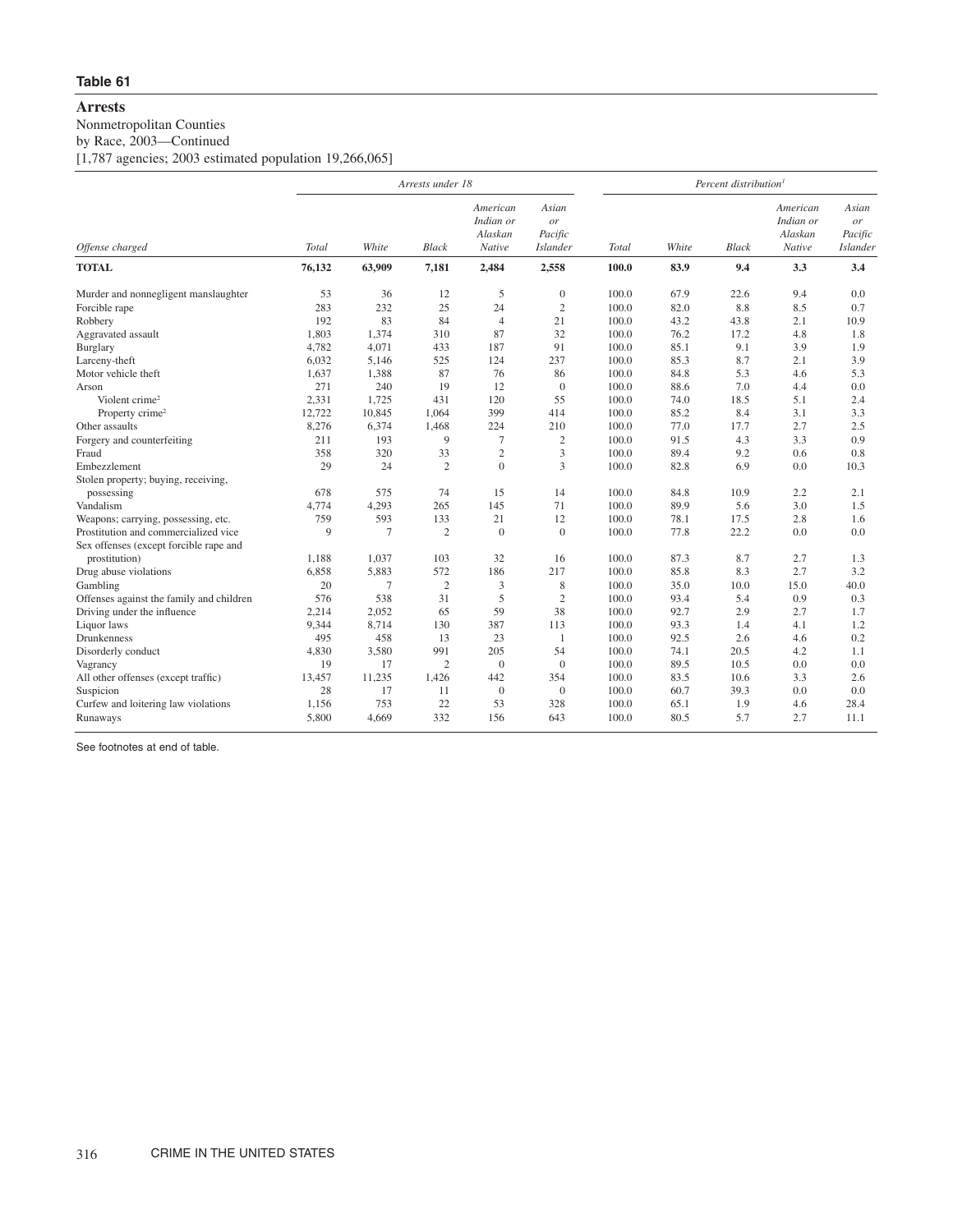# **Arrests**

Nonmetropolitan Counties

by Race, 2003—Continued

[1,787 agencies; 2003 estimated population 19,266,065]

|                                                 |              |         | Arrests 18 and over |                                            |                                                      |                |                | Percent distribution <sup>1</sup>    |                                            |                                           |
|-------------------------------------------------|--------------|---------|---------------------|--------------------------------------------|------------------------------------------------------|----------------|----------------|--------------------------------------|--------------------------------------------|-------------------------------------------|
| Offense charged                                 | <b>Total</b> | White   | <b>Black</b>        | American<br>Indian or<br>Alaskan<br>Native | Asian<br><sub>or</sub><br>Pacific<br><b>Islander</b> | <b>Total</b>   | White          | <b>Black</b>                         | American<br>Indian or<br>Alaskan<br>Native | Asian<br>or<br>Pacific<br><b>Islander</b> |
| <b>TOTAL</b>                                    | 684,982      | 566,418 | 87,659              | 17,863                                     | 13,042                                               | 100.0          | 82.7           | 12.8                                 | 2.6                                        | 1.9                                       |
| Murder and nonnegligent manslaughter            | 673          | 466     | 177                 | 29                                         | $\mathbf{1}$                                         | 100.0          | 69.2           | 26.3                                 | 4.3                                        | 0.1                                       |
| Forcible rape                                   | 1,429        | 1,139   | 220                 | 52                                         | 18                                                   | 100.0          | 79.7           | 15.4                                 | 3.6                                        | 1.3                                       |
| Robbery                                         | 1,564        | 919     | 540                 | 36                                         | 69                                                   | 100.0          | 58.8           | 34.5                                 | 2.3                                        | 4.4                                       |
| Aggravated assault                              | 16,751       | 13,112  | 2,803               | 639                                        | 197                                                  | 100.0          | 78.3           | 16.7                                 | 3.8                                        | 1.2                                       |
| Burglary                                        | 12.967       | 10.685  | 1,821               | 306                                        | 155                                                  | 100.0          | 82.4           | 14.0                                 | 2.4                                        | 1.2                                       |
| Larceny-theft                                   | 22,923       | 18,784  | 3,223               | 343                                        | 573                                                  | 100.0          | 81.9           | 14.1                                 | 1.5                                        | 2.5                                       |
| Motor vehicle theft                             | 4,027        | 3,334   | 400                 | 104                                        | 189                                                  | 100.0          | 82.8           | 9.9                                  | 2.6                                        | 4.7                                       |
| Arson                                           | 606          | 530     | 62                  | 13                                         | $\mathbf{1}$                                         | 100.0          | 87.5           | 10.2                                 | 2.1                                        | 0.2                                       |
| Violent crime <sup>2</sup>                      | 20,417       | 15,636  | 3,740               | 756                                        | 285                                                  | 100.0          | 76.6           | 18.3                                 | 3.7                                        | 1.4                                       |
| Property crime <sup>2</sup>                     | 40.523       | 33,333  | 5,506               | 766                                        | 918                                                  | 100.0          | 82.3           | 13.6                                 | 1.9                                        | 2.3                                       |
| Other assaults                                  | 54,874       | 44,830  | 7,513               | 1,444                                      | 1,087                                                | 100.0          | 81.7           | 13.7                                 | 2.6                                        | 2.0                                       |
| Forgery and counterfeiting                      | 5,256        | 4,246   | 881                 | 54                                         | 75                                                   | 100.0          | 80.8           | 16.8                                 | 1.0                                        | 1.4                                       |
| Fraud                                           | 30,631       | 25,049  | 5,130               | 318                                        | 134                                                  | 100.0          | 81.8           | 16.7                                 | 1.0                                        | 0.4                                       |
| Embezzlement                                    | 690          | 571     | 101                 | 6                                          | 12                                                   | 100.0          | 82.8           | 14.6                                 | 0.9                                        | 1.7                                       |
| Stolen property; buying, receiving,             |              |         |                     |                                            |                                                      |                |                |                                      |                                            |                                           |
| possessing                                      | 4,415        | 3,534   | 775                 | 83                                         | 23                                                   | 100.0          | 80.0           | 17.6                                 | 1.9                                        | 0.5                                       |
| Vandalism                                       | 8,711        | 7,334   | 946                 | 252                                        | 179                                                  | 100.0          | 84.2           | 10.9                                 | 2.9                                        | 2.1                                       |
| Weapons; carrying, possessing, etc.             | 6,016        | 4,911   | 865                 | 160                                        | 80                                                   | 100.0          | 81.6           | 14.4                                 | 2.7                                        | 1.3                                       |
| Prostitution and commercialized vice            | 102          | 82      | 19                  | $\theta$                                   | $\mathbf{1}$                                         | 100.0          | 80.4           | 18.6                                 | 0.0                                        | 1.0                                       |
| Sex offenses (except forcible rape and          |              |         |                     |                                            |                                                      |                |                |                                      |                                            |                                           |
| prostitution)                                   | 4,204        | 3,717   | 321                 | 120                                        | 46                                                   | 100.0          | 88.4           | 7.6                                  | 2.9                                        | 1.1                                       |
| Drug abuse violations                           | 81,248       | 66,793  | 11,936              | 1,476                                      | 1,043                                                | 100.0          | 82.2           | 14.7                                 | 1.8                                        | 1.3                                       |
| Gambling                                        | 592          | 282     | 200                 | $\mathbf{0}$                               | 110                                                  | 100.0          | 47.6           | 33.8                                 | 0.0                                        | 18.6                                      |
| Offenses against the family and children        | 12,341       | 9,337   | 2,772               | 194                                        | 38                                                   | 100.0          | 75.7           | 22.5                                 | 1.6                                        | 0.3                                       |
| Driving under the influence                     | 150,657      | 131,421 | 12,985              | 4,060                                      | 2,191                                                | 100.0          | 87.2           | 8.6                                  | 2.7                                        | 1.5                                       |
| Liquor laws                                     | 28,008       | 25,988  | 1,016               | 714                                        | 290                                                  | 100.0          | 92.8           | 3.6                                  | 2.5                                        | 1.0                                       |
| Drunkenness                                     | 19,192       | 16,893  | 1,376               | 844                                        | 79                                                   | 100.0          | 88.0           | 7.2                                  | 4.4                                        | 0.4                                       |
| Disorderly conduct                              | 16,542       | 13,363  | 2,292               | 727                                        | 160                                                  | 100.0          | 80.8           | 13.9                                 | 4.4                                        | 1.0                                       |
| Vagrancy                                        | 329          | 196     | 121                 | 10                                         | $\overline{2}$                                       | 100.0          | 59.6           | 36.8                                 | 3.0                                        | 0.6                                       |
| All other offenses (except traffic)             | 200,129      | 158,847 | 29,114              | 5,879                                      | 6,289                                                | 100.0          | 79.4           | 14.5                                 | 2.9                                        | 3.1                                       |
| Suspicion                                       | 105          | 55      | 50                  | $\mathbf{0}$                               | $\overline{0}$                                       | 100.0          | 52.4           | 47.6                                 | 0.0                                        | 0.0                                       |
| Curfew and loitering law violations<br>Runaways |              | ÷<br>÷, |                     |                                            | $\overline{\phantom{0}}$                             | L.<br>$\equiv$ | $\equiv$<br>÷, | $\equiv$<br>$\overline{\phantom{0}}$ |                                            | $\overline{\phantom{m}}$                  |
|                                                 |              |         |                     |                                            |                                                      |                |                |                                      |                                            |                                           |

<sup>1</sup> Because of rounding, the percentages may not add to 100.0.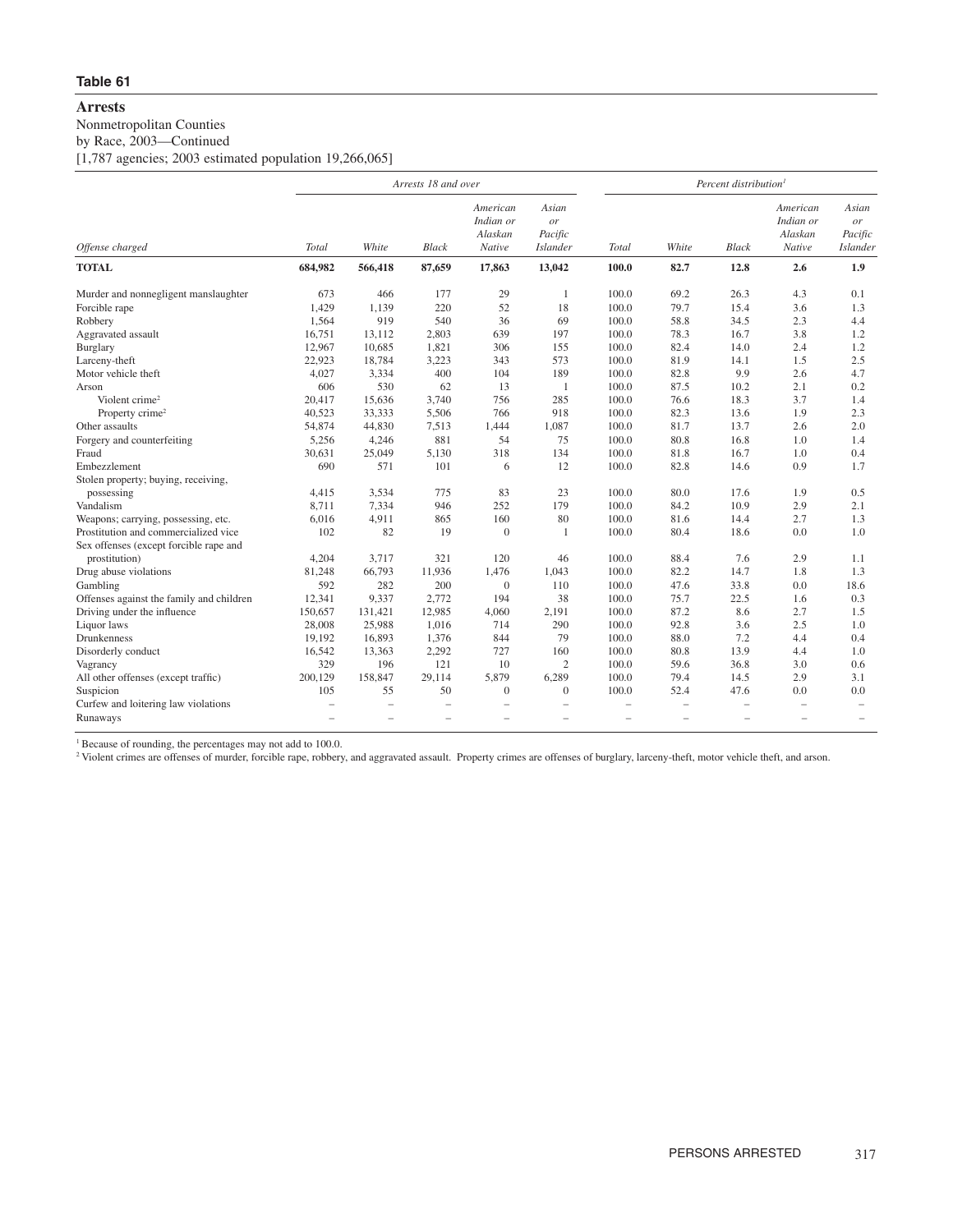#### **Arrest Trends**

#### Suburban Areas, 1 2002-2003

[5,084 agencies; 2003 estimated population 82,838,763; 2002 estimated population 81,232,887]

|                                          |           |                |                   |         | Number of persons arrested |                   |           |                          |                   |
|------------------------------------------|-----------|----------------|-------------------|---------|----------------------------|-------------------|-----------|--------------------------|-------------------|
|                                          |           | Total all ages |                   |         | Under 18 years of age      |                   |           | 18 years of age and over |                   |
| Offense charged                          | 2002      | 2003           | Percent<br>change | 2002    | 2003                       | Percent<br>change | 2002      | 2003                     | Percent<br>change |
| <b>TOTAL<sup>2</sup></b>                 | 3,303,110 | 3,364,003      | $+1.8$            | 554,739 | 556,392                    | $+0.3$            | 2,748,371 | 2,807,611                | $+2.2$            |
| Murder and nonnegligent manslaughter     | 2,379     | 2,150          | $-9.6$            | 166     | 153                        | $-7.8$            | 2,213     | 1,997                    | $-9.8$            |
| Forcible rape                            | 6,395     | 6,119          | $-4.3$            | 1,128   | 1,053                      | $-6.6$            | 5,267     | 5,066                    | $-3.8$            |
| Robbery                                  | 18,415    | 19,368         | $+5.2$            | 4,091   | 4,458                      | $+9.0$            | 14,324    | 14,910                   | $+4.1$            |
| Aggravated assault                       | 98,466    | 97,972         | $-0.5$            | 14,181  | 14,415                     | $+1.7$            | 84,285    | 83,557                   | $-0.9$            |
| Burglary                                 | 66,769    | 69,645         | $+4.3$            | 20,958  | 21,373                     | $+2.0$            | 45,811    | 48,272                   | $+5.4$            |
| Larceny-theft                            | 264,719   | 264,974        | $+0.1$            | 77,612  | 74,526                     | $-4.0$            | 187,107   | 190,448                  | $+1.8$            |
| Motor vehicle theft                      | 28,261    | 29,122         | $+3.0$            | 8,373   | 8,347                      | $-0.3$            | 19,888    | 20,775                   | $+4.5$            |
| Arson                                    | 4,631     | 4,442          | $-4.1$            | 2,492   | 2,458                      | $-1.4$            | 2,139     | 1,984                    | $-7.2$            |
| Violent crime <sup>3</sup>               | 125,655   | 125,609        | $\frac{1}{2}$     | 19,566  | 20,079                     | $+2.6$            | 106,089   | 105,530                  | $-0.5$            |
| Property crime <sup>3</sup>              | 364,380   | 368,183        | $+1.0$            | 109,435 | 106,704                    | $-2.5$            | 254,945   | 261,479                  | $+2.6$            |
| Other assaults                           | 299,788   | 303,703        | $+1.3$            | 60,619  | 64,291                     | $+6.1$            | 239,169   | 239,412                  | $+0.1$            |
| Forgery and counterfeiting               | 27,795    | 27,010         | $-2.8$            | 1,321   | 1,231                      | $-6.8$            | 26,474    | 25,779                   | $-2.6$            |
| Fraud                                    | 89,909    | 90,574         | $+0.7$            | 2,559   | 2,255                      | $-11.9$           | 87,350    | 88,319                   | $+1.1$            |
| Embezzlement                             | 4,336     | 4,177          | $-3.7$            | 385     | 344                        | $-10.6$           | 3,951     | 3,833                    | $-3.0$            |
| Stolen property; buying, receiving,      |           |                |                   |         |                            |                   |           |                          |                   |
| possessing                               | 29.948    | 31,283         | $+4.5$            | 6,221   | 5,898                      | $-5.2$            | 23,727    | 25,385                   | $+7.0$            |
| Vandalism                                | 66,919    | 67,396         | $+0.7$            | 28,454  | 28,814                     | $+1.3$            | 38,465    | 38,582                   | $+0.3$            |
| Weapons; carrying, possessing, etc.      | 34,520    | 36,603         | $+6.0$            | 7,959   | 9,242                      | $+16.1$           | 26,561    | 27,361                   | $+3.0$            |
| Prostitution and commercialized vice     | 4,155     | 4,459          | $+7.3$            | 95      | 117                        | $+23.2$           | 4,060     | 4,342                    | $+6.9$            |
| Sex offenses (except forcible rape and   |           |                |                   |         |                            |                   |           |                          |                   |
| prostitution)                            | 21,201    | 20,506         | $-3.3$            | 4,698   | 4,500                      | $-4.2$            | 16,503    | 16,006                   | $-3.0$            |
| Drug abuse violations                    | 341,373   | 367,486        | $+7.6$            | 46,970  | 50,089                     | $+6.6$            | 294,403   | 317,397                  | $+7.8$            |
| Gambling                                 | 1,174     | 1,158          | $-1.4$            | 108     | 116                        | $+7.4$            | 1,066     | 1,042                    | $-2.3$            |
| Offenses against the family and children | 42,012    | 40,164         | $-4.4$            | 2,198   | 1,920                      | $-12.6$           | 39,814    | 38,244                   | $-3.9$            |
| Driving under the influence              | 427,047   | 428,394        | $+0.3$            | 6,192   | 6,035                      | $-2.5$            | 420,855   | 422,359                  | $+0.4$            |
| Liquor laws                              | 166,304   | 163,827        | $-1.5$            | 43,577  | 41,559                     | $-4.6$            | 122,727   | 122,268                  | $-0.4$            |
| <b>Drunkenness</b>                       | 121,323   | 119,678        | $-1.4$            | 5,151   | 4,919                      | $-4.5$            | 116,172   | 114,759                  | $-1.2$            |
| Disorderly conduct                       | 152,193   | 155,664        | $+2.3$            | 51,767  | 54,448                     | $+5.2$            | 100,426   | 101,216                  | $+0.8$            |
| Vagrancy                                 | 4,462     | 4,549          | $+1.9$            | 607     | 476                        | $-21.6$           | 3,855     | 4,073                    | $+5.7$            |
| All other offenses (except traffic)      | 927,391   | 956,062        | $+3.1$            | 105,632 | 105,837                    | $+0.2$            | 821,759   | 850,225                  | $+3.5$            |
| Suspicion                                | 1,533     | 572            | $-62.7$           | 301     | 132                        | $-56.1$           | 1,232     | 440                      | $-64.3$           |
| Curfew and loitering law violations      | 20,204    | 17,682         | $-12.5$           | 20,204  | 17,682                     | $-12.5$           | $\equiv$  |                          |                   |
| Runaways                                 | 31,021    | 29,836         | $-3.8$            | 31,021  | 29,836                     | $-3.8$            |           |                          |                   |

<sup>1</sup> Suburban area includes law enforcement agencies in cities with less than 50,000 inhabitants and county law enforcement agencies that are within a Metropolitan Statistical Area (see Appendix III). Suburban area excludes all metropolitan agencies associated with a principal city.

<sup>2</sup> Does not include suspicion.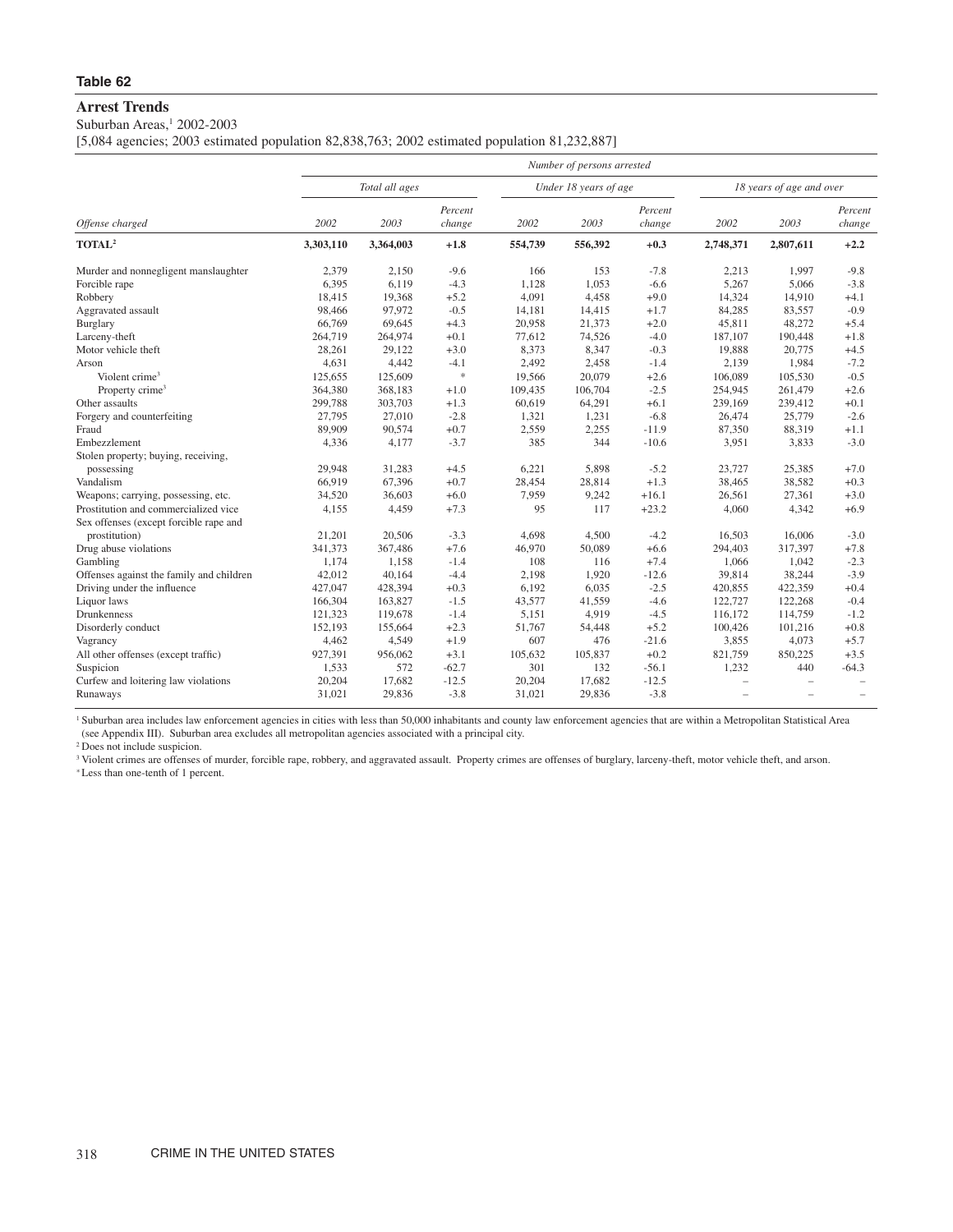# **Arrest Trends**

Suburban Areas<sup>1</sup>

by Sex, 2002-2003

[5,084 agencies; 2003 estimated population 82,838,763; 2002 estimated population 81,232,887]

|                                          |         |                     |                   | Male    |          |                   |         |         | Female            |         |          |                   |
|------------------------------------------|---------|---------------------|-------------------|---------|----------|-------------------|---------|---------|-------------------|---------|----------|-------------------|
|                                          |         | Total               |                   |         | Under 18 |                   |         | Total   |                   |         | Under 18 |                   |
| Offense charged                          | 2002    | 2003                | Percent<br>change | 2002    | 2003     | Percent<br>change | 2002    | 2003    | Percent<br>change | 2002    | 2003     | Percent<br>change |
| <b>TOTAL<sup>2</sup></b>                 |         | 2,550,632 2,585,497 | $+1.4$            | 398,566 | 399,561  | $+0.2$            | 752,478 | 778,506 | $+3.5$            | 156,173 | 156,831  | $+0.4$            |
| Murder and nonnegligent manslaughter     | 2,058   | 1,888               | $-8.3$            | 140     | 139      | $-0.7$            | 321     | 262     | $-18.4$           | 26      | 14       | $-46.2$           |
| Forcible rape                            | 6,319   | 6,032               | $-4.5$            | 1,106   | 1,039    | $-6.1$            | 76      | 87      | $+14.5$           | 22      | 14       | $-36.4$           |
| Robbery                                  | 16,549  | 17,336              | $+4.8$            | 3,762   | 4,102    | $+9.0$            | 1,866   | 2,032   | $+8.9$            | 329     | 356      | $+8.2$            |
| Aggravated assault                       | 79,602  | 78,667              | $-1.2$            | 11,002  | 11,231   | $+2.1$            | 18,864  | 19,305  | $+2.3$            | 3,179   | 3,184    | $+0.2$            |
| Burglary                                 | 58,493  | 60,646              | $+3.7$            | 18,836  | 19,120   | $+1.5$            | 8,276   | 8,999   | $+8.7$            | 2,122   | 2,253    | $+6.2$            |
| Larceny-theft                            | 168,204 | 167,859             | $-0.2$            | 48,639  | 46,440   | $-4.5$            | 96,515  | 97,115  | $+0.6$            | 28,973  | 28,086   | $-3.1$            |
| Motor vehicle theft                      | 23,658  | 24,256              | $+2.5$            | 6,843   | 6,886    | $+0.6$            | 4,603   | 4,866   | $+5.7$            | 1,530   | 1,461    | $-4.5$            |
| Arson                                    | 4,014   | 3,853               | $-4.0$            | 2,216   | 2,193    | $-1.0$            | 617     | 589     | $-4.5$            | 276     | 265      | $-4.0$            |
| Violent crime <sup>3</sup>               | 104,528 | 103,923             | $-0.6$            | 16,010  | 16,511   | $+3.1$            | 21,127  | 21,686  | $+2.6$            | 3,556   | 3,568    | $+0.3$            |
| Property crime <sup>3</sup>              | 254,369 | 256,614             | $+0.9$            | 76,534  | 74.639   | $-2.5$            | 110,011 | 111,569 | $+1.4$            | 32,901  | 32,065   | $-2.5$            |
| Other assaults                           | 226,958 | 229,058             | $+0.9$            | 41,952  | 44,212   | $+5.4$            | 72,830  | 74,645  | $+2.5$            | 18,667  | 20,079   | $+7.6$            |
| Forgery and counterfeiting               | 17,012  | 16,368              | $-3.8$            | 909     | 852      | $-6.3$            | 10,783  | 10,642  | $-1.3$            | 412     | 379      | $-8.0$            |
| Fraud                                    | 50,082  | 50,274              | $+0.4$            | 1.726   | 1,548    | $-10.3$           | 39,827  | 40,300  | $+1.2$            | 833     | 707      | $-15.1$           |
| Embezzlement                             | 2,229   | 2,069               | $-7.2$            | 230     | 216      | $-6.1$            | 2,107   | 2,108   | $\frac{1}{2}$     | 155     | 128      | $-17.4$           |
| Stolen property; buying, receiving,      |         |                     |                   |         |          |                   |         |         |                   |         |          |                   |
| possessing                               | 24,564  | 25,481              | $+3.7$            | 5,277   | 4,956    | $-6.1$            | 5,384   | 5,802   | $+7.8$            | 944     | 942      | $-0.2$            |
| Vandalism                                | 56,768  | 57,348              | $+1.0$            | 24,755  | 25,191   | $+1.8$            | 10,151  | 10.048  | $-1.0$            | 3,699   | 3,623    | $-2.1$            |
| Weapons; carrying, possessing, etc.      | 31,536  | 33,602              | $+6.6$            | 7,092   | 8,341    | $+17.6$           | 2,984   | 3,001   | $+0.6$            | 867     | 901      | $+3.9$            |
| Prostitution and commercialized vice     | 1,962   | 1,969               | $+0.4$            | 56      | 63       | $+12.5$           | 2,193   | 2,490   | $+13.5$           | 39      | 54       | $+38.5$           |
| Sex offenses (except forcible rape and   |         |                     |                   |         |          |                   |         |         |                   |         |          |                   |
| prostitution)                            | 20,071  | 19,377              | $-3.5$            | 4,320   | 4.128    | $-4.4$            | 1.130   | 1.129   | $-0.1$            | 378     | 372      | $-1.6$            |
| Drug abuse violations                    | 278,159 | 298,150             | $+7.2$            | 38,738  | 41,014   | $+5.9$            | 63,214  | 69,336  | $+9.7$            | 8,232   | 9,075    | $+10.2$           |
| Gambling                                 | 957     | 922                 | $-3.7$            | 99      | 106      | $+7.1$            | 217     | 236     | $+8.8$            | 9       | 10       | $+11.1$           |
| Offenses against the family and children | 33,394  | 31,808              | $-4.7$            | 1,350   | 1,254    | $-7.1$            | 8,618   | 8.356   | $-3.0$            | 848     | 666      | $-21.5$           |
| Driving under the influence              | 351,040 | 349,108             | $-0.6$            | 5,007   | 4,831    | $-3.5$            | 76,007  | 79,286  | $+4.3$            | 1,185   | 1,204    | $+1.6$            |
| Liquor laws                              | 123,795 | 120,084             | $-3.0$            | 29,065  | 27,181   | $-6.5$            | 42,509  | 43,743  | $+2.9$            | 14,512  | 14,378   | $-0.9$            |
| <b>Drunkenness</b>                       | 102,591 | 101.064             | $-1.5$            | 3,987   | 3,748    | $-6.0$            | 18,732  | 18,614  | $-0.6$            | 1,164   | 1.171    | $+0.6$            |
| Disorderly conduct                       | 114,765 | 117,176             | $+2.1$            | 37,130  | 38,817   | $+4.5$            | 37,428  | 38,488  | $+2.8$            | 14,637  | 15,631   | $+6.8$            |
| Vagrancy                                 | 3,675   | 3,827               | $+4.1$            | 465     | 371      | $-20.2$           | 787     | 722     | $-8.3$            | 142     | 105      | $-26.1$           |
| All other offenses (except traffic)      | 725,641 | 742,707             | $+2.4$            | 77,328  | 77,014   | $-0.4$            | 201,750 | 213,355 | $+5.8$            | 28,304  | 28,823   | $+1.8$            |
| Suspicion                                | 1,197   | 473                 | $-60.5$           | 213     | 104      | $-51.2$           | 336     | 99      | $-70.5$           | 88      | 28       | $-68.2$           |
| Curfew and loitering law violations      | 13,704  | 12,162              | $-11.3$           | 13,704  | 12,162   | $-11.3$           | 6,500   | 5,520   | $-15.1$           | 6,500   | 5,520    | $-15.1$           |
| Runaways                                 | 12,832  | 12,406              | $-3.3$            | 12,832  | 12,406   | $-3.3$            | 18,189  | 17,430  | $-4.2$            | 18,189  | 17,430   | $-4.2$            |

<sup>1</sup> Suburban area includes law enforcement agencies in cities with less than 50,000 inhabitants and county law enforcement agencies that are within a Metropolitan Statistical Area (see Appendix III). Suburban area excludes all metropolitan agencies associated with a principal city.

<sup>2</sup> Does not include suspicion.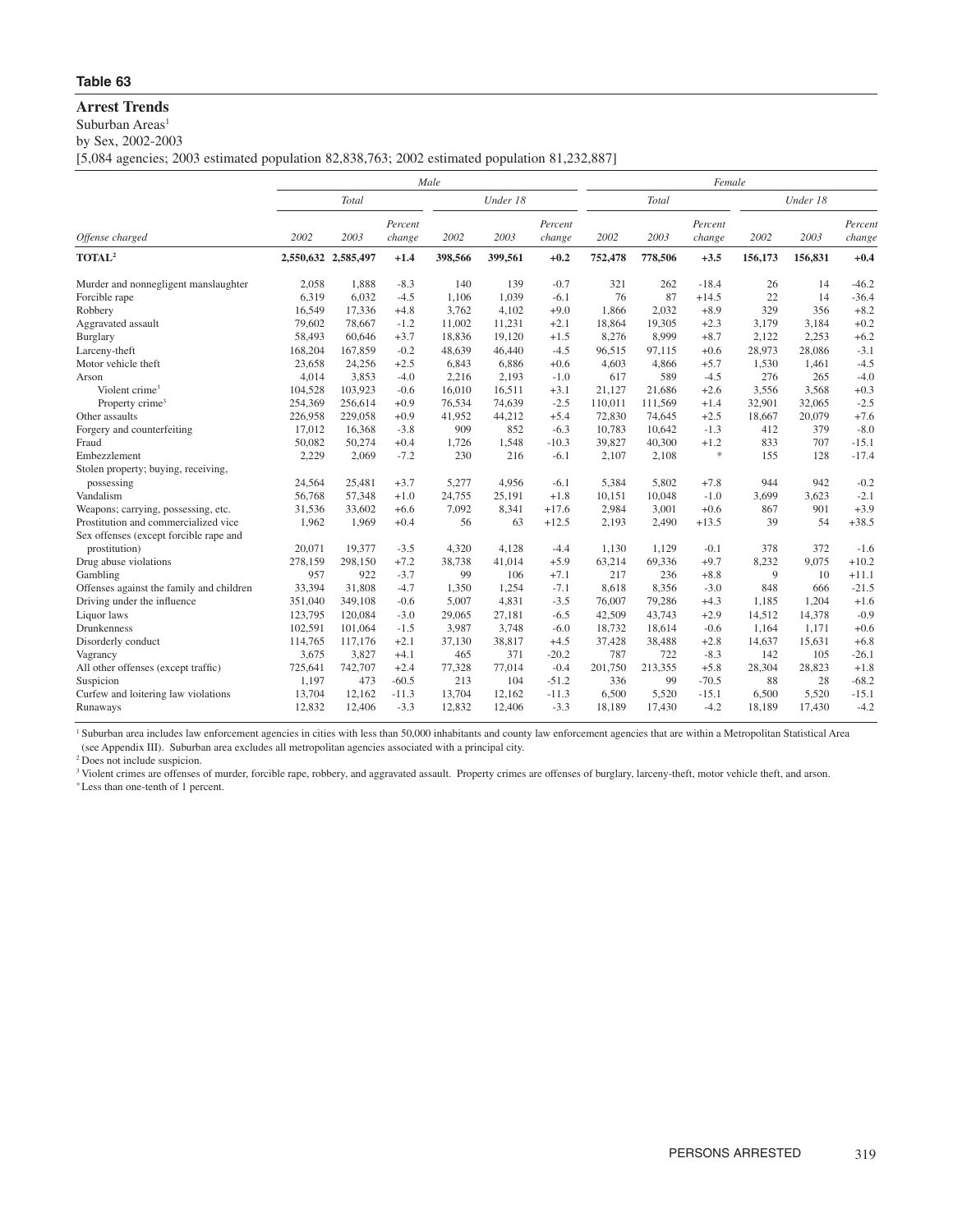#### **Arrests**

 $\mathbf S$ uburban $\mathbf A \mathbf r$ eas $^1$ 

by Age, 2003

[5,889 agencies; 2003 estimated population 92,793,659]

|                                                   | Total<br>all       | Ages<br>under  | Ages<br>under | Ages<br>18 and            | Under            |               |                |                |                |                |                |                |                |                          |
|---------------------------------------------------|--------------------|----------------|---------------|---------------------------|------------------|---------------|----------------|----------------|----------------|----------------|----------------|----------------|----------------|--------------------------|
| Offense charged                                   | ages               | 15             | 18            | over                      | 10               | $10 - 12$     | $13 - 14$      | 15             | 16             | 17             | 18             | 19             | 20             | 21                       |
| <b>TOTAL</b><br>Percent distribution <sup>2</sup> | 3,891,388<br>100.0 | 202,143<br>5.2 | 16.5          | 643,600 3,247,788<br>83.5 | 7,667<br>0.2     | 46,618<br>1.2 | 147,858<br>3.8 | 121,647<br>3.1 | 149,039<br>3.8 | 170,771<br>4.4 | 203,467<br>5.2 | 200,113<br>5.1 | 188,178<br>4.8 | 167,152<br>4.3           |
| Murder and nonnegligent                           |                    |                |               |                           |                  |               |                |                |                |                |                |                |                |                          |
| manslaughter                                      | 2,625              | 15             | 185           | 2,440                     | $\boldsymbol{0}$ | 1             | 14             | 22             | 55             | 93             | 146            | 157            | 155            | 155                      |
| Forcible rape                                     | 7,059              | 445            | 1,212         | 5,847                     | 11               | 110           | 324            | 215            | 233            | 319            | 413            | 380            | 368            | 310                      |
| Robbery                                           | 23,065             | 1,259          | 5,260         | 17,805                    | 34               | 231           | 994            | 1,005          | 1,345          | 1,651          | 2,076          | 1,635          | 1,437          | 1,255                    |
| Aggravated assault                                | 114,343            | 6,076          | 16,799        | 97,544                    | 243              | 1.564         | 4,269          | 3,029          | 3,575          | 4.119          | 4,470          | 4,256          | 4,253          | 4,415                    |
| Burglary                                          | 79.648             | 8,245          | 24,252        | 55,396                    | 388              | 2,012         | 5,845          | 4,735          | 5,394          | 5,878          | 6,533          | 5,318          | 4,017          | 3,482                    |
| Larceny-theft                                     | 313,334            | 32,557         | 89,482        | 223,852                   | 1,032            | 8,263         | 23,262         | 16,670         | 19,554         | 20,701         | 20,010         | 16,546         | 13,604         | 11,180                   |
| Motor vehicle theft                               | 33,187             | 2,231          | 9,503         | 23,684                    | 22               | 242           | 1,967          | 2,274          | 2,438          | 2,560          | 2,462          | 2,049          | 1.679          | 1,400                    |
| Arson                                             | 5,141              | 1,689          | 2,825         | 2,316                     | 139              | 534           | 1,016          | 460            | 395            | 281            | 245            | 208            | 146            | 121                      |
| Violent crime <sup>3</sup>                        | 147,092            | 7,795          | 23,456        | 123,636                   | 288              | 1,906         | 5,601          | 4,271          | 5,208          | 6,182          | 7,105          | 6,428          | 6,213          | 6,135                    |
| Percent distribution <sup>2</sup>                 | 100.0              | 5.3            | 15.9          | 84.1                      | 0.2              | 1.3           | 3.8            | 2.9            | 3.5            | 4.2            | 4.8            | 4.4            | 4.2            | 4.2                      |
| Property crime <sup>3</sup>                       | 431,310            | 44,722         | 126,062       | 305,248                   | 1,581            | 11,051        | 32,090         | 24,139         | 27,781         | 29,420         | 29,250         | 24,121         | 19,446         | 16,183                   |
| Percent distribution <sup>2</sup>                 | 100.0              | 10.4           | 29.2          | 70.8                      | 0.4              | 2.6           | 7.4            | 5.6            | 6.4            | 6.8            | 6.8            | 5.6            | 4.5            | 3.8                      |
| Other assaults                                    | 350,603            | 31,423         | 73,249        | 277,354                   | 1,240            | 8,774         | 21.409         | 13,776         | 14,427         | 13,623         | 12,139         | 11,127         | 11,448         | 11,937                   |
| Forgery and counterfeiting                        | 32,240             | 186            | 1,429         | 30,811                    | 16               | 25            | 145            | 203            | 389            | 651            | 1,248          | 1,558          | 1,780          | 1,572                    |
| Fraud                                             | 103.458            | 485            | 2,592         | 100,866                   | 49               | 87            | 349            | 370            | 631            | 1.106          | 2,345          | 3,515          | 3,788          | 4,038                    |
| Embezzlement                                      | 4,744              | 26             | 376           | 4,368                     | 2                | 2             | 22             | 22             | 139            | 189            | 288            | 284            | 247            | 242                      |
| Stolen property; buying,                          |                    |                |               |                           |                  |               |                |                |                |                |                |                |                |                          |
| receiving, possessing                             | 36,034             | 1.829          | 6.806         | 29,228                    | 44               | 369           | 1.416          | 1.367          | 1.674          | 1.936          | 2.574          | 2.189          | 2.029          | 1.770                    |
| Vandalism                                         | 77,313             | 14,140         | 32,756        | 44,557                    | 975              | 4,043         | 9,122          | 5.641          | 6,294          | 6,681          | 5,848          | 4,330          | 3,290          | 3.013                    |
| Weapons; carrying,                                |                    |                |               |                           |                  |               |                |                |                |                |                |                |                |                          |
| possessing, etc.                                  | 43,191             | 4,142          | 10,869        | 32,322                    | 192              | 1,088         | 2,862          | 2,028          | 2.144          | 2,555          | 2,872          | 2,550          | 2,257          | 2,151                    |
| Prostitution and                                  |                    |                |               |                           |                  |               |                |                |                |                |                |                |                |                          |
| commercialized vice                               | 5,762              | 33             | 148           | 5,614                     | 3                | 5             | 25             | 27             | 45             | 43             | 116            | 145            | 142            | 167                      |
| Sex offenses (except forcible                     |                    |                |               |                           |                  |               |                |                |                |                |                |                |                |                          |
| rape and prostitution)                            | 23,885             | 2,659          | 5,237         | 18,648                    | 162              | 759           | 1,738          | 913            | 804            | 861            | 974            | 976            | 902            | 778                      |
| Drug abuse violations                             | 425,193            | 9,778          | 56,504        | 368,689                   | 164              | 1,210         | 8,404          | 9,513          | 14,785         | 22,428         | 31,692         | 29,511         | 26,465         | 22,958                   |
| Gambling                                          | 1,296              | 37             | 135           | 1,161                     | $\overline{4}$   | 10            | 23             | 21             | 36             | 41             | 70             | 69             | 70             | 41                       |
| Offenses against the family                       |                    |                |               |                           |                  |               |                |                |                |                |                |                |                |                          |
| and children                                      | 53,431             | 831            | 2,418         | 51,013                    | 73               | 206           | 552            | 424            | 560            | 603            | 847            | 898            | 1,106          | 1,337                    |
| Driving under the influence                       | 478,094            | 165            | 6,748         | 471,346                   | 72               | 5             | 88             | 274            | 1,582          | 4,727          | 11,800         | 15,215         | 17,517         | 23,451                   |
| Liquor laws                                       | 185,562            | 4,165          | 47,052        | 138,510                   | 71               | 270           | 3,824          | 6,982          | 13,273         | 22,632         | 36,210         | 35,349         | 27,874         | 4,817                    |
| Drunkenness                                       | 138,143            | 764            | 5,627         | 132,516                   | 22               | 57            | 685            | 916            | 1,366          | 2,581          | 4,822          | 5,019          | 5,003          | 6,656                    |
| Disorderly conduct                                | 183,845            | 25,751         | 62,362        | 121,483                   | 675              | 6,740         | 18,336         | 12,469         | 12,750         | 11,392         | 9,821          | 7,907          | 7,073          | 7,926                    |
| Vagrancy                                          | 5,289              | 139            | 529           | 4,760                     | $\overline{4}$   | 28            | 107            | 112            | 136            | 142            | 204            | 205            | 198            | 179                      |
| All other offenses                                |                    |                |               |                           |                  |               |                |                |                |                |                |                |                |                          |
| (except traffic)                                  | 1,107,854          | 34,860         | 123,156       | 984,698                   | 1,665            | 7.146         | 26,049         | 24,265         | 29.982         | 34,049         | 43,193         | 48.657         | 51,269         | 51,752                   |
| Suspicion                                         | 1,139              | 57             | 179           | 960                       | $\mathfrak{2}$   | 17            | 38             | 29             | 54             | 39             | 49             | 60             | 61             | 49                       |
| Curfew and loitering law                          |                    |                |               |                           |                  |               |                |                |                |                |                |                |                |                          |
|                                                   | 21,428             | 6,155          | 21,428        |                           | 97               | 990           | 5,068          | 5,065          | 6,018          | 4,190          |                |                |                |                          |
| violations                                        |                    |                |               |                           |                  |               |                |                |                |                |                |                |                |                          |
| Runaways                                          | 34,482             | 12,001         | 34,482        | ÷                         | 266              | 1,830         | 9,905          | 8,820          | 8,961          | 4,700          |                | L.             |                | $\overline{\phantom{0}}$ |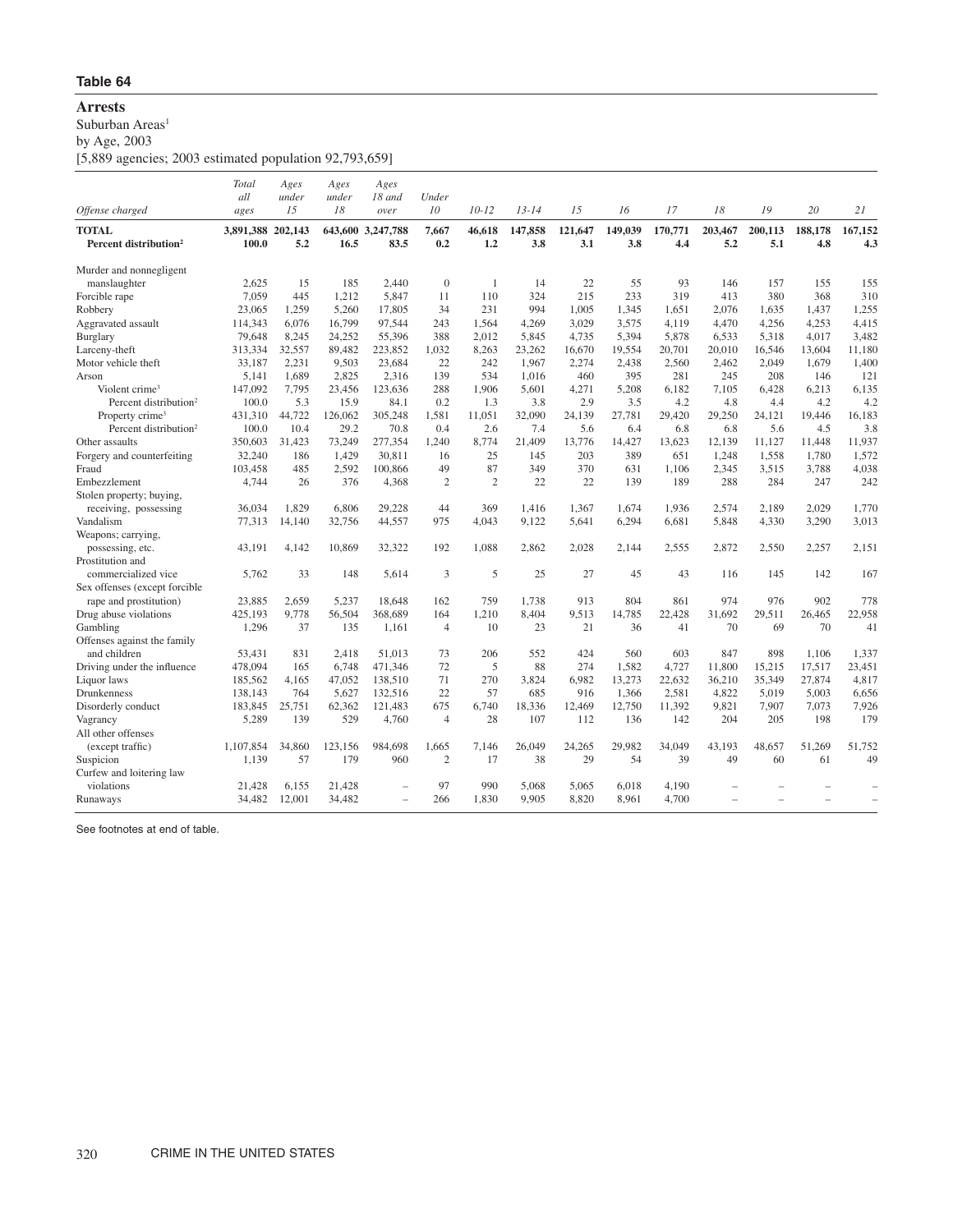#### **Arrests**

Suburban Areas<sup>1</sup>

by Age, 2003—Continued

[5,889 agencies; 2003 estimated population 92,793,659]

| Offense charged                                   | 22             | 23             | 24             | $25 - 29$       | $30 - 34$       | $35 - 39$       | $40 - 44$      | 45-49          | 50-54          | 55-59         | 60-64                    | 65 and<br>over |
|---------------------------------------------------|----------------|----------------|----------------|-----------------|-----------------|-----------------|----------------|----------------|----------------|---------------|--------------------------|----------------|
| <b>TOTAL</b><br>Percent distribution <sup>2</sup> | 156,045<br>4.0 | 144,548<br>3.7 | 129,572<br>3.3 | 483.119<br>12.4 | 415.931<br>10.7 | 387,780<br>10.0 | 343,094<br>8.8 | 216,895<br>5.6 | 111.135<br>2.9 | 52,936<br>1.4 | 24,839<br>0.6            | 22,984<br>0.6  |
|                                                   |                |                |                |                 |                 |                 |                |                |                |               |                          |                |
| Murder and nonnegligent                           |                |                |                |                 |                 |                 |                |                |                |               |                          |                |
| manslaughter                                      | 140            | 125            | 110            | 409             | 279             | 248             | 187            | 123            | 88             | 46            | 30                       | 42             |
| Forcible rape                                     | 275            | 241            | 239            | 834             | 763             | 732             | 543            | 337            | 167            | 123           | 57                       | 65             |
| Robbery                                           | 1,088          | 937            | 816            | 2,570           | 2,003           | 1,740           | 1,225          | 643            | 228            | 89            | 33                       | 30             |
| Aggravated assault                                | 4,379          | 4,064          | 3,805          | 15,573          | 13,653          | 13,084          | 11,595         | 6,981          | 3,603          | 1,720         | 847                      | 846            |
| Burglary                                          | 3,055          | 2,666          | 2,269          | 7,845           | 6,713           | 5,640           | 4,153          | 2,288          | 883            | 308           | 126                      | 100            |
| Larceny-theft                                     | 9,942          | 9,089          | 7,933          | 29,728          | 27,602          | 26,830          | 22,475         | 14,565         | 7,292          | 3,625         | 1,621                    | 1,810          |
| Motor vehicle theft                               | 1,338          | 1,164          | 1,088          | 3,834           | 3,174           | 2,462           | 1,717          | 774            | 322            | 134           | 38                       | 49             |
| Arson                                             | 105            | 75             | 61             | 287             | 261             | 244             | 237            | 152            | 80             | 43            | 20                       | 31             |
| Violent crime <sup>3</sup>                        | 5,882          | 5,367          | 4,970          | 19,386          | 16,698          | 15,804          | 13,550         | 8,084          | 4,086          | 1,978         | 967                      | 983            |
| Percent distribution <sup>2</sup>                 | 4.0            | 3.6            | 3.4            | 13.2            | 11.4            | 10.7            | 9.2            | 5.5            | 2.8            | 1.3           | 0.7                      | 0.7            |
| Property crime <sup>3</sup>                       | 14,440         | 12,994         | 11,351         | 41,694          | 37,750          | 35,176          | 28,582         | 17,779         | 8,577          | 4,110         | 1,805                    | 1,990          |
| Percent distribution <sup>2</sup>                 | 3.3            | 3.0            | 2.6            | 9.7             | 8.8             | 8.2             | 6.6            | 4.1            | 2.0            | 1.0           | 0.4                      | 0.5            |
| Other assaults                                    | 11,890         | 11,522         | 10,788         | 42,501          | 40,500          | 39,272          | 33,970         | 20,805         | 10,046         | 4,736         | 2,351                    | 2,322          |
| Forgery and counterfeiting                        | 1,458          | 1,395          | 1,318          | 5,549           | 4.890           | 4,048           | 3.023          | 1,730          | 756            | 299           | 120                      | 67             |
| Fraud                                             | 4,239          | 4.133          | 3,933          | 17,201          | 16,546          | 14,826          | 11,836         | 7,223          | 3.709          | 1.894         | 879                      | 761            |
| Embezzlement                                      | 207            | 192            | 152            | 685             | 659             | 509             | 402            | 246            | 157            | 60            | 20                       | 18             |
| Stolen property; buying,                          |                |                |                |                 |                 |                 |                |                |                |               |                          |                |
| receiving, possessing                             | 1,572          | 1,348          | 1,169          | 4,567           | 3,883           | 3,306           | 2,480          | 1,339          | 570            | 225           | 111                      | 96             |
| Vandalism                                         | 2,464          | 2,147          | 1,830          | 5,815           | 4,624           | 4,138           | 3,388          | 1,891          | 922            | 418           | 204                      | 235            |
| Weapons; carrying,                                |                |                |                |                 |                 |                 |                |                |                |               |                          |                |
| possessing, etc.                                  | 1,861          | 1,693          | 1,499          | 4,898           | 3,353           | 2,904           | 2,509          | 1,713          | 980            | 512           | 316                      | 254            |
| Prostitution and                                  |                |                |                |                 |                 |                 |                |                |                |               |                          |                |
| commercialized vice                               | 161            | 151            | 180            | 758             | 913             | 1,029           | 817            | 495            | 272            | 139           | 57                       | 72             |
| Sex offenses (except forcible                     |                |                |                |                 |                 |                 |                |                |                |               |                          |                |
| rape and prostitution)                            | 744            | 602            | 610            | 2.291           | 2.241           | 2,323           | 2,101          | 1,403          | 976            | 689           | 442                      | 596            |
| Drug abuse violations                             | 20,601         | 18,649         | 16,306         | 56,117          | 42,976          | 38,500          | 33,060         | 19,140         | 8,330          | 2,832         | 970                      | 582            |
| Gambling                                          | 34             | 42             | 27             | 121             | 119             | 115             | 136            | 100            | 78             | 66            | 36                       | 37             |
| Offenses against the family                       |                |                |                |                 |                 |                 |                |                |                |               |                          |                |
| and children                                      | 1.443          | 1.611          | 1.624          | 8,252           | 9.647           | 9,132           | 7,573          | 4.402          | 1.833          | 785           | 303                      | 220            |
|                                                   | 23,217         | 22.244         |                |                 |                 | 56,755          | 56,478         | 40,533         |                | 13,001        | 6,449                    | 5,395          |
| Driving under the influence                       |                |                | 19,844         | 74,451          | 61.062          |                 |                |                | 23,934         | 999           | 503                      |                |
| Liquor laws                                       | 3,313          | 2,418          | 1,856          | 5,823           | 4,550           | 4,500           | 4,672          | 3,223          | 1,962          |               |                          | 441            |
| <b>Drunkenness</b>                                | 5.902          | 5,389          | 4,614          | 16,732          | 15,475          | 16,721          | 18,377         | 13,428         | 7.792          | 3.667         | 1.691                    | 1,228          |
| Disorderly conduct                                | 6,925          | 5,931          | 4,937          | 17,269          | 13,092          | 12,940          | 12,138         | 7,699          | 3,943          | 1.896         | 971                      | 1,015          |
| Vagrancy                                          | 168            | 155            | 125            | 538             | 582             | 697             | 673            | 517            | 262            | 152           | 57                       | 48             |
| All other offenses                                |                |                |                |                 |                 |                 |                |                |                |               |                          |                |
| (except traffic)                                  | 49,463         | 46,517         | 42,396         | 158,327         | 136,234         | 124,996         | 107,239        | 65,093         | 31,911         | 14,462        | 6,570                    | 6,619          |
| Suspicion                                         | 61             | 48             | 43             | 144             | 137             | 89              | 90             | 52             | 39             | 16            | 17                       | 5              |
| Curfew and loitering law                          |                |                |                |                 |                 |                 |                |                |                |               |                          |                |
| violations                                        |                |                |                |                 |                 |                 |                |                |                |               |                          |                |
| Runaways                                          |                | ÷              | L.             |                 |                 |                 |                |                |                |               | $\overline{\phantom{0}}$ |                |

<sup>1</sup> Suburban area includes law enforcement agencies in cities with less than 50,000 inhabitants and county law enforcement agencies that are within a Metropolitan Statistical Area (see Appendix III). Suburban area excludes all metropolitan agencies associated with a principal city.

<sup>2</sup> Because of rounding, the percentages may not add to 100.0.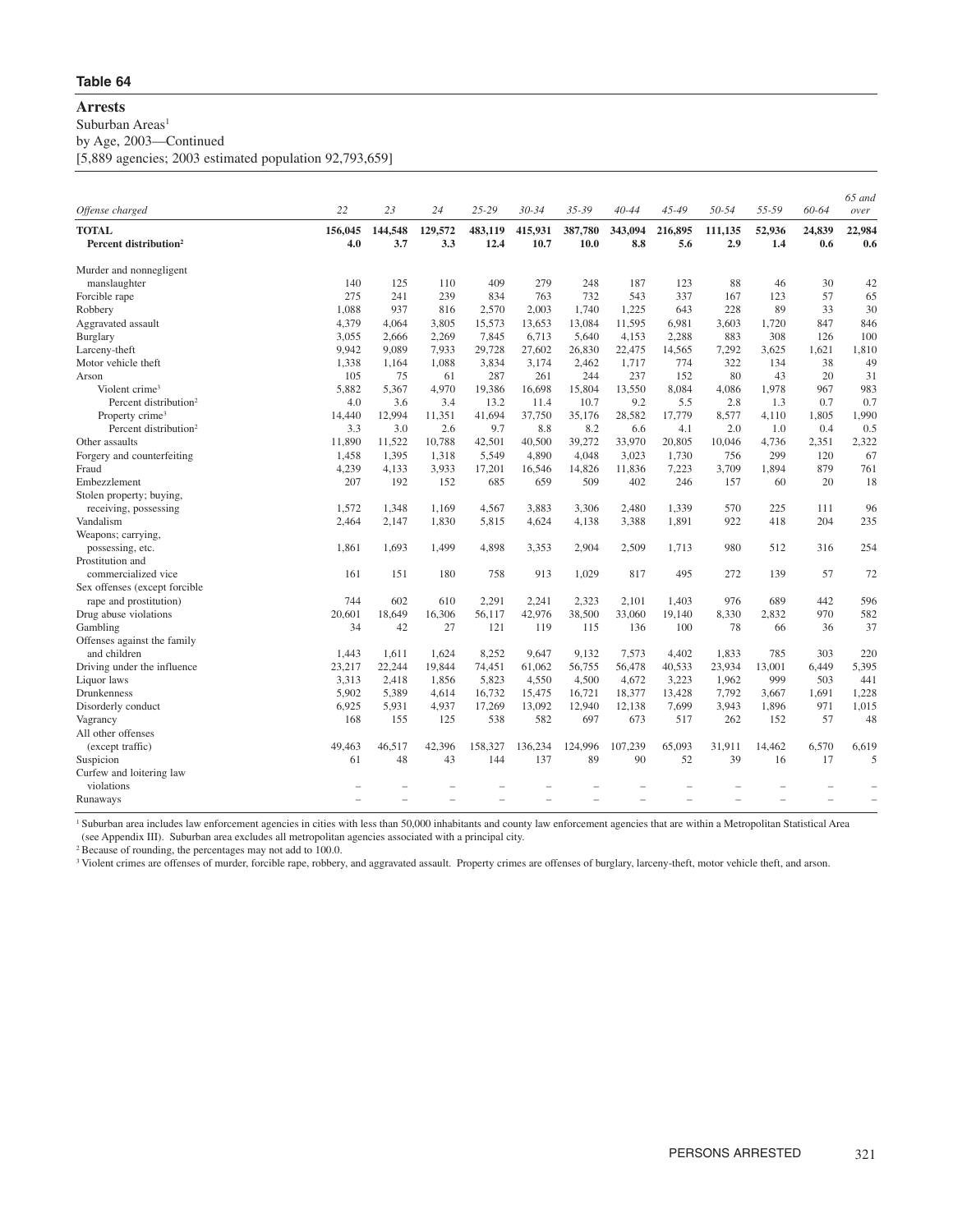#### Suburban Areas<sup>1</sup>

of Persons Under 15, 18, 21, and 25 Years of Age, 2003

[5,889 agencies; 2003 estimated population 92,793,659]

|                                          |                   |          |          | Number of persons arrested |           |               |          | Percent of total all ages |          |
|------------------------------------------|-------------------|----------|----------|----------------------------|-----------|---------------|----------|---------------------------|----------|
| Offense charged                          | Total<br>all ages | Under 15 | Under 18 | Under 21                   | Under 25  | Under 15      | Under 18 | Under 21                  | Under 25 |
| <b>TOTAL</b>                             | 3,891,388         | 202,143  | 643,600  | 1,235,358                  | 1,832,675 | 5.2           | 16.5     | 31.7                      | 47.1     |
| Murder and nonnegligent manslaughter     | 2,625             | 15       | 185      | 643                        | 1,173     | 0.6           | 7.0      | 24.5                      | 44.7     |
| Forcible rape                            | 7,059             | 445      | 1,212    | 2,373                      | 3,438     | 6.3           | 17.2     | 33.6                      | 48.7     |
| Robbery                                  | 23,065            | 1,259    | 5,260    | 10,408                     | 14,504    | 5.5           | 22.8     | 45.1                      | 62.9     |
| Aggravated assault                       | 114,343           | 6,076    | 16,799   | 29,778                     | 46,441    | 5.3           | 14.7     | 26.0                      | 40.6     |
| Burglary                                 | 79,648            | 8,245    | 24,252   | 40,120                     | 51,592    | 10.4          | 30.4     | 50.4                      | 64.8     |
| Larceny-theft                            | 313,334           | 32,557   | 89,482   | 139,642                    | 177,786   | 10.4          | 28.6     | 44.6                      | 56.7     |
| Motor vehicle theft                      | 33,187            | 2,231    | 9,503    | 15,693                     | 20,683    | 6.7           | 28.6     | 47.3                      | 62.3     |
| Arson                                    | 5,141             | 1,689    | 2,825    | 3,424                      | 3,786     | 32.9          | 55.0     | 66.6                      | 73.6     |
| Violent crime <sup>2</sup>               | 147,092           | 7,795    | 23,456   | 43,202                     | 65,556    | 5.3           | 15.9     | 29.4                      | 44.6     |
| Property crime <sup>2</sup>              | 431,310           | 44,722   | 126,062  | 198,879                    | 253,847   | 10.4          | 29.2     | 46.1                      | 58.9     |
| Other assaults                           | 350,603           | 31,423   | 73,249   | 107,963                    | 154,100   | 9.0           | 20.9     | 30.8                      | 44.0     |
| Forgery and counterfeiting               | 32,240            | 186      | 1,429    | 6,015                      | 11,758    | 0.6           | 4.4      | 18.7                      | 36.5     |
| Fraud                                    | 103,458           | 485      | 2,592    | 12,240                     | 28,583    | 0.5           | 2.5      | 11.8                      | 27.6     |
| Embezzlement                             | 4,744             | 26       | 376      | 1,195                      | 1,988     | 0.5           | 7.9      | 25.2                      | 41.9     |
| Stolen property; buying, receiving,      |                   |          |          |                            |           |               |          |                           |          |
| possessing                               | 36,034            | 1,829    | 6,806    | 13,598                     | 19,457    | 5.1           | 18.9     | 37.7                      | 54.0     |
| Vandalism                                | 77,313            | 14,140   | 32,756   | 46,224                     | 55,678    | 18.3          | 42.4     | 59.8                      | 72.0     |
| Weapons; carrying, possessing, etc.      | 43,191            | 4,142    | 10,869   | 18,548                     | 25,752    | 9.6           | 25.2     | 42.9                      | 59.6     |
| Prostitution and commercialized vice     | 5,762             | 33       | 148      | 551                        | 1,210     | 0.6           | 2.6      | 9.6                       | 21.0     |
| Sex offenses (except forcible rape and   |                   |          |          |                            |           |               |          |                           |          |
| prostitution)                            | 23,885            | 2,659    | 5,237    | 8,089                      | 10,823    | 11.1          | 21.9     | 33.9                      | 45.3     |
| Drug abuse violations                    | 425,193           | 9,778    | 56,504   | 144,172                    | 222,686   | 2.3           | 13.3     | 33.9                      | 52.4     |
| Gambling                                 | 1,296             | 37       | 135      | 344                        | 488       | 2.9           | 10.4     | 26.5                      | 37.7     |
| Offenses against the family and children | 53,431            | 831      | 2,418    | 5,269                      | 11,284    | 1.6           | 4.5      | 9.9                       | 21.1     |
| Driving under the influence              | 478,094           | 165      | 6,748    | 51,280                     | 140,036   | $\frac{1}{2}$ | 1.4      | 10.7                      | 29.3     |
| Liquor laws                              | 185,562           | 4,165    | 47,052   | 146,485                    | 158,889   | 2.2           | 25.4     | 78.9                      | 85.6     |
| <b>Drunkenness</b>                       | 138,143           | 764      | 5,627    | 20,471                     | 43,032    | 0.6           | 4.1      | 14.8                      | 31.2     |
| Disorderly conduct                       | 183,845           | 25,751   | 62,362   | 87,163                     | 112,882   | 14.0          | 33.9     | 47.4                      | 61.4     |
| Vagrancy                                 | 5,289             | 139      | 529      | 1,136                      | 1,763     | 2.6           | 10.0     | 21.5                      | 33.3     |
| All other offenses (except traffic)      | 1,107,854         | 34,860   | 123,156  | 266,275                    | 456,403   | 3.1           | 11.1     | 24.0                      | 41.2     |
| Suspicion                                | 1,139             | 57       | 179      | 349                        | 550       | 5.0           | 15.7     | 30.6                      | 48.3     |
| Curfew and loitering law violations      | 21,428            | 6,155    | 21,428   | 21,428                     | 21,428    | 28.7          | 100.0    | 100.0                     | 100.0    |
| Runaways                                 | 34,482            | 12,001   | 34,482   | 34,482                     | 34,482    | 34.8          | 100.0    | 100.0                     | 100.0    |

<sup>1</sup> Suburban area includes law enforcement agencies in cities with less than 50,000 inhabitants and county law enforcement agencies that are within a Metropolitan Statistical Area (see Appendix III). Suburban area excludes all metropolitan agencies associated with a principal city.

\*Less than one-tenth of 1 percent.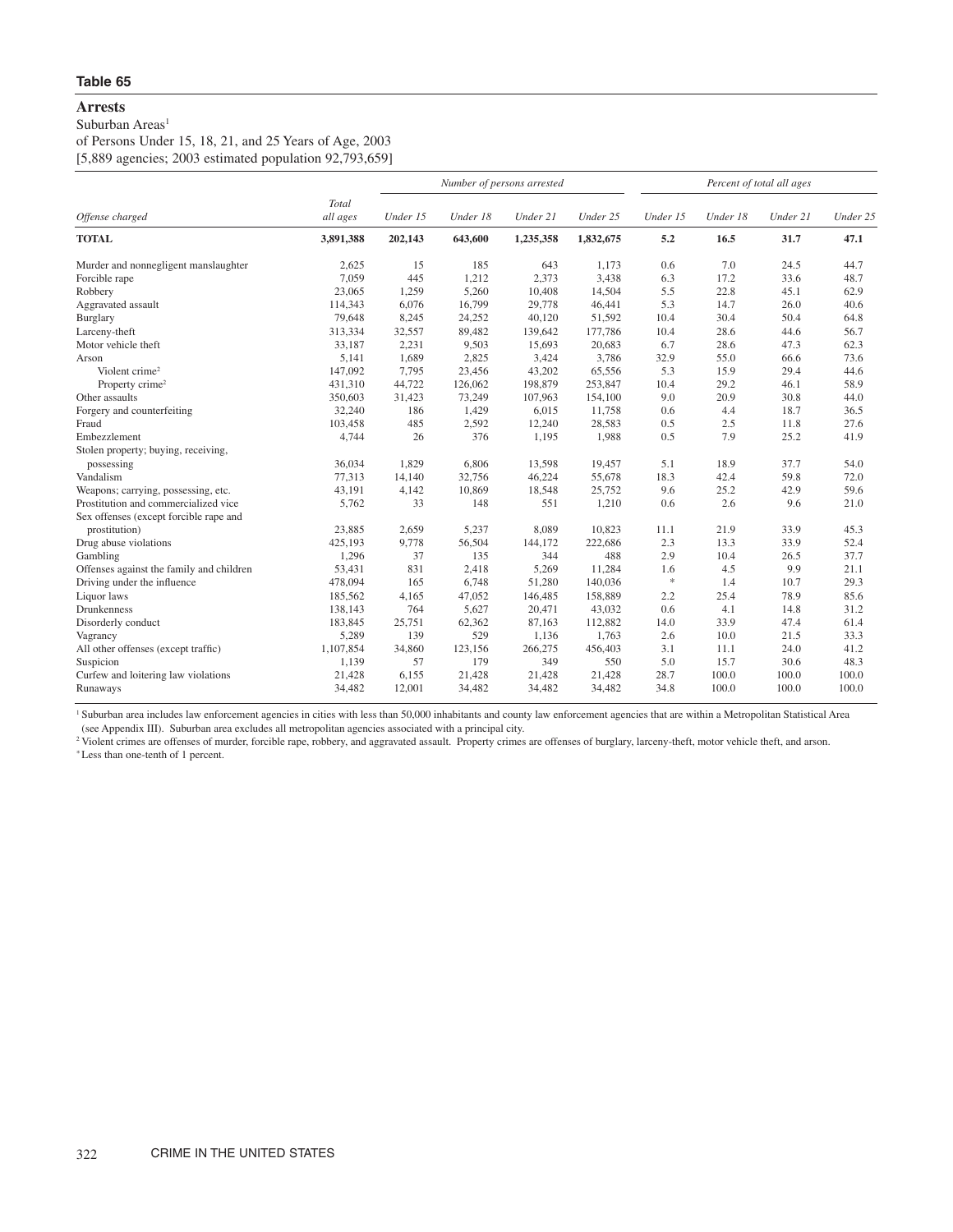#### **Arrests**

Suburban Areas<sup>1</sup>

by Sex, 2003

[5,889 agencies; 2003 estimated population 92,793,659]

|                                          |           | Number of persons arrested |         | Percent | Percent |                                   | Percent distribution <sup>2</sup> |                                   |
|------------------------------------------|-----------|----------------------------|---------|---------|---------|-----------------------------------|-----------------------------------|-----------------------------------|
| Offense charged                          | Total     | Male                       | Female  | male    | female  | Total                             | Male                              | Female                            |
| <b>TOTAL</b>                             | 3,891,388 | 2,985,008                  | 906,380 | 76.7    | 23.3    | 100.0                             | 100.0                             | 100.0                             |
| Murder and nonnegligent manslaughter     | 2,625     | 2,318                      | 307     | 88.3    | 11.7    | 0.1                               | 0.1                               | $\frac{d\mathbf{r}}{d\mathbf{x}}$ |
| Forcible rape                            | 7,059     | 6,953                      | 106     | 98.5    | 1.5     | 0.2                               | 0.2                               | $\frac{1}{2}$                     |
| Robbery                                  | 23,065    | 20,635                     | 2,430   | 89.5    | 10.5    | 0.6                               | 0.7                               | 0.3                               |
| Aggravated assault                       | 114,343   | 91,624                     | 22,719  | 80.1    | 19.9    | 2.9                               | 3.1                               | 2.5                               |
| Burglary                                 | 79,648    | 69,446                     | 10,202  | 87.2    | 12.8    | 2.0                               | 2.3                               | 1.1                               |
| Larceny-theft                            | 313,334   | 197,969                    | 115,365 | 63.2    | 36.8    | 8.1                               | 6.6                               | 12.7                              |
| Motor vehicle theft                      | 33,187    | 27,575                     | 5,612   | 83.1    | 16.9    | 0.9                               | 0.9                               | 0.6                               |
| Arson                                    | 5,141     | 4,435                      | 706     | 86.3    | 13.7    | 0.1                               | 0.1                               | 0.1                               |
| Violent crime $3$                        | 147,092   | 121,530                    | 25,562  | 82.6    | 17.4    | 3.8                               | 4.1                               | 2.8                               |
| Property crime <sup>3</sup>              | 431,310   | 299,425                    | 131,885 | 69.4    | 30.6    | 11.1                              | 10.0                              | 14.6                              |
| Other assaults                           | 350,603   | 264,182                    | 86,421  | 75.4    | 24.6    | 9.0                               | 8.9                               | 9.5                               |
| Forgery and counterfeiting               | 32,240    | 19,503                     | 12,737  | 60.5    | 39.5    | 0.8                               | 0.7                               | 1.4                               |
| Fraud                                    | 103,458   | 56,967                     | 46,491  | 55.1    | 44.9    | 2.7                               | 1.9                               | 5.1                               |
| Embezzlement                             | 4,744     | 2,350                      | 2,394   | 49.5    | 50.5    | 0.1                               | 0.1                               | 0.3                               |
| Stolen property; buying, receiving,      |           |                            |         |         |         |                                   |                                   |                                   |
| possessing                               | 36,034    | 29,443                     | 6,591   | 81.7    | 18.3    | 0.9                               | 1.0                               | 0.7                               |
| Vandalism                                | 77.313    | 65,500                     | 11,813  | 84.7    | 15.3    | 2.0                               | 2.2                               | 1.3                               |
| Weapons; carrying, possessing, etc.      | 43,191    | 39,615                     | 3,576   | 91.7    | 8.3     | 1.1                               | 1.3                               | 0.4                               |
| Prostitution and commercialized vice     | 5,762     | 2,429                      | 3,333   | 42.2    | 57.8    | 0.1                               | 0.1                               | 0.4                               |
| Sex offenses (except forcible rape and   |           |                            |         |         |         |                                   |                                   |                                   |
| prostitution)                            | 23,885    | 22,463                     | 1,422   | 94.0    | 6.0     | 0.6                               | 0.8                               | 0.2                               |
| Drug abuse violations                    | 425,193   | 345,098                    | 80,095  | 81.2    | 18.8    | 10.9                              | 11.6                              | 8.8                               |
| Gambling                                 | 1,296     | 1,029                      | 267     | 79.4    | 20.6    | $\frac{d\mathbf{r}}{d\mathbf{r}}$ | $\ensuremath{\mathbf{x}}$         | $\ast$                            |
| Offenses against the family and children | 53,431    | 43,028                     | 10,403  | 80.5    | 19.5    | 1.4                               | 1.4                               | 1.1                               |
| Driving under the influence              | 478,094   | 389,342                    | 88,752  | 81.4    | 18.6    | 12.3                              | 13.0                              | 9.8                               |
| Liquor laws                              | 185,562   | 136,105                    | 49,457  | 73.3    | 26.7    | 4.8                               | 4.6                               | 5.5                               |
| <b>Drunkenness</b>                       | 138,143   | 116,535                    | 21,608  | 84.4    | 15.6    | 3.5                               | 3.9                               | 2.4                               |
| Disorderly conduct                       | 183,845   | 137,728                    | 46,117  | 74.9    | 25.1    | 4.7                               | 4.6                               | 5.1                               |
| Vagrancy                                 | 5,289     | 4,403                      | 886     | 83.2    | 16.8    | 0.1                               | 0.1                               | 0.1                               |
| All other offenses (except traffic)      | 1,107,854 | 858,100                    | 249,754 | 77.5    | 22.5    | 28.5                              | 28.7                              | 27.6                              |
| Suspicion                                | 1,139     | 1,010                      | 129     | 88.7    | 11.3    | $\ast$                            | $\ast$                            | $\frac{1}{2}$                     |
| Curfew and loitering law violations      | 21,428    | 14,815                     | 6,613   | 69.1    | 30.9    | 0.6                               | 0.5                               | 0.7                               |
| Runaways                                 | 34,482    | 14,408                     | 20,074  | 41.8    | 58.2    | 0.9                               | 0.5                               | 2.2                               |

<sup>1</sup> Suburban area includes law enforcement agencies in cities with less than 50,000 inhabitants and county law enforcement agencies that are within a Metropolitan Statistical Area (see Appendix III). Suburban area excludes all metropolitan agencies associated with a principal city.

<sup>2</sup> Because of rounding, the percentages may not add to 100.0.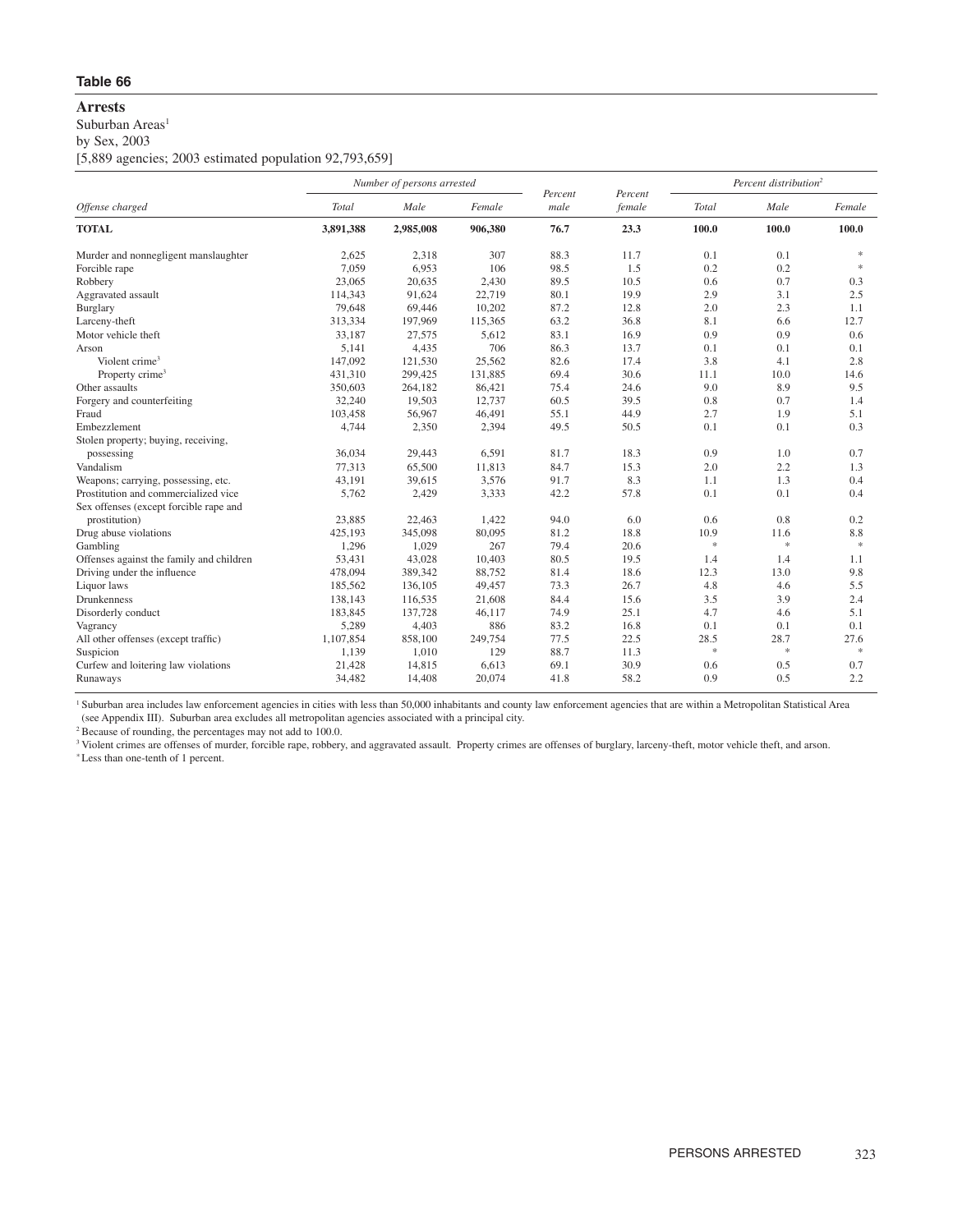#### **Arrests**

 $\mathbf S$ uburban $\mathbf A \mathbf r$ eas $^1$ 

by Race, 2003

[5,888 agencies; 2003 estimated population 92,790,194]

|                                          |           |           | Total arrests |                                            |                                                      |       |       | Percent distribution <sup>2</sup> |                                            |                                    |
|------------------------------------------|-----------|-----------|---------------|--------------------------------------------|------------------------------------------------------|-------|-------|-----------------------------------|--------------------------------------------|------------------------------------|
| Offense charged                          | Total     | White     | Black         | American<br>Indian or<br>Alaskan<br>Native | Asian<br><sub>or</sub><br>Pacific<br><b>Islander</b> | Total | White | <b>Black</b>                      | American<br>Indian or<br>Alaskan<br>Native | Asian<br>or<br>Pacific<br>Islander |
| <b>TOTAL</b>                             | 3,882,202 | 2,967,553 | 853,774       | 31,984                                     | 28,891                                               | 100.0 | 76.4  | 22.0                              | 0.8                                        | 0.7                                |
| Murder and nonnegligent manslaughter     | 2,624     | 1,668     | 899           | 26                                         | 31                                                   | 100.0 | 63.6  | 34.3                              | 1.0                                        | 1.2                                |
| Forcible rape                            | 7,038     | 5,223     | 1,703         | 55                                         | 57                                                   | 100.0 | 74.2  | 24.2                              | 0.8                                        | 0.8                                |
| Robbery                                  | 23,041    | 11,595    | 11,164        | 133                                        | 149                                                  | 100.0 | 50.3  | 48.5                              | 0.6                                        | 0.6                                |
| Aggravated assault                       | 114,094   | 82,933    | 29,129        | 967                                        | 1,065                                                | 100.0 | 72.7  | 25.5                              | 0.8                                        | 0.9                                |
| Burglary                                 | 79,526    | 61,315    | 17.147        | 481                                        | 583                                                  | 100.0 | 77.1  | 21.6                              | 0.6                                        | 0.7                                |
| Larceny-theft                            | 312,271   | 222,212   | 84,138        | 2,456                                      | 3,465                                                | 100.0 | 71.2  | 26.9                              | 0.8                                        | 1.1                                |
| Motor vehicle theft                      | 33,141    | 23,851    | 8,716         | 242                                        | 332                                                  | 100.0 | 72.0  | 26.3                              | 0.7                                        | 1.0                                |
| Arson                                    | 5,129     | 4,321     | 741           | 31                                         | 36                                                   | 100.0 | 84.2  | 14.4                              | 0.6                                        | 0.7                                |
| Violent crime <sup>3</sup>               | 146,797   | 101,419   | 42,895        | 1,181                                      | 1,302                                                | 100.0 | 69.1  | 29.2                              | 0.8                                        | 0.9                                |
| Property crime <sup>3</sup>              | 430,067   | 311,699   | 110,742       | 3,210                                      | 4,416                                                | 100.0 | 72.5  | 25.7                              | 0.7                                        | 1.0                                |
| Other assaults                           | 349,859   | 256,453   | 87,776        | 2,919                                      | 2,711                                                | 100.0 | 73.3  | 25.1                              | 0.8                                        | 0.8                                |
| Forgery and counterfeiting               | 32,190    | 23,042    | 8,763         | 127                                        | 258                                                  | 100.0 | 71.6  | 27.2                              | 0.4                                        | 0.8                                |
| Fraud                                    | 103,138   | 71,276    | 30,932        | 410                                        | 520                                                  | 100.0 | 69.1  | 30.0                              | 0.4                                        | 0.5                                |
| Embezzlement                             | 4,739     | 3,272     | 1,400         | 19                                         | 48                                                   | 100.0 | 69.0  | 29.5                              | 0.4                                        | 1.0                                |
| Stolen property; buying, receiving,      |           |           |               |                                            |                                                      |       |       |                                   |                                            |                                    |
| possessing                               | 35,993    | 24,475    | 10,962        | 220                                        | 336                                                  | 100.0 | 68.0  | 30.5                              | 0.6                                        | 0.9                                |
| Vandalism                                | 77,122    | 63,413    | 12,499        | 557                                        | 653                                                  | 100.0 | 82.2  | 16.2                              | 0.7                                        | 0.8                                |
| Weapons; carrying, possessing, etc.      | 43,139    | 30,410    | 12,103        | 232                                        | 394                                                  | 100.0 | 70.5  | 28.1                              | 0.5                                        | 0.9                                |
| Prostitution and commercialized vice     | 5,756     | 4,044     | 1,379         | 23                                         | 310                                                  | 100.0 | 70.3  | 24.0                              | 0.4                                        | 5.4                                |
| Sex offenses (except forcible rape and   |           |           |               |                                            |                                                      |       |       |                                   |                                            |                                    |
| prostitution)                            | 23,827    | 19,197    | 4,259         | 150                                        | 221                                                  | 100.0 | 80.6  | 17.9                              | 0.6                                        | 0.9                                |
| Drug abuse violations                    | 424,487   | 329,262   | 90,617        | 2,216                                      | 2,392                                                | 100.0 | 77.6  | 21.3                              | 0.5                                        | 0.6                                |
| Gambling                                 | 1,293     | 799       | 444           | 8                                          | 42                                                   | 100.0 | 61.8  | 34.3                              | 0.6                                        | 3.2                                |
| Offenses against the family and children | 53,289    | 35,577    | 17,127        | 335                                        | 250                                                  | 100.0 | 66.8  | 32.1                              | 0.6                                        | 0.5                                |
| Driving under the influence              | 476,616   | 427,929   | 41,485        | 3,889                                      | 3,313                                                | 100.0 | 89.8  | 8.7                               | 0.8                                        | 0.7                                |
| Liquor laws                              | 184,821   | 166,949   | 13,324        | 2,798                                      | 1,750                                                | 100.0 | 90.3  | 7.2                               | 1.5                                        | 0.9                                |
| Drunkenness                              | 137,875   | 122,799   | 12,875        | 1,541                                      | 660                                                  | 100.0 | 89.1  | 9.3                               | 1.1                                        | 0.5                                |
| Disorderly conduct                       | 183,516   | 137,661   | 43,027        | 1,509                                      | 1,319                                                | 100.0 | 75.0  | 23.4                              | 0.8                                        | 0.7                                |
| Vagrancy                                 | 5,284     | 3,376     | 1,832         | 24                                         | 52                                                   | 100.0 | 63.9  | 34.7                              | 0.5                                        | 1.0                                |
| All other offenses (except traffic)      | 1,105,394 | 789,177   | 298,675       | 10,117                                     | 7,425                                                | 100.0 | 71.4  | 27.0                              | 0.9                                        | 0.7                                |
| Suspicion                                | 1,137     | 776       | 346           | 3                                          | 12                                                   | 100.0 | 68.2  | 30.4                              | 0.3                                        | 1.1                                |
| Curfew and loitering law violations      | 21,405    | 17,367    | 3,761         | 108                                        | 169                                                  | 100.0 | 81.1  | 17.6                              | 0.5                                        | 0.8                                |
| Runaways                                 | 34,458    | 27,181    | 6,551         | 388                                        | 338                                                  | 100.0 | 78.9  | 19.0                              | 1.1                                        | 1.0                                |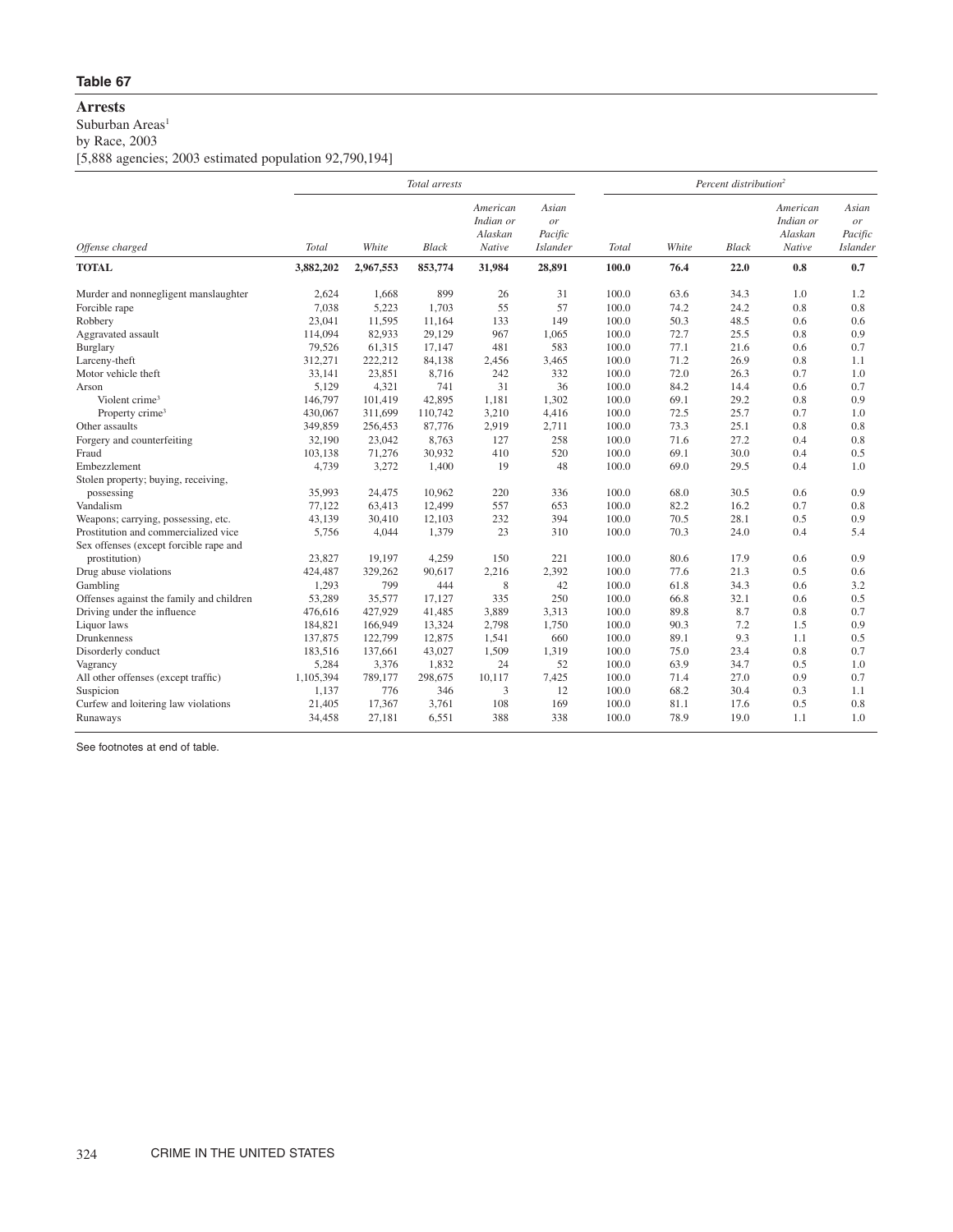# **Arrests**

 $\mathbf S$ uburban $\mathbf A \mathbf r$ eas $^1$ 

by Race, 2003—Continued

[5,888 agencies; 2003 estimated population 92,790,194]

|                                          |              |         | Arrests under 18 |                                            |                                                      |       |       | Percent distribution <sup>2</sup> |                                            |                                           |
|------------------------------------------|--------------|---------|------------------|--------------------------------------------|------------------------------------------------------|-------|-------|-----------------------------------|--------------------------------------------|-------------------------------------------|
| Offense charged                          | <b>Total</b> | White   | Black            | American<br>Indian or<br>Alaskan<br>Native | Asian<br><sub>or</sub><br>Pacific<br><b>Islander</b> | Total | White | <b>Black</b>                      | American<br>Indian or<br>Alaskan<br>Native | Asian<br>or<br>Pacific<br><b>Islander</b> |
| <b>TOTAL</b>                             | 642,163      | 489,262 | 141,473          | 5,124                                      | 6,304                                                | 100.0 | 76.2  | 22.0                              | 0.8                                        | 1.0                                       |
| Murder and nonnegligent manslaughter     | 185          | 105     | 76               | $\mathfrak{2}$                             | $\overline{2}$                                       | 100.0 | 56.8  | 41.1                              | 1.1                                        | 1.1                                       |
| Forcible rape                            | 1,209        | 888     | 310              | 9                                          | $\overline{2}$                                       | 100.0 | 73.4  | 25.6                              | 0.7                                        | 0.2                                       |
| Robbery                                  | 5,251        | 2,132   | 3,051            | 28                                         | 40                                                   | 100.0 | 40.6  | 58.1                              | 0.5                                        | 0.8                                       |
| Aggravated assault                       | 16,741       | 11,289  | 5,160            | 131                                        | 161                                                  | 100.0 | 67.4  | 30.8                              | 0.8                                        | 1.0                                       |
| Burglary                                 | 24,202       | 18,577  | 5,269            | 124                                        | 232                                                  | 100.0 | 76.8  | 21.8                              | 0.5                                        | 1.0                                       |
| Larceny-theft                            | 89,155       | 63,239  | 23,743           | 819                                        | 1,354                                                | 100.0 | 70.9  | 26.6                              | 0.9                                        | 1.5                                       |
| Motor vehicle theft                      | 9,495        | 6,213   | 3,026            | 96                                         | 160                                                  | 100.0 | 65.4  | 31.9                              | 1.0                                        | 1.7                                       |
| Arson                                    | 2,821        | 2,430   | 351              | 21                                         | 19                                                   | 100.0 | 86.1  | 12.4                              | 0.7                                        | 0.7                                       |
| Violent crime <sup>3</sup>               | 23,386       | 14,414  | 8,597            | 170                                        | 205                                                  | 100.0 | 61.6  | 36.8                              | 0.7                                        | 0.9                                       |
| Property crime <sup>3</sup>              | 125,673      | 90,459  | 32,389           | 1,060                                      | 1,765                                                | 100.0 | 72.0  | 25.8                              | 0.8                                        | 1.4                                       |
| Other assaults                           | 73,131       | 49,291  | 22,851           | 506                                        | 483                                                  | 100.0 | 67.4  | 31.2                              | 0.7                                        | 0.7                                       |
| Forgery and counterfeiting               | 1,428        | 1,162   | 239              | $\mathfrak{2}$                             | 25                                                   | 100.0 | 81.4  | 16.7                              | 0.1                                        | 1.8                                       |
| Fraud                                    | 2,587        | 1,718   | 826              | $\overline{7}$                             | 36                                                   | 100.0 | 66.4  | 31.9                              | 0.3                                        | 1.4                                       |
| Embezzlement                             | 375          | 247     | 122              | 1                                          | 5                                                    | 100.0 | 65.9  | 32.5                              | 0.3                                        | 1.3                                       |
| Stolen property; buying, receiving,      |              |         |                  |                                            |                                                      |       |       |                                   |                                            |                                           |
| possessing                               | 6,795        | 4,330   | 2,320            | 51                                         | 94                                                   | 100.0 | 63.7  | 34.1                              | 0.8                                        | 1.4                                       |
| Vandalism                                | 32,665       | 27,237  | 4,950            | 194                                        | 284                                                  | 100.0 | 83.4  | 15.2                              | 0.6                                        | 0.9                                       |
| Weapons; carrying, possessing, etc.      | 10,856       | 7,831   | 2,807            | 63                                         | 155                                                  | 100.0 | 72.1  | 25.9                              | 0.6                                        | 1.4                                       |
| Prostitution and commercialized vice     | 147          | 106     | 38               | $\overline{2}$                             | -1                                                   | 100.0 | 72.1  | 25.9                              | 1.4                                        | 0.7                                       |
| Sex offenses (except forcible rape and   |              |         |                  |                                            |                                                      |       |       |                                   |                                            |                                           |
| prostitution)                            | 5,214        | 3,954   | 1,209            | 20                                         | 31                                                   | 100.0 | 75.8  | 23.2                              | 0.4                                        | 0.6                                       |
| Drug abuse violations                    | 56,397       | 47,257  | 8,341            | 384                                        | 415                                                  | 100.0 | 83.8  | 14.8                              | 0.7                                        | 0.7                                       |
| Gambling                                 | 135          | 58      | 75               | $\mathbf{0}$                               | $\overline{2}$                                       | 100.0 | 43.0  | 55.6                              | 0.0                                        | 1.5                                       |
| Offenses against the family and children | 2,414        | 1,898   | 480              | 19                                         | 17                                                   | 100.0 | 78.6  | 19.9                              | 0.8                                        | 0.7                                       |
| Driving under the influence              | 6,733        | 6,404   | 232              | 54                                         | 43                                                   | 100.0 | 95.1  | 3.4                               | 0.8                                        | 0.6                                       |
| Liquor laws                              | 46,892       | 43,883  | 1,797            | 718                                        | 494                                                  | 100.0 | 93.6  | 3.8                               | 1.5                                        | 1.1                                       |
| Drunkenness                              | 5,620        | 5,091   | 443              | 52                                         | 34                                                   | 100.0 | 90.6  | 7.9                               | 0.9                                        | 0.6                                       |
| Disorderly conduct                       | 62,281       | 43,592  | 17,688           | 411                                        | 590                                                  | 100.0 | 70.0  | 28.4                              | 0.7                                        | 0.9                                       |
| Vagrancy                                 | 529          | 329     | 195              | 3                                          | 2                                                    | 100.0 | 62.2  | 36.9                              | 0.6                                        | 0.4                                       |
| All other offenses (except traffic)      | 122,863      | 95,333  | 25,504           | 910                                        | 1,116                                                | 100.0 | 77.6  | 20.8                              | 0.7                                        | 0.9                                       |
| Suspicion                                | 179          | 120     | 58               | -1                                         | $\theta$                                             | 100.0 | 67.0  | 32.4                              | 0.6                                        | 0.0                                       |
| Curfew and loitering law violations      | 21,405       | 17,367  | 3,761            | 108                                        | 169                                                  | 100.0 | 81.1  | 17.6                              | 0.5                                        | 0.8                                       |
| Runaways                                 | 34,458       | 27,181  | 6,551            | 388                                        | 338                                                  | 100.0 | 78.9  | 19.0                              | 1.1                                        | 1.0                                       |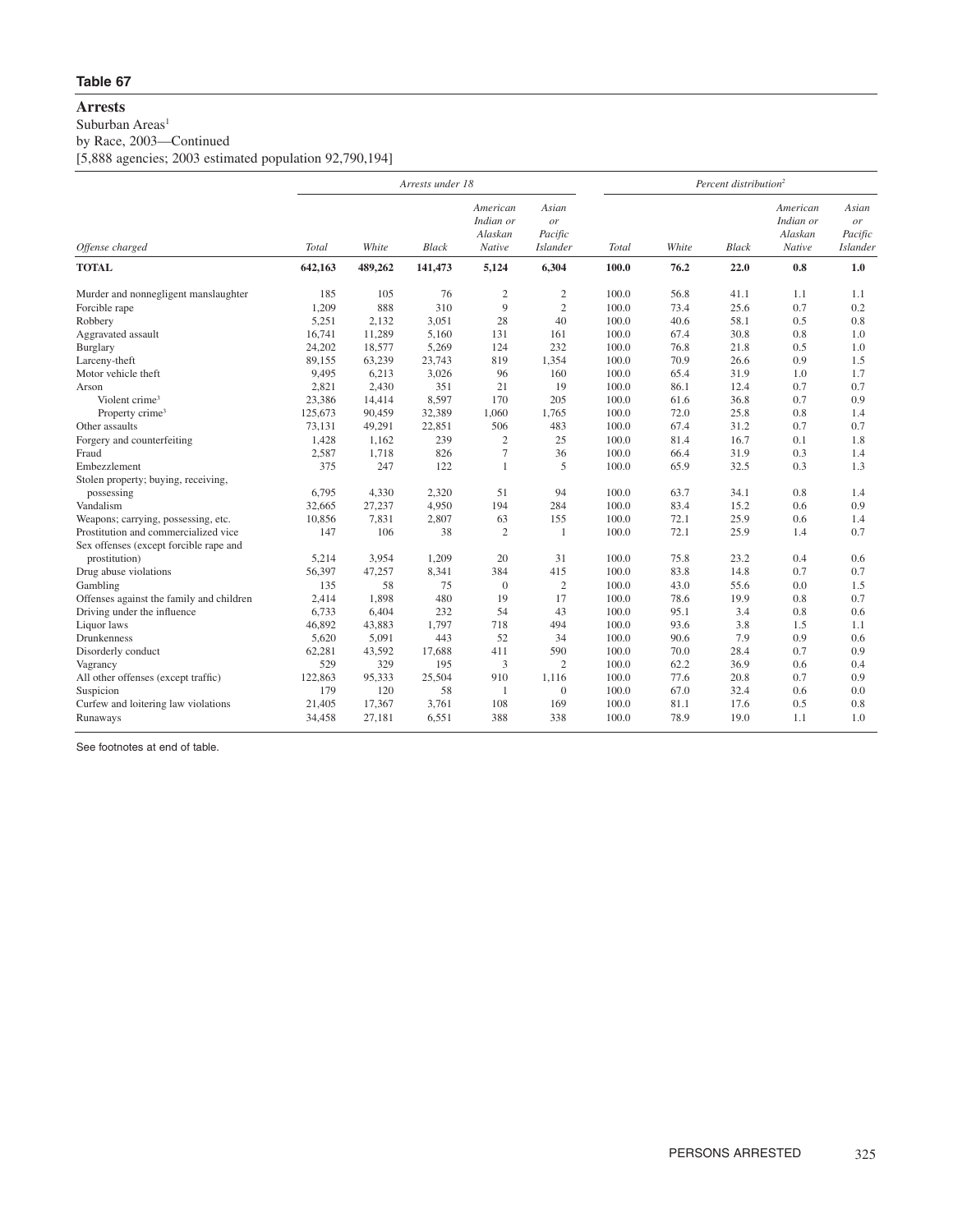# **Arrests**

Suburban Areas<sup>1</sup>

by Race, 2003—Continued

[5,888 agencies; 2003 estimated population 92,790,194]

|                                          |           |                   | Arrests 18 and over |                                            |                                                  |                          |       | Percent distribution <sup>2</sup> |                                            |                                           |
|------------------------------------------|-----------|-------------------|---------------------|--------------------------------------------|--------------------------------------------------|--------------------------|-------|-----------------------------------|--------------------------------------------|-------------------------------------------|
| Offense charged                          | Total     | White             | <b>Black</b>        | American<br>Indian or<br>Alaskan<br>Native | Asian<br><i>or</i><br>Pacific<br><b>Islander</b> | Total                    | White | <b>Black</b>                      | American<br>Indian or<br>Alaskan<br>Native | Asian<br>or<br>Pacific<br><b>Islander</b> |
| <b>TOTAL</b>                             | 3,240,039 | 2,478,291         | 712,301             | 26,860                                     | 22,587                                           | 100.0                    | 76.5  | 22.0                              | 0.8                                        | 0.7                                       |
| Murder and nonnegligent manslaughter     | 2,439     | 1,563             | 823                 | 24                                         | 29                                               | 100.0                    | 64.1  | 33.7                              | 1.0                                        | 1.2                                       |
| Forcible rape                            | 5,829     | 4,335             | 1,393               | 46                                         | 55                                               | 100.0                    | 74.4  | 23.9                              | 0.8                                        | 0.9                                       |
| Robbery                                  | 17,790    | 9,463             | 8,113               | 105                                        | 109                                              | 100.0                    | 53.2  | 45.6                              | 0.6                                        | 0.6                                       |
| Aggravated assault                       | 97,353    | 71,644            | 23,969              | 836                                        | 904                                              | 100.0                    | 73.6  | 24.6                              | 0.9                                        | 0.9                                       |
| Burglary                                 | 55,324    | 42,738            | 11,878              | 357                                        | 351                                              | 100.0                    | 77.3  | 21.5                              | 0.6                                        | 0.6                                       |
| Larceny-theft                            | 223,116   | 158,973           | 60,395              | 1,637                                      | 2,111                                            | 100.0                    | 71.3  | 27.1                              | 0.7                                        | 0.9                                       |
| Motor vehicle theft                      | 23,646    | 17,638            | 5,690               | 146                                        | 172                                              | 100.0                    | 74.6  | 24.1                              | 0.6                                        | 0.7                                       |
| Arson                                    | 2,308     | 1,891             | 390                 | 10                                         | 17                                               | 100.0                    | 81.9  | 16.9                              | 0.4                                        | 0.7                                       |
| Violent crime <sup>3</sup>               | 123,411   | 87,005            | 34,298              | 1,011                                      | 1,097                                            | 100.0                    | 70.5  | 27.8                              | 0.8                                        | 0.9                                       |
| Property crime <sup>3</sup>              | 304,394   | 221,240           | 78,353              | 2,150                                      | 2,651                                            | 100.0                    | 72.7  | 25.7                              | 0.7                                        | 0.9                                       |
| Other assaults                           | 276,728   | 207,162           | 64,925              | 2,413                                      | 2,228                                            | 100.0                    | 74.9  | 23.5                              | 0.9                                        | 0.8                                       |
| Forgery and counterfeiting               | 30,762    | 21,880            | 8,524               | 125                                        | 233                                              | 100.0                    | 71.1  | 27.7                              | 0.4                                        | 0.8                                       |
| Fraud                                    | 100,551   | 69,558            | 30,106              | 403                                        | 484                                              | 100.0                    | 69.2  | 29.9                              | 0.4                                        | 0.5                                       |
| Embezzlement                             | 4,364     | 3,025             | 1,278               | 18                                         | 43                                               | 100.0                    | 69.3  | 29.3                              | 0.4                                        | 1.0                                       |
| Stolen property; buying, receiving,      |           |                   |                     |                                            |                                                  |                          |       |                                   |                                            |                                           |
| possessing                               | 29,198    | 20,145            | 8,642               | 169                                        | 242                                              | 100.0                    | 69.0  | 29.6                              | 0.6                                        | 0.8                                       |
| Vandalism                                | 44,457    | 36,176            | 7,549               | 363                                        | 369                                              | 100.0                    | 81.4  | 17.0                              | 0.8                                        | 0.8                                       |
| Weapons; carrying, possessing, etc.      | 32,283    | 22,579            | 9,296               | 169                                        | 239                                              | 100.0                    | 69.9  | 28.8                              | 0.5                                        | 0.7                                       |
| Prostitution and commercialized vice     | 5,609     | 3,938             | 1,341               | 21                                         | 309                                              | 100.0                    | 70.2  | 23.9                              | 0.4                                        | 5.5                                       |
| Sex offenses (except forcible rape and   |           |                   |                     |                                            |                                                  |                          |       |                                   |                                            |                                           |
| prostitution)                            | 18,613    | 15,243            | 3,050               | 130                                        | 190                                              | 100.0                    | 81.9  | 16.4                              | 0.7                                        | 1.0                                       |
| Drug abuse violations                    | 368,090   | 282,005           | 82,276              | 1,832                                      | 1,977                                            | 100.0                    | 76.6  | 22.4                              | 0.5                                        | 0.5                                       |
| Gambling                                 | 1.158     | 741               | 369                 | 8                                          | 40                                               | 100.0                    | 64.0  | 31.9                              | 0.7                                        | 3.5                                       |
| Offenses against the family and children | 50,875    | 33,679            | 16,647              | 316                                        | 233                                              | 100.0                    | 66.2  | 32.7                              | 0.6                                        | 0.5                                       |
| Driving under the influence              | 469,883   | 421,525           | 41,253              | 3,835                                      | 3,270                                            | 100.0                    | 89.7  | 8.8                               | 0.8                                        | 0.7                                       |
| Liquor laws                              | 137,929   | 123,066           | 11,527              | 2,080                                      | 1,256                                            | 100.0                    | 89.2  | 8.4                               | 1.5                                        | 0.9                                       |
| Drunkenness                              | 132,255   | 117,708           | 12,432              | 1,489                                      | 626                                              | 100.0                    | 89.0  | 9.4                               | 1.1                                        | 0.5                                       |
| Disorderly conduct                       | 121,235   | 94,069            | 25,339              | 1,098                                      | 729                                              | 100.0                    | 77.6  | 20.9                              | 0.9                                        | 0.6                                       |
| Vagrancy                                 | 4,755     | 3,047             | 1,637               | 21                                         | 50                                               | 100.0                    | 64.1  | 34.4                              | 0.4                                        | 1.1                                       |
| All other offenses (except traffic)      | 982,531   | 693,844           | 273,171             | 9,207                                      | 6,309                                            | 100.0                    | 70.6  | 27.8                              | 0.9                                        | 0.6                                       |
| Suspicion                                | 958       | 656               | 288                 | $\mathbf{2}$                               | 12                                               | 100.0                    | 68.5  | 30.1                              | 0.2                                        | 1.3                                       |
| Curfew and loitering law violations      |           |                   |                     |                                            |                                                  | $\overline{\phantom{m}}$ | ÷     | L.                                |                                            | $\overline{\phantom{m}}$                  |
| Runaways                                 |           | $\qquad \qquad -$ | $\qquad \qquad -$   |                                            | $\qquad \qquad -$                                | $\overline{\phantom{m}}$ |       | $\overline{\phantom{0}}$          |                                            |                                           |

<sup>1</sup> Suburban area includes law enforcement agencies in cities with less than 50,000 inhabitants and county law enforcement agencies that are within a Metropolitan Statistical Area (see Appendix III). Suburban area excludes all metropolitan agencies associated with a principal city.

<sup>2</sup> Because of rounding, the percentages may not add to 100.0.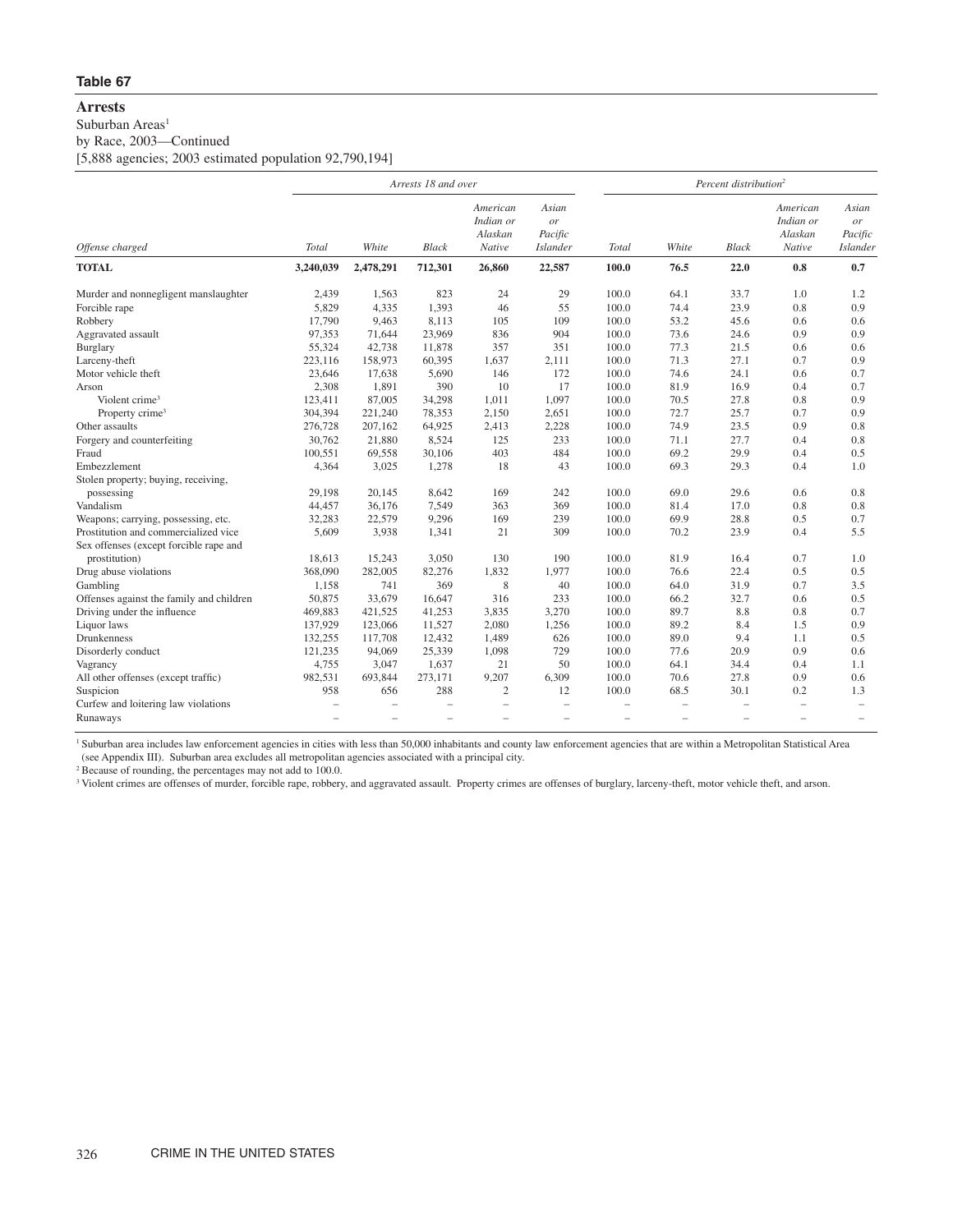# **Police Disposition**

of Juvenile Offenders Taken into Custody, 2003 [2003 estimated population]

|                                                                                                             |                    | Handled within<br>department | Referred to<br>juvenile court | Referred to<br>welfare | Referred to<br>other police | Referred to<br>criminal or |
|-------------------------------------------------------------------------------------------------------------|--------------------|------------------------------|-------------------------------|------------------------|-----------------------------|----------------------------|
| Population group                                                                                            | Total <sup>1</sup> | and released                 | jurisdiction                  | agency                 | agency                      | adult court                |
| TOTAL AGENCIES: 5,443 agencies; population 121,368,878<br><b>Number</b><br>Percent <sup>2</sup>             | 736,817<br>100.0   | 148,133<br>20.1              | 523,412<br>71.0               | 4,060<br>0.6           | 8,651<br>1.2                | 52,561<br>7.1              |
| TOTAL CITIES: 4,142 cities; population 86,263,336<br><b>Number</b><br>Percent <sup>2</sup>                  | 623,265<br>100.0   | 132,025<br>21.2              | 439,151<br>70.5               | 3,069<br>0.5           | 6,962<br>1.1                | 42,058<br>6.7              |
| <b>GROUP I</b><br>30 cities, 250,000 and over; population 23,175,309<br>Number<br>Percent <sup>2</sup>      | 138,712<br>100.0   | 42,728<br>30.8               | 92,650<br>66.8                | 138<br>0.1             | 1,096<br>0.8                | 2,100<br>1.5               |
| <b>GROUP II</b><br>90 cities, 100,000 to 249,999; population 13,159,658<br>Number<br>Percent <sup>2</sup>   | 80,819<br>100.0    | 14,829<br>18.3               | 59,427<br>73.5                | 815<br>1.0             | 1,341<br>1.7                | 4,407<br>5.5               |
| <b>GROUP III</b><br>214 cities, 50,000 to 99,999; population 14,674,288<br>Number<br>Percent <sup>2</sup>   | 109,146<br>100.0   | 24,664<br>22.6               | 76,635<br>70.2                | 493<br>0.5             | 1,626<br>1.5                | 5,728<br>5.2               |
| <b>GROUP IV</b><br>367 cities, 25,000 to 49,999; population 12,899,668<br>Number<br>Percent <sup>2</sup>    | 94,018<br>100.0    | 18,246<br>19.4               | 68,018<br>72.3                | 510<br>0.5             | 1,115<br>1.2                | 6,129<br>6.5               |
| <b>GROUP V</b><br>820 cities, 10,000 to 24,999; population 13,045,230<br>Number<br>Percent <sup>2</sup>     | 107,368<br>100.0   | 16,825<br>15.7               | 76,889<br>71.6                | 652<br>0.6             | 789<br>0.7                  | 12,213<br>11.4             |
| <b>GROUP VI</b><br>2,621 cities, under 10,000; population 9,309,183<br>Number<br>Percent <sup>2</sup>       | 93,202<br>100.0    | 14,733<br>15.8               | 65,532<br>70.3                | 461<br>0.5             | 995<br>1.1                  | 11,481<br>12.3             |
| METROPOLITAN COUNTIES<br>583 agencies; population 26,212,844<br>Number<br>Percent <sup>2</sup>              | 85,751<br>100.0    | 12,543<br>14.6               | 64,494<br>75.2                | 662<br>0.8             | 1,265<br>1.5                | 6,787<br>7.9               |
| NONMETROPOLITAN COUNTIES<br>718 agencies; population 8,892,698<br>Number<br>Percent <sup>2</sup>            | 27,801<br>100.0    | 3,565<br>12.8                | 19,767<br>71.1                | 329<br>1.2             | 424<br>1.5                  | 3,716<br>13.4              |
| <b>SUBURBAN AREA<sup>3</sup></b><br>3,260 agencies; population 58,887,524<br>Number<br>Percent <sup>2</sup> | 317,226<br>100.0   | 56,934<br>17.9               | 224,585<br>70.8               | 2,093<br>0.7           | 3,401<br>1.1                | 30,213<br>9.5              |

 $^{\rm 1}$  Includes all offenses except traffic and neglect cases.

<sup>2</sup> Because of rounding, the percentages may not add to 100.0.

<sup>3</sup> Suburban area includes law enforcement agencies in cities with less than 50,000 inhabitants and county law enforcement agencies that are within a Metropolitan Statistical Area (see Appendix III). Suburban area excludes all metropolitan agencies associated with a principal city. The agencies associated with suburban areas also appear in other groups within this table.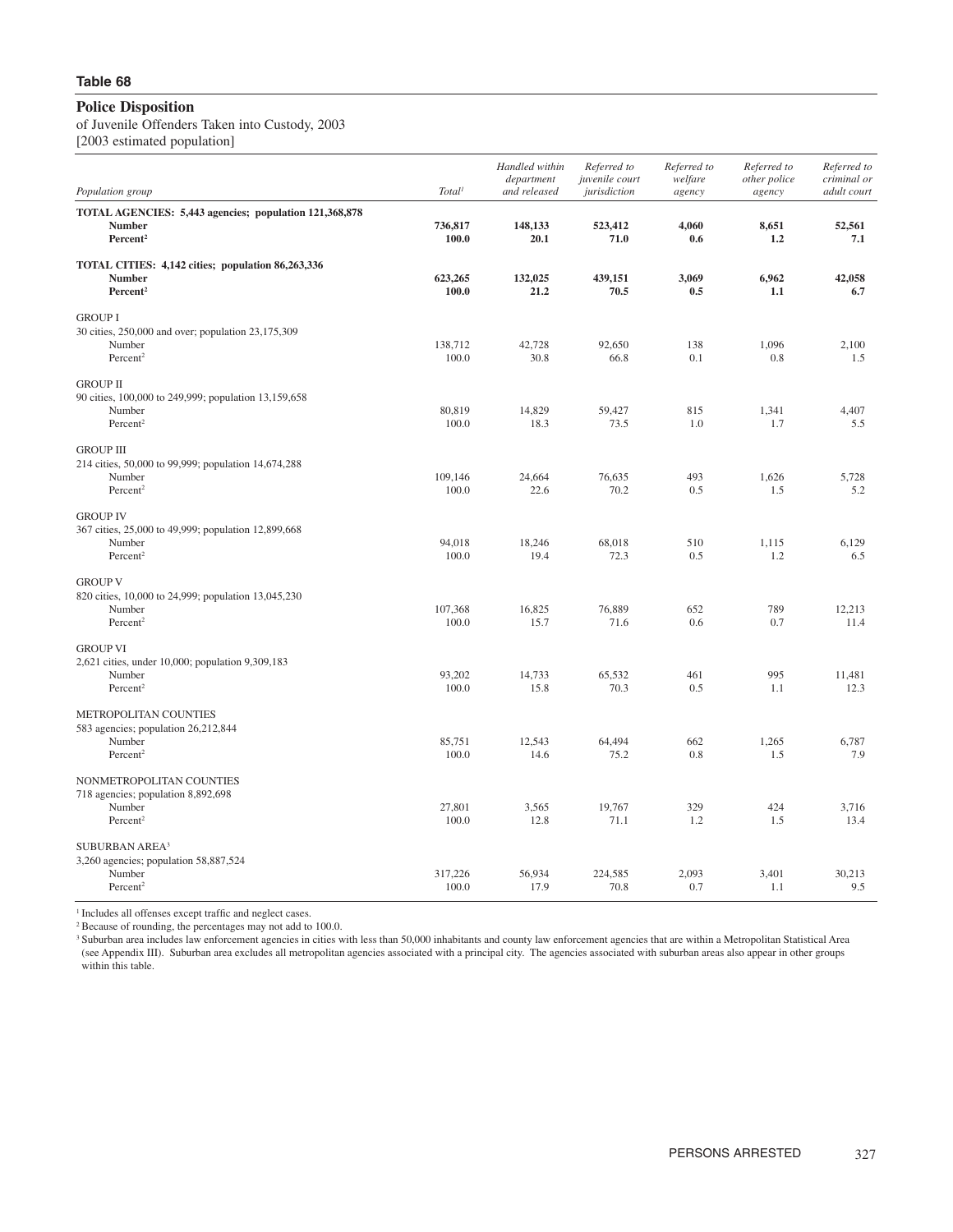#### **Arrests**

by State, 2003 [2003 estimated population]

|                                                                                                    | <b>Total</b>                         |                               |                                | Murder<br>and non-<br>negligent |                  |              | Aggra-                          |                         |                   | Motor                                      |                       |                            | Forgery<br>and        |                       |
|----------------------------------------------------------------------------------------------------|--------------------------------------|-------------------------------|--------------------------------|---------------------------------|------------------|--------------|---------------------------------|-------------------------|-------------------|--------------------------------------------|-----------------------|----------------------------|-----------------------|-----------------------|
| State                                                                                              | all<br>classes <sup>1</sup>          | Violent<br>crime <sup>2</sup> | Property<br>crime <sup>2</sup> | man-<br>slaughter               | Forcible<br>rape | Robbery      | vated<br>assault Burglary       |                         | Larceny-<br>theft | vehicle<br>theft                           | Arson                 | Other counter-<br>assaults | feiting Fraud         |                       |
| ALABAMA: 309 agencies;<br>population 4,079,102<br>Under 18<br>Total all ages                       | 13,018<br>208,757                    | 584<br>6,492                  | 3,541<br>20,100                | 24<br>311                       | 24<br>386        | 199<br>1,563 | 337<br>4,232                    | 572<br>3,059            | 2,747<br>15,621   | 202<br>1,306                               | 20                    | 2,180<br>114 28,388        | 36<br>2,394 10,974    | 55                    |
| ALASKA: 30 agencies;<br>population 631,457<br>Under 18<br>Total all ages                           | 5,521<br>35,754                      | 215<br>1,418                  | 1,949<br>4,462                 | 3<br>22                         | 28<br>103        | 25<br>110    | 159<br>1,183                    | 304<br>587              | 1,416<br>3,429    | 203<br>406                                 | 26<br>40              | 493<br>4,071               | 14<br>137             | 13<br>147             |
| <b>ARIZONA:</b> 84 agencies;<br>population 5,365,487<br>Under 18<br>Total all ages                 | 51,400<br>305,252                    | 1,427<br>8,657                | 11,363<br>40,305               | 17<br>210                       | 22<br>223        | 291<br>1,561 | 1,097<br>6,663                  | 1,609<br>5,198          | 8,353<br>29,615   | 1,247<br>5,262                             | 154                   | 4,922<br>230 22,999        | 101<br>2,825          | 126<br>2,221          |
| <b>ARKANSAS</b> : <sup>4</sup> 120 agencies;<br>population 1,790,768<br>Under 18<br>Total all ages | 9,128<br>120,392                     | 267<br>3,290                  | 2,623<br>10,797                | $\overline{2}$<br>29            | 10<br>105        | 46<br>479    | 209<br>2,677                    | 461<br>2,078            | 2,098<br>8,316    | 47<br>323                                  | 17<br>80              | 712<br>5,212               | 47<br>1,511 11,730    | 43                    |
| CALIFORNIA: 686 agencies;<br>population 34,990,394<br>Under 18<br>Total all ages                   | 220,348<br>1,457,151 128,047 176,805 | 15,374                        | 49,786                         | 167<br>1,835                    | 297<br>2,434     | 4,670        | 10,240<br>17,353 106,425 50,355 | 13,732                  | 28,603<br>94,486  | 6,465<br>30,198 1,766 86,137 12,030 10,566 | 986                   | 22,314                     | 471                   | 679                   |
| <b>COLORADO:</b> 157 agencies;<br>population 3,238,375<br>Under 18<br>Total all ages               | 37,332<br>195,911                    | 850<br>5,314                  | 7,535<br>24,375                | - 8<br>94                       | 53<br>411        | 175<br>788   | 614<br>4,021                    | 802<br>2,483            | 5,654<br>19,235   | 906<br>2,372                               | 173<br>285            | 2,776<br>17,990            | 69<br>1,282           | 83<br>1,450           |
| <b>CONNECTICUT:</b> 78 agencies;<br>population 2,269,425<br>Under 18<br>Total all ages             | 15,231<br>87,176                     | 743<br>3,692                  | 3,449<br>12,502                | 3<br>57                         | 38<br>164        | 216<br>991   | 486<br>2,480                    | 559<br>1,732            | 2,581<br>10,017   | 260<br>650                                 | 49                    | 2,422<br>103 11,673        | 25                    | 40<br>528 1,055       |
| DELAWARE: 42 agencies;<br>population 813,337<br>Under 18<br>Total all ages                         | 6,592<br>34,912                      | 541<br>2,470                  | 1,439<br>4,860                 | $\Omega$<br>15                  | 27<br>117        | 148<br>477   | 366<br>1,861                    | 298<br>890              | 1,028<br>3,735    | 84<br>177                                  | 29<br>58              | 1,436<br>7,114             | - 9<br>505            | 110<br>1,934          |
| <b>DISTRICT OF COLUMBIA:4,5</b><br>2 agencies;<br>Under 18                                         | 332                                  | 27                            | 37                             | $\Omega$                        |                  | 10           | 16                              | $\overline{0}$          | - 7               | 30                                         | $\overline{0}$        | 31                         | $\Omega$              | $\overline{0}$        |
| Total all ages<br>FLORIDA: <sup>4,6</sup> 596 agencies;<br>population 17,012,655<br>Under 18       | 5,421<br>122,706                     | 68                            | 77<br>9,514 38,642             | 44                              | 325              | 20<br>1,804  | 46<br>7,341                     | $\overline{0}$<br>9,091 | 37<br>25,526      | 40<br>3,763                                | $\overline{0}$<br>262 | 133<br>18,043              | $\overline{1}$<br>199 | $\overline{0}$<br>570 |
| Total all ages<br>GEORGIA: 273 agencies;                                                           | 974,805 52,752 130,353               |                               |                                | 701                             | 2,251            | 9,096        | 40,704 26,503                   |                         | 90,952 12,331     |                                            |                       | 567 94,188 5,381 14,123    |                       |                       |
| population 4,729,207<br>Under 18<br>Total all ages                                                 | 36,061<br>265,932 11,837             | 1,479                         | 7,833<br>32,120                | 58<br>417                       | 36<br>425        | 449<br>2,396 | 936<br>8,599                    | 1,329<br>5,163          | 5,645<br>24,347   | 734<br>2,269                               | 125                   | 4,653<br>341 22,076        | 138<br>4,507 11,154   | 422                   |
| <b>HAWAII</b> : 4 agencies;<br>population 1,257,608<br>Under 18<br>Total all ages                  | 11,743<br>58,719                     | 263<br>1,355                  | 1,850<br>6,710                 | 2<br>26                         | 16<br>127        | 135<br>457   | 110<br>745                      | 237<br>784              | 1,408<br>4,759    | 199<br>1,151                               | 6                     | 1,086<br>16 4,711          | 13<br>378             | 24<br>413             |
| <b>IDAHO:</b> 106 agencies;<br>population 1,285,541<br>Under 18<br>Total all ages                  | 16,117<br>73,523                     | 257<br>1,292                  | 3,460<br>7,572                 | $\overline{4}$<br>24            | 18<br>110        | 17<br>106    | 218<br>1,052                    | 395<br>1,025            | 2,808<br>6,004    | 178<br>426                                 | 79                    | 1,361<br>117 6,803         | 44<br>401             | 52<br>734             |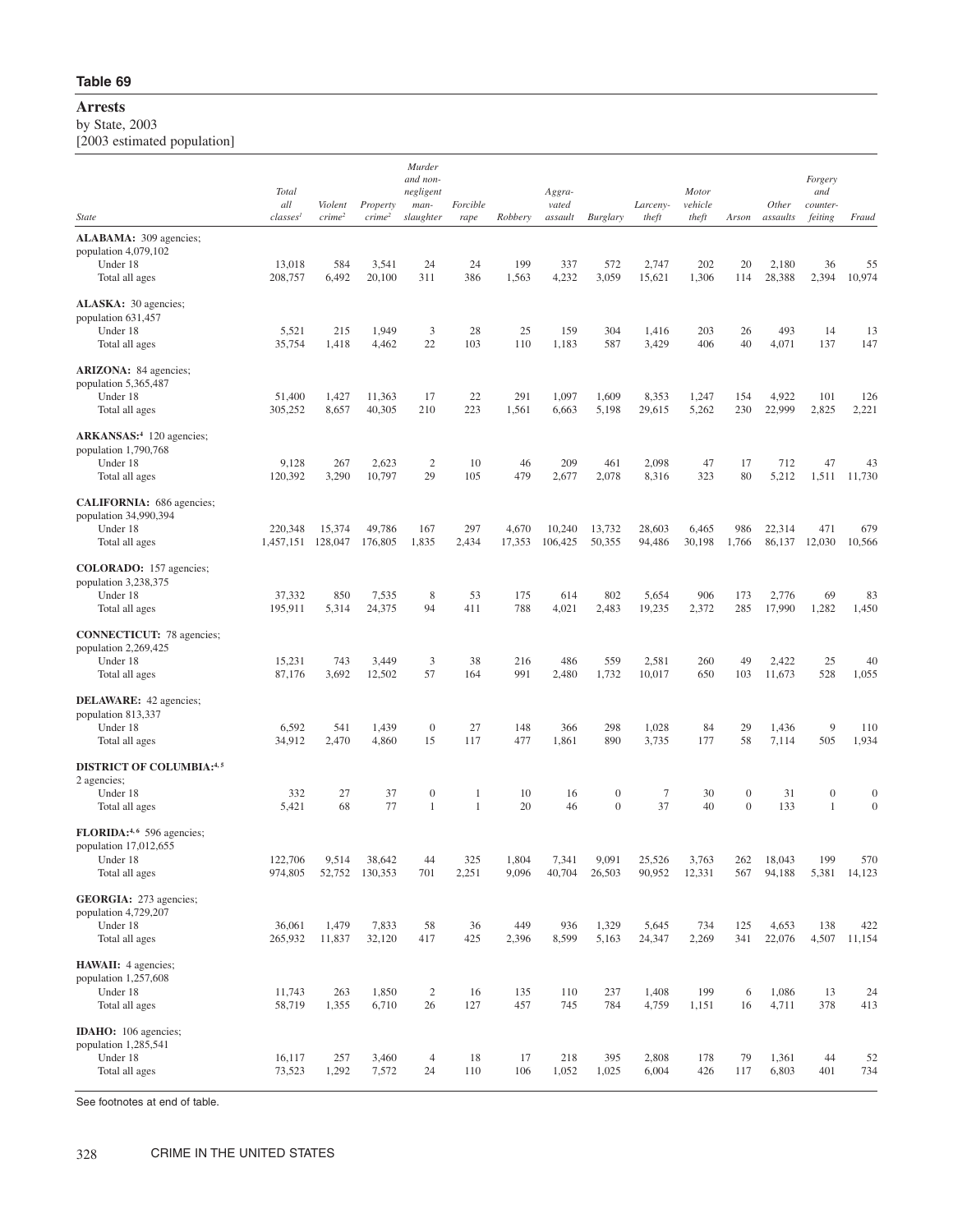| Embezzle- receiving,<br>ment possessing Vandalism etc.                                                                             | Stolen<br>property;<br>buying, |              | carrying,<br>possessing, cialized rape and viola- |                                  | Prostitution Sex offenses<br>Weapons; and (except Drug<br>commer- forcible abuse |                               |                                  | <i><b>Offenses</b></i><br>against | the family Driving         |                         |                      | and under the Liquor Drunken-Disorderly<br>vice prostitution) tions Gambling children influence laws ness <sup>3</sup> conduct Vagrancy traffic) Suspicion-violations aways |                       | All other<br>offenses<br>(except                          |                                  | Curfew<br>and<br>loitering<br>law | Run-                   |
|------------------------------------------------------------------------------------------------------------------------------------|--------------------------------|--------------|---------------------------------------------------|----------------------------------|----------------------------------------------------------------------------------|-------------------------------|----------------------------------|-----------------------------------|----------------------------|-------------------------|----------------------|-----------------------------------------------------------------------------------------------------------------------------------------------------------------------------|-----------------------|-----------------------------------------------------------|----------------------------------|-----------------------------------|------------------------|
| $\overline{0}$<br>17                                                                                                               | 223<br>2,380 2,596             | 482          | 144<br>1,334                                      | $\overline{0}$<br>135            | 29                                                                               | 1,095<br>433 16,133 110 1,506 | $\overline{\mathbf{3}}$          | 8 <sup>8</sup>                    | 148<br>14,340              | 786<br>6,909            |                      | 111 1,348<br>9,845 4,129                                                                                                                                                    | 10<br>199             | 1,740<br>79,847                                           | $\overline{0}$<br>$\overline{1}$ | 52 443<br>52 443                  |                        |
| $\overline{0}$<br>2                                                                                                                | 5 <sup>5</sup><br>26           | 318<br>966   | 75<br>382                                         | $\overline{\mathbf{3}}$<br>55    | 51<br>239                                                                        | 431<br>2,045                  | $\overline{0}$<br>$\overline{0}$ | 14<br>343                         | 102<br>4,891               | 438<br>1,602            | 5 <sup>5</sup><br>26 | 100<br>912                                                                                                                                                                  | $\overline{0}$        | 1,040<br>9 13,764                                         | $\overline{0}$<br>$\overline{2}$ | 2 253<br>2 253                    |                        |
| 24<br>264                                                                                                                          | 208                            | 2,817        | 459<br>$1,614$ $9,427$ $3,123$ $2,160$            | 54                               | 340                                                                              | 5,255<br>1,785 32,796         | $\overline{0}$                   | 455<br>1 3,321                    | 603<br>39,046 24,972       | 4,837                   |                      | $0 \quad 3,631$<br>0 16,830                                                                                                                                                 | 30                    | 5,888<br>718 83,328                                       | $\Omega$<br>$\overline{0}$       | 3,489 5,371<br>3,489 5,371        |                        |
| $\overline{0}$<br>$\overline{3}$                                                                                                   | 87<br>931                      | 271<br>907   | 131<br>1,164                                      | $5^{\circ}$<br>360               | 42<br>326                                                                        | 671<br>9,301                  | 50                               | 19<br>567                         | 145<br>9,248               | 224<br>1,756            | 199                  | 791<br>8,219 2,563                                                                                                                                                          | 39                    | 1,884<br>661 50,744 136                                   | - 11                             | 498 418<br>498 418                |                        |
| 162<br>1,917 18,813 27,806 27,119 13,776 15,544 273,226 564                                                                        | 3,188 12,749 7,653             |              |                                                   | 419                              |                                                                                  | 2,707 22,052 84               |                                  | 8 <sup>7</sup>                    |                            |                         |                      | 1,583 4,715 3,749 12,129<br>594 184,679 27,092 97,808 17,255 5,908 308,795 0 16,720 5,950                                                                                   |                       | 293 37,563                                                |                                  | 0 16,720 5,950                    |                        |
| 8<br>107                                                                                                                           |                                | 158 1,572    | 616<br>693 5,550 1,933 1,010 1,111 15,054 3 2,329 | 9                                |                                                                                  | 313 2,856                     |                                  | 2 53                              | 19,715 14,304              | 400 3,467               |                      | 16 2,607<br>231 11,958                                                                                                                                                      | 19                    | 7,258<br>875 63,962                                       | $5^{\circ}$<br>$5\overline{)}$   | 2,695 3,965<br>2,695 3,965        |                        |
| 13<br>156                                                                                                                          | 57<br>369                      | 751<br>2.094 | 231<br>895                                        | $\overline{1}$<br>244            | 113<br>409                                                                       | 1,226<br>9,744                | $\mathbf{3}$<br>16               | 59<br>998                         | 82<br>5,527                | 251<br>1,015            |                      | 15 2,999<br>23 12,522                                                                                                                                                       | 9                     | 2,493<br>32 23,433                                        | $\overline{7}$<br>$7\phantom{0}$ | 107 135<br>107 135                |                        |
| 18<br>191                                                                                                                          | 111<br>327                     | 264<br>935   | 134<br>372                                        | $\overline{0}$<br>157            | 20<br>76                                                                         | 699<br>4,211                  | $\overline{0}$<br>$\overline{2}$ | $\overline{7}$<br>233             | $\overline{0}$             | 282<br>223 1,791        | 11                   | 688<br>354 2,076                                                                                                                                                            | $\overline{0}$<br>471 | 725<br>6,512                                              | $\Omega$<br>$\sim 0$             |                                   | 98<br>98               |
| $\overline{0}$<br>$\theta$                                                                                                         | $\overline{2}$<br>17           | 12<br>21     | $\overline{\mathbf{3}}$<br>25                     | $\overline{0}$<br>$\overline{0}$ | $\overline{0}$<br>$\overline{1}$                                                 | 11<br>108                     | $\overline{0}$<br>$\overline{0}$ | $\overline{0}$<br>$\overline{0}$  | $\overline{0}$             | $5^{\circ}$<br>29 1,714 | $\overline{0}$<br>56 | 69<br>213                                                                                                                                                                   | $\overline{0}$<br>254 | 131<br>2,700                                              | $\overline{0}$<br>$\overline{0}$ |                                   | 4<br>$\overline{4}$    |
| 56 397 3,031 1,986<br>1,007 3,978 8,238 6,760 7,529 4,137 136,804 699                                                              |                                |              |                                                   |                                  |                                                                                  | 71 552 13,887 49              |                                  |                                   | 448 1,677<br>56,976 34,223 |                         |                      |                                                                                                                                                                             |                       | 33,584<br>417,657                                         |                                  |                                   |                        |
| 7 578 702 852 33 556 2,975 31 217<br>179 3,889 2,026 3,990 1,628 3,727 32,940 327 4,080 24,806 8,850 4,348 20,936 1,589 67,899 607 |                                |              |                                                   |                                  |                                                                                  |                               |                                  |                                   |                            |                         |                      | 288 794 248 4,175                                                                                                                                                           |                       | 153 7,480 30                                              |                                  |                                   | 486 1,931<br>486 1,931 |
| 3 28 286<br>43 183 776 312 350 382 3.286 183 898 4.049 1.171 12 649 0 27.952 0                                                     |                                |              |                                                   |                                  |                                                                                  | 48 11 96 565 19 72            |                                  |                                   | 72 235                     |                         |                      | 0 85 0 2,081 0 613 4,293                                                                                                                                                    |                       |                                                           |                                  |                                   | 613 4,293              |
| 2 83 684<br>68 330 1,438 575                                                                                                       |                                |              | 196                                               |                                  |                                                                                  |                               |                                  |                                   |                            |                         |                      | 0 123 773 0 7 219 1,657 28 622<br>3 360 5,258 0 518 9,355 5,048 201 2,281                                                                                                   |                       | $0 \t 3,714 \t 0 \t 778 \t 2,057$<br>9 28,442 0 778 2,057 |                                  |                                   |                        |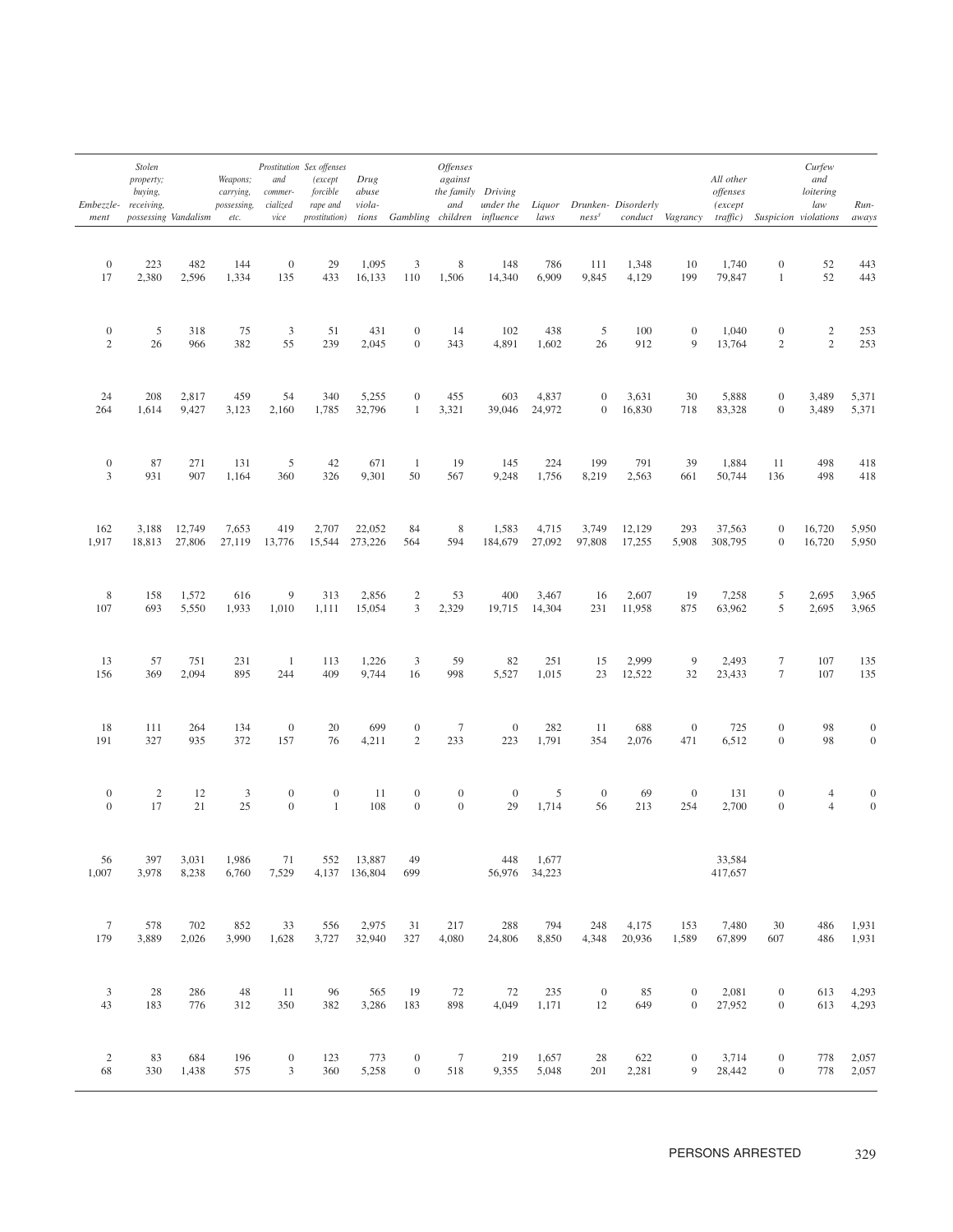by State, 2003—Continued [2003 estimated population]

|                                                                                           |                          |                    |                       | Murder                        |              |                |                  |                |                 |                         |            |                                 |                    |                 |
|-------------------------------------------------------------------------------------------|--------------------------|--------------------|-----------------------|-------------------------------|--------------|----------------|------------------|----------------|-----------------|-------------------------|------------|---------------------------------|--------------------|-----------------|
|                                                                                           | Total<br>all             | Violent            | Property              | and non-<br>negligent<br>man- | Forcible     |                | Aggra-<br>vated  |                | Larceny-        | <b>Motor</b><br>vehicle |            | Other counter-                  | Forgery<br>and     |                 |
| State                                                                                     | classes <sup>1</sup>     | crime <sup>2</sup> | crime <sup>2</sup>    | slaughter                     | rape         | Robbery        | assault Burglary |                | theft           | theft                   | Arson      | assaults                        | feiting Fraud      |                 |
| <b>ILLINOIS</b> : $4$ 1 agency;<br>population 2,898,374<br>Under 18<br>Total all ages     | 36,113<br>197,983        | 3,150<br>9,570     | 6,925<br>29,111       | 52<br>472                     | 114<br>603   | 1,142<br>2,909 | 1,842<br>5,586   | 1,166<br>3,325 | 3,005<br>17,244 | 2,707<br>8,402          | 47         | 7,058<br>140 29,059             | 10<br>258          | 168<br>1,962    |
| <b>INDIANA</b> : 160 agencies;<br>population 4,568,601<br>Under 18<br>Total all ages      | 33,746<br>208,042 10,610 | 1,716              | 6,590<br>22,657       | 14<br>204                     | 32<br>209    | 196<br>1,440   | 1,474<br>8,757   | 760<br>3,293   | 5,220<br>17,358 | 526<br>1,826            | 84<br>180  | 2.400<br>11,373                 | 26<br>1,187        | 56<br>1,871     |
| IOWA: 190 agencies;<br>population 2,662,631<br>Under 18<br>Total all ages                 | 21,176<br>116,510        | 741<br>3,993       | 6,199<br>15,051       | $\overline{0}$<br>31          | 25<br>126    | 85<br>353      | 631<br>3,483     | 821<br>2,191   | 5,011<br>12,048 | 295<br>685              | 72         | 2,410<br>127 10,118             | 56<br>869          | 62<br>1,658     |
| KANSAS: 225 agencies;<br>population 1,306,978<br>Under 18<br>Total all ages               | 8,309<br>54,354          | 201<br>1,147       | 1,615<br>4,558        | 21                            | 17<br>86     | 19<br>75       | 164<br>965       | 323<br>844     | 1,151<br>3,380  | 109<br>263              | 32<br>71   | 1,328<br>6,692                  | 19<br>277          | 12<br>1,306     |
| KENTUCKY: <sup>4</sup> 23 agencies;<br>population 1,063,935<br>Under 18<br>Total all ages | 5,646<br>60,090          | 268<br>2,157       | 1,679<br>7,970        | -3<br>35                      | -5<br>86     | 55<br>462      | 205<br>1,574     | 271<br>1,235   | 1,322<br>6,341  | 65<br>355               | 21<br>39   | 461<br>3,680                    | 25<br>1,101 3,226  | 16              |
| <b>LOUISIANA</b> : 139 agencies;<br>population 3,281,940<br>Under 18<br>Total all ages    | 35,285<br>219,924        | 1,403<br>9,938     | 7,274<br>28,803       | 15<br>265                     | 79<br>444    | 253<br>1,400   | 1,056<br>7,829   | 1,536<br>5,565 | 5,379<br>21,859 | 304<br>1,210            | 55         | 5,361<br>169 27,821             | 34<br>1,466        | 28<br>2,793     |
| <b>MAINE:</b> 163 agencies;<br>population 1,300,474<br>Under 18<br>Total all ages         | 9,238<br>55,320          | 112<br>814         | 2,694<br>7,332        | $\theta$<br>- 5               | 19<br>94     | 16<br>127      | 77<br>588        | 453<br>1,257   | 2,055<br>5,628  | 143<br>371              | 43<br>76   | 1,101<br>7,261                  | 30<br>333          | 27<br>1,060     |
| MARYLAND: 149 agencies;<br>population 5,508,909<br>Under 18<br>Total all ages             | 51,325<br>324,414        | 3,255<br>12,215    | 12,564<br>38,204      | -41<br>324                    | 62<br>431    | 1,184<br>3,500 | 1,968<br>7,960   | 2,648<br>7,340 | 7,310<br>24,907 | 2,245<br>5,308          | 361        | 9,300<br>649 38,816             | 56<br>1,177 3,455  | 81              |
| MASSACHUSETTS: 278 agencies;<br>population 4,488,437<br>Under 18<br>Total all ages        | 14,694<br>98,390         | 1,290<br>6,930     | 2,457<br>11,669       | -4<br>34                      | 42<br>291    | 194<br>793     | 1,050<br>5,812   | 509<br>2,065   | 1,705<br>8,819  | 193<br>680              | 50         | 1,856<br>105 12,712             | 26                 | 32<br>528 1,045 |
| MICHIGAN: 564 agencies;<br>population 9,724,692<br>Under 18<br>Total all ages             | 43,681<br>353,346 16,769 | 1,922              | 10,982<br>34,325      | 17<br>468                     | 179<br>1,006 | 357<br>2,337   | 1,369<br>12,958  | 1,666<br>6,059 | 8,402<br>25,734 | 761<br>2,094            | 153        | 3,723<br>438 32,345 1,240 6,199 | 58                 | 390             |
| <b>MINNESOTA:</b> 302 agencies;<br>population 4,217,436<br>Under 18<br>Total all ages     | 40,941<br>155,088        | 867                | 9,140<br>3,377 22,362 | 10<br>71                      | 121<br>567   | 141<br>406     | 595<br>2,333     | 1,034<br>2,706 | 7,434<br>18,216 | 532<br>1,216            | 140        | 3,183<br>224 13,053             | 133<br>1,586 3,812 | 179             |
| <b>MISSISSIPPI:</b> 88 agencies;<br>population 1,380,220<br>Under 18<br>Total all ages    | 11,403<br>100,844        | 226                | 2,490<br>2,024 10,522 | 15<br>131                     | 33<br>186    | 82<br>532      | 96<br>1,175      | 492<br>1,912   | 1,788<br>7,878  | 114<br>478              | 96         | 1,182<br>254 10,239             | 19<br>1,117 1,680  | 39              |
| MISSOURI: 458 agencies;<br>population 5,527,314<br>Under 18<br>Total all ages             | 48,176<br>324,705 14,623 | 1,882              | 11,015<br>43,346      | 13<br>305                     | 100<br>596   | 407<br>2,157   | 1,362<br>11,565  | 1,727<br>6,244 | 7,855<br>32,267 | 1,229<br>4,367          | 204<br>468 | 7,082<br>35,498                 | 142<br>3,397 4,449 | 95              |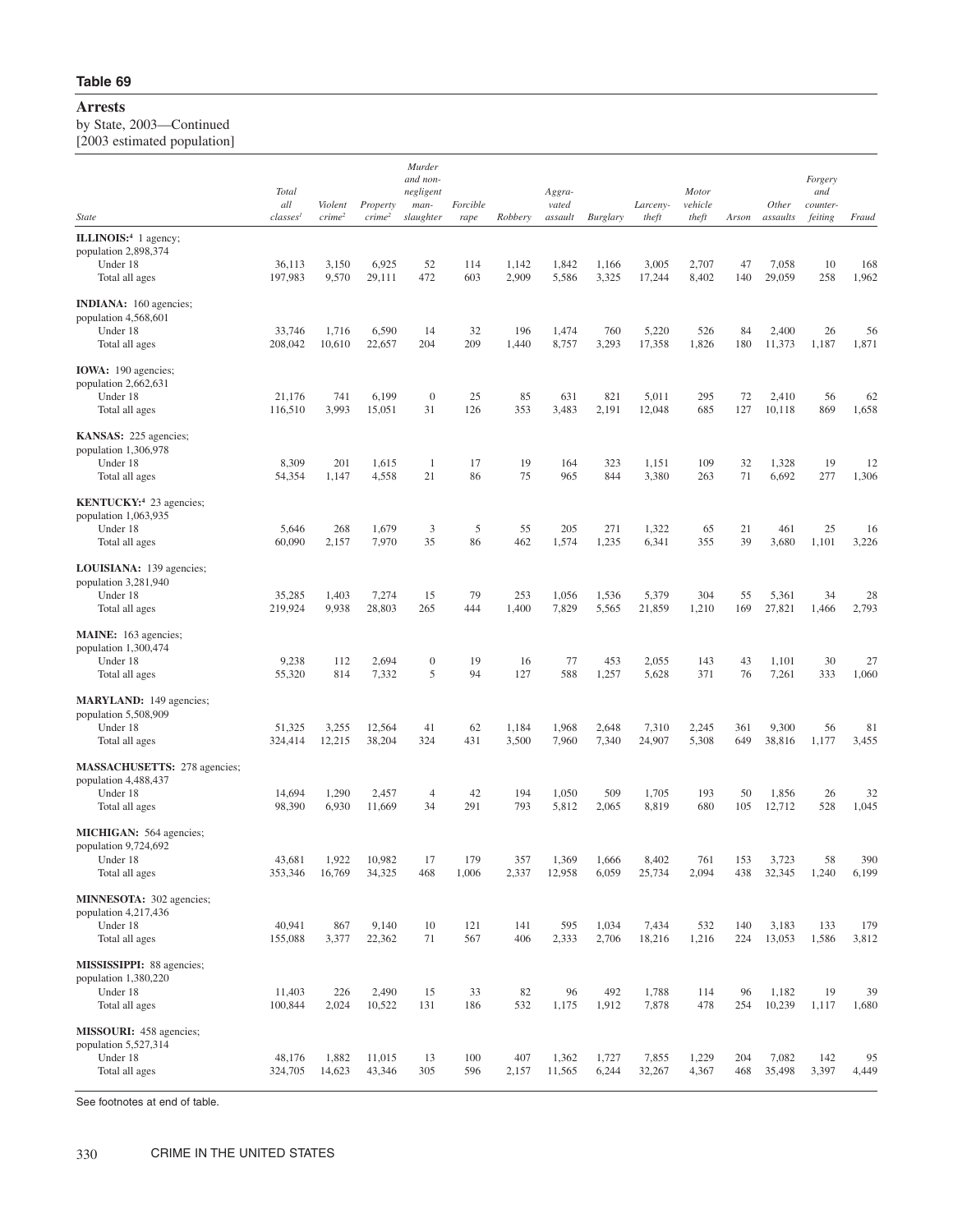|                            | Stolen<br>property;<br>buying,<br><i>Embezzle-</i> receiving,<br>ment possessing Vandalism etc.                                                |                                          | carrying,                | Prostitution Sex offenses<br>Weapons; and (except Drug<br>commer- forcible abuse<br>possessing, cialized rape and viola- |           |                    |                                  | <i><b>Offenses</b></i><br>against | the family Driving<br>and under the Liquor Drunken- Disorderly |                       |                                |                                    |                | All other<br>offenses<br>(except<br>vice prostitution) tions Gambling children influence laws ness <sup>3</sup> conduct Vagrancy traffic) Suspicion-violations aways |                                  | Curfew<br>and<br>loitering<br>law | Run-                             |
|----------------------------|------------------------------------------------------------------------------------------------------------------------------------------------|------------------------------------------|--------------------------|--------------------------------------------------------------------------------------------------------------------------|-----------|--------------------|----------------------------------|-----------------------------------|----------------------------------------------------------------|-----------------------|--------------------------------|------------------------------------|----------------|----------------------------------------------------------------------------------------------------------------------------------------------------------------------|----------------------------------|-----------------------------------|----------------------------------|
| $\overline{0}$<br>$\Omega$ |                                                                                                                                                | $0 \t 1,516 \t 1,278$<br>$0 \quad 4,401$ |                          | -69<br>4,824 5,522                                                                                                       | 136       | 2,118 55,793 2,662 | 8,203 690                        | - 9<br>397                        | 54                                                             | 362<br>5,967 1,018    |                                | $0 \quad 3,040$<br>$0\quad 20,126$ | $\Omega$       | 3,445<br>$0\qquad 25,195$                                                                                                                                            | $\overline{0}$<br>$\overline{0}$ | $\overline{0}$<br>$\overline{0}$  | $\overline{0}$<br>$\overline{0}$ |
| $\overline{0}$<br>19       | 1,138 1,254<br>4,512 2,401                                                                                                                     |                                          | 151                      | 11<br>1,481 1,190 1,317 20,323 177 1,924                                                                                 |           | 217 2,366          |                                  | 2 421                             | 279<br>28,501 12,502 16,055 8,158                              | 3,108                 | 468                            | 2,720                              | 22             | 5,996<br>175 56,614 226                                                                                                                                              | 36                               | 1,349 3,420<br>1,349 3,420        |                                  |
| 17<br>172                  | 80<br>220                                                                                                                                      | 1,629<br>3,274                           | 132<br>579               | 2<br>246                                                                                                                 | 91<br>269 | 1,204<br>10,244    | $\overline{0}$<br>- 9            | $\overline{\mathbf{3}}$<br>606    | 309<br>12,645 12,908                                           | 2,413                 | 242<br>7,927                   | 1,528<br>5,073                     | $\overline{0}$ | 2,835<br>27 29,399                                                                                                                                                   | $\overline{0}$<br>$\sim$ 0       | 742 481<br>742 481                |                                  |
| 2<br>38                    | 56                                                                                                                                             | 487<br>301 1,427                         | 38<br>228                | $\overline{0}$<br>19                                                                                                     | 55<br>176 | 697<br>5,315       | $\overline{0}$<br>$\overline{0}$ | $6\overline{6}$<br>165            | 250                                                            | 1,184<br>10,723 4,910 | $\mathbf{1}$                   | 406<br>243 1,946                   | $\overline{0}$ | 962<br>0 13,893                                                                                                                                                      | $\overline{0}$<br>$\overline{0}$ |                                   | 0 990<br>0 990                   |
| $\overline{0}$<br>70       | 216<br>1,031                                                                                                                                   | 217<br>868                               | 65<br>502                | $\overline{0}$<br>85                                                                                                     | 37<br>261 | 688<br>8,896       | -1                               | $\overline{1}$<br>13 1,125        | 61                                                             | 190                   | 176<br>5,379 1,129 5,607 2,601 | 434                                | $\overline{0}$ | 814<br>3 14,089                                                                                                                                                      | $\sim$ 0<br>$\sim$ 0             | 132 165<br>132 165                |                                  |
| 28                         | 426                                                                                                                                            | 1,432                                    | 242<br>2,367 4,383 1,541 | 8                                                                                                                        | 268       | 2,253              | 24                               | 204                               | 162<br>546 1,283 23,602 131 1,945 11,152 5,019 4,190 15,204    | 561                   |                                | 73 5,042                           | 73             | 6,886<br>314 73,827 100                                                                                                                                              | 59                               | 1,585 1,886<br>1,585 1,886        |                                  |
| 2<br>34                    | 70                                                                                                                                             | 586<br>306 1,659                         | 37<br>254                | $\overline{0}$<br>12                                                                                                     | 43<br>250 | 812<br>5,048       | 5<br>26                          | $\overline{9}$<br>344             | 160                                                            | 999<br>7,294 3,431    | 19                             | 204<br>79 1,570                    | $\overline{0}$ | 2,028<br>0 17,913                                                                                                                                                    | $\overline{0}$<br>$\overline{0}$ | 106 194<br>106 194                |                                  |
| 63<br>400                  | 36                                                                                                                                             | 2,516                                    | 1,440                    | 34<br>245 4,596 4,013 2,371 1,295 54,531 402 2,669                                                                       | 343       | 7,953              | 79                               | 52                                | 298<br>23,558 6,234                                            | 1,387                 |                                | $0 \t 2,352$<br>4 6,469            | 21             | 8,141<br>170 122,187 64                                                                                                                                              | 15                               | 561 778<br>561 778                |                                  |
| $\overline{4}$<br>52       | 234<br>959                                                                                                                                     | 652<br>2,090                             | 136<br>595               | 11<br>630                                                                                                                | 420       | 78 1,617<br>9,397  |                                  | 2 118<br>13 1,839                 | 131<br>8,582                                                   | 931                   | 296<br>3,192 6,250 5,286       | 1,112                              | 2              | 3,262<br>11 25,626 149                                                                                                                                               | 32                               | 29 386<br>29 386                  |                                  |
| 94                         | 1,282 5,619 4,228 4,584 1,336 1,376 33,020 111 4,650 48,382 27,098 716 9,867 292 116,823 33 1,234 1,817                                        |                                          |                          |                                                                                                                          |           |                    |                                  |                                   | 958 1,686 616 17 344 3,771 11 7 846 5,720                      |                       |                                | 38 1,327                           |                | 28 8,059 33 1,234 1,817                                                                                                                                              |                                  |                                   |                                  |
|                            | 0 413 2,094 500 1 247 2,844 6 12 785 6,363<br>2 1,434 4,069 1,128 84 946 13,040 22 443 24,851 22,930 0 9,603 62 30,201 0                       |                                          |                          |                                                                                                                          |           |                    |                                  |                                   |                                                                |                       |                                | $0 \t 3,359$                       |                | 9 8,723 0                                                                                                                                                            |                                  | $0 \quad 2,083$<br>$0 \t 2,083$   |                                  |
| 546                        | 17 81 246                                                                                                                                      | 723 999                                  |                          |                                                                                                                          |           |                    |                                  |                                   | 116 1 20 875 25 191 155 308 195 1,805                          |                       |                                |                                    |                | 0 2,639 11 483 279<br>685 102 282 10,697 423 3,195 11,120 2,596 6,025 7,162 87 29,795 63 483 279                                                                     |                                  |                                   |                                  |
|                            | 17 370 3,200 554 20 523 4,333 12 184<br>121 2,636 9,606 4,227 1,394 3,226 42,131 323 5,701 36,826 10,451 2,166 14,737 642 83,522 0 2,185 3,498 |                                          |                          |                                                                                                                          |           |                    |                                  |                                   | 690 1,992                                                      |                       |                                | 43 2,542                           |                | 76 7,721 0 2,185 3,498                                                                                                                                               |                                  |                                   |                                  |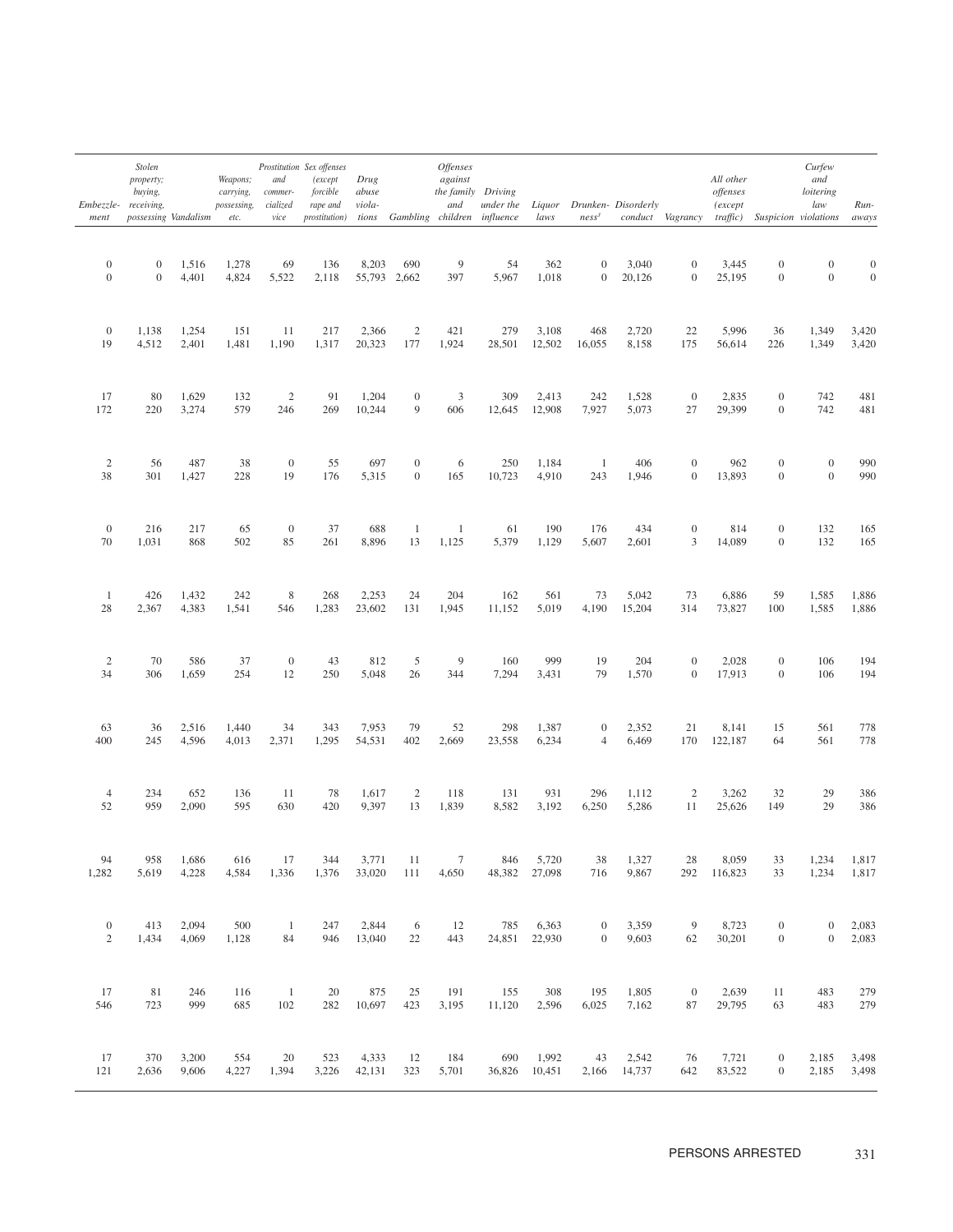by State, 2003—Continued [2003 estimated population]

| $\sim$                                                                                                                                                                                                                                                                                                                                                                                                                                                                                                                                                                                                                                                                                                                                                                                                                                                                                                                                                                                                                                                                                                                                                                                                          |                   |                               |                                 |                      |                  |                |                 |                  |                           |              |            |                                        |                    |           |
|-----------------------------------------------------------------------------------------------------------------------------------------------------------------------------------------------------------------------------------------------------------------------------------------------------------------------------------------------------------------------------------------------------------------------------------------------------------------------------------------------------------------------------------------------------------------------------------------------------------------------------------------------------------------------------------------------------------------------------------------------------------------------------------------------------------------------------------------------------------------------------------------------------------------------------------------------------------------------------------------------------------------------------------------------------------------------------------------------------------------------------------------------------------------------------------------------------------------|-------------------|-------------------------------|---------------------------------|----------------------|------------------|----------------|-----------------|------------------|---------------------------|--------------|------------|----------------------------------------|--------------------|-----------|
| Total<br>all<br>State<br>classes <sup>1</sup><br><b>MONTANA</b> : 64 agencies;<br>population 546,626<br>Under 18<br>5,292<br>18,855<br>Total all ages<br>NEBRASKA: 215 agencies;<br>population 1,489,255<br>13,273<br>Under 18<br>86,544<br>Total all ages<br>NEVADA:4<br>NEW HAMPSHIRE: <sup>4</sup> 117 agencies;<br>population 887,385<br>6,575<br>Under 18<br>36,477<br>Total all ages<br>NEW JERSEY: 521 agencies;<br>population 8,018,213<br>Under 18<br>59,499<br>363,297<br>Total all ages<br>NEW MEXICO: 22 agencies;<br>population 1,031,982<br>8,126<br>Under 18<br>64,435<br>Total all ages<br>NEW YORK: <sup>4</sup> 440 agencies;<br>population 8,561,046<br>45,172<br>Under 18<br>Total all ages<br>297,442 12,818<br><b>NORTH CAROLINA: 329 agencies;</b><br>population 6,614,261<br>Under 18<br>45,130<br>432,569<br>Total all ages<br><b>NORTH DAKOTA:</b> 57 agencies;<br>population 535,956<br>Under 18<br>6,516<br>25,585<br>Total all ages<br><b>OHIO:</b> 326 agencies;<br>population 5,657,483<br>Under 18<br>44,836<br>Total all ages<br>236,081<br>OKLAHOMA: 298 agencies;<br>population 3,511,532<br>Under 18<br>24,678<br>Total all ages<br>166,495<br><b>OREGON:</b> 144 agencies; |                   |                               | Murder<br>and non-              |                      |                  |                |                 |                  |                           |              |            | Forgery                                |                    |           |
|                                                                                                                                                                                                                                                                                                                                                                                                                                                                                                                                                                                                                                                                                                                                                                                                                                                                                                                                                                                                                                                                                                                                                                                                                 |                   |                               |                                 | negligent            |                  |                | Aggra-          |                  |                           | Motor        |            |                                        | and                |           |
|                                                                                                                                                                                                                                                                                                                                                                                                                                                                                                                                                                                                                                                                                                                                                                                                                                                                                                                                                                                                                                                                                                                                                                                                                 |                   | Violent<br>crime <sup>2</sup> | Property<br>crime <sup>2</sup>  | man-<br>slaughter    | Forcible<br>rape | Robbery        | vated           | assault Burglary | Larceny- vehicle<br>theft | theft        | Arson      | Other<br>assaults feiting Fraud        | counter-           |           |
|                                                                                                                                                                                                                                                                                                                                                                                                                                                                                                                                                                                                                                                                                                                                                                                                                                                                                                                                                                                                                                                                                                                                                                                                                 |                   |                               |                                 |                      |                  |                |                 |                  |                           |              |            |                                        |                    |           |
|                                                                                                                                                                                                                                                                                                                                                                                                                                                                                                                                                                                                                                                                                                                                                                                                                                                                                                                                                                                                                                                                                                                                                                                                                 |                   | 128                           | 1,379                           |                      | $\overline{4}$   | 21             | 102             | 104              | 1,153                     | 99           | 23         | 356                                    | $\mathcal{I}$      | - 9       |
|                                                                                                                                                                                                                                                                                                                                                                                                                                                                                                                                                                                                                                                                                                                                                                                                                                                                                                                                                                                                                                                                                                                                                                                                                 |                   | 769                           | 3,167                           | 10                   | 26               | 80             | 653             | 247              | 2,683                     | 212          | 25         | 1,926                                  | 64                 | 145       |
|                                                                                                                                                                                                                                                                                                                                                                                                                                                                                                                                                                                                                                                                                                                                                                                                                                                                                                                                                                                                                                                                                                                                                                                                                 |                   |                               |                                 |                      |                  |                |                 |                  |                           |              |            |                                        |                    |           |
|                                                                                                                                                                                                                                                                                                                                                                                                                                                                                                                                                                                                                                                                                                                                                                                                                                                                                                                                                                                                                                                                                                                                                                                                                 |                   | 167                           | 3,162                           | $\overline{4}$       | 11               | 49             | 103             | 340              | 2,595                     | 151          | 76         | 1,473                                  | 37                 | - 60      |
|                                                                                                                                                                                                                                                                                                                                                                                                                                                                                                                                                                                                                                                                                                                                                                                                                                                                                                                                                                                                                                                                                                                                                                                                                 |                   | 1,286                         | 8,823                           | 55                   | 140              | 275            | 816             | 918              | 7,382                     | 415          | 108        | 8,543                                  | 752                | 1,878     |
|                                                                                                                                                                                                                                                                                                                                                                                                                                                                                                                                                                                                                                                                                                                                                                                                                                                                                                                                                                                                                                                                                                                                                                                                                 |                   |                               |                                 |                      |                  |                |                 |                  |                           |              |            |                                        |                    |           |
|                                                                                                                                                                                                                                                                                                                                                                                                                                                                                                                                                                                                                                                                                                                                                                                                                                                                                                                                                                                                                                                                                                                                                                                                                 |                   |                               |                                 |                      |                  |                |                 |                  |                           |              |            |                                        |                    |           |
|                                                                                                                                                                                                                                                                                                                                                                                                                                                                                                                                                                                                                                                                                                                                                                                                                                                                                                                                                                                                                                                                                                                                                                                                                 |                   |                               |                                 |                      |                  |                |                 |                  |                           |              |            |                                        |                    |           |
|                                                                                                                                                                                                                                                                                                                                                                                                                                                                                                                                                                                                                                                                                                                                                                                                                                                                                                                                                                                                                                                                                                                                                                                                                 |                   | 74<br>360                     | 702<br>1,892                    | $\Omega$<br>-5       | 6<br>41          | 23<br>91       | 45<br>223       | 97<br>269        | 548<br>1,502              | 45<br>102    | 12<br>19   | 746<br>3,960                           | - 6<br>151         | 37<br>651 |
|                                                                                                                                                                                                                                                                                                                                                                                                                                                                                                                                                                                                                                                                                                                                                                                                                                                                                                                                                                                                                                                                                                                                                                                                                 |                   |                               |                                 |                      |                  |                |                 |                  |                           |              |            |                                        |                    |           |
|                                                                                                                                                                                                                                                                                                                                                                                                                                                                                                                                                                                                                                                                                                                                                                                                                                                                                                                                                                                                                                                                                                                                                                                                                 |                   |                               |                                 |                      |                  |                |                 |                  |                           |              |            |                                        |                    |           |
|                                                                                                                                                                                                                                                                                                                                                                                                                                                                                                                                                                                                                                                                                                                                                                                                                                                                                                                                                                                                                                                                                                                                                                                                                 |                   | 3,495<br>14,344               | 8,454<br>32,342                 | 26<br>293            | 61<br>519        | 1,302<br>3,945 | 2,106<br>9,587  | 1,698<br>6,208   | 6,055<br>24,421           | 451<br>1,292 | 250<br>421 | 5,921<br>28,950                        | 45<br>1,781 5,590  | 158       |
|                                                                                                                                                                                                                                                                                                                                                                                                                                                                                                                                                                                                                                                                                                                                                                                                                                                                                                                                                                                                                                                                                                                                                                                                                 |                   |                               |                                 |                      |                  |                |                 |                  |                           |              |            |                                        |                    |           |
|                                                                                                                                                                                                                                                                                                                                                                                                                                                                                                                                                                                                                                                                                                                                                                                                                                                                                                                                                                                                                                                                                                                                                                                                                 |                   |                               |                                 |                      |                  |                |                 |                  |                           |              |            |                                        |                    |           |
|                                                                                                                                                                                                                                                                                                                                                                                                                                                                                                                                                                                                                                                                                                                                                                                                                                                                                                                                                                                                                                                                                                                                                                                                                 |                   | 285                           | 1,771                           | $\overline{4}$       | 8                | 43             | 230             | 218              | 1,446                     | 89           | 18         | 872                                    | 14                 | 24        |
|                                                                                                                                                                                                                                                                                                                                                                                                                                                                                                                                                                                                                                                                                                                                                                                                                                                                                                                                                                                                                                                                                                                                                                                                                 |                   | 2,249                         | 5,519                           | 69                   | 85               | 273            | 1,822           | 820              | 4,399                     | 276          | 24         | 4,612                                  | 270                | 375       |
|                                                                                                                                                                                                                                                                                                                                                                                                                                                                                                                                                                                                                                                                                                                                                                                                                                                                                                                                                                                                                                                                                                                                                                                                                 |                   |                               |                                 |                      |                  |                |                 |                  |                           |              |            |                                        |                    |           |
|                                                                                                                                                                                                                                                                                                                                                                                                                                                                                                                                                                                                                                                                                                                                                                                                                                                                                                                                                                                                                                                                                                                                                                                                                 |                   | 2,464                         | 11,372                          | 26                   | 96               | 838            | 1,504           | 2,501            | 7,908                     | 738          | 225        | 4,195                                  | 284                | 393       |
|                                                                                                                                                                                                                                                                                                                                                                                                                                                                                                                                                                                                                                                                                                                                                                                                                                                                                                                                                                                                                                                                                                                                                                                                                 |                   |                               | 42,567                          | 226                  | 709              | 3,150          | 8,733           | 7,199            | 32,390                    | 2,574        | 404        | 26,343                                 | 4,357 11,272       |           |
|                                                                                                                                                                                                                                                                                                                                                                                                                                                                                                                                                                                                                                                                                                                                                                                                                                                                                                                                                                                                                                                                                                                                                                                                                 |                   |                               |                                 |                      |                  |                |                 |                  |                           |              |            |                                        |                    |           |
|                                                                                                                                                                                                                                                                                                                                                                                                                                                                                                                                                                                                                                                                                                                                                                                                                                                                                                                                                                                                                                                                                                                                                                                                                 |                   | 2,276                         | 11.615                          | 43                   | 68               | 701            | 1,464           | 2,580            | 8,189                     | 716          | 130        | 7.510                                  | 132                | 431       |
|                                                                                                                                                                                                                                                                                                                                                                                                                                                                                                                                                                                                                                                                                                                                                                                                                                                                                                                                                                                                                                                                                                                                                                                                                 |                   | 19,411                        | 54,500                          | 591                  | 726              | 4,154          | 13,940          | 13,671           | 38,247                    | 2,231        |            | 351 49,865                             | 3,806 32,764       |           |
|                                                                                                                                                                                                                                                                                                                                                                                                                                                                                                                                                                                                                                                                                                                                                                                                                                                                                                                                                                                                                                                                                                                                                                                                                 |                   |                               |                                 |                      |                  |                |                 |                  |                           |              |            |                                        |                    |           |
|                                                                                                                                                                                                                                                                                                                                                                                                                                                                                                                                                                                                                                                                                                                                                                                                                                                                                                                                                                                                                                                                                                                                                                                                                 |                   | 27                            | 1,119                           | $\Omega$             | 9                |                | 12              | 111              | 887                       | 106          | 15         | 360                                    | 18                 | 20        |
|                                                                                                                                                                                                                                                                                                                                                                                                                                                                                                                                                                                                                                                                                                                                                                                                                                                                                                                                                                                                                                                                                                                                                                                                                 |                   | 176                           | 2,292                           | -3                   | 35               | 21             | 117             | 238              | 1,835                     | 201          | 18         | 1,391                                  |                    | 191 1,027 |
|                                                                                                                                                                                                                                                                                                                                                                                                                                                                                                                                                                                                                                                                                                                                                                                                                                                                                                                                                                                                                                                                                                                                                                                                                 |                   |                               |                                 |                      |                  |                |                 |                  |                           |              |            |                                        |                    |           |
|                                                                                                                                                                                                                                                                                                                                                                                                                                                                                                                                                                                                                                                                                                                                                                                                                                                                                                                                                                                                                                                                                                                                                                                                                 |                   |                               |                                 | -7                   |                  |                | 549             |                  |                           |              |            |                                        | 70                 | 65        |
|                                                                                                                                                                                                                                                                                                                                                                                                                                                                                                                                                                                                                                                                                                                                                                                                                                                                                                                                                                                                                                                                                                                                                                                                                 |                   | 975<br>5,277                  | 7,943<br>27,987                 | 114                  | 118<br>451       | 301<br>1,678   | 3,034           | 1,502            | 5,828<br>4,658 21,737     | 441<br>1,235 | 172        | 5,029<br>357 21,951 1,749 2,447        |                    |           |
|                                                                                                                                                                                                                                                                                                                                                                                                                                                                                                                                                                                                                                                                                                                                                                                                                                                                                                                                                                                                                                                                                                                                                                                                                 |                   |                               |                                 |                      |                  |                |                 |                  |                           |              |            |                                        |                    |           |
|                                                                                                                                                                                                                                                                                                                                                                                                                                                                                                                                                                                                                                                                                                                                                                                                                                                                                                                                                                                                                                                                                                                                                                                                                 |                   |                               |                                 |                      |                  |                |                 |                  |                           |              |            |                                        |                    |           |
|                                                                                                                                                                                                                                                                                                                                                                                                                                                                                                                                                                                                                                                                                                                                                                                                                                                                                                                                                                                                                                                                                                                                                                                                                 |                   | 869<br>6,047                  | 6,357<br>18,109                 | -16<br>159           | 51<br>365        | 120<br>678     | 682<br>4,845    | 1,077<br>3,227   | 4,761<br>13,307           | 399<br>1,277 | 120        | 1,557<br>298 10,215 1,121 3,317        | 41                 | - 98      |
|                                                                                                                                                                                                                                                                                                                                                                                                                                                                                                                                                                                                                                                                                                                                                                                                                                                                                                                                                                                                                                                                                                                                                                                                                 |                   |                               |                                 |                      |                  |                |                 |                  |                           |              |            |                                        |                    |           |
| population 3,252,321                                                                                                                                                                                                                                                                                                                                                                                                                                                                                                                                                                                                                                                                                                                                                                                                                                                                                                                                                                                                                                                                                                                                                                                            |                   |                               |                                 |                      |                  |                |                 |                  |                           |              |            |                                        |                    |           |
| Under 18<br>Total all ages                                                                                                                                                                                                                                                                                                                                                                                                                                                                                                                                                                                                                                                                                                                                                                                                                                                                                                                                                                                                                                                                                                                                                                                      | 26,649<br>115,141 | 538                           | 6,205<br>3,118 21,284           | $\overline{3}$<br>95 | 35<br>261        | 123<br>783     | 377<br>1,979    | 932<br>2,890     | 4,629<br>15,898           | 414<br>2,171 | 230        | 1,815<br>325 10,758                    | 109<br>1,754 1,200 | 67        |
|                                                                                                                                                                                                                                                                                                                                                                                                                                                                                                                                                                                                                                                                                                                                                                                                                                                                                                                                                                                                                                                                                                                                                                                                                 |                   |                               |                                 |                      |                  |                |                 |                  |                           |              |            |                                        |                    |           |
| PENNSYLVANIA: 751 agencies;<br>population 10,443,061                                                                                                                                                                                                                                                                                                                                                                                                                                                                                                                                                                                                                                                                                                                                                                                                                                                                                                                                                                                                                                                                                                                                                            |                   |                               |                                 |                      |                  |                |                 |                  |                           |              |            |                                        |                    |           |
| Under 18<br>Total all ages                                                                                                                                                                                                                                                                                                                                                                                                                                                                                                                                                                                                                                                                                                                                                                                                                                                                                                                                                                                                                                                                                                                                                                                      | 103,922           | 4,658                         | 14,150<br>421,100 21,903 50,739 | 39<br>504            | 233<br>1,244     | 1,613<br>6,207 | 2,773<br>13,948 | 2,703<br>9,587   | 8,860<br>34,704           | 2,278        | 309        | 8,495<br>5,776 672 43,206 3,404 11,994 | 134                | 379       |
|                                                                                                                                                                                                                                                                                                                                                                                                                                                                                                                                                                                                                                                                                                                                                                                                                                                                                                                                                                                                                                                                                                                                                                                                                 |                   |                               |                                 |                      |                  |                |                 |                  |                           |              |            |                                        |                    |           |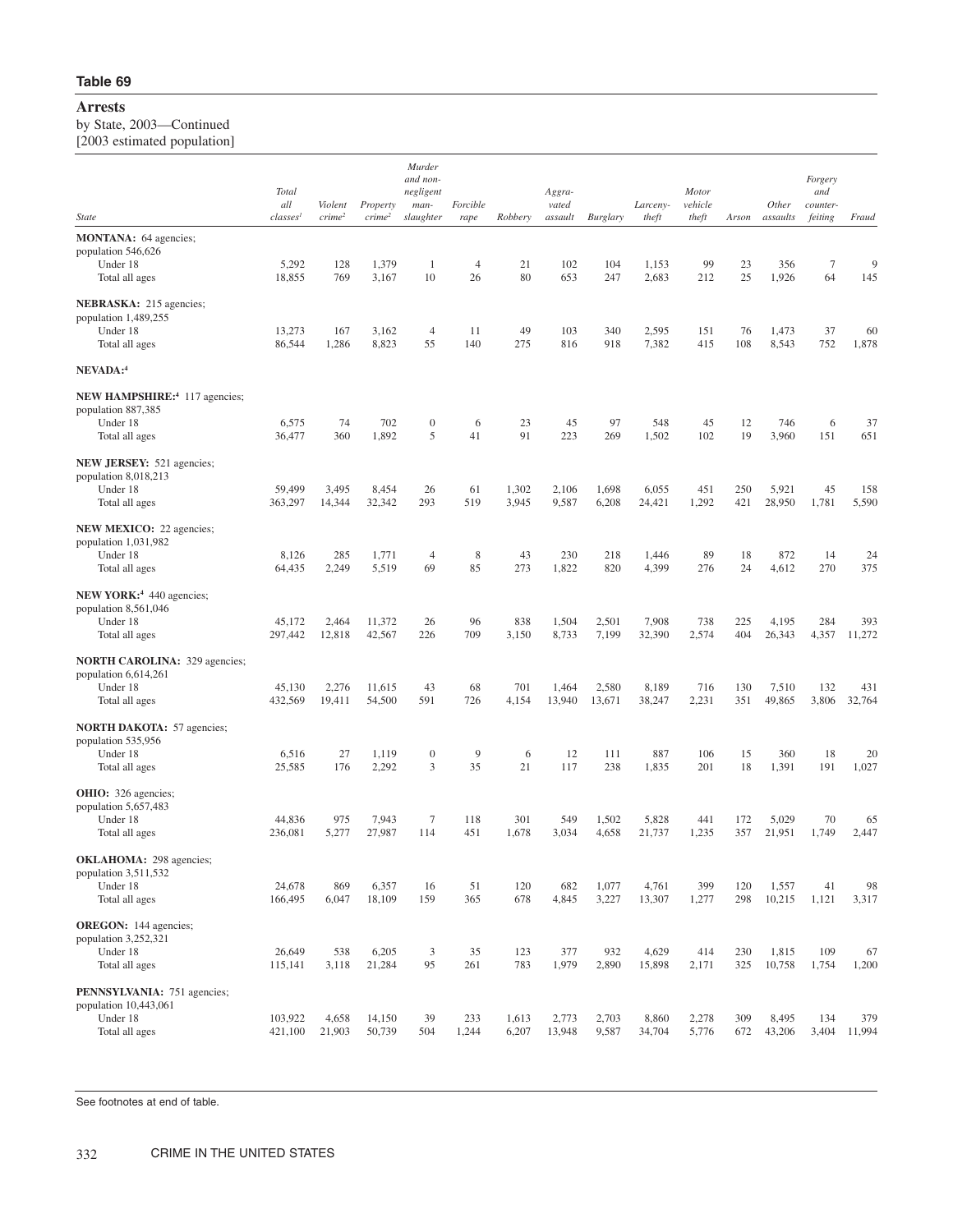| Embezzle- receiving,                | Stolen<br>property;<br>buying,<br>ment possessing Vandalism etc.                      |                | carrying,                                               | Prostitution Sex offenses<br>Weapons; and (except Drug<br>commer- forcible<br>possessing, cialized rape and viola- |            | abuse                            |                                  | <i><b>Offenses</b></i><br>against | the family Driving<br>and under the Liquor Drunken-Disorderly |                        |                |                             |                                           | All other<br>offenses<br>(except<br>vice prostitution) tions Gambling children influence laws ness <sup>3</sup> conduct Vagrancy traffic) Suspicion-violations aways                          |                                  | Curfew<br>and<br>loitering<br>law | Run-       |
|-------------------------------------|---------------------------------------------------------------------------------------|----------------|---------------------------------------------------------|--------------------------------------------------------------------------------------------------------------------|------------|----------------------------------|----------------------------------|-----------------------------------|---------------------------------------------------------------|------------------------|----------------|-----------------------------|-------------------------------------------|-----------------------------------------------------------------------------------------------------------------------------------------------------------------------------------------------|----------------------------------|-----------------------------------|------------|
| $\overline{0}$<br>6                 | $5\overline{)}$<br>20                                                                 | 354<br>681     | 20<br>59                                                | 2                                                                                                                  | 14<br>62   | 187<br>664                       | <sup>1</sup>                     | 33<br>328                         | 58<br>2,239                                                   | 699<br>1,801           | $\overline{0}$ | 432<br>$0 \t 1,567$         | $\overline{0}$<br>12                      | 1,065<br>4,797                                                                                                                                                                                | $\overline{0}$<br>$\overline{0}$ | 301<br>301                        | 244<br>244 |
| $7\phantom{.0}\phantom{.0}7$<br>119 | 164<br>1,026                                                                          | 1,051<br>2,686 | 144<br>998                                              | - 6<br>490                                                                                                         | 102<br>583 | 1,010<br>9,614                   | $\overline{0}$<br>22             | 20<br>1,376                       | 359                                                           | 2,243<br>12,911 12,106 | $\overline{0}$ | 751<br>$0\quad 4,013$       | $\overline{0}$<br>$\mathbf{1}$            | 2,020<br>18,819                                                                                                                                                                               | $\overline{0}$<br>$\overline{1}$ | 250 247<br>250 247                |            |
| 4<br>9                              | 89<br>250                                                                             | 286<br>794     | - 9<br>74                                               | $\overline{0}$<br>14                                                                                               | 33<br>131  | 470<br>2,114                     | $\overline{0}$<br>8              | $\overline{4}$<br>154             | 119<br>5,063                                                  | 991<br>4,603           | 414<br>3,608   | 186<br>1,120                | 2                                         | 2,073<br>57 11,134                                                                                                                                                                            | $\overline{0}$<br>$\overline{0}$ | 15 315<br>15 315                  |            |
| - 9<br>112                          | 1,650<br>6,139                                                                        | 3,589<br>7,263 | 1,936                                                   | 21<br>5,623 2,106                                                                                                  | 390        | 6,234<br>1,844 51,630 280 15,093 | 33                               | 59                                | 320                                                           | 2,647<br>23,992 7,953  |                | $0 \quad 5,810$<br>9 21,169 | 272                                       | 8,575<br>2,816 124,380                                                                                                                                                                        | $\Omega$<br>$\overline{0}$       | 5,205 4,676<br>5,205 4,676        |            |
| 15<br>118                           | 98<br>672                                                                             | 258<br>579     | 226<br>597                                              | $5\overline{)}$<br>251                                                                                             | 21<br>96   | 970<br>5,084                     | $\overline{0}$<br>$\overline{0}$ | 11<br>713                         | 163<br>8,832                                                  | 889<br>3,304           | 53             | 525<br>1,319 2,358          | $\mathbf{1}$<br>4                         | 1,381<br>26,908                                                                                                                                                                               | $\overline{0}$<br>31             | 50 494<br>50                      |            |
| 14<br>216                           | 1,219                                                                                 | 3,894          | 656<br>5,987 12,430 3,440 1,605                         | 22                                                                                                                 | 991        | 5,308<br>4,336 44,095            | - 6                              | 378<br>123 2,882                  | 26,843 5,970                                                  | 318 1,038              |                | $0 \t 2,284$                | 64                                        | 10,272<br>0 13,730 1,536 76,892                                                                                                                                                               | $\overline{0}$<br>$\overline{0}$ | $\overline{0}$<br>$\overline{0}$  |            |
| 47<br>1,893                         | 1,023                                                                                 | 2,265          | 1,318<br>6,637 8,153 6,568 1,243 1,631 39,583 360 7,069 | 5                                                                                                                  | 154        | 3,837                            | $\overline{\mathbf{3}}$          | 86                                | 624                                                           | 1,497<br>54,264 13,480 |                | $0 \t 4,331$                | $\overline{4}$                            | 7,114<br>0 14,850 1,491 114,143                                                                                                                                                               | $\overline{0}$<br>$\overline{0}$ | 2<br>2 856                        |            |
| 2<br>7                              | 78<br>127                                                                             | 389<br>629     | 20<br>89                                                | $\Omega$<br>$\overline{0}$                                                                                         | 29<br>84   | 193<br>1,623                     | $\overline{0}$<br>$\overline{0}$ | 62<br>200                         | 63                                                            | 1,405<br>3,806 5,678   | $\overline{0}$ | 719<br>451 1,570            | $\overline{0}$<br>$\overline{\mathbf{3}}$ | 1,042<br>5,271                                                                                                                                                                                | $\overline{0}$<br>$\overline{0}$ | 339 631<br>339 631                |            |
|                                     | 1,030<br>11 3,957 4,097 2,472 1,331 1,223 22,877 53 12,636 20,377 12,669 5,728 14,624 | 1,925          | 453                                                     | 16                                                                                                                 | 280        | 2,877                            |                                  | 8 1,334                           | 280                                                           | 2,775                  | 116            | 3,205                       | 7                                         | 11,898<br>117 69,881                                                                                                                                                                          | 26<br>96                         | 2,895 1,626<br>2,895 1,626        |            |
| 42                                  | 333                                                                                   |                | 624 325                                                 | 2                                                                                                                  |            |                                  |                                  |                                   | 68 1,876 3 19 416 562 926 907                                 |                        |                |                             |                                           | 0 3,370 0 3,102 3,181<br>597 2,091 1,567 2,315 346 786 23,013 11 1,111 20,942 3,029 24,795 3,021 0 37,779 0 3,102 3,181                                                                       |                                  |                                   |            |
|                                     |                                                                                       |                |                                                         |                                                                                                                    |            |                                  |                                  |                                   |                                                               |                        |                |                             |                                           | 3 64 1,846 192 1 240 1,875 0 17 193 3,889 0 1,297 0 3,921 0 2,083 2,294<br>65 440 4,031 1,436 116 1,224 13,766 3 505 13,508 13,063 0 6,271 0 18,222 0 2,083 2,294                             |                                  |                                   |            |
|                                     |                                                                                       |                |                                                         |                                                                                                                    |            |                                  |                                  |                                   |                                                               |                        |                |                             |                                           | 13 717 5,234 1,423 15 694 6,470 15 56 556 7,552 259 16,310 83 8,002 0 26,065 2,642<br>281 3,247 12,660 4,137 2,685 3,069 47,438 231 972 39,384 25,939 19,812 53,634 446 47,212 0 26,065 2,642 |                                  |                                   |            |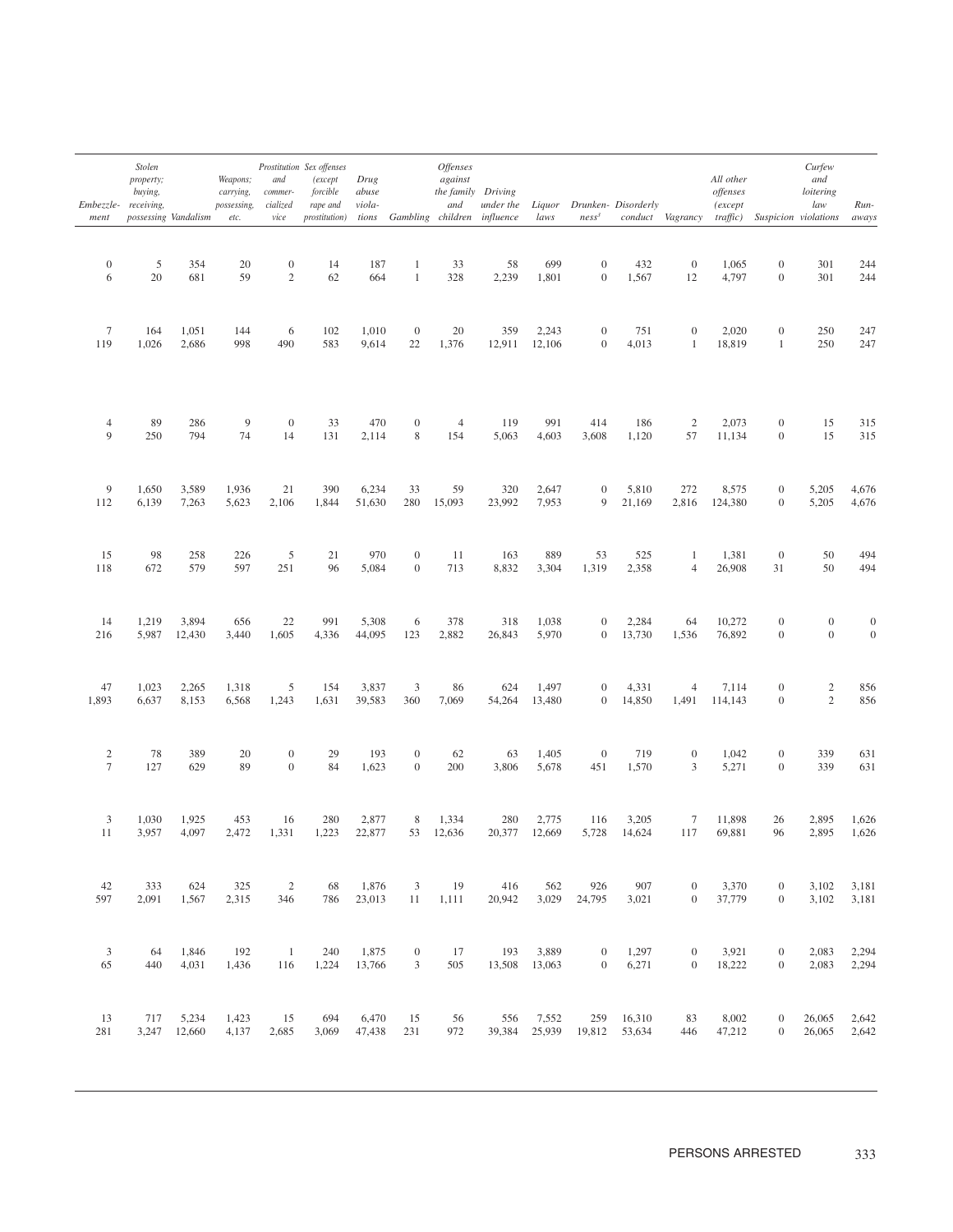by State, 2003—Continued [2003 estimated population]

|                                                                                                       |                                 |                               |                                | Murder                                     |                      |                      |                                     |                 |                   |                           |                |                                  |                                             |                                      |
|-------------------------------------------------------------------------------------------------------|---------------------------------|-------------------------------|--------------------------------|--------------------------------------------|----------------------|----------------------|-------------------------------------|-----------------|-------------------|---------------------------|----------------|----------------------------------|---------------------------------------------|--------------------------------------|
| State                                                                                                 | <b>Total</b><br>all<br>classes' | Violent<br>crime <sup>2</sup> | Property<br>crime <sup>2</sup> | and non-<br>negligent<br>man-<br>slaughter | Forcible<br>rape     | Robbery              | Aggra-<br>vated<br>assault Burglary |                 | Larceny-<br>theft | Motor<br>vehicle<br>theft |                | Other<br>Arson assaults          | Forgery<br>and<br>counter-<br>feiting Fraud |                                      |
| <b>RHODE ISLAND: 48 agencies;</b><br>population 1,076,164<br>Under 18<br>Total all ages               | 7,605<br>43,914                 | 334<br>1,368                  | 1,592<br>4,518                 | $\overline{2}$<br>14                       | 52<br>134            | 72<br>307            | 208<br>913                          | 270<br>769      | 1,143<br>3,397    | 126<br>276                | 53<br>76       | 1,126<br>6,018                   | 13<br>203                                   | 11<br>1,210                          |
| <b>SOUTH CAROLINA:</b> <sup>4</sup> 177 agencies;<br>population 535,689<br>Under 18<br>Total all ages | 1,353<br>17,583                 | 29<br>294                     | 131<br>657                     | $\overline{2}$<br>8                        | 18                   | 34                   | 20<br>234                           | 41<br>159       | 85<br>458         | -4<br>34                  | -1<br>- 6      | 188<br>741                       | $\overline{4}$                              | $\overline{\mathbf{3}}$<br>158 1,900 |
| <b>SOUTH DAKOTA:</b> 120 agencies;<br>population 658,233<br>Under 18<br>Total all ages                | 7,832<br>35,298                 | 86<br>510                     | 1,388<br>3,038                 | $\overline{2}$<br>- 8                      | 13<br>59             | 28                   | 70<br>415                           | 186<br>430      | 1,142<br>2,482    | 49<br>103                 | 11<br>23       | 411<br>2,653                     | - 11                                        | - 11<br>138 1,056                    |
| TENNESSEE: 398 agencies;<br>population 4,892,622<br>Under 18<br>Total all ages                        | 30,437<br>253,709 11,913        | 1,188                         | 5,664<br>30,044                | 27<br>302                                  | 55<br>294            | 269<br>1,617         | 837<br>9,700                        | 949<br>4,793    | 4,134<br>22,601   | 494<br>2,412              | 87             | 4.084<br>238 26,117 2,806 10,125 | 58                                          | 161                                  |
| TEXAS: 945 agencies;<br>population 20,875,272<br>Under 18<br>Total all ages                           | 169,176<br>982,963              | 4,795<br>30,433               | 33,152<br>116,101              | 77<br>811                                  | 338<br>2,189         | 1,198<br>6,371       | 3,182<br>21,062                     | 5,881<br>17,862 | 24,695<br>89,257  | 2,184<br>8,192            | 392            | 20,501<br>790 92,840             | 320<br>8,267 16,120                         | 426                                  |
| UTAH: 94 agencies;<br>population 1,690,633<br>Under 18<br>Total all ages                              | 23,684<br>98,509                | 483<br>1,640                  | 5,606<br>14,477                | $\overline{2}$<br>48                       | 54<br>158            | 37<br>313            | 390<br>1,121                        | 389<br>1,350    | 4,836<br>12,362   | 282<br>617                | 99<br>148      | 1,796<br>8,109                   | 49<br>968                                   | 58<br>904                            |
| <b>VERMONT:</b> 54 agencies;<br>population 478,344<br>Under 18<br>Total all ages                      | 1,527<br>10,951                 | 44<br>252                     | 304<br>921                     | $7\phantom{.0}$                            | -9<br>48             |                      | 34<br>196                           | 87<br>209       | 184<br>628        | 23<br>61                  | 10<br>23       | 189<br>1,079                     | -8<br>106                                   | 20<br>330                            |
| VIRGINIA: 260 agencies;<br>population 5,526,389<br>Under 18<br>Total all ages                         | 27,931<br>213,059               | 652<br>4,866                  | 5,198<br>20,818                | -11<br>190                                 | 47<br>305            | 201<br>1,108         | 393<br>3,263                        | 992<br>3,018    | 3,727<br>16,355   | 334<br>1,181              | 145            | 4.163<br>264 26,915 2,008 7,184  | 79                                          | 89                                   |
| <b>WASHINGTON: 210 agencies;</b><br>population 4,540,101<br>Under 18<br>Total all ages                | 36,088<br>216,720               | 1,279<br>6,773                | 10,860<br>32,282               | 10<br>96                                   | 170<br>795           | 310<br>1,259         | 789<br>4,623                        | 1,842<br>5,079  | 8,141<br>24,934   | 662<br>1,892              | 215            | 5,267<br>377 28,578 2,269 1,335  | 108                                         | 36                                   |
| WEST VIRGINIA: 263 agencies;<br>population 813,665<br>Under 18<br>Total all ages                      | 1,224<br>19,879                 | 33                            | 318<br>778 2,095               | $\overline{\mathbf{3}}$<br>20              | $\overline{0}$<br>20 | -2<br>58             | 28<br>680                           | 60<br>387       | 221<br>1,512      | 37<br>170                 | $\overline{0}$ | 131<br>26 2,955                  | $7\phantom{.0}$<br>211 455                  | - 9                                  |
| WISCONSIN: 302 agencies;<br>population 4,165,478<br>Under 18<br>Total all ages                        | 79,901<br>294,493               | 898<br>4,620                  | 13,696<br>30,490               | 5 <sup>5</sup><br>85                       | 129<br>491           | 176<br>686           | 588<br>3,358                        | 1,644<br>3,764  | 10,938<br>24,676  | 969<br>1,818              | 145            | 2,719<br>232 12,013              | 174<br>1,786 8,402                          | 233                                  |
| <b>WYOMING:</b> 58 agencies;<br>population 475,963<br>Under 18<br>Total all ages                      | 6,126<br>32,907                 | 49<br>543                     | 1,054<br>2,503                 | $\overline{0}$<br>11                       | $\overline{3}$<br>28 | $\overline{2}$<br>34 | 44<br>470                           | 98<br>314       | 904<br>2,042      | 46<br>115                 | 6<br>32        | 594<br>2,564                     | 5                                           | 15<br>115 192                        |

<sup>1</sup> Does not include traffic arrests.

<sup>2</sup> Violent crimes are offenses of murder, forcible rape, robbery, and aggravated assault. Property crimes are offenses of burglary, larceny-theft, motor vehicle theft, and arson.

<sup>3</sup> Drunkenness is not considered a crime in some states; therefore, the figures vary widely from state to state.

<sup>4</sup> See Arrest Data, Appendix I, for details.

<sup>5</sup> Includes arrests reported by the Zoological Police and the Metro Transit Police. These agencies have no population associated with them.

<sup>6</sup> The arrest category *all other offenses* also includes the arrest counts for offenses against the family and children, drunkenness, disorderly conduct, vagrancy, suspicion, curfew and loitering law violations, and runaways.

NOTE: Direct comparisons of arrest totals listed in this table made with prior years' issues should be made with caution as participation levels may vary. Additionally, some Part II offenses are not considered crimes in some states; therefore, figures may vary widely from state to state.